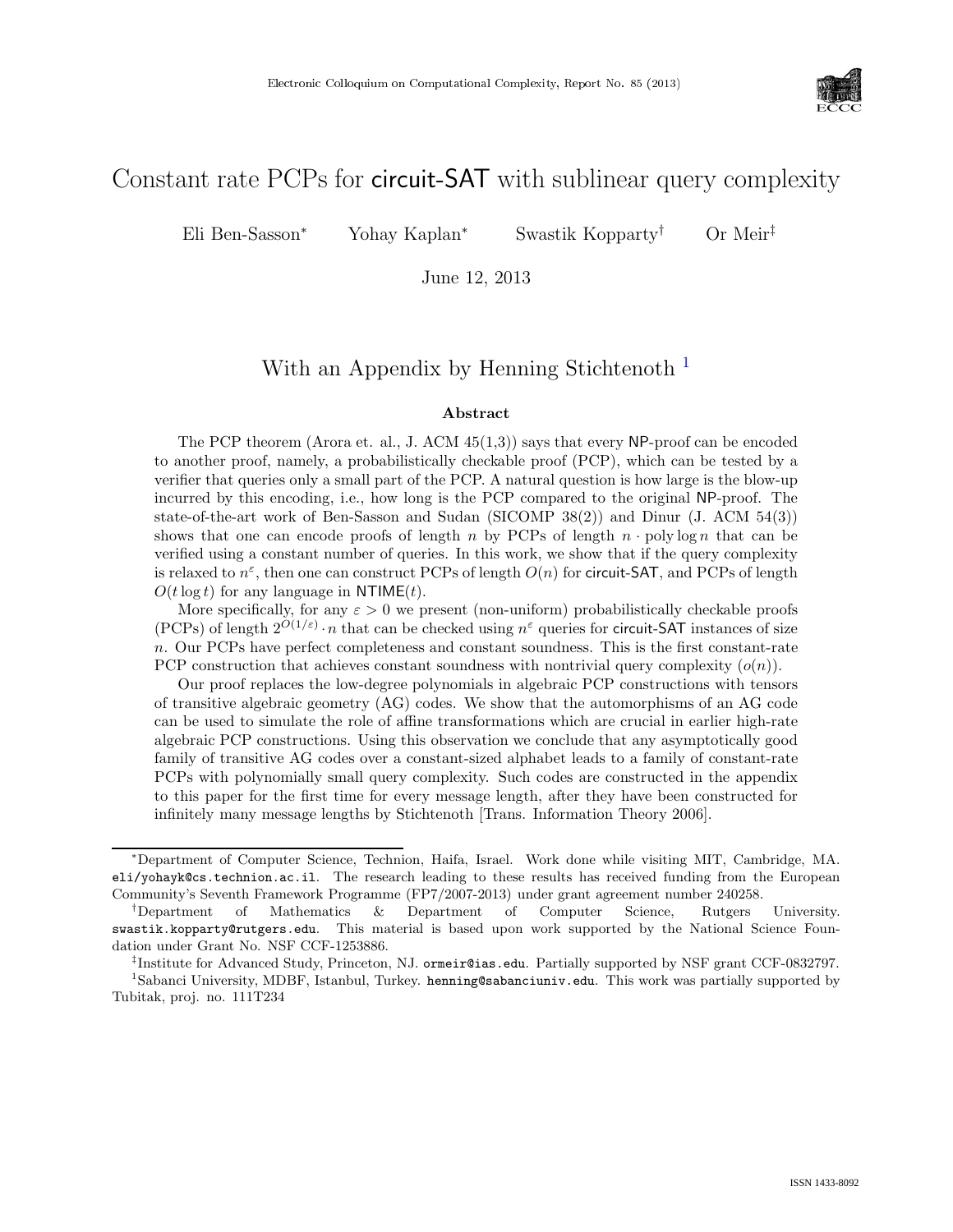# Contents

| 1        | <b>Introduction</b>                                 |                                                                       |                |  |  |
|----------|-----------------------------------------------------|-----------------------------------------------------------------------|----------------|--|--|
|          | 1.1                                                 |                                                                       | $\overline{4}$ |  |  |
|          | 1.2                                                 |                                                                       | 6              |  |  |
|          | 1.3                                                 |                                                                       | 8              |  |  |
|          | 1.4                                                 |                                                                       | 8              |  |  |
| $\bf{2}$ |                                                     | <b>Formal Statement of Main Results</b><br>9                          |                |  |  |
| $\bf{3}$ |                                                     | Tensors of AG Codes and an AG Combinatorial Nullstellensatz           | 10             |  |  |
|          | 3.1                                                 |                                                                       | 10             |  |  |
|          | 3.2                                                 |                                                                       | 11             |  |  |
|          | 3.3                                                 |                                                                       | 13             |  |  |
|          | 3.4                                                 |                                                                       | -14            |  |  |
| 4        |                                                     | <b>Proof of Main Theorem 2.3</b>                                      | 15             |  |  |
|          | 4.1                                                 |                                                                       | 15             |  |  |
|          | 4.2                                                 |                                                                       | 16             |  |  |
|          | 4.3                                                 |                                                                       | 19             |  |  |
|          | 4.4                                                 | A proof of Main Theorem 2.3 using the sum-check protocol              | 22             |  |  |
| $\bf{5}$ |                                                     | $Hypercube$ $CSPs$ – Proof of Theorem 4.5                             | $\bf{27}$      |  |  |
| 6        | From Hypercube-CSP to aggregate-AGCSP               |                                                                       | 30             |  |  |
|          | 6.1                                                 |                                                                       | 30             |  |  |
|          | 6.2                                                 |                                                                       | 33             |  |  |
| 7        | Combinatorial Nullstellensatz over algebraic curves |                                                                       | 36             |  |  |
|          | 7.1                                                 |                                                                       | 36             |  |  |
|          |                                                     |                                                                       | 37             |  |  |
|          | 7.3                                                 |                                                                       | 39             |  |  |
|          | 7.4                                                 | Proof of the AG Combinatorial Nullstellensatz for splitting sets      | 41             |  |  |
|          | 7.5                                                 |                                                                       | 43             |  |  |
|          | 7.6                                                 | AG Combinatorial Nullstellensatz for splitting sets with multiplicity | 45             |  |  |
|          | 7.7                                                 | Proof of the AG Combinatorial Nullstellensatz for general sets        | 47             |  |  |
|          | Appendix: Dense families of transitive codes<br>54  |                                                                       |                |  |  |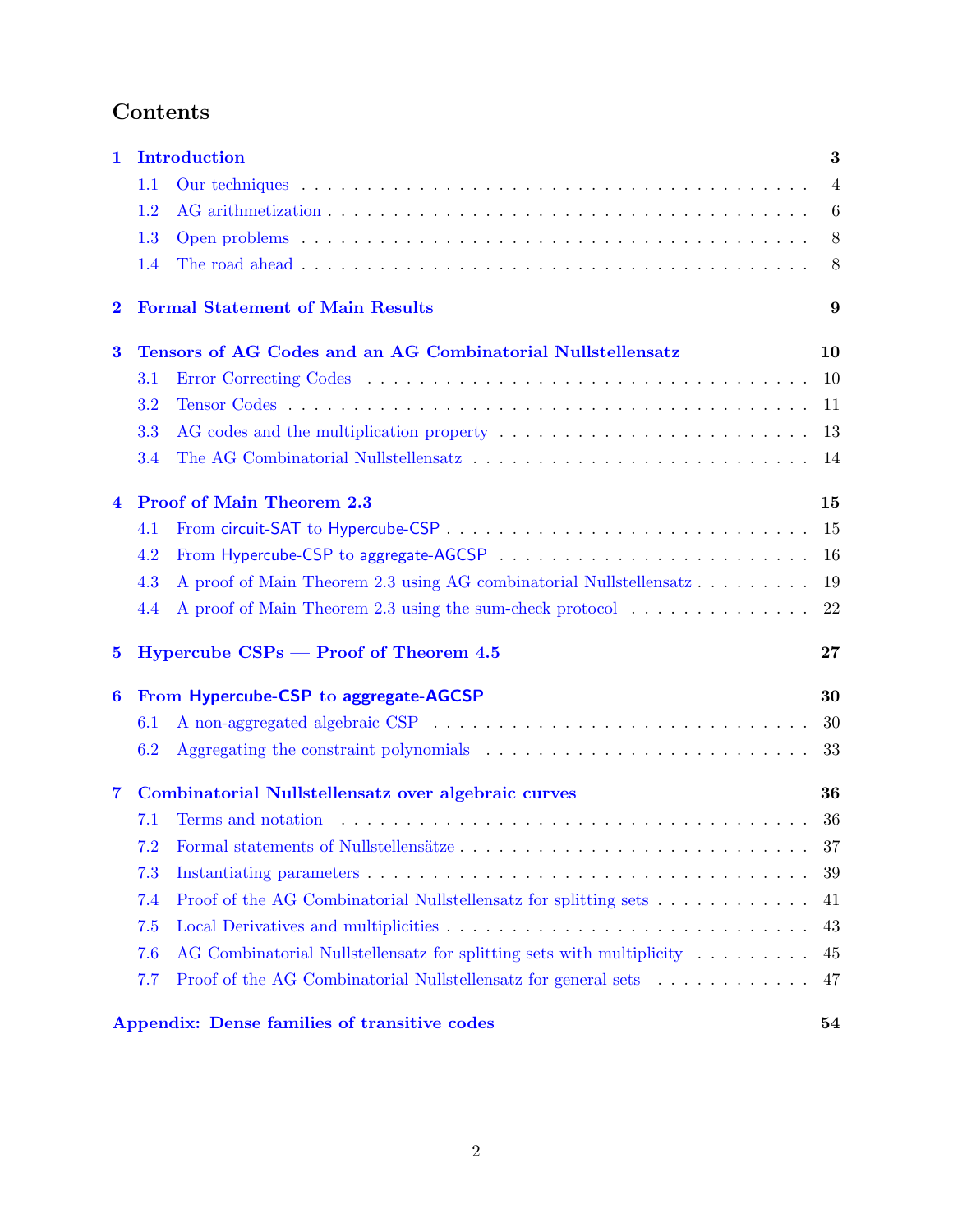### <span id="page-2-0"></span>1 Introduction

The PCP theorem [\[AS98,](#page-50-0) [ALM](#page-50-1)+98] is one of the major achievements of complexity theory. A PCP (Probabilistically Checkable Proof) is a proof system that allows checking the validity of a claim by querying only a small part of the proof. The PCP theorem says that every NP-claim has a PCP of polynomial length that can be verified using a constant number of queries. The theorem has found many applications, most notably in establishing lower bounds for approximation algorithms for constraint satisfaction problems (cf. the surveys [\[Aro02,](#page-50-2) [GO05\]](#page-51-0) and references therein).

It is natural to ask how long should the PCPs be compared to the corresponding NP-proofs. To make the discussion a bit more formal, let  $L$  be a language in NP, and recall that there is a polynomial-time algorithm V that verifies the membership of a string  $x$  in  $L$  when given an additional NP-witness. Let  $t : \mathbb{N} \to \mathbb{N}$  be such that  $t(n)$  is an upper bound on the running time of V on inputs of length n. The original PCP theorem says that there exists a PCP verifier that verifies claims of the form  $x \in L$  by making  $O(1)$  queries to proofs of length poly  $(t(n))$  where  $n = |x|$ . Following works have improved this state of affairs [\[PS94,](#page-52-0) [HS00,](#page-51-1) [GS06,](#page-51-2) [BSVW03,](#page-50-3) [BGH](#page-50-4)<sup>+</sup>06] and culminated in the works of Ben-Sasson, Sudan, and Dinur which construct PCP verifiers that make  $O(1)$  queries to proofs of length only  $t(n)$  · poly log  $t(n)$  [\[BS08,](#page-50-5) [Din07\]](#page-51-3). It is an interesting open question whether one can improve on the latter construction and obtain PCPs of length  $O(t(n))$ , or even  $t(n)$  · poly log  $t(n)$  with smaller degree in the polynomial.

While the aforementioned works have focused mostly on PCPs that use a constant number of queries, it is also interesting and natural to consider PCPs that make a larger number of queries. In fact, even constructing a PCP that uses any sub-linear number of queries is interesting and nontrivial. In particular, such PCPs have applications to succinct verification of computer programs, as first suggested in [\[BFLS91\]](#page-50-6) and improved upon in [\[BGH](#page-50-7)+05, [Mie09,](#page-52-1) [BCGT13a,](#page-50-8) [BCGT13b\]](#page-50-9). Thus, it is natural to ask whether we can get PCPs with better length if we allow ourselves to use more queries, say,  $O(n^{\varepsilon})$  queries. Indeed, recent constructions of locally decodable codes [\[KSY11\]](#page-52-2), and locally testable codes [\[Vid12\]](#page-52-3), show that by allowing  $O(n^{\epsilon})$  queries, it is possible to achieve very high rates, arbitrarily close to 1.

In this work, we show that for the special case of circuit-SAT, there exists a (non-uniform) PCP verifier that verifies the satisfiability of a circuit of size n by making  $n^{\epsilon}$  queries to a proof of length  $O_{\varepsilon}(n)$  for all  $\varepsilon > 0$ . Using the efficient reduction of NP to circuit-SAT of [\[PF79\]](#page-52-4), this implies the existence of a PCP verifier that makes  $O(t^{\varepsilon})$  queries to a proof of length  $O_{\varepsilon}(t \log t)$  for every language  $L \in \text{NTIME}(t)$ .

<span id="page-2-1"></span>**Theorem 1.1 (Main — Informal)** There exists a constant  $c > 0$  such that the following holds for every  $\varepsilon > 0$  and integer n. There exists a randomized oracle circuit  $C_n$  of size poly(n) that when given as input the description of a circuit  $\varphi$  of size n, acts as follows:

- 1.  $C_n$  makes at most  $n^{\varepsilon}$  queries to its oracle.
- 2. If  $\varphi$  is satisfiable, then there exists a string  $\pi_{\varphi}$  of length  $2^{c/\varepsilon} \cdot n$  such that  $C_n^{\pi_{\varphi}}(\varphi)$  accepts with probability 1.
- 3. If  $\varphi$  is not satisfiable, then for every string  $\pi$ , it holds that  $C_n^{\pi}(\varphi)$  rejects with probability at  $least \frac{1}{2}$ .

Again, by combining Theorem [1.1](#page-2-1) with the reduction of [\[PF79\]](#page-52-4), we obtain the following result.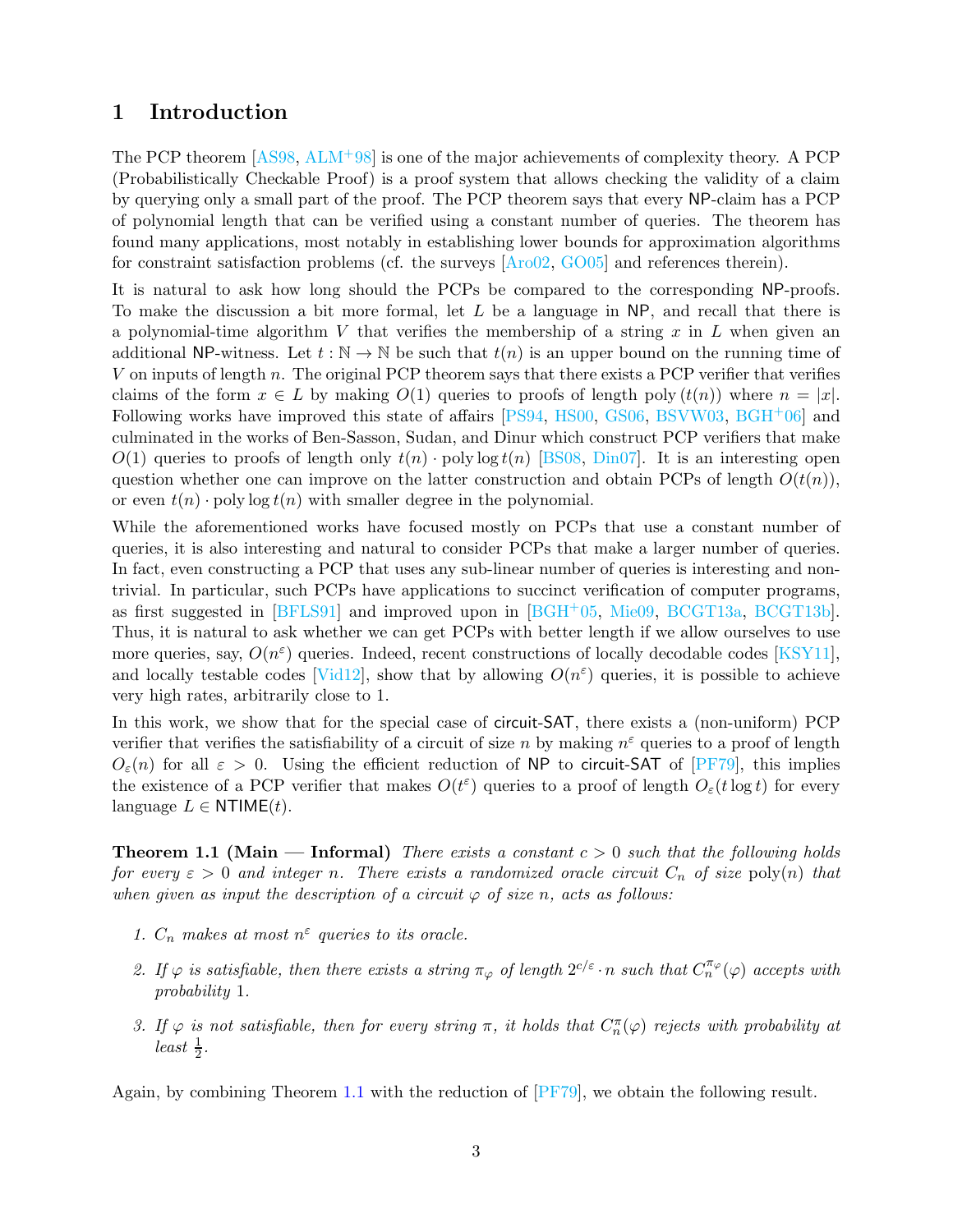**Corollary 1.2** For every  $\varepsilon > 0$  and time-constructible function  $t : \mathbb{N} \to \mathbb{N}$  the following holds for every language  $L \in \text{NTIME}(t)$ . For every input length n, there exists a randomized oracle circuit  $C_n$  of size poly(t) that when given as input  $x \in \{0,1\}^n$ , acts as follows:

- 1.  $C_n$  makes at most  $(t(n))^{\varepsilon}$  queries to its oracle.
- 2. If  $x \in L$ , then there exists a string  $\pi_x$  of length  $O_{\varepsilon}(t(n) \log t(n))$  such that  $C_n^{\pi_x}(x)$  accepts with probability 1.
- 3. If  $x \notin L$ , then for every string  $\pi$ , it holds that  $C_n^{\pi}(x)$  rejects with probability at least  $\frac{1}{2}$ .

Remark 1.3 As noted above, our PCPs are non-uniform. The reason is that our construction relies on a family of algebraic-geometry codes which we do not know how to construct in polynomial time. See also remark [A.19.](#page-56-0)

### <span id="page-3-0"></span>1.1 Our techniques

In order to explain the new ideas that we employ to get PCPs of linear length for circuit-SAT, let us first recall how the state-of-the-art PCP of [\[BS08,](#page-50-5) [Din07\]](#page-51-3) was constructed, and what caused the poly-logarithmic blow-up in the length there. Very roughly, that construction applies the following five main steps to an instance  $\varphi$  of circuit-SAT of size n:

- <span id="page-3-1"></span>1. (Graph problem) Reducing  $\varphi$  to a constraint satisfaction problem (CSP) over a "wellstructured" graph G of size  $m_1$ . In this context, a graph is said to be "well-structured" if we can identify its vertices with the vectors of some vector space, such that the neighbors of a vertex v can be obtained by applying a collection of affine transformations to v (where the affine transformations are the same for all vertices). This reduction uses routing [\[Lei92\]](#page-52-5), which loses a logarithmic factor in the length of the PCPs, i.e.,  $m_1 \ge n \log n$ .
- <span id="page-3-2"></span>2. (Arithmetization) Reducing the foregoing constraint satisfaction problem to an algebraic CSP (ACSP). As part of this reduction, binary strings of length  $m_1$  are represented by evaluations of polynomials of degree  $m_1$  over a field  $\mathbb F$  which is of size greater than  $m_1$ . I.e., the binary string of length  $m_1$  is encoded via the Reed-Solomon (RS) code of degree  $m_1$ . In particular, if we measure the length of the latter encoding in bits rather than in elements of the field, their length will become  $m_2 \geq m_1 \log m_1$ . This loses another logarithmic factor in the length of the PCPs, i.e.,  $m_2 \ge n \log^2 n$ .
- <span id="page-3-3"></span>3. (Zero testing) An ACSP instance obtained via arithmetization is specified by a low-degree polynomial Q. The instance is defined to be satisfiable if and only if there exists a low-degree polynomial  $P$  such that when  $Q$  is "composed" with  $P$  then the resulting polynomial, denoted  $Q \circ P$ , is one that vanishes on a large predefined set of points  $H \subset \mathbb{F}$ . Roughly speaking, P is supposed to be the polynomial interpolating a boolean assignment that satisfies the graph CSP G, hence  $\deg(P) \approx m_1$ , and Q "checks" the algebraic analog of each and every constraint of the graph CSP.

To verify that  $Q$  is satisfiable, one needs to solve the "zero testing" problem which asks whether  $R \stackrel{\text{def}}{=} Q \circ P$  indeed vanishes on every point in H. In [\[BS08\]](#page-50-5) this reduction is done by an algebraic characterization of polynomials vanishing on H. Other works in the PCP literature (e.g.,  $[ASS8, ALM+98]$  $[ASS8, ALM+98]$  $[ASS8, ALM+98]$ ) have solved the "zero testing" problem using the sum-check protocol of [\[LFKN92\]](#page-52-6).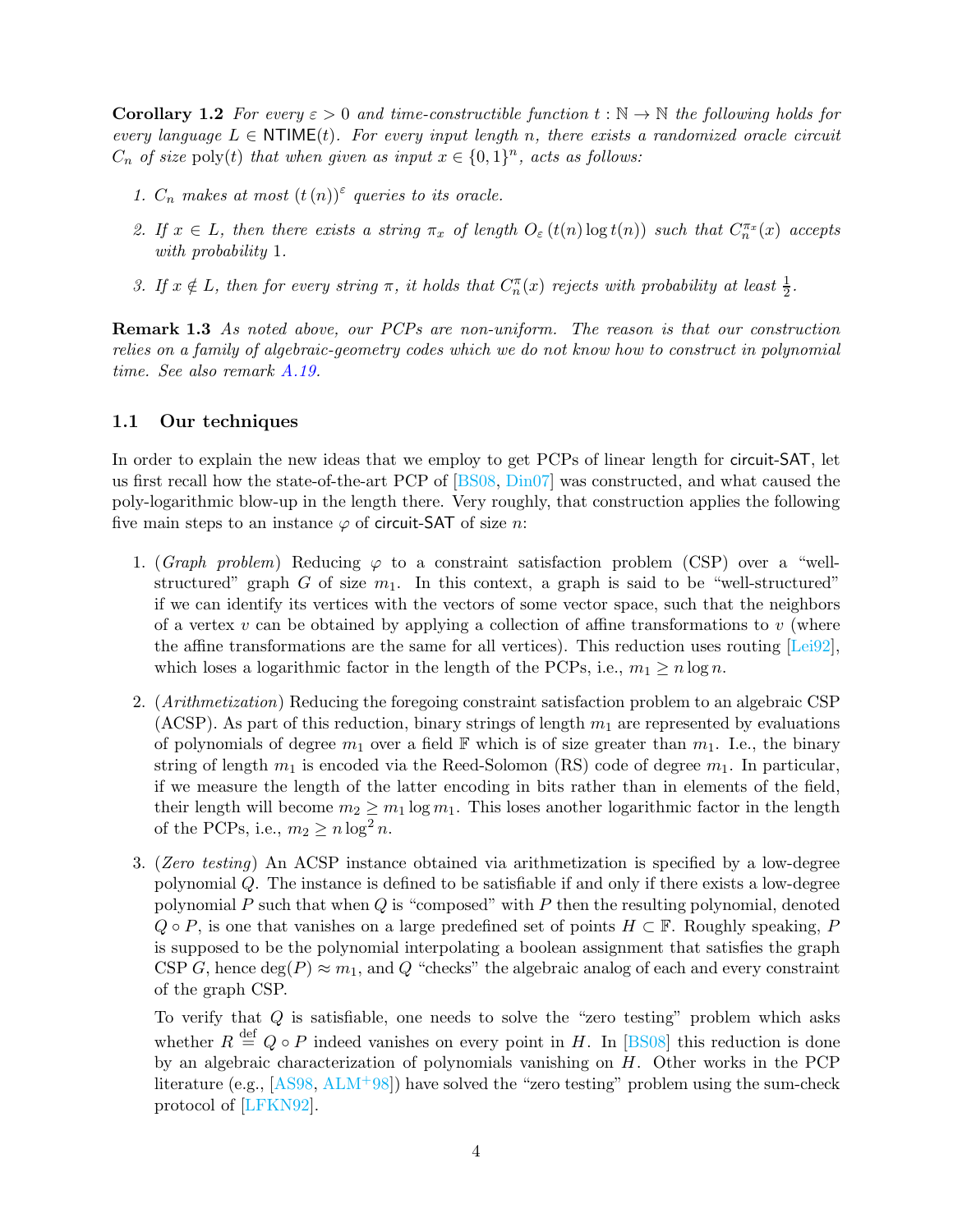- <span id="page-4-2"></span>4. (Low-degree testing) The zero-testing procedures mentioned above only work under the promise that P and  $Q \circ P$  are low-degree polynomials, or are at least close to low-degree polynomials[2](#page-4-0) . Thus, in order to verify that the ACSP instance is satisfiable, we need to be able to very that a function is close to a low-degree polynomial. This is done in [\[BS08\]](#page-50-5) by constructing a PCP of proximity (PCPP)  $[**BGH** + 06, **DR06**]$  for testing that a polynomial is of low degree. This step uses  $\tilde{O}(\sqrt{n})$  queries and loses only a constant factor in the length of the PCP, i.e., denoting the length of the PCP by  $m_3$  we have  $m_3 \approx m_2 \ge n \log^2 n$ . We elaborate later more on this step.
- <span id="page-4-1"></span>5. (Composition) Reducing the query complexity to a constant by using more composition with PCPs of proximity and gap-amplification. This step loses a poly-logarithmic factor in the length of the PCP: Denoting the final PCP length by m we have  $m = m_3 \cdot \text{poly} \log m_3 =$  $n \cdot \text{poly}\log n$ .

Thus, in order to construct a PCP of linear length for circuit-SAT, we need to find ways to deal with the losses in the Steps [1,](#page-3-1) [2,](#page-3-2) and [5](#page-4-1) above, while supporting the functionality of steps [3](#page-3-3) and [4.](#page-4-2)

- For Step [1,](#page-3-1) we observe that since we are going to construct a PCP with a large query complexity, we can afford to use "well-structured" graphs  $G'$  of significantly larger degree (specifically,  $n^{\varepsilon}$ ), in which case the routing loses only a constant factor, i.e.  $m'_1 = O_{\varepsilon}(n)$ . In contrast, the work of [\[BS08\]](#page-50-5) uses graphs of constant degree, for which the routing must lose a logarithmic factor. However, in order to support the following steps, we must generalize the definition of "well-structured graph" to settings of AG-codes. Basically, our generalization replaces the affine transformations with automorphisms of the corresponding AG-code (note that this is indeed a generalization, as affine transformations are automorphisms of RS-codes).
- For Step [2,](#page-3-2) we reduce the size of the finite field used in the algebraic CSP to a constant, which prevents the logarithmic blowup incurred when moving from  $m_1$  to  $m_2$ . This is done by replacing the Reed-Solomon code with a transitive AG code that has an alphabet of constant size, which results in codewords of bit-length  $m'_2 = O(m'_1) = O(n)$ . This replacement is non-trivial, however, and also causes complications in Steps [3](#page-3-3) and [4](#page-4-2) which are discussed in the next subsection.
- For Step [3,](#page-3-3) we present two ways for solving the zero testing for AG codes: the first solution follows the ideas of [\[BS08\]](#page-50-5) by generalizing the algebraic characterization of multi-variate polynomials vanishing on  $H^m$  (a.k.a. the "Combinatorial Nullstellensatz" of  $[Alo99]$ ) to tensor products of AG-codes. This yields a new "AG Combinatorial Nullstellensatz" which we prove in Section [7.](#page-35-0) We discuss this point in some more detail in the next sub-section.

The second method is based on the sum-check protocol of [\[LFKN92\]](#page-52-6), and in particular, uses the generalization of the sum-check protocol to general error-correcting codes of [\[Mei10\]](#page-52-7). The PCP constructed this way has the advantage that it requires a less sophisticated algebraic machinery, and in particular, it does not require the AG combinatorial Nullstellensatz. However, this PCP is less randomness efficient.

• In order to emulate Step [4,](#page-4-2) we need to solve the analog of low-degree testing for AG codes with query complexity  $n^{\varepsilon}$ . To this end, we use *tensor products* of the AG codes rather than

<span id="page-4-0"></span><sup>&</sup>lt;sup>2</sup> Actually, those procedures also rely on the promise that some additional auxiliary functions are close to low-degree polynomials.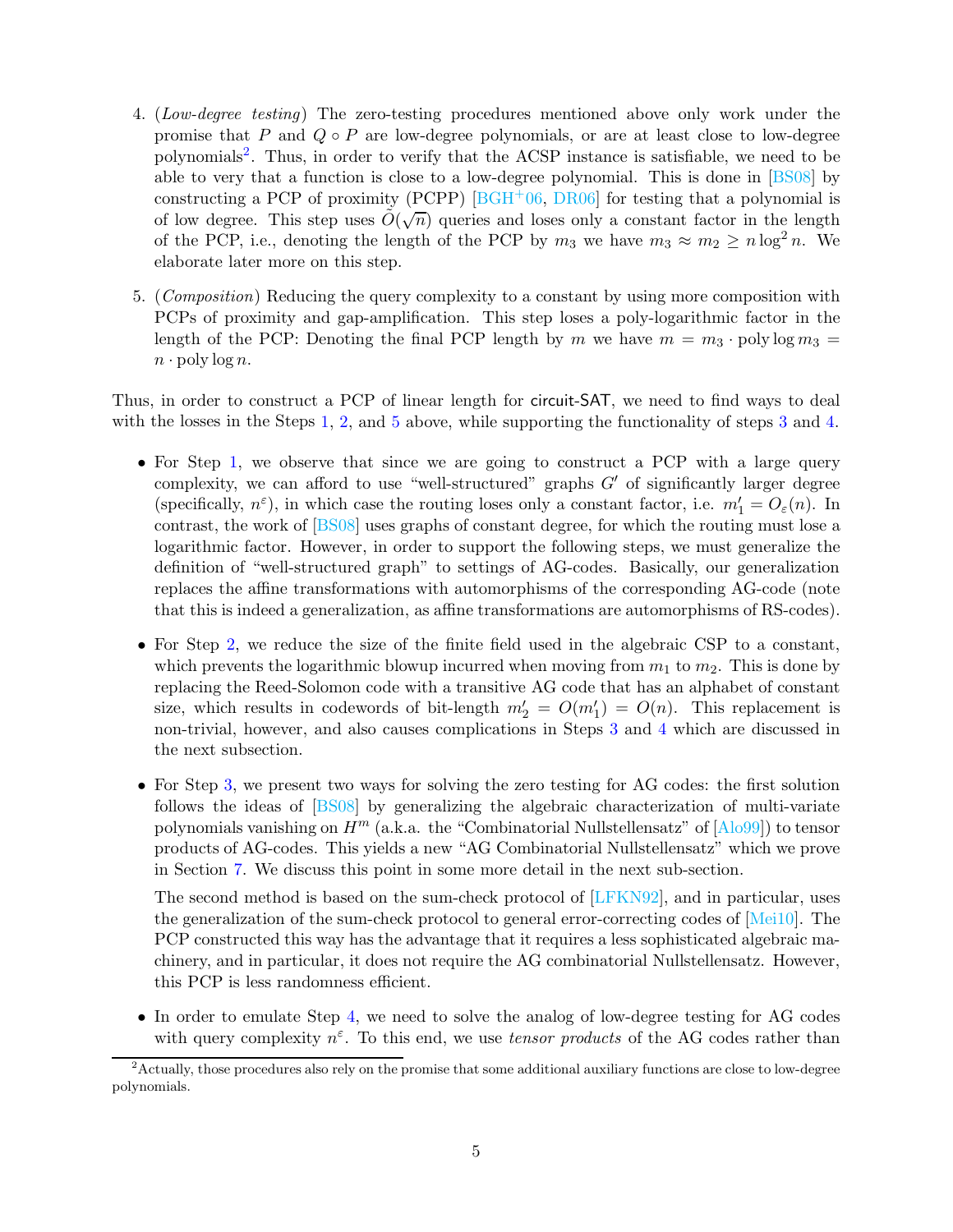the AG codes themselves. We then use the fact that tensor codes are locally testable<sup>[3](#page-5-1)</sup> as an analog of low-degree testing.

We mention that we use the tensor codes for another reason in addition to their local testability. Specifically, we use the fact that tensor codes support the sum-check protocol (see [\[Mei10\]](#page-52-7)), which is used in our second PCP construction.

• We do not have an analogue of Step [5](#page-4-1) in our PCP construction. We currently do not know a way of composing our PCP to reduce the query complexity below  $n^{\epsilon}$  while keeping the rate constant. This seems like a very interesting question.

### <span id="page-5-0"></span>1.2 AG arithmetization

We briefly discuss a number of issues that arise from the use of AG codes in PCP constructions, as this is the first  $case<sup>4</sup>$  $case<sup>4</sup>$  $case<sup>4</sup>$  such codes are used in the context of PCPs.

**Informal description of AG codes** Codewords of an AG code  $C$  are best thought of as (rational) functions evaluated over a specially chosen set of points, i.e.,  $C = \{f : D \to \mathbb{F}_q \mid f \in L\}$ . The set of points  $D \subset \mathbb{F}_q^m$  is the set of solutions to a system  $\mathcal{E} = (e_1, \ldots, e_k), e_i \in \mathbb{F}_q(x_1, \ldots, x_m)$  of k carefully chosen rational equations over  $\mathbb{F}_q$  (see Equation [\(25\)](#page-53-1) in the Appendix for an example)

$$
D = \{ \overline{x} = (x_1, \dots, x_m) \in \mathbb{F}_q^m \mid e_1(\overline{x}) = \dots = e_k(\overline{x}) = 0 \}
$$

The set  $L$  of "legitimate" functions is a linear space that is best thought of the space of "lowdegree" rational functions in  $x_1, \ldots, x_m$ . AG codes are interesting because by fixing the base-field  $\mathbb{F}_q$  and letting m grow, one can obtain a family of codes over constant alphabet  $\mathbb{F}_q$  and arbitrarily large dimension and block-length. Indeed, the celebrated results of [\[TVZ82,](#page-52-8) [GS96\]](#page-51-5) show that using this framework one can obtain explicit constructions of asymptotically good codes that beat the Gilbert-Varshamov bound.

Why AG codes? A key property of Reed-Solomon and Reed-Muller (RM) that is used in the arithmetization steps of previous works (and in particular, in [\[BS08\]](#page-50-5)) is their "multiplication property": Let  $f, g$  be two codewords of the RS code of degree d, i.e.,  $f, g : \mathbb{F} \to \mathbb{F}$  are evaluations of polynomials of degree at most d. Then their coordinate-wise multiplication is the function  $f \cdot g$ defined by  $(f \cdot g)(x) \stackrel{\text{def}}{=} f(x) \cdot g(x), x \in \mathbb{F}$ . Clearly,  $\deg(f \cdot g) \leq 2d$ , so we conclude that  $f \cdot g$  is a codeword of a code with relative distance  $2d/|\mathbb{F}|$ . Taking  $|\mathbb{F}|$  to be sufficiently large means  $f \cdot g$  be-longs to a large-distance code. As shown by [\[Mei10,](#page-52-7) [Mei12a\]](#page-52-9), this "distance of multiplication code" property is sufficient for a PCP-style arithmetization. AG codes are a natural generalization of "low-degree" codes (under the proper definition of "degree") and, in particular, have the "distance of multiplication code" property needed for PCPs.

The main advantage AG codes have over RS/RM is their constant-size alphabet. All known PCP constructions based on RS/RM (and AG) codes suffer a log  $\mathbb{F}$ -factor loss in their rate because,

<span id="page-5-1"></span> $3$ The study of local testability of tensor codes was initiated by [\[BS06\]](#page-50-11) and further studied in [\[Val05,](#page-52-10) [CR05,](#page-51-6) [DSW06,](#page-51-7) [BV09,](#page-51-8) [BSV09,](#page-50-12) [GM12,](#page-51-9) [Mei12b,](#page-52-11) [Vid12\]](#page-52-3). We use the state-of-the-art testability results of [\[Vid12\]](#page-52-3) (cf. Theorem [3.10\)](#page-12-1)

<span id="page-5-2"></span><sup>4</sup>Formally, RS codes are AG codes but are usually not referred to as such in the computational complexity literature. Given that RS codes have genus 0, a more precise statement would be that our construction is the first that utilizes AG codes of positive genus in PCP constructions.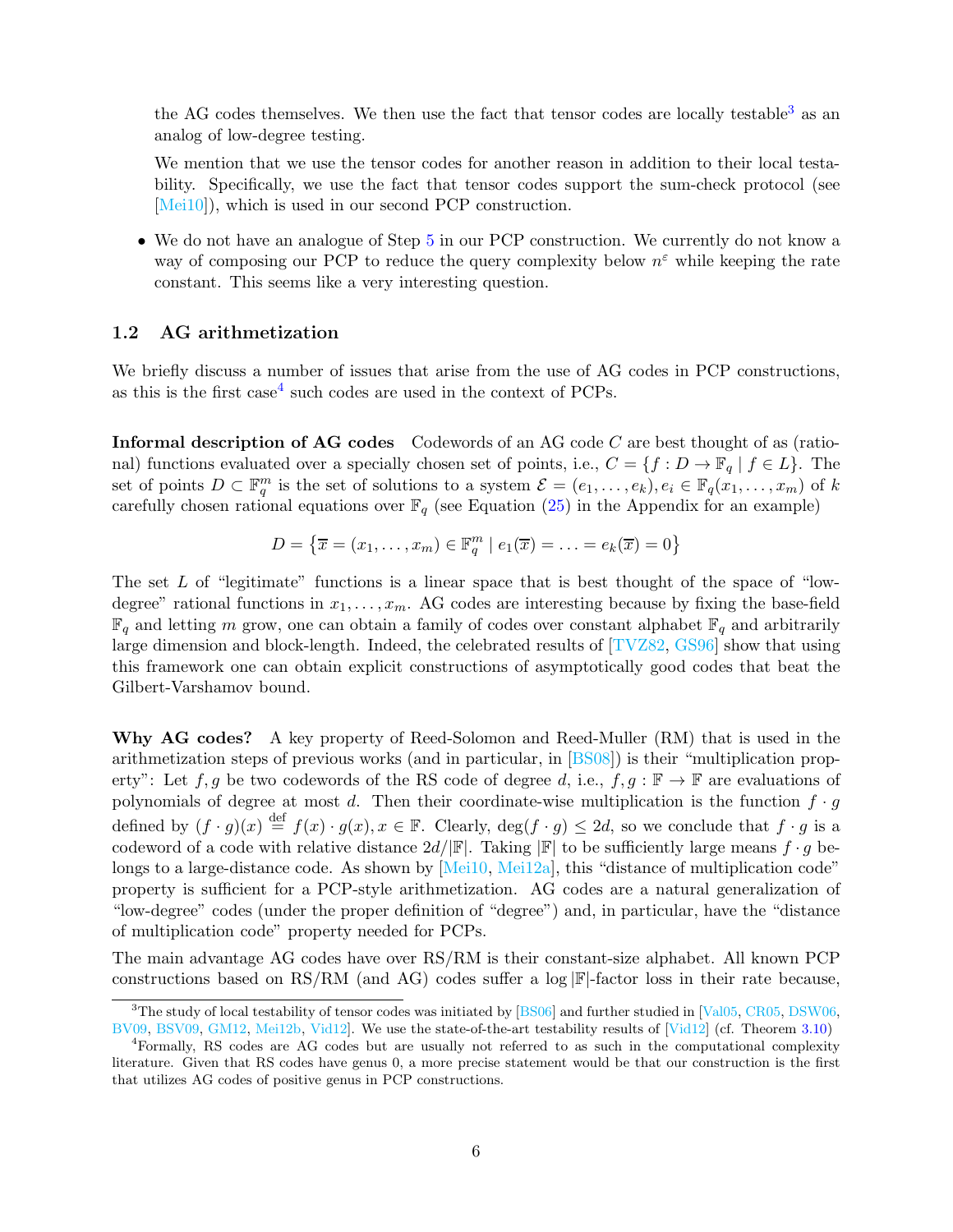roughly speaking, they are used to encode *boolean* assignments to a circuit-SAT instance. Constantrate RS/RM codes of blocklength n require fields of size  $n^{\Omega(1)}$  which implies a rate-loss of  $\Omega(\log n)$ . Using constant-rate AG codes over a constant-size alphabet allows us to avoid this loss.

Why transitive? Another property of RS codes that is used in previous arithmetizations is the fact that composing a degree-d polynomial with an affine function results in a degree-d polynomial. This property is combined with the notion of "well-structured graphs" to yield an algebraic constraint satisfaction problem in Step [2](#page-3-2) that is of low-degree. We point out that the reason all this works out is because affine functions are automorphisms of the RS code. When generalizing the notion of "well-structured graphs" to our AG-setting it is sufficient to work with AG-codes that have a transitive automorphism group.

The affine-invariance of linear codes has been intensely investigated in recent years in the context of locally testable codes, starting with the work of  $[KS08]$  (see  $[Sud10]$  for a recent survey). The role the automorphisms of AG codes play in constructing locally correctable and decodable codes has been recently considered in  $[BG K^+ 13]$ .

The Appendix: Dense transitive AG codes A family of codes  $\mathcal{F} = \{C_i\}_{i\in\mathbb{N}}$  that has constant rate, constant relative distance and constant alphabet-size is called "asymptotically good". The only previously-known asymptotically good family of transitive AG codes appeared in [\[Sti06\]](#page-52-13). The family described there is "sparse": Assuming  $C_i$  has blocklength  $n_i$  and  $n_1 < n_2 < \ldots$ , the ratio  $n_{i+1}/n_i$  of that family is super-constant,

$$
\frac{n_{i+1}}{n_i}\stackrel{i\to\infty}{\longrightarrow}\infty.
$$

Consequently, using that family we would only be able to obtain an "infinitely-often" type of result: For infinitely often circuit-sizes  $k_1 < k_2 < \ldots$ , circuits of size  $k_i$  have constant-rate PCPs. The new asymptotically good family of transitive AG codes presented by Stichtenoth in the Appendix is "dense", i.e.,  $n_{i+1}/n_i$  is at most an absolute constant c. This dense family allows us to extend our main result to all circuit-sizes.

The properties required for our PCP construction. The multiplication property and the transitivity property discussed above are sufficient for the our PCP construction that is based on the sum-check protocol. Theoretically, this construction could be implemented using any family of error-correcting that has this property. However, practically, we do not know other examples of such codes.

Our first PCP construction, on the other hand, relies crucially on our codes being AG codes, and in particular on the AG Combinatorial Nullstellensatz theorem to be discussed next. However, this construction is more randomness-efficient, and is also somewhat simpler assuming the AG Combinatorial Nullstellensatz.

The AG Combinatorial Nullstellensatz. As mentioned above, the work of [\[BS08\]](#page-50-5) solved the zero-testing problem by using an algebraic characterization of polynomials that vanish on a set H. More specifically, it used that fact that a univariate polynomial  $p(X)$  vanishes at each  $\alpha \in H$  if and only if  $\prod_{\alpha \in H} (X - \alpha)$  divides  $p(X)$ . As shown in [\[BS08,](#page-50-5) Lemma 4.9], Alon's Combinatorial Nullstellensatz [\[Alo99\]](#page-50-10) gives an extension of this characterization to to multi-variate polynomials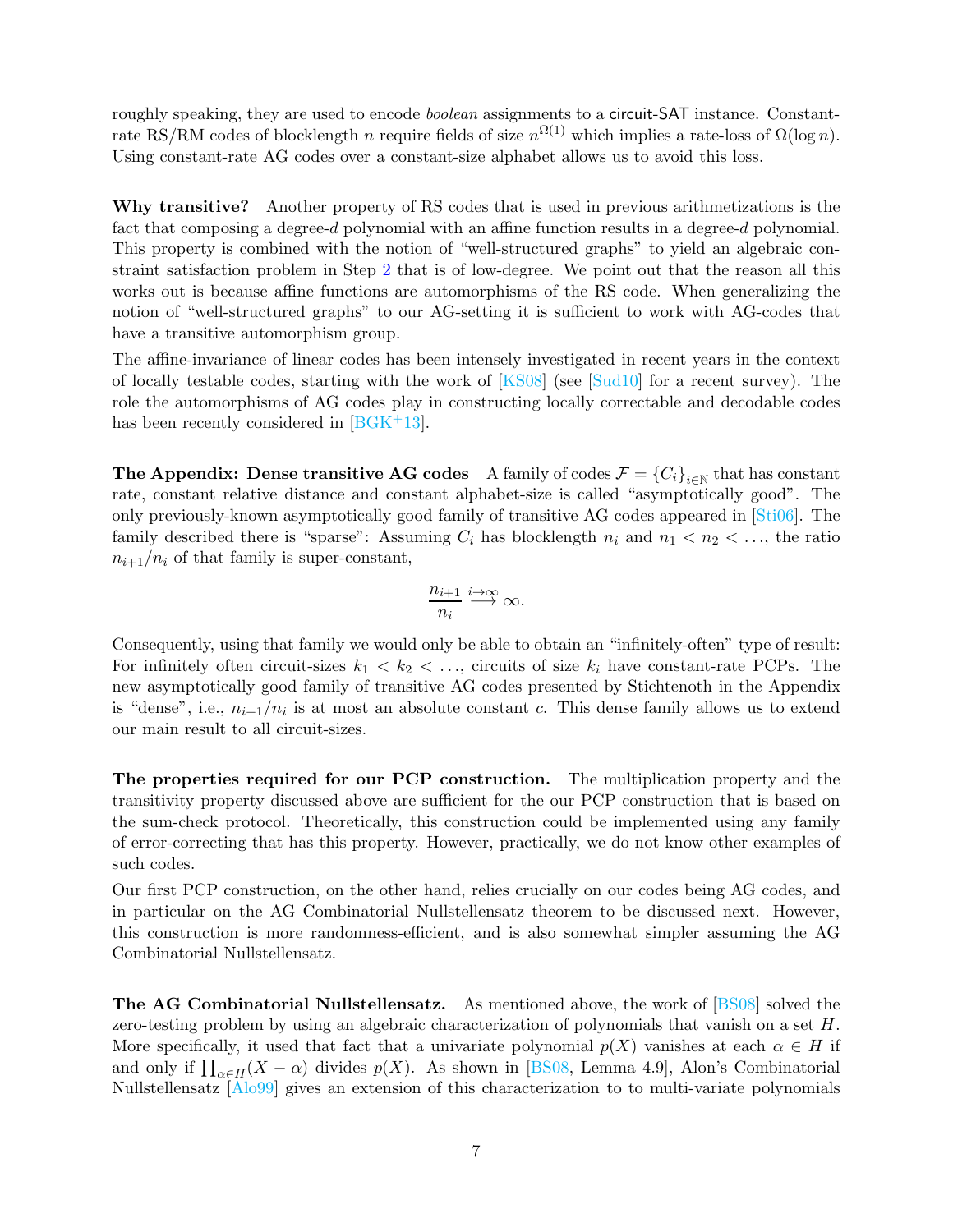that vanish on a set  $H^m$ . This characterization (cf. [\(3\)](#page-13-1)) can be used to solve the zero-testing problem multi-variate polynomials.

Our first method for solving the zero-testing problem in the AG settings uses a similar algebraic characterization of  $H^m$ -vanishing functions, but now f is not a low-degree polynomial. Rather, it belongs to the tensor product of "low-degree" AG codes, and H is a subset of the point-set D. Theorem [7.4](#page-38-1) contains what we view as the natural generalization of the Combinatorial Nullstellensatz, and we hope it will find further applications. To prove it we need to overcome a number of nontrivial technical challenges that arise only over curves of positive genus (i.e., only over algebraic codes that are not RS/RM). One such problem appears even in the simplest case, the univariate one (when  $m = 1$ ): Some point-sets  $H \subset D$  cannot be characterized as the roots of a degree- $|H|$ function. This contrasts with the RS-code where every  $H \subset \mathbb{F}$  is the set of roots of the polynomial  $\prod_{\alpha \in H} (X - \alpha)$ . See Section [7](#page-35-0) for more details.

### <span id="page-7-0"></span>1.3 Open problems

PCPs with constant rate and query complexity. The most obvious open question that arises from our work is "what is the smallest possible query complexity for a constant-rate PCP?". In particular, do constant-rate PCPs with constant query complexity exist?

A smooth trade-off. A perhaps less ambitious goal would be to try to obtain a smooth tradeoff between the existing PCP constructions. Currently, we have a PCP construction that obtains constant query complexity and length of  $n \cdot$  poly log n, and our construction gives query complexity of  $n^{\varepsilon}$  and length  $O(n)$ . Is it possible to obtain a smooth trade-off between the query complexity and the length? As a concrete conjecture, is it possible to construct, for every function  $q$ , a PCP with query complexity q and length  $n \cdot poly \log_q n$ ?

Better decision complexity. The most straightforward way to obtain a trade-off as in the last paragraph would be to apply composition to our PCPs. Unfortunately, our PCPs do not compose efficiently. The main obstacle is that the decision complexity of our PCPs (defined in Section [2](#page-8-0) below) is too large - in particular, it is polynomial, rather than linear, in the query complexity. Improving the decision complexity of our PCPs is another open question that arises from our work.

We note that the large decision complexity results from the fact that we do not know how to verify the membership of a codeword in an AG code in linear time. In fact, even the fastest algorithms for verifying membership in a Reed-Solomon code run in time  $n \log n$ , which is not sufficiently efficient for our purposes.

### <span id="page-7-1"></span>1.4 The road ahead

In the next section we formally state our main results. Section [3](#page-9-0) states the required preliminaries about error correcting codes: tensor codes and their testability, the asymptotically good family of transitive AG codes and a special case of the AG combinatorial Nullstellensatz sufficient for the analysis of our PCP construction. Section [4](#page-14-0) gives the proof of Main Theorem [1.1.](#page-2-1) It does so in a succinct manner, leaving the proofs of various reductions to later sections (Sections [5–](#page-26-0) [7\)](#page-35-0). Of particular importance is Section [7](#page-35-0) where the AG combinatorial Nullstellensatz is proved. Finally, the Appendix by Henning Stichtenoth constructs the asymptotically good "dense" family of transitive AG codes needed for our result.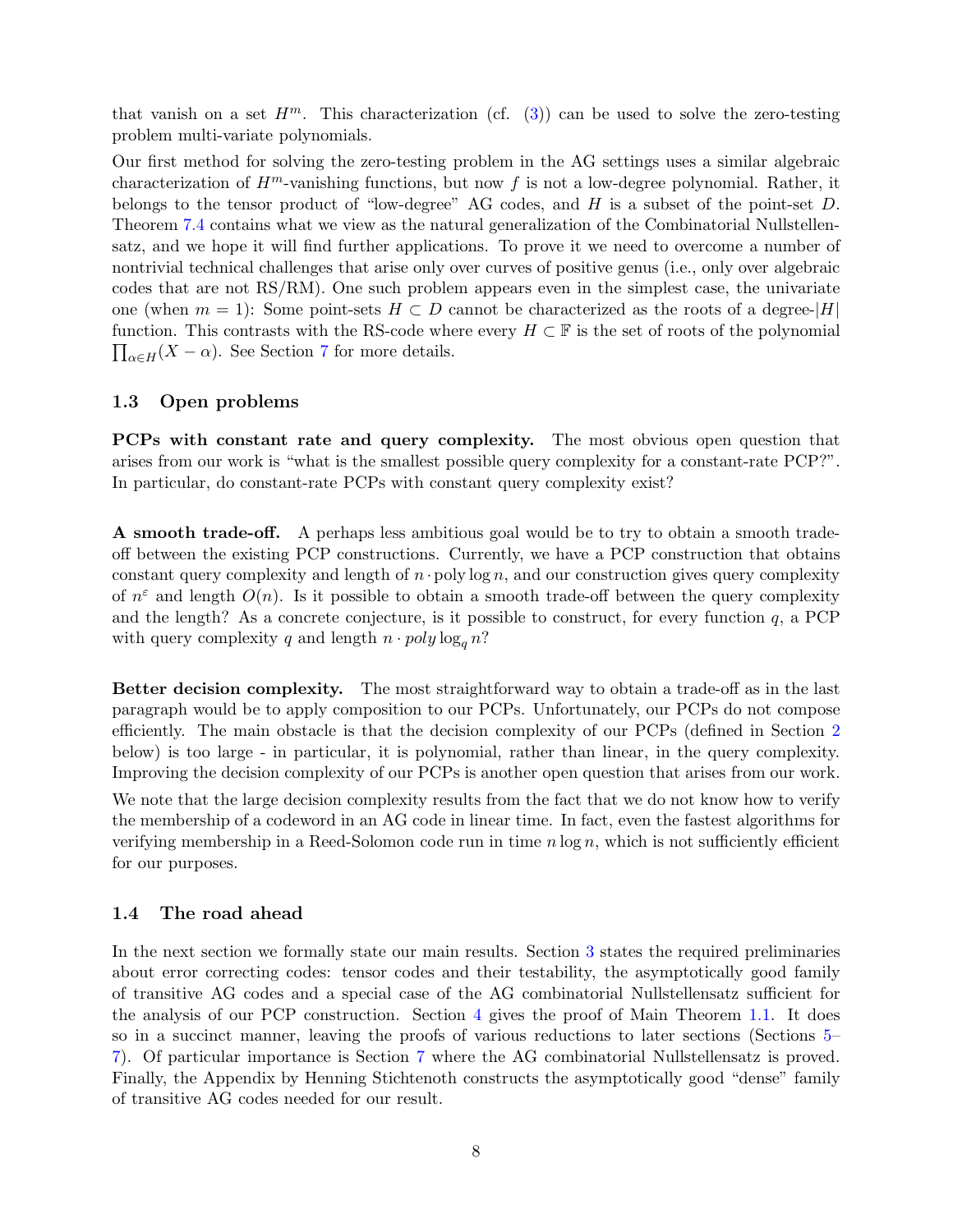## <span id="page-8-0"></span>2 Formal Statement of Main Results

Throughout this paper, when we discuss circuits, we always refer to boolean circuits with AND, OR, and NOT gates whose fan-in and fan-out are upper bounded by 2. The size of the circuit  $\varphi$ , denoted  $|\varphi|$ , is defined to be the number of wires of  $\varphi$ . We say that a circuit  $\varphi$  is *satisfiable* if there is an input  $x \in \{0,1\}^*$  for  $\varphi$  such that  $\varphi(x) = 1$ .

**Definition 2.1** The circuit satisfiability problem, circuit-SAT, is the problem of deciding whether a circuit is satisfiable. Formally,

circuit-SAT  $\stackrel{\text{def}}{=} \{\varphi : \varphi \text{ is a satisfiable circuit}\}.$ 

Recall that a PCP verifier for a language L is an algorithm that verifies a claim of the form  $w \in L$ by querying few bits from an auxiliary proof  $\pi$ . It is common to define a PCP verifier as an oracle machine that is given oracle access to the proof  $\pi$  and is allowed to make only few queries to this oracle. In this work, we will use a slightly different definition of PCPs, taken from the PCP literature (e.g.,  $[{\rm BGH}^+06]$ ), which allows keeping track of some additional important parameters of the PCP, namely, the randomness complexity and the decision complexity of the PCP.

The randomness complexity of a PCP verifier is just the number of coin tosses the verifier uses. The *decision complexity* is the complexity of the predicates that the verifier applies to the answers it gets from its oracle: More specifically, in the definition of PCPs, we view the verifier as machine that outputs its queries (as a list of coordinates), and a predicate (represented as a circuit) that should be applied to the answers given to those queries. We view the verifier as accepting if the predicate accepts the answers to the queries, and otherwise we view the verifier as rejecting. The decision complexity of the PCP is the complexity of the aforementioned predicate. The randomness complexity and decision complexity of a PCP are usually used in the PCP literature in order to facilitate the composition of PCPs. While in this work we do not use composition, we still keep track of those parameters since they might be of use for future works.

Definition 2.2 (Non-uniform PCP verifier, following  $[\text{BGH}^+06])$  Let  $L \subseteq \{0,1\}^*$  be a language, and let  $r, q, \ell, d, v : \mathbb{N} \to \mathbb{N}$ ,  $\rho : \mathbb{N} \to (0, 1)$ . A (non-uniform) PCP verifier  $V = \{V_n\}_{n=1}^{\infty}$ for L with query complexity q, proof length  $\ell$ , rejection probability  $\rho$ , randomness complexity r, decision complexity d, and verifier complexity v is an infinite family of randomized circuits that satisfy the following requirements:

- 1. **Input:** The verifier  $V_n$  takes as input a string w of length n.
- 2. **Output:** The verifier  $V_n$  outputs a tuple I of coordinates in  $\{1, \ldots, \ell(n)\}$  where  $|I| \leq q(n)$ , and a circuit  $\psi: \{0,1\}^I \to \{0,1\}$  of size at most  $d(n)$ . For  $\pi \in \{0,1\}^{\ell(n)}$  we denote by  $\pi|_I$ the restriction of  $\pi$  to I.
- 3. **Verifier complexity:** The size of the circuit  $V_n$  is at most  $v(n)$ .
- 4. **Randomness complexity:** On every input w, and on every sequence of coin tosses,  $V_n$ tosses at most  $r(n)$  coins.
- 5. **Completeness:** For every  $w \in L$ , there exists a string  $\pi \in \{0,1\}^{\ell(n)}$  such that

$$
\mathbb{P}\left[\psi\left(\pi|_{I}\right)=1\right]=1,
$$

where the probability is over  $\psi$  and I generated by the verifier V on input w.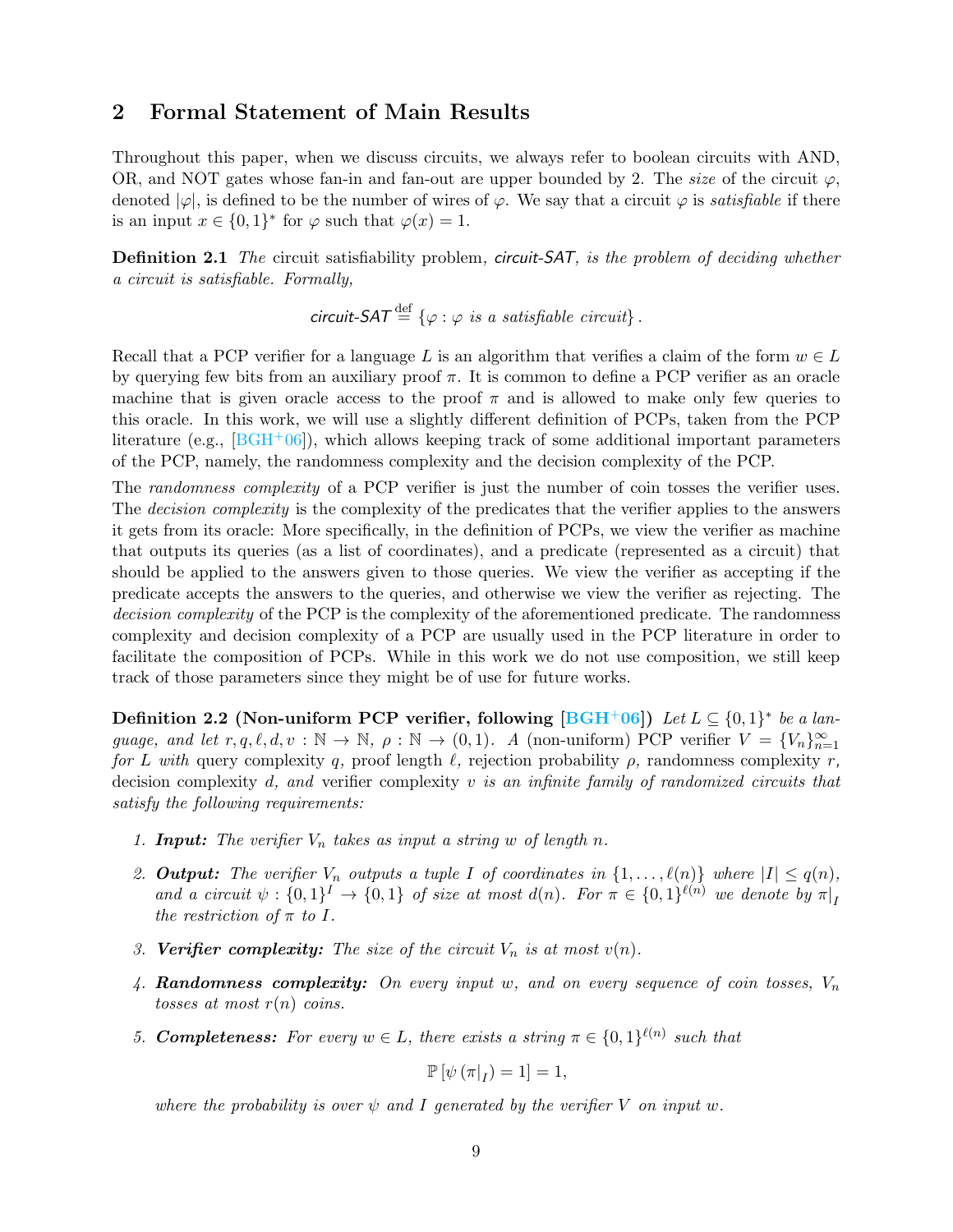6. **Soundness:** For every string  $w \notin L$  and every string  $\pi \in \{0,1\}^{\ell(n)}$ , it holds that

<span id="page-9-3"></span>
$$
\mathbb{P}\left[\psi\left(\pi|_{I}\right)=0\right]\geq\rho(n),
$$

where the probability is over  $\psi$  and I generated by the verifier V on input w.

<span id="page-9-2"></span>We can now state our main result.

**Theorem 2.3 (Main theorem)** For every  $\varepsilon > 0$  there exists a constant  $c_{\varepsilon} = 2^{O(1/\varepsilon)}$  such that the following holds for every  $n \in \mathbb{N}$ . There exists a PCP verifier for circuit-SAT<sub>n</sub> with query complexity  $c_{\varepsilon} \cdot n^{\varepsilon}$ , proof length  $c_{\varepsilon} \cdot n$ , rejection probability 1/2, verifier complexity  $(c_{\varepsilon} \cdot n)^{O(1)}$ , randomness complexity  $log n + c_{\varepsilon}$ , and decision complexity  $c_{\varepsilon} \cdot n^{\varepsilon}$ .

The proof of Theorem [2.3](#page-9-2) goes by the following schematic sequence of reductions, explained next.

 $\textsf{circuit-SAT}\ \stackrel{(i)\ \textsf{Theorem\ 4.5}}{\longrightarrow}\ \textsf{Hypercube-CSP}\ \stackrel{(ii)\ \textsf{Theorem\ 4.9}}{\longrightarrow}\ \textsf{aggregate-AGCSP}$  $\textsf{circuit-SAT}\ \stackrel{(i)\ \textsf{Theorem\ 4.5}}{\longrightarrow}\ \textsf{Hypercube-CSP}\ \stackrel{(ii)\ \textsf{Theorem\ 4.9}}{\longrightarrow}\ \textsf{aggregate-AGCSP}$  $\textsf{circuit-SAT}\ \stackrel{(i)\ \textsf{Theorem\ 4.5}}{\longrightarrow}\ \textsf{Hypercube-CSP}\ \stackrel{(ii)\ \textsf{Theorem\ 4.9}}{\longrightarrow}\ \textsf{aggregate-AGCSP}$  $\textsf{circuit-SAT}\ \stackrel{(i)\ \textsf{Theorem\ 4.5}}{\longrightarrow}\ \textsf{Hypercube-CSP}\ \stackrel{(ii)\ \textsf{Theorem\ 4.9}}{\longrightarrow}\ \textsf{aggregate-AGCSP}$  $\textsf{circuit-SAT}\ \stackrel{(i)\ \textsf{Theorem\ 4.5}}{\longrightarrow}\ \textsf{Hypercube-CSP}\ \stackrel{(ii)\ \textsf{Theorem\ 4.9}}{\longrightarrow}\ \textsf{aggregate-AGCSP}$  $\sqrt{ }$  $\int$  $\mathcal{L}$  $(iiia) \stackrel{\text{Section 4.3}}{\longrightarrow}$  $(iiia) \stackrel{\text{Section 4.3}}{\longrightarrow}$  $(iiia) \stackrel{\text{Section 4.3}}{\longrightarrow}$  Nullstellensatz<br>  $(iiib) \stackrel{\text{Section 4.4}}{\longrightarrow}$  $(iiib) \stackrel{\text{Section 4.4}}{\longrightarrow}$  $(iiib) \stackrel{\text{Section 4.4}}{\longrightarrow}$  Sum-check (1)

(i) The first reduction maps an instance  $\varphi$  of circuit-SAT to a graph constraint satisfaction problem over a sub-graph of the hypercube. This reduction is stated in Section [4.1](#page-14-1) and proved in Section [5.](#page-26-0) (ii) The next reduction maps the hypercube constraint satisfaction problem into an Algebraic Geometry Constraint Satisfaction Problem (AGCSP). This part is stated in Section [4.2](#page-15-0) and proved in Section [6.](#page-29-0) At this point we have two alternate paths to complete the proof of Theorem [2.3.](#page-9-2) (iiia) The first uses our AG combinatorial Nullstellensatz (Theorem [3.16\)](#page-14-2) and relies on particular properties of tensored AG-codes. (iiib) The second is based on the sum-check protocol, and relies only on the multiplication property and transitivity of our AG codes, but is less randomness efficient. The Nullstellensatz proof appears in Section [4.3](#page-18-0) and the sum-check proof appears in Section [4.4.](#page-21-0)

## <span id="page-9-0"></span>3 Tensors of AG Codes and an AG Combinatorial Nullstellensatz

This section starts by reviewing preliminaries of error correcting codes. It then reviews the basic properties of tensor product codes as well as their local testability. We conclude by describing the AG codes that we use and our AG Combinatorial Nullstellensatz which pertains to tensors of AG codes.

### <span id="page-9-1"></span>3.1 Error Correcting Codes

For any  $n \in \mathbb{N}$ , we denote  $[n] \stackrel{\text{def}}{=} \{1, \ldots, n\}$ . For any two strings  $x, y$  of equal length n and over any alphabet, the *relative Hamming distance* between  $x$  and  $y$  is the fraction of coordinates on which x and y differ, and is denoted by  $\delta(x, y) = |\{i \in [n] : x_i \neq y_i\}|/n$ . Also, if S is a set of strings of length n, we denote by  $\delta(x, S)$  the distance of x to the closest string in S.

All the error-correcting codes that we consider in this paper are *linear codes*, to be defined next. Let  $\mathbb{F}$  be a finite field, and let  $k, \ell \in \mathbb{N}$ . A *(linear) code C* is a linear one-to-one function from  $\mathbb{F}^k$ to  $\mathbb{F}^{\ell}$ , where k and  $\ell$  are called the code's *message length* and *block length*, respectively. We will sometimes identify C with its image  $C(\mathbb{F}^k)$ . Specifically, we will write  $c \in C$  to indicate the fact that there exists  $x \in \mathbb{F}^k$  such that  $c = C(x)$ . In such case, we also say that c is a codeword of C.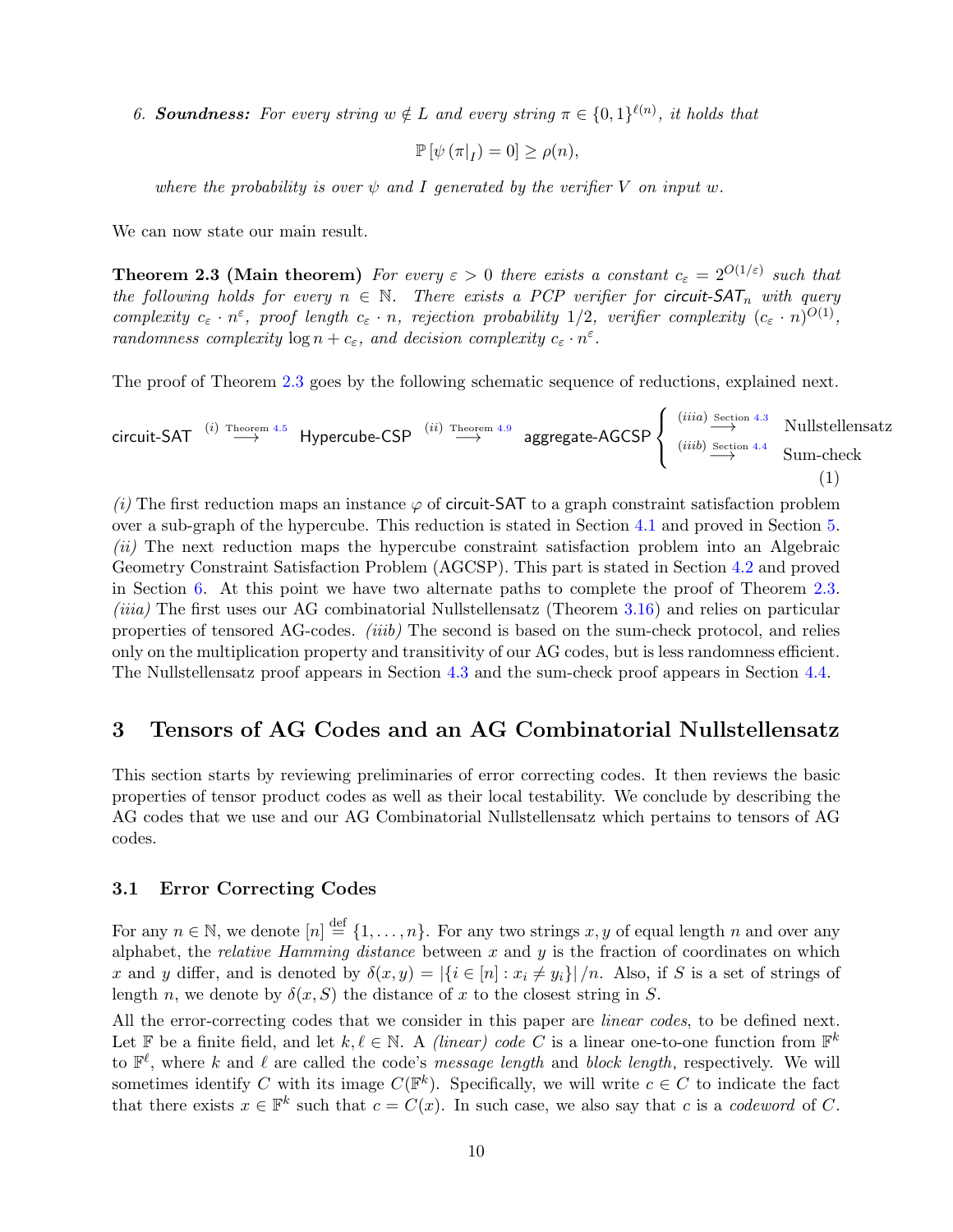The relative distance of a code C is the minimal relative Hamming distance between two distinct codewords of C, and is denoted by  $\delta_C = \min_{c_1 \neq c_2 \in C} {\{\delta(c_1, c_2)\}}$ . The rate of the code C is the ratio  $k/\ell$ . If  $d \stackrel{\text{def}}{=} \delta_C \cdot \ell$ , we also say that C is a  $[\ell, k, d]_{\mathbb{F}}$ -code.

Due to the linearity of C, there exists an  $\ell \times k$  matrix G, called a *generator matrix* of C, such that for every  $x \in \mathbb{F}^k$  it holds that  $C(x) = G \cdot x$ . Observe that given a generator matrix of C one can encode messages by C as well as verify that a string in  $\mathbb{F}^{\ell}$  is a codeword of C in time that is polynomial in  $\ell$ . Moreover, observe that the code C always encodes the all-zeros vector in  $\mathbb{F}^k$  to the all-zeros vector in  $\mathbb{F}^{\ell}$ .

We say that  $C$  is *systematic* if the first  $k$  symbols of a codeword contain the encoded message, that is, if for every  $x \in \mathbb{F}^k$  it holds that  $(C(x))|_{[k]} = x$ . By applying a change of basis (which can be implemented using Gaussian elimination), we may assume, without loss of generality, that  $C$  is systematic.

Evaluation codes. Throughout the paper, it will often be convenient to think of the codewords of a code as functions rather than strings. Specifically, we will usually identify the codewords of an  $[\ell, k, d]_{\mathbb{F}}$ -code  $C : \mathbb{F}^k \to \mathbb{F}^{\ell}$  with some k-dimensional space L of functions  $C = \{f : D \to \mathbb{F} \mid f \in L\}$ where D is some set of size  $\ell$ . When C is an AG code, as will soon be the case, D will be a set of points on a curve and  $L$  will be a Riemann-Roch space of a divisor on the curve. We will refer to codes that are viewed in this way as evaluation codes. We will say that an evaluation code is systematic if its messages can be viewed as functions  $h : H \to \mathbb{F}$  for some  $H \subseteq D$ , such that the encoding f of a message h satisfies  $f|_H = h$ .

### <span id="page-10-0"></span>3.2 Tensor Codes

In this section, we define the tensor product operation on codes and present some of its properties. See [\[MS88\]](#page-52-14) and [\[Sud01,](#page-52-15) Lect. 6 (2.4)] for the basics of this subject.

**Definition 3.1** Let  $R : \mathbb{F}^{k_R} \to \mathbb{F}^{\ell_R}$ ,  $C : \mathbb{F}^{k_C} \to \mathbb{F}^{\ell_C}$  be codes. The tensor product code  $R \otimes C$ is a code of message length  $k_R \cdot k_C$  and block length  $\ell_R \cdot \ell_C$  that encodes a message  $x \in \mathbb{F}^{k_R \cdot k_C}$  as follows: In order to encode x, we first view x as a  $k_C \times k_R$  matrix, and encode each of its rows via the code R, resulting in a  $k_C \times \ell_R$  matrix x'. Then, we encode each of the columns of x' via the code C. The resulting  $\ell_C \times \ell_R$  matrix is defined to be the encoding of x via  $R \otimes C$ .

The following fact lists some of the basic and standard properties of the tensor product operation.

**Fact 3.2** Let  $R: \mathbb{F}^{k_R} \to \mathbb{F}^{\ell_R}$ ,  $C: \mathbb{F}^{k_C} \to \mathbb{F}^{\ell_C}$  be linear codes. We have the following:

- <span id="page-10-1"></span>1. An  $\ell_C \times \ell_R$  matrix x over  $\mathbb F$  is a codeword of  $R \otimes C$  if and only if all the rows of x are codewords of  $R$  and all the columns of  $x$  are codewords of  $C$ .
- 2. Let  $\delta_R$  and  $\delta_C$  be the relative distances of R and C respectively. Then, the code  $R \otimes C$  has relative distance  $\delta_R \cdot \delta_C$ .
- 3. The tensor product operation is associative. That is, if  $D : \mathbb{F}^{k_D} \to \mathbb{F}^{\ell_D}$  is a code then  $(R \otimes C) \otimes D = R \otimes (C \otimes D).$

The associativity of the tensor product operation allows us to use notation such as  $C \otimes C \otimes C$ , and more generally: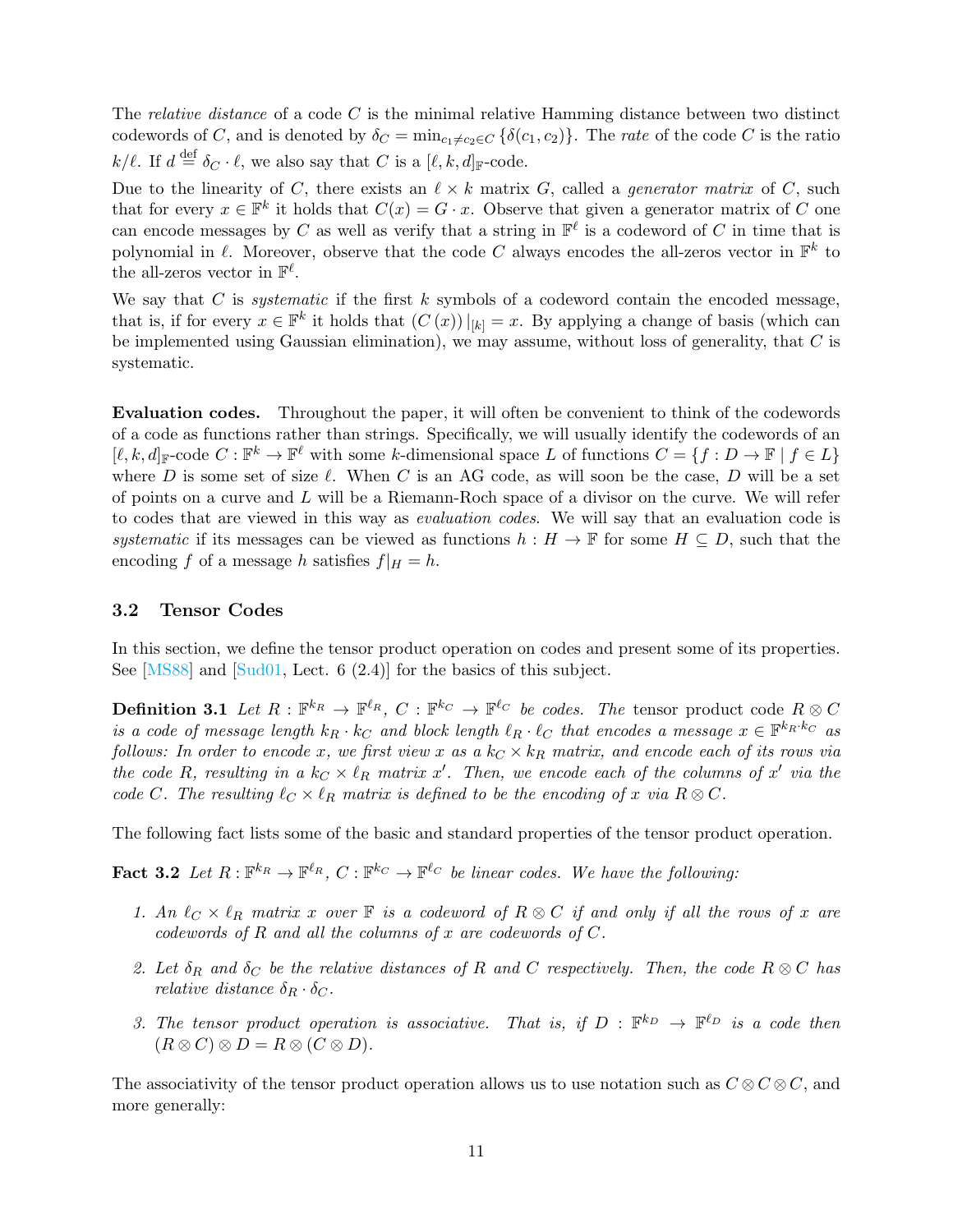Notation 3.3 (Iterated tensor code) Let  $C: \mathbb{F}^k \to \mathbb{F}^{\ell}$  be a code. For every  $m \in \mathbb{N}$  we denote by  $C^{\otimes m}: \mathbb{F}^{k^m} \to \mathbb{F}^{\ell^m}$  the code  $\underbrace{C \otimes C \otimes \ldots \otimes C}_{m}$ . Formally,  $C^{\otimes m} = C^{\otimes m-1} \otimes C$ . Suppose that  $C$  is

an evaluation code, i.e., we identify the codewords of C with functions  $f: D \to \mathbb{F}$  for some set D. In such case, we will identify the codewords of  $C^{\otimes m}$  with functions  $g: D^m \to \mathbb{F}$ .

Notation 3.4 (Axis-parallel lines) For  $i \in [m]$  and  $\overline{v} = (v_1, \ldots, v_m) \in D^m$  the set

 $D^m|_{i,\overline{v}} = \{(v_1,\ldots,v_{i-1},x,v_{i+1},\ldots,v_m) \mid x \in D\}$ 

is called the *i*-axis-parallel line passing through  $\overline{v}$ . Similarly, the restriction of g to this axis-parallel line, denoted  $g|_{i,\overline{v}}$ , is the function with range D defined by

$$
g|_{i,v_{-i}}(x) = g(v_1,\ldots,v_{i-1},x,v_{i+1},\ldots,v_m), \quad x \in D.
$$

<span id="page-11-1"></span>Using Fact [3.2,](#page-10-1) one can prove by induction the following.

**Fact 3.5** Let C be a linear code whose codewords are identified with functions  $f: D \to \mathbb{F}$ . Then, a function  $g: D^m \to \mathbb{F}$  is a codeword of  $C^{\otimes m}$  if and only if for every  $1 \leq i \leq m$  and  $\overline{v} \in D^m$  it holds that the function  $g|_{i,\overline{v}}$  is a codeword of C.

Another useful fact about the tensor products of systematic evaluation codes is the following.

**Fact 3.6** Let  $C = \{f : D \to \mathbb{F}\}\$  be a systematic linear evaluation code whose messages are functions  $h: H \to \mathbb{F}$  (where  $H \subseteq D$ ). Then,  $C^{\otimes m} = \{f_m: D^m \to \mathbb{F}\}$  is a systematic evaluation code whose messages are functions  $h_m: H^m \to \mathbb{F}$ .

We also use the following two claims, due to [\[Mei10\]](#page-52-7).

Claim 3.7 ([\[Mei10,](#page-52-7) Claim 3.7]) Let  $C = \{f : D \to \mathbb{F}\}\$ be a systematic linear evaluation code whose messages are functions  $h : H \to \mathbb{F}$  (where  $H \subseteq D$ ), and let  $m \in \mathbb{N}$ . Then, for every coordinate  $\overline{x} \in D^m$  there exist scalars  $\alpha_{t,z} \in \mathbb{F}$  (for every  $1 \leq t \leq m$  and  $z \in H$ ) such that for every codeword  $g \in C^{\otimes m}$  it holds that

<span id="page-11-0"></span>
$$
g(\overline{x}) = \sum_{z_1 \in H} \alpha_{1,z_1} \cdot \sum_{z_2 \in H} \alpha_{2,z_2} \cdot \ldots \cdot \sum_{z_m \in H} \alpha_{m,z_m} \cdot g(z_1,\ldots,z_m).
$$

Furthermore, the scalars  $\alpha_{t,z}$  can be computed in polynomial time given  $\bar{x}$  and the generating matrix of C. Moreover, for every  $t \in [m]$ , the scalars  $\{\alpha_{t,z}\}_{z \in H}$  depend only on  $x_t$  and on the generating matrix of C (but not on  $x_1, \ldots, x_{t-1}, x_{t+1}, \ldots, x_m$ ).

Remark 3.8 The "moreover" part in Claim [3.7](#page-11-0) does not appear in [\[Mei10\]](#page-52-7), but is implicit in the proof there.

<span id="page-11-2"></span>Claim 3.9 ([\[Mei10,](#page-52-7) Claim 3.8]) Let  $C = \{f : D \to \mathbb{F}\}\$ be a linear evaluation code, let  $m \in \mathbb{N}$ , and let  $g \in C^{\otimes m}$ . Then, for every sequence of scalars  $\alpha_{t,z}$  (for every  $2 \le t \le m$  and  $z \in D$ ) it holds that the function  $f: D \to \mathbb{F}$  defined by

$$
f(z_1) = \sum_{z_2 \in D} \alpha_{2,z_2} \cdot \sum_{z_3 \in D} \alpha_{3,z_3} \cdot \ldots \cdot \sum_{z_m \in D} \alpha_{m,z_m} \cdot c(z_1,\ldots,z_m)
$$

is a codeword of C.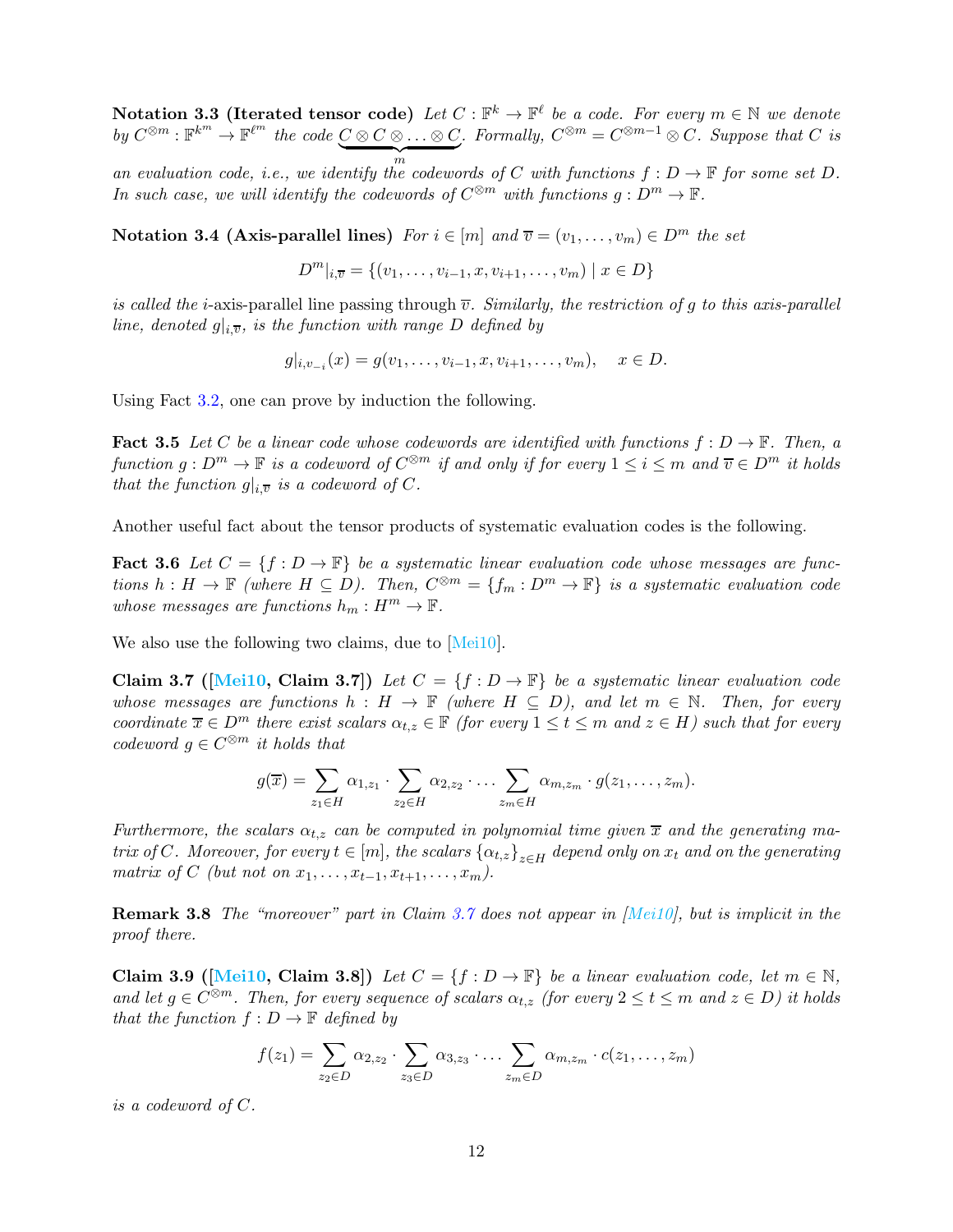<span id="page-12-1"></span>Finally, in this work we use the fact that tensor product codes are locally testable. In particular, we use the following result of [\[Vid12\]](#page-52-3).

Theorem 3.10 (Testing of tensor codes) There exists a randomized polynomial-time tester that satisfies the following requirements:

- The tester takes as input the generating matrix of a linear code  $C : \mathbb{F}^k \to \mathbb{F}^\ell$  of relative distance  $\delta_C$  and an integer m and is given oracle access to a string  $w \in \mathbb{F}^{\ell^m}$ ,
- The tester uses at most  $\log(\ell^m) + O(\log m)$  random bits and  $\ell^2$  queries, and performs  $\text{poly}(\ell)$ arithmetic operations.
- **Completeness:** If  $w \in C^{\otimes m}$ , then the tester accepts with probability 1.
- **Soundness:** If  $w \notin C^{\otimes m}$ , then the tester rejects with probability at least  $\gamma_m \cdot \delta(w, C^{\otimes m})$ , where  $\gamma_m = \delta_C^{3m} / \text{poly}(m)$ .

### <span id="page-12-0"></span>3.3 AG codes and the multiplication property

The purpose of this section is to state the key properties of the error correcting codes required for our proof of Main Theorem [2.3.](#page-9-2) We do so here using a limited amount of algebraic geometry and hence postpone the definitions and proofs to Section [7.](#page-35-0) As mentioned in the introduction, two key properties that we need of our codes are that they are part of multiplication code families with constant relative distance, and that they possess a transitive automorphism group. These notions are defined next.

<span id="page-12-3"></span>**Definition 3.11 (Multiplication codes)** Let  $C, C'$  be two evaluation codes with the same domain D. Define their multiplication  $C \cdot C' = \text{span}(\{f \cdot f' \mid f \in C, f' \in C'\})$  where  $f \cdot f'$  is the function with domain D and range  $\mathbb F$  defined by  $(f \cdot f')(x) = f(x) \cdot f'(x), x \in D$ . We define  $C^i$  to be the *i*-fold multiplication  $C \cdot C \cdots C$ .

A sequence of evaluation codes  $\vec{C} = (C_1, \ldots, C_{d_{\text{mult}}})$  with the same domain D is called a **multipli**cation code family of multiplication degree  $d_{\text{mult}}$  if for all  $1 \le i, j \le d_{\text{mult}}$  with  $i + j \le d_{\text{mult}}$ , we have  $C_i \cdot C_j \subseteq C_{i+j}$ .

Definition 3.12 (Codes with a transitive automorphism group)  $Given \ a \ code$  $C = \{f : D \to \mathbb{F} \mid f \in L\}$ , the automorphism group of C is the set of permutations of D that stabilize C. Formally, for any permutation  $\pi : D \to D$  and codeword  $f \in L$  we define  $f \circ \pi : D \to \mathbb{F}$  by  $(f \circ \pi)(x) = f(\pi(x))$  for  $x \in D$ . Then

$$
Aut(C) = \{ \pi : D \to D \mid \{ f \circ \pi \mid f \in L \} = C \}
$$

A code C is called transitive if its automorphism group is transitive, i.e., for every  $x, y \in D$  there exists  $\pi \in \text{Aut}(C)$  such that  $\pi(x) = y$ .

<span id="page-12-2"></span>An asymptotically good family of transitive AG codes was presented in [\[Sti06\]](#page-52-13). This family was "sparse": the ratio between blocklengths of consecutive members in this family was super-constant. Applied to our framework, this family would only have led to a result saying that infinitely often circuit- $SAT_n$  has constant-rate PCPs with sublinear query complexity. The main result presented in the appendix to this paper (Theorem  $A.14$ ) gives a family of transitive AG codes that is defined for every message length. We now state the main properties of these codes needed for our proof. In what follows an integer q is called a *square of a prime-power* if  $q = p^{2r}$  for prime p and integer r.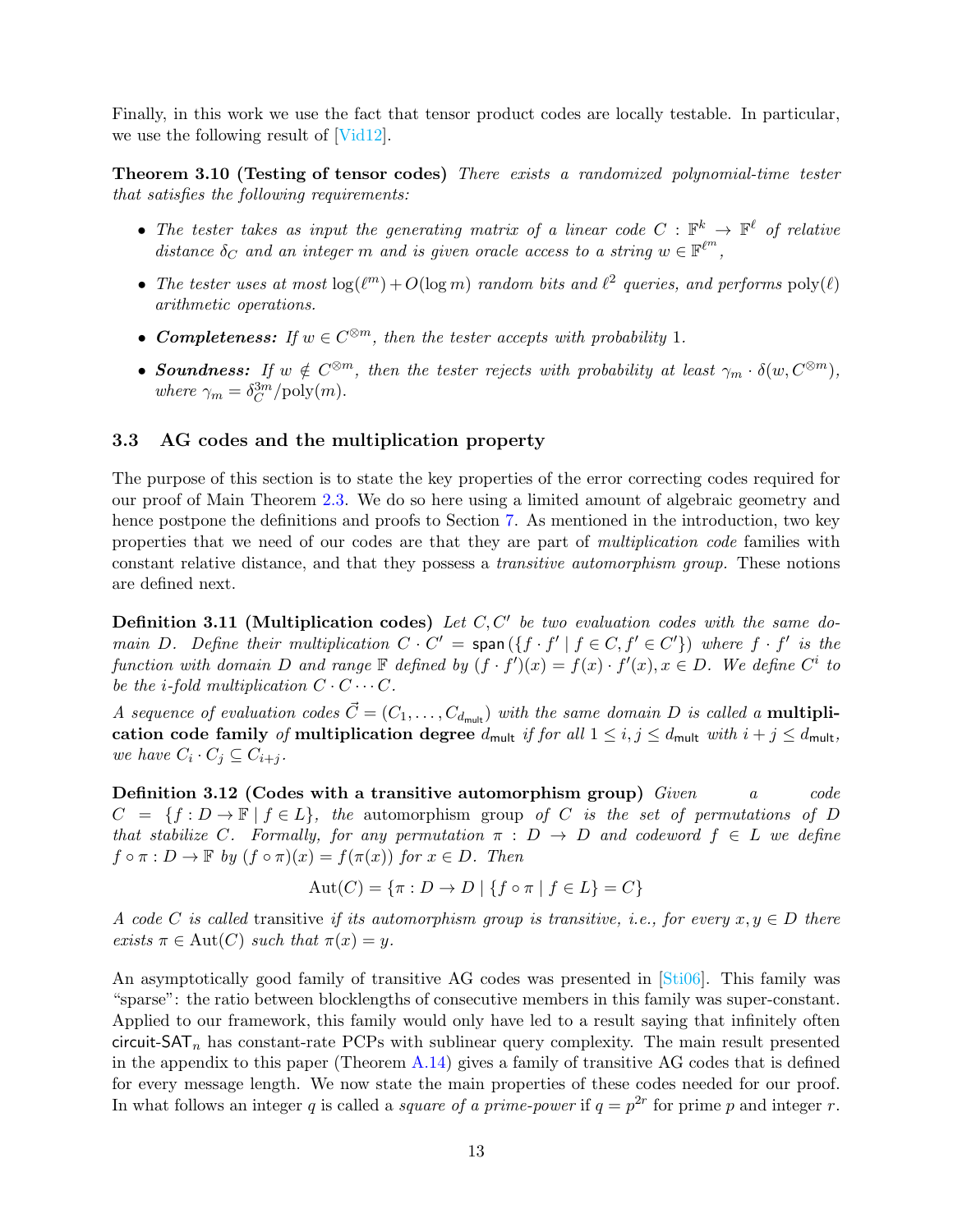Theorem 3.13 (Asymptotically good transitive AG-codes for every message length  $(Theorem A.14))$  $(Theorem A.14))$  $(Theorem A.14))$ For any  $q = p^{2r} > 4$  a square of a prime-power there exists a constant  $c_q \leq p^{\sqrt{q}-1}$  for which the following holds. Fix rate and distance parameters  $\rho$  and  $\delta$  respectively and a multiplication degree parameter  $d_{\text{mult}}$  which satisfy

<span id="page-13-2"></span>
$$
c_q \cdot d_{\text{mult}} \cdot \rho + \delta < 1 - \frac{d_{\text{mult}}}{\sqrt{q} - 1} \tag{2}
$$

Then for every sufficiently large message length  $k$  there exists a code  $C$ , and a multiplication code family  $\vec{C} = (C_1, C_2, \ldots, C_{d_{\text{mult}}})$  with  $C_1 = C$ , satisfying:

- **Basic parameters.**  $C = \{f : D \to \mathbb{F}_q\}$  is a linear evaluation code over  $\mathbb{F}_q$  of dimension at least k, relative distance at least  $\delta$ , and with length  $|D| \leq \frac{1}{\rho} \cdot k$ . Succinctly, C is an  $[|D| \leq \frac{k}{\rho}, \geq$  $k, \geq \delta |D||_q$ -code.
- **Transitivity.** All the codes  $C_j$  are jointly transitive: i.e., for every  $\alpha, \beta \in D$  there exists an automorphism  $\pi \in \bigcap_{j=1}^{d_{\text{mult}}} \text{Aut}(C_j)$  such that  $\pi(\alpha) = \beta$ .
- Distance of Multiplication codes. For each  $j \leq d_{\text{mult}}$ , the code  $C_j$  has relative distance at least δ.

Remark 3.14 The appendix states the above result a bit differently. More specifically, in the appendix, the codes are not defined for every message length, but only for an infinite sequence  $k_1, k_2, \ldots$  of message lengths that satisfies  $k_{i+1} \leq c_q \cdot k_i$  for every i. On the other hand, the appendix states a better trade-off between  $\rho$ ,  $\delta$ ,  $d$ , for those message lengths, namely,

$$
d \cdot \rho + \delta < 1 - \frac{1}{\sqrt{q} - 1}.
$$

The parameters in Theorem [3.13](#page-12-2) are weaker because we are asking for codes for every message length  $k$ . For the "missing message lengths", we use a code corresponding to the smallest  $k_i$  larger than k.

### <span id="page-13-0"></span>3.4 The AG Combinatorial Nullstellensatz

In our proof we will face a problem which generalizes the "zero-testing" problem of previous PCPs. In this problem we have a function  $g: D^m \to \mathbb{F}$  which is a codeword of  $C^{\otimes m}$  where C is an AG code. (g actually belongs to  $(C^d)^{\otimes m}$  but  $C^d$  is essentially an AG code too.) Our goal is to test whether g vanishes on a set  $H^m$ , i.e., whether  $g(x) = 0$  for all  $x \in H^m$ . As shown in [\[BS08,](#page-50-5) Lemma 4.9], the zero-testing problem for the case of multivariate polynomials can be solved using Alon's Combinatorial Nullstellensatz, stated next.

<span id="page-13-3"></span><span id="page-13-1"></span>**Theorem 3.15 (Combinatorial Nullstellensatz [\[Alo99\]](#page-50-10))** For  $H \subset \mathbb{F}_q$  let  $\xi_H(Y) =$  $\prod_{\alpha \in H}(Y-\alpha)$  be the nonzero monic polynomial of degree |H| that vanishes on H. Let  $f(X_1, \ldots, X_m)$ be a polynomial over  $\mathbb{F}_q$  of individual degree at most d. Then  $f(X_1, \ldots, X_m)$  vanishes on  $H^m$  if and only if there exist m polynomials  $f'_1, \ldots, f'_m \in \mathbb{F}_q[X_1, \ldots, X_m]$  of individual degree at most d such that

$$
f(X_1, ..., X_m) = \sum_{i=1}^{m} f'_i(X_1, ..., X_m) \cdot \xi_H(X_i).
$$
 (3)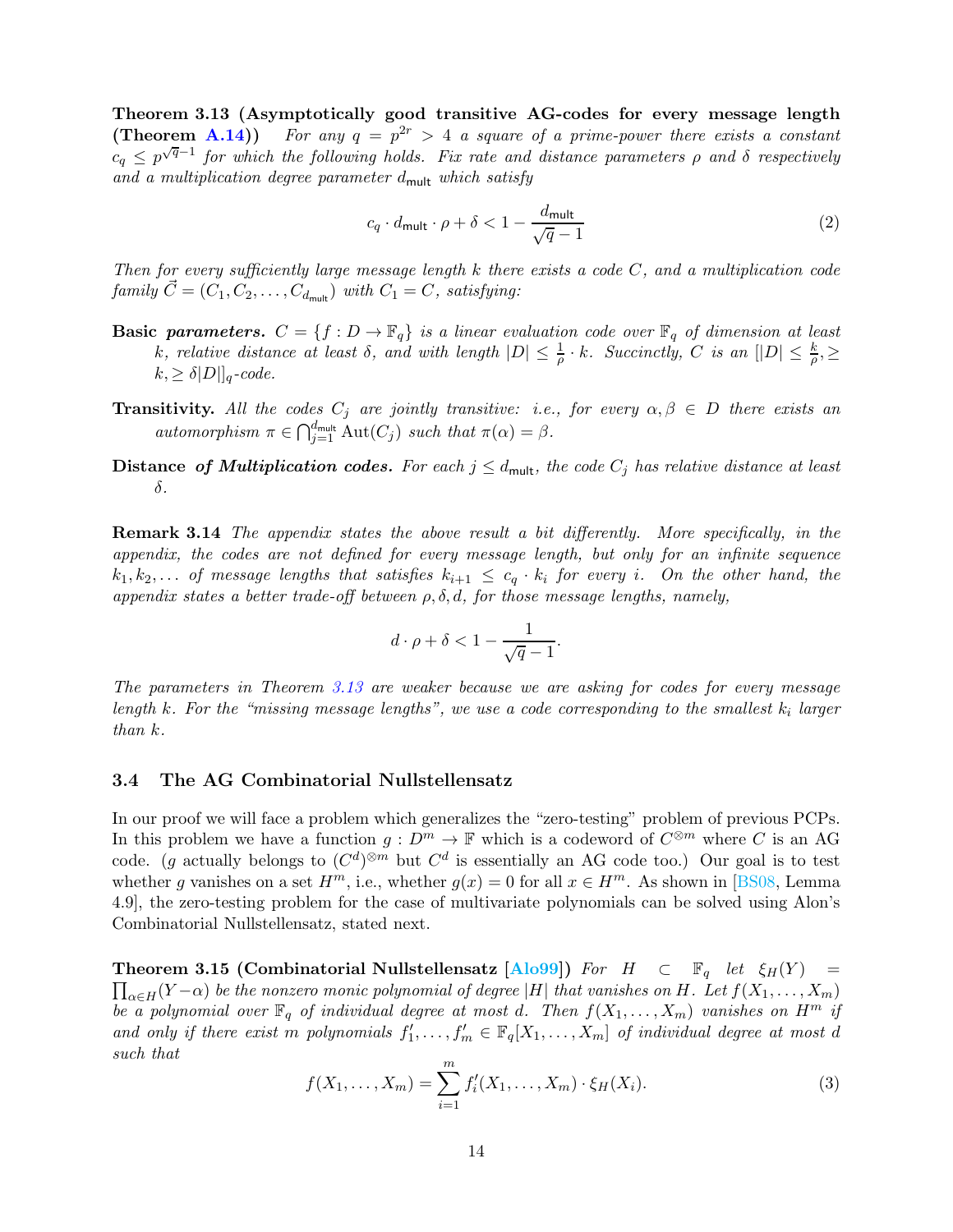The importance of this theorem to PCP constructions is that it reduces the problem of testing many constraints — each constraint is of the form  $f(x_1, \ldots, x_m) = 0$  and there are  $|H|^m$  of them — to that of checking that each of  $f'_1, \ldots, f'_m$  are low-degree polynomials along with a consistency check that indeed,  $f = \sum_{n=1}^{\infty}$  $i=1$  $f_i' \cdot \xi_H(X_i)$ .

In Section [7](#page-35-0) we shall properly define and prove the AG combinatorial Nullstellensatz. Next we state a special case of it using the minimal AG formalities and tailored for the purpose of proving Theo-rem [2.3.](#page-9-2) Comparing it to the previous theorem one main difference is that we require two auxiliary functions  $\xi, \xi'$  as opposed to only one above. The full-generality result is stated in Theorem [7.4.](#page-38-1)

<span id="page-14-2"></span>Theorem 3.16 (Special case of AG Combinatorial Nullstellensatz) Let  $C = \{f : D \to \mathbb{F}\}\$ and  $\dot{C} = (C_1, \ldots, C_{d_{\text{mult}}})$  be the codes from Theorem [3.13](#page-12-2) with multiplication degree  $d_{\text{mult}} = 6d$ , rate parameter  $\rho$ , and distance parameter  $\delta$  satisfying

<span id="page-14-3"></span>
$$
c_q \cdot d_{\text{mult}} \cdot \rho + \delta < \frac{1}{2} - \frac{d_{\text{mult}}}{\sqrt{q} - 1}.\tag{4}
$$

Then for every  $H \subset D$  with

<span id="page-14-4"></span>
$$
|H| < \left(\frac{1}{12} - \frac{\delta}{6} - \frac{2}{\sqrt{q} - 1}\right) \cdot |D|,\tag{5}
$$

there exist  $\xi(X) = \xi_H(X) \in C_{2d}$  and  $\xi'(X) = \xi'_H(X) \in C_{3d}$  satisfying the following. Suppose  $f(X_1,\ldots,X_m)\in (C_d)^{\otimes m}$ . Then f vanishes on  $H^m$  if and only if there exist  $f'_1,\ldots,f'_m: D^m\to \mathbb{F}_q$ , with  $f_i' \in (C_{4d})^{\otimes m}$  for each  $i \in [m]$ , such that:

$$
f(X_1, \ldots, X_m) \cdot \prod_{i=1}^m \xi'(X_i) = \sum_{i=1}^m f'_i(X_1, \ldots, X_m) \cdot \xi(X_i). \tag{6}
$$

In Section [7,](#page-35-0) we show how to instantiate parameters in Stichtenoth's code construction and in our AG Combinatorial Nullstellensatz to get the precise statements of Theorem [3.13](#page-12-2) and Theorem [3.16.](#page-14-2)

### <span id="page-14-1"></span><span id="page-14-0"></span>4 Proof of Main Theorem [2.3](#page-9-2)

### 4.1 From circuit-SAT to Hypercube-CSP

Our first reduction is from circuit-SAT to a family of constraint satisfaction problems on sub-graphs of the hypercube. We start by recalling the notions of graph CSP and the hypercube, then state the main step in this reduction (Theorem [4.5\)](#page-15-1). The proof of this theorem is deferred to Section [5.](#page-26-0) It follows similar reductions that were used in previous works in the PCP literature starting from [\[BFLS91,](#page-50-6) [PS94\]](#page-52-0), which were in turn based on routing techniques (see, e.g., [\[Lei92\]](#page-52-5)). We start by defining constraint satisfaction problems on graphs and on the hypercube graph formally.

**Definition 4.1 (Constraint graph)** A constraint graph  $G$  is a graph  $(V, E)$  coupled with a finite alphabet  $\Sigma$ , and, for each edge  $(u, v) \in E$ , a binary constraint  $c_{u,v} \subseteq \Sigma \times \Sigma$ . The size of G, denoted  $|G|$ , is the number of edges of  $G$ .

An assignment to G is a function  $\sigma: V \to \Sigma$ . We say that an assignment  $\sigma$  satisfies an edge  $(u, v) \in E$  if  $(\sigma(u), \sigma(v)) \in c_{u,v}$ , and otherwise we say that  $\sigma$  violates  $(u, v)$ .

We say that  $\sigma$  is a satisfying assignment for G if it satisfies all the edges of G. If G has a satisfying assignment, we say that  $G$  is satisfiable, and otherwise we say that it is unsatisfiable.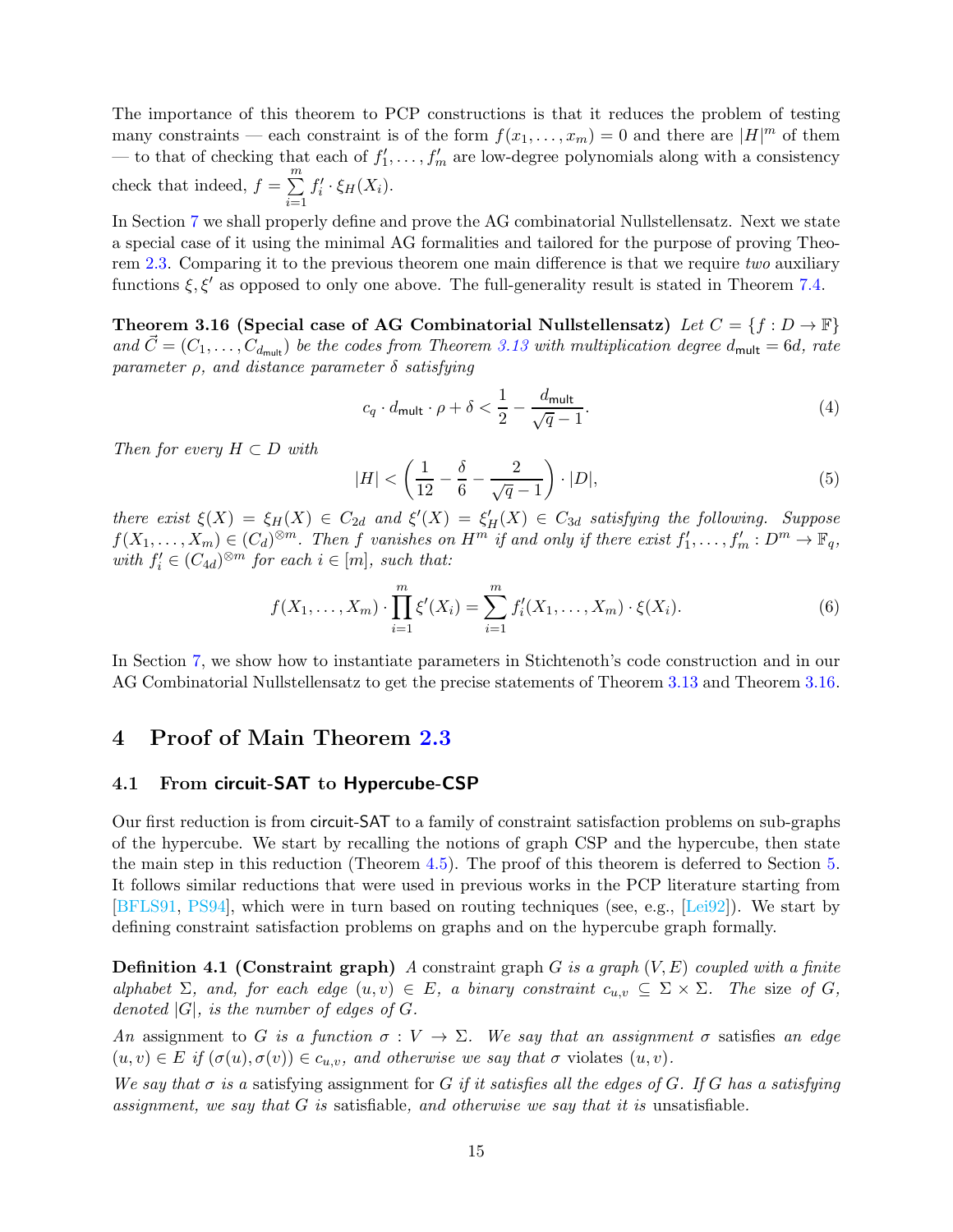<span id="page-15-2"></span>**Definition 4.2 (Graph CSP)** The graph constraint satisfaction problem, graph-CSP, is the problem of deciding whether a constraint graph G is satisfiable. Formally,

graph-CSP  $\stackrel{\text{def}}{=}$  {G : G is a satisfiable constraint graph}.

**Definition 4.3 (The hypercube graph)** The m-dimensional k-ary hypercube, denoted  $\mathcal{H}_{k,m}$ , is the graph whose vertex set is  $[k]^m$ , and whose edges are defined as follows: For each pair of distinct vertices  $u, v \in [k]^m$ , the vertices u and v are connected by an edge if and only if the Hamming distance between uand v (when viewed as strings) is exactly 1. In other words, u and v are connected by an edge if and only if there exists  $i \in [d]$  such that  $u_j = v_j$  for all  $j \neq i$ .

<span id="page-15-4"></span>Definition 4.4 (Hypercube CSP) Hypercube-CSP is the sub-language of graph-CSP consisting of satisfiable constraint satisfaction problems over graphs that are sub-graphs of a hypercube. We say that G is a sub-graph of H, denoted  $G \leq H$ , if G can be obtained by deleting edges and vertices of H. Formally,

$$
\textit{Hypercube-CSP} \stackrel{\text{def}}{=} \left\{ G : G \in \textit{graph-CSP} \textit{ and } G \leq H \textit{ for some } H \in \bigcup_{k,m} \mathcal{H}_{k,m} \right\}.
$$

<span id="page-15-1"></span>We now state the first step in our reduction, its proof appears in Section [5.](#page-26-0)

Theorem 4.5 (From circuit-SAT to Hypercube-CSP) There exists a polynomial time procedure that maps every circuit  $\varphi$  of size n and integer  $m \in \mathbb{N}$  to a constraint graph  $G_{\varphi,m}$  over an alphabet  $\Sigma$ of size 4 that is satisfiable if and only if  $\varphi$  is satisfiable, and whose size is at most  $2m4^{m+2} \cdot n$ . Furthermore, the graph  $G_{\varphi,m}$  is a 4-regular subgraph of the m-dimensional k-ary hypercube, where  $k \leq 4((4 \cdot n)^{1/m} + 1).$ 

### <span id="page-15-0"></span>4.2 From Hypercube-CSP to aggregate-AGCSP

We now discuss the second part of our reduction. The starting point is a hypercube CSP problem obtained from Theorem [4.5.](#page-15-1) The end point will be an instance of a generalization of algebraic CSPs (cf. [\[BS08\]](#page-50-5)) to AG code settings.

Aggregated Algebraic Geometry Constraint Satisfaction Problems All previous algebraic PCPs, starting with [\[AS98,](#page-50-0) [ALM](#page-50-1)+98, [BFLS91\]](#page-50-6), reduce instances of circuit-SAT to various aggregated algebraic CSPs (ACSP) (cf. [\[BS08,](#page-50-5) Sec. 3.2] for a definition and examples). These AC-SPs are designed for Reed-Muller and Reed-Solomon codes, which are special (and simple) cases of AG codes. When working with AG codes we require a proper generalization of ACSPs to the AG setting, and we define this generalization next. The following notation will be useful for defining our algebraic CSP.

<span id="page-15-3"></span>Notation 4.6 (Axis-parallel composition with automorphism) Let  $C = \{f : D \to \mathbb{F}\}\$ , let  $\pi$ be an automorphism of C, and let  $g: D^m \to \mathbb{F}$  be a codeword of the tensor code  $C^{\otimes m}$ . Then, for each  $i \in [m]$ , we define the function  $g^{\pi,i}: D^m \to \mathbb{F}$  by

$$
g^{\pi,i}(x_1,\ldots,x_m)=g(x_1,\ldots,x_{i-1},\pi(x_i),x_{i+1},\ldots,x_m).
$$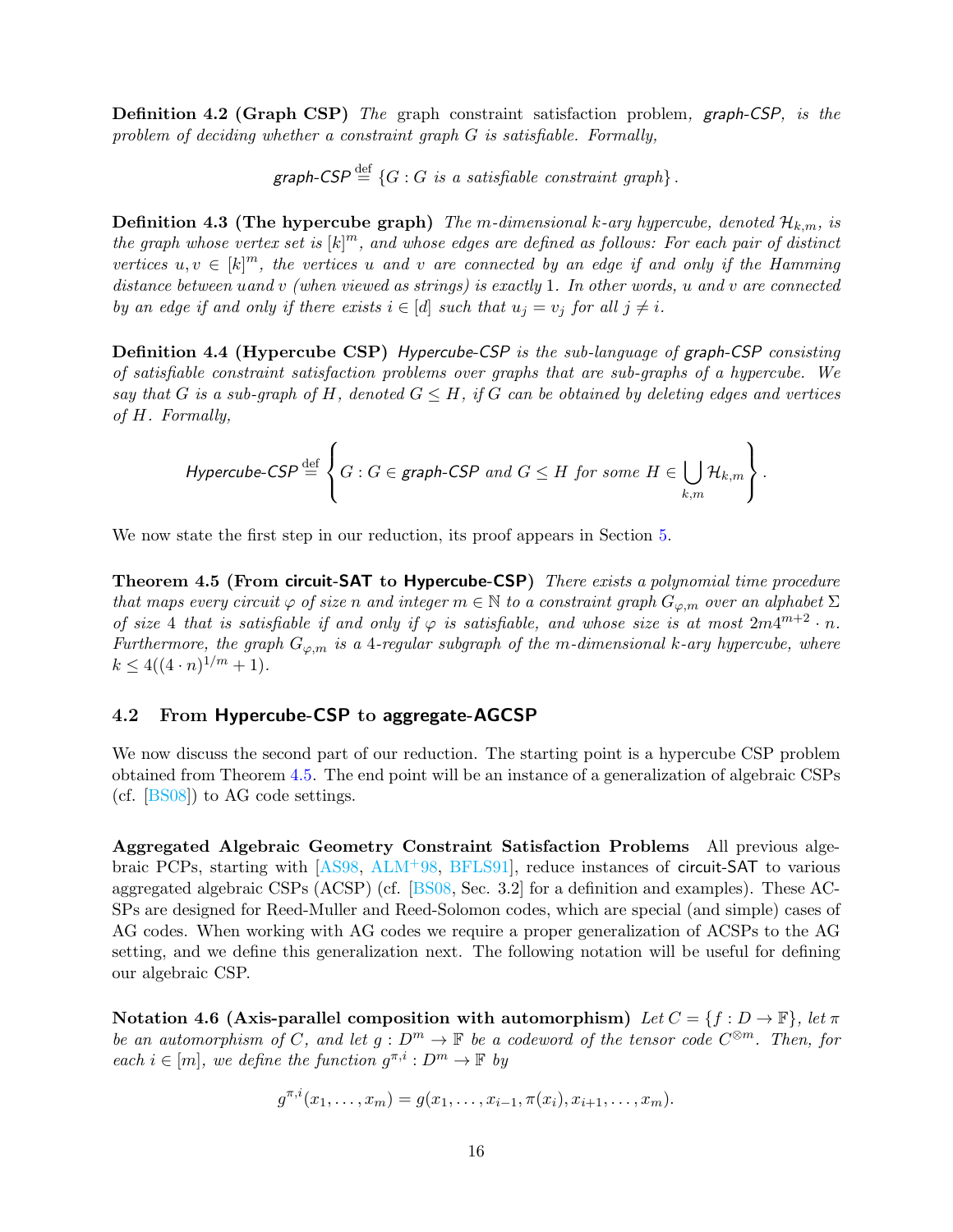Moreover, if  $\pi_1, \ldots, \pi_t$  are automorphisms of C, then we define the function  $g^{(\pi_1, \ldots, \pi_t)} : D^m \to$  $\mathbb{F}^{1+t\cdot m}$  to be the function obtained by aggregating the  $1+t\cdot m$  functions  $g, g^{\pi_1,1},\ldots, g^{\pi_t,m}$ . Formally,

$$
g^{(\pi_1,\ldots,\pi_t)}(\overline{x})=\left(g(\overline{x}),g^{\pi_1,1}(\overline{x}),\ldots,g^{\pi_t,m}(\overline{x})\right).
$$

<span id="page-16-1"></span>Definition 4.7 (Aggregated Algebraic Geometry CSP (aggregate-AGCSP)) An instance of the aggregate-AGCSP problem is a tuple

$$
\psi = (m, d, t, \mathbb{F}, \vec{C}, H, \pi_1, \dots, \pi_t, Q^{(\psi)})
$$

where

- $\bullet$  m, d, t are integers
- $\vec{C} = (C_1, \ldots, C_d)$  is a multiplication code family.
- $C \stackrel{\text{def}}{=} C_1$  is a systematic linear evaluation code that encodes messages  $h : H \to \mathbb{F}$  to codewords  $f: D \to \mathbb{F}$ .
- $\pi_1, \ldots, \pi_t$  are automorphisms of  $C_i$  for every  $j \in [d]$ .
- $Q^{(\psi)}: D^m \times \mathbb{F}^{1+t \cdot m} \to \mathbb{F}$  is a function that is represented by a Boolean circuit and satisfies the following property

 $-$  For every codeword  $g \in C^{\otimes m}$ , it holds that  $Q^{(\psi)}(\overline{x}, g^{(\pi_1, ..., \pi_t)}(\overline{x}))$  is a codeword of  $(C_d)^{\otimes m}$ .

An assignment to  $\psi$  is a function  $g: D^m \to \mathbb{F}$ . Denote by  $f^{(\psi,g)}$  the function

<span id="page-16-2"></span>
$$
f^{(\psi,g)}: D^m \to \mathbb{F}, \quad f^{(\psi,g)}(\overline{x}) \stackrel{\text{def}}{=} Q^{(\psi)}(\overline{x}, g^{(\pi_1,\dots,\pi_t)}(\overline{x})). \tag{7}
$$

We say g satisfies the instance if and only if g is a codeword of  $C^{\otimes m}$  for which  $f^{(\psi,g)}$  vanishes on  $H^m$ , *i.e.*,  $f^{(\psi,g)}(\overline{x}) = 0$  for all  $\overline{x} \in H^m$ .

The problem of aggregate-AGCSP is the problem of deciding whether an instance is satisfiable, i.e., if it has a satisfying assignment.

Remark 4.8 (Non-aggregated AGCSP) A constraint satisfaction problem is defined as a set of constraints whereas in the definition above (as well as in all previous definitions of algebraic CSPs) the constraint-set is "captured" by a single object. In our case this object is the function  $Q^{(\psi)}$ . The reduction of Hypercube-CSP to aggregate-AGCSP stated next and proved in Section [6](#page-29-0) will clarify that  $Q^{(\psi)}$  really is an aggregate of a large set of constraints (as was done in previous  $ACSPs$ ).

<span id="page-16-0"></span>The second step in our reduction is stated next. It gives a non-uniform reduction mapping an instance of Hypercube-CSP derived from Theorem [4.5](#page-15-1) to an instance of aggregate-AGCSP. The proof appears in Section [6.](#page-29-0)

Theorem 4.9 There exists a polynomial-time procedure with the following input-output behavior:

• *Input:*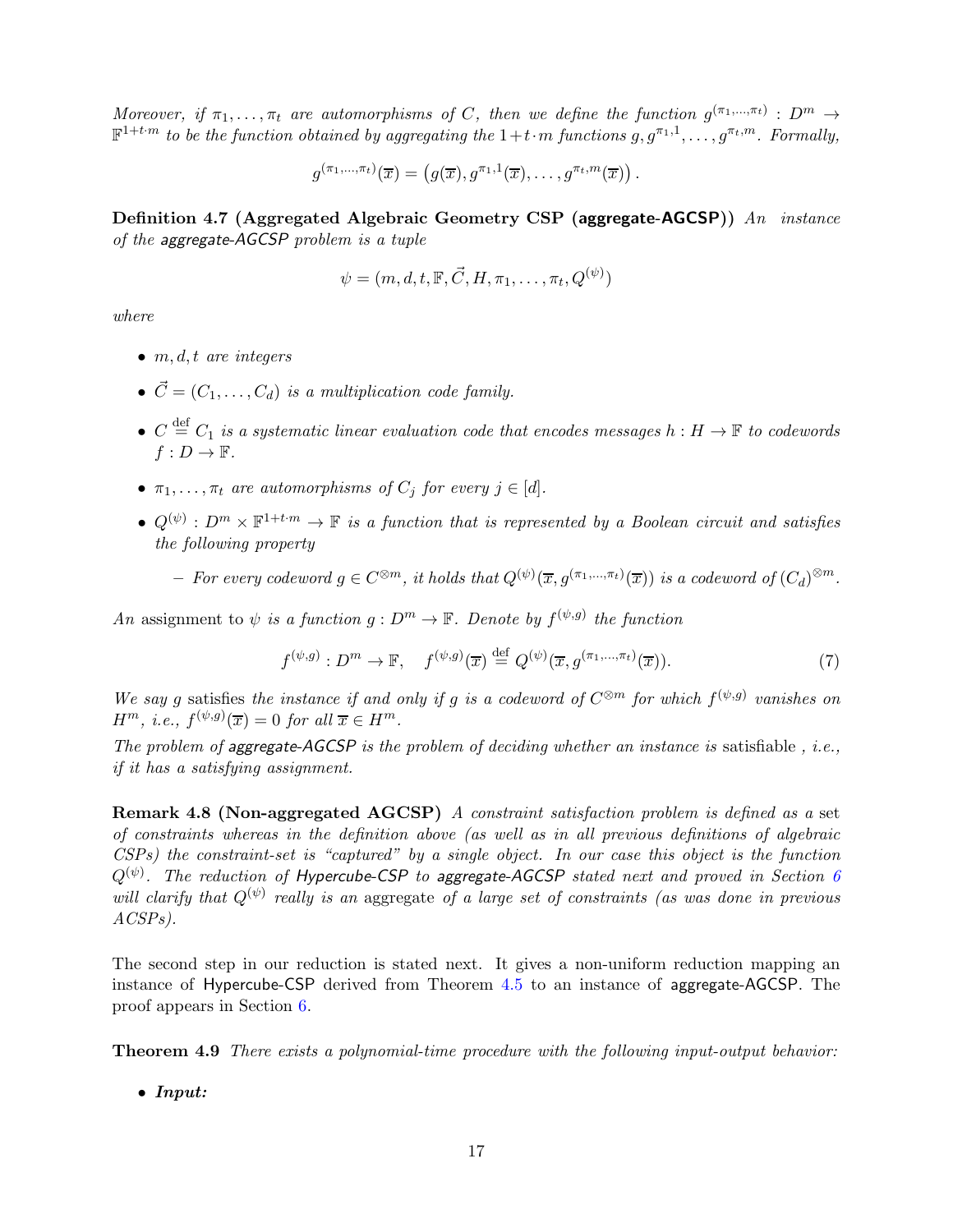- A number  $m \in \mathbb{N}$ .
- $An alphabet \Sigma.$
- A constraint graph G over  $\Sigma$  whose underlying graph is a 4-regular subgraph of  $\mathcal{H}_{k,m}$ .
- $A$  finite field  $\mathbb{F}$ .
- Bases for all the codes in a multiplication code family  $\vec{C} = (C_1, \ldots, C_{d_{\text{mult}}})$  of transitive evaluation codes  $C_j = \{f : D \to \mathbb{F}\}\$ , where  $C \stackrel{\text{def}}{=} C_1$  has message length at least  $2 \cdot k$ , and  $d_{\mathsf{mult}} \geq |\Sigma|.$
- For each  $\alpha, \beta \in D$ , a permutation  $\pi$  of D that (1) maps  $\alpha$  to  $\beta$ , and (2) is an automorphism of  $C_j$  for each  $j \in [d]$ .
- *Output:* An instance of aggregate-AGCSP

$$
\psi = (m, d \stackrel{\text{def}}{=} |\Sigma|, t, \mathbb{F}, \vec{C}, H, \pi_1, \dots, \pi_t, Q^{(\psi)})
$$

with  $|H| \leq 2k$ , that is satisfiable if and only if G is satisfiable.

**Remark 4.10** Note that in Theorem [4.9,](#page-16-0) the assignments to G are of length  $O(k^m \cdot \log |\Sigma|)$  and the assignments to  $\psi$  are of length  $|D|^m \cdot \log |\mathbb{F}|$ . In our settings, we will have  $|\Sigma| = O(1)$ ,  $|\mathbb{F}| = O(1)$ ,  $m = O(1)$  and  $|D| = O(k)$ , so the reduction will preserve the length of the assignments up to a constant factor.

**Remark 4.11** Note that the fact that the procedure in Theorem [4.9](#page-16-0) runs in polynomial time implies in particular that the length of  $\psi$  is polynomial in the length of the inputs to the procedure. This in particular implies that the size of the circuit computing  $Q^{(\psi)}$  is polynomial in the length of the inputs to the procedure.

The next two sections provide two different proofs of our main theorem, one based on the AG combinatorial Nullstellensatz and one based on the sum-check protocol. Before going into those proofs, we first prove the following lemma, which is used in both proofs. Intuitively, the lemma says: Suppose we have an assignment g to  $\psi$  that is not a codeword of  $C^{\otimes m}$ , but is close to some codeword  $\hat{g}$ . We would have liked to argue that in such a case  $f^{(\psi,g)}$  and  $f^{(\psi,\hat{g})}$  are close to each other. While this is not necessarily true, the lemma says that  $f^{(\psi,g)}$  and  $f^{(\psi,\hat{g})}$  agree on most points that are "locally legal", which is a condition that can be checked by the verifier using relatively few queries.

Let  $\psi$ , C, m, and  $Q^{(\psi)}$  be as in the definition of aggregate-AGCSP, and let  $\delta_C$  be the relative distance of C. Let  $g: D^m \to \mathbb{F}$  be an assignment to  $\psi$  and let  $f^{(\psi,g)}$  be as in the definition of aggregate-AGCSP. We say that a point  $\overline{x} \in D^m$  is locally legal for q if for every  $i \in [m]$ , it holds that  $g|_{i,\overline{x}} \in C$  (i.e. g restricted to the axis-parallel line that goes through  $\overline{x}$  in direction i is a codeword of C). We have the following result.

**Lemma 4.12** Let  $\hat{g}: D^m \to \mathbb{F}$  be a codeword of  $C^m$  that is  $\tau$ -close to g for some  $0 < \tau < 1$  (i.e., q and  $\hat{q}$  disagree on at most  $\tau$  fraction of the points in  $D^m$ ). Let  $\bar{x}$  be a uniformly distributed point in  $D^m$ . Then

<span id="page-17-1"></span><span id="page-17-0"></span>
$$
\mathbb{P}_{\overline{x}\in D^m}\left[\overline{x} \text{ is locally legal for } g \text{ and } f^{(\psi,g)}(\overline{x}) \neq f^{(\psi,\hat{g})}(\overline{x})\right] \leq m \cdot \tau/\delta_C. \tag{8}
$$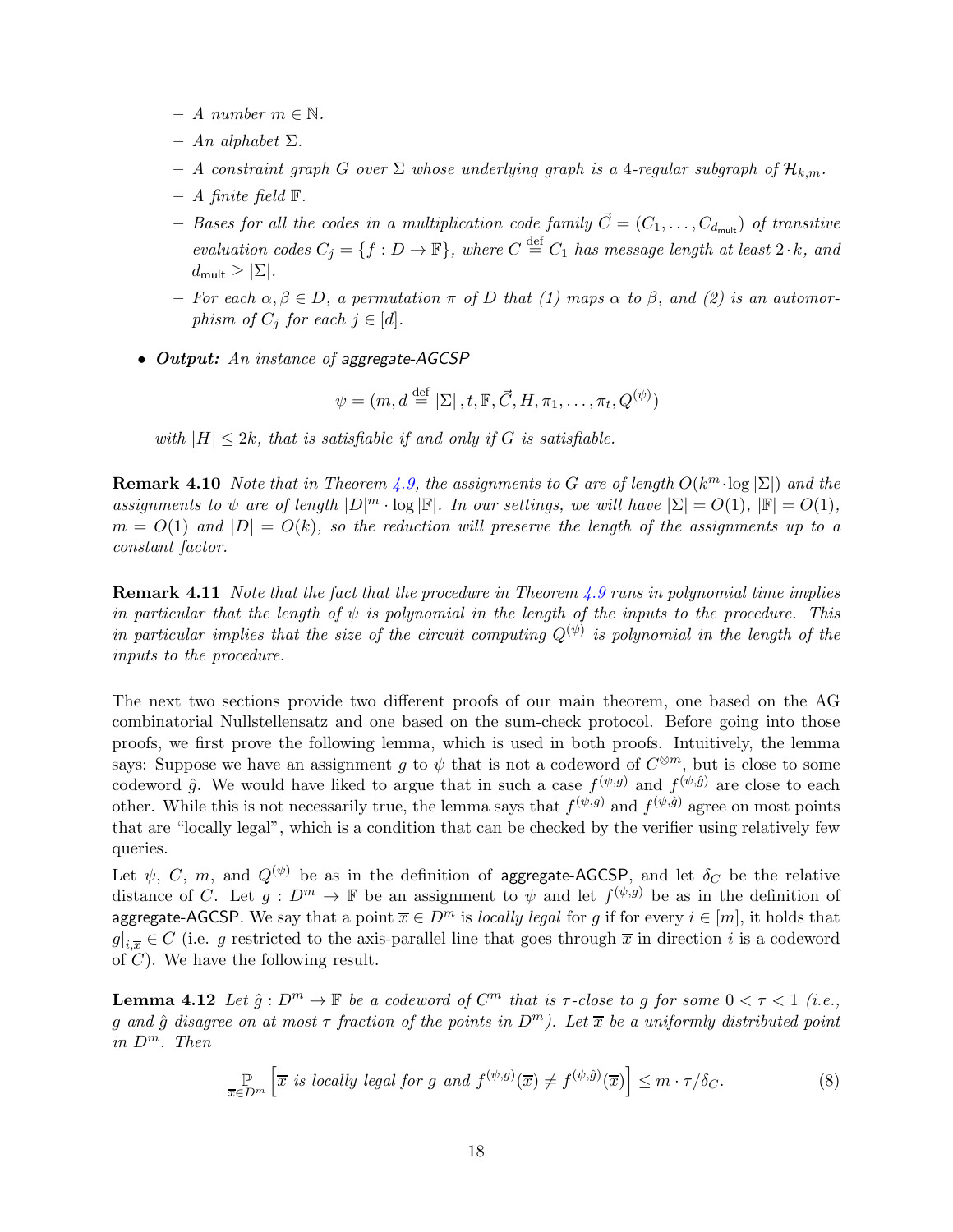**Proof:** We begin by fixing some point  $\overline{x}$  that is both locally legal and satisfies  $f^{(\psi,g)}(\overline{x}) \neq f^{(\psi,\hat{g})}(\overline{x})$ . Recall that  $f^{(\psi,g)}$  is computed by evaluating g on all the axis-parallel lines that pass through  $\overline{x}$ , and the same goes for  $f^{(\psi,\hat{g})}$  and  $\hat{g}$ . Thus, the assumption that  $f^{(\psi,g)}(\overline{x}) \neq f^{(\psi,\hat{g})}(\overline{x})$  implies that there exists some  $i \in [m]$  such that  $g|_{i,\overline{x}} \neq \hat{g}|_{i,\overline{x}}$ . Moreover, since we assume that g is locally legal, we get that  $g|_{i,\overline{x}}$  is a legal codeword. Note that also  $\hat{g}|_{i,\overline{x}}$  is a legal codeword, due to the assumption that  $\hat{g}$  is a codeword of  $C^m$  and to Fact [3.5.](#page-11-1) We conclude that if  $\bar{x}$  is both locally legal and satisfies  $f^{(\psi,g)}(\overline{x}) \neq f^{(\psi,\hat{g})}(\overline{x})$ , it must lie on some axis-parallel line  $L \subseteq D^m$  such that  $g|_L$  and  $\hat{g}|_L$  are distinct codewords of C. We refer to such an axis-parallel line L as a *faulty line*.

Therefore, in order to upper bound the probability in Equation [8,](#page-17-0) it suffices to upper bound the fraction of points that are contained in faulty lines L. To this end, it suffices to show that for every direction  $i \in [m]$ , the fraction of points that are contained in faulty lines in direction i is at most  $\tau/\delta_C$ , and this will imply the required upper bound by the union bound.

Fix a direction  $i \in [m]$ . Observe that every faulty line L in direction i contains at least  $\delta_{C} \cdot |D|$  points on which g and  $\hat{g}$  differ, since  $g|_L$  and  $\hat{g}|_L$  are distinct codewords of C. On the other hand, since g is  $\tau$ -close to  $\hat{g}$ , the total number of points on which g and  $\hat{g}$  differ is at most  $\tau \cdot |D|^m$ . Since distinct lines in direction  $i$  are disjoint, we get that the total number of faulty lines in direction  $i$ is at most  $\frac{\tau}{\delta_C}|D|^{m-1}$ . Finally, since every line contains exactly  $|D|$  points, it follows that the total number of points that are contained in faulty lines in direction i is at most  $\frac{\tau}{\delta_C} \cdot |D|^m$ , as required.

### <span id="page-18-0"></span>4.3 A proof of Main Theorem [2.3](#page-9-2) using AG combinatorial Nullstellensatz

Applying the pair of reductions described in the previous sections (cf. [\(1\)](#page-9-3)) converts a circuit  $\varphi$  of size n to an instance  $\psi$  of aggregate-AGCSP whose assignments are of length  $O(n)$ . Using the notation of Theorem [4.9](#page-16-0) and Definition [4.7,](#page-16-1) we see that  $\varphi$  is satisfiable if and only if there exists  $g \in C^{\otimes m}$  for which  $f^{(\psi,g)}$  defined in [\(7\)](#page-16-2) vanishes on  $H^m$ . The AG combinatorial Nullstellensatz (Theorem [3.16\)](#page-14-2) says that this holds if and only if there exist m auxiliary functions  $f'_1, \ldots, f'_m$  that "prove" that  $f^{(\psi,g)}$  vanishes on  $H^m$ . The verifier thus expects to see the functions  $g, f^{(\psi,g)}, f'_1, \ldots, f'_m$  and checks their internal consistency and that each of them indeed belongs to the tensor of an AG code, using Theorem [3.10.](#page-12-1) Details follow.

**Proof of Theorem [2.3:](#page-9-2)** We may assume  $\varepsilon < 1$ , otherwise the statement is trivial. Let m be the smallest integer that is strictly greater than  $2/\varepsilon$ . Our proof will start by describing the verifier's operation on input  $\varphi$  of size n, followed by an analysis of its proof length, completeness, soundness, randomness complexity, query complexity, verifier complexity and decision complexity.

**Verifier's operation** The verifier V applies the reductions in  $(1)$ , i.e., the reduction of Theo-rem [4.5](#page-15-1) followed by the reduction of Theorem [4.9.](#page-16-0) The first reduction maps  $\varphi$  to an instance G of Hypercube-CSP over a subgraph of  $\mathcal{H}_{k,m}$  where  $k \leq 4((4 \cdot n)^{1/m} + 1)$ .

For the second reduction let  $d = |\Sigma| = 4$  where  $\Sigma$  is the alphabet stated in Theorem [4.5.](#page-15-1) We give one possible way of fixing parameters. Set  $q = 2^{16}$ , and note that  $c_q = 2^{255}$ . Set  $d_{\text{mult}} = 6d = 24$ . Set  $\delta = \frac{1}{100}$  and  $\rho = \frac{1}{100}$  $\frac{1}{100c_q}$ , and note that Equation [\(4\)](#page-14-3) is satisfied.

Thus we may take a transitive AG code  $C = \{f : D \to \mathbb{F}_q\}$  and multiplication code family  $\overline{C} =$  $(C_1, \ldots, C_{d_{\text{mult}}})$  as in Theorem [3.13,](#page-12-2) such that C has message length 200k, blocklength  $|D| \in$  $[200k, \frac{200k}{\rho}]$ , and each  $C_j$  has relative distance  $\delta$ . We will be using Theorem [3.16](#page-14-2) on this code. Note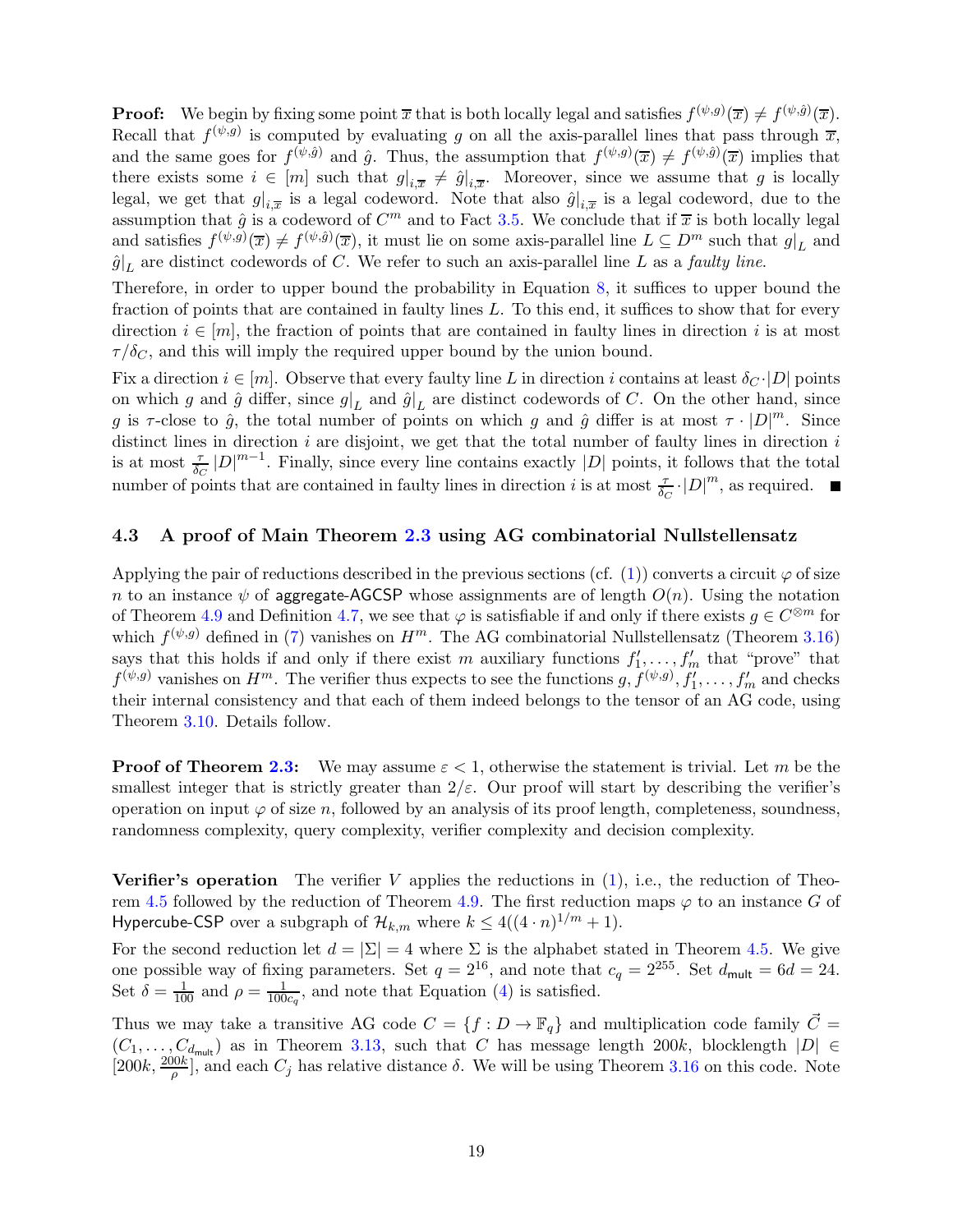that every set  $H \subseteq D$  of size  $\leq 2k$  satisfies Equation [\(5\)](#page-14-4), because

$$
2k < \left(\frac{1}{100}\right) \cdot 200k \le \left(\frac{1}{12} - \frac{\delta}{6} - \frac{2}{\sqrt{q} - 1}\right) \cdot |D|.
$$

Now V applies Theorem [4.9](#page-16-0) to G with the multiplication code family  $\vec{C}$  (all other input parameters needed there are clear from context). For this part (and for the next) we assume that the following are hardwired into the verifier  $V = V_{\varepsilon,n}$  (this is where we assume non-uniformity of the verifier):

- A basis for each  $C_j$ ,  $j \in [d_{\mathsf{mult}}]$ .
- For every  $\alpha, \beta \in D$ , a permutation  $\pi$  of D that (1) is an automorphism of each  $C_j$ ,  $j \in [d_{\mathsf{mult}}]$ , and (2) maps  $\alpha$  to  $\beta$ .
- The pair of functions  $\xi = \xi_H, \xi' = \xi'_H : D \to \mathbb{F}_q$  defined in Theorem [3.16](#page-14-2) where  $H \subset D, |H| \le$ 2k is part of the aggregate-AGCSP instance  $\psi$  and defined in Theorem [4.9.](#page-16-0) (Note that our earlier discussion showed that Equation [\(5\)](#page-14-4) is satisfied and thus Theorem [3.16](#page-14-2) does apply here.)

Denote by  $\psi$  the resulting instance of aggregate-AGCSP. As a proof oracle, the verifier V expects a total of  $m+1$  functions, denoted  $g, f'_1, \ldots, f'_m$ . All of them have domain  $D^m$  and range  $\mathbb{F}_q$ . The verifier expects g to be the assignment satisfying  $\psi$ , and  $f'_1, \ldots, f'_m$  should "prove" that  $f^{(\psi,g)}$ (cf.  $(7)$ ) vanishes on  $H<sup>m</sup>$  as per the AG combinatorial Nullstellensatz Theorem [3.16.](#page-14-2) The verifier performs the following checks while recycling randomness.

- 1. **Tensor test:** Invoke the local tester of Theorem [3.10](#page-12-1) to test that  $g \in C^{\otimes m}$  and  $f'_{\ell} \in (C_{4d})^{\otimes m}$ for each  $\ell \in [m]$ , using the same randomness for all the invocations.
- 2. Zero test: Choose a uniformly distributed point  $\overline{x} = (x_1, \ldots, x_m) \in D^m$  and check that
	- (a)  $f^{(\psi,g)}(\overline{x}) \cdot \prod_{r=1}^m \xi'(x_r) = \sum_{j=1}^m f'_j(\overline{x}) \cdot \xi(x_j)$ , where  $f^{(\psi,g)}(\overline{x})$  is computed by making  $1 + m \cdot t$  queries to g.
	- (b)  $\bar{x}$  is a locally legal for g. That is, for every direction  $t \in [m]$ , the axis-parallel line  $g|_{t,\bar{y}}$ is a codeword of C.

If one of those checks fail, the verifier rejects, and otherwise it accepts.

**Proof Length.** The proof contains  $m + 2$  functions with domain size  $|D|^m$  and range size q. Recalling the concrete parameters from earlier on in the proof (these parameters are not necessarily optimal)

$$
2/\varepsilon < m \le 2/\varepsilon + 1, \quad |D| \le \frac{200k}{\rho} \le 2^{270} \cdot (n^{1/m} + 1)
$$

we conclude that the proof bit-length, for sufficiently large  $n$ , is at most

$$
(m+2) \cdot \log_2 q \cdot |D|^m < \left(\frac{2}{\varepsilon} + 3\right) \cdot 16 \cdot 2^{540/\varepsilon + 270} \cdot n \le c_\varepsilon \cdot n \tag{9}
$$

where, asymptotically (i.e., as  $\varepsilon \to 0$ ),  $c_{\varepsilon} \leq 2^{c'/\varepsilon}$  for  $c' < 600$ .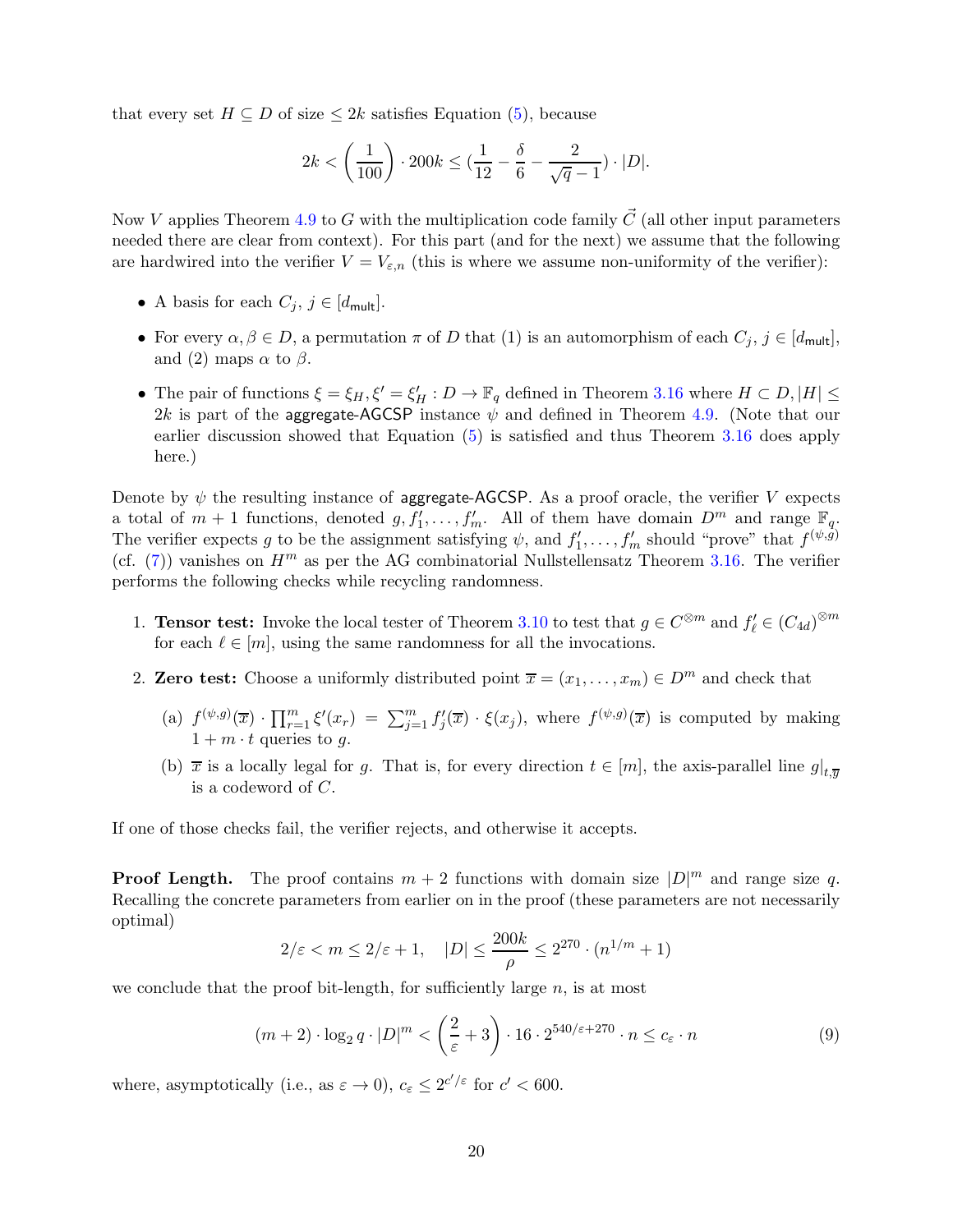**Completeness.** Suppose  $\varphi$  is satisfiable. Then by the completeness of Theorem [4.5](#page-15-1) and Theo-rem [4.9](#page-16-0) we know that  $\psi$  is satisfiable. This means there exists  $g \in C^{\otimes m}$  such that the function  $f^{(\psi,g)}$  defined in [\(7\)](#page-16-2) belongs to  $(C_d)^{\otimes m}$  and vanishes on  $H^m$ . Hence, by the AG-Nullstellensatz Theorem [3.16](#page-14-2) there exist  $f'_1, \ldots, f'_m \in (C_{4d})^{\otimes m}$  such that [\(13\)](#page-38-2) holds with respect to  $f = f^{(\psi,g)}$ . Inspection reveals that all of the verifier tests pass with probability 1 and we conclude the PCP system has perfect completeness as claimed.

**Soundness.** Suppose  $\varphi$  is not satisfiable. Then by the soundness of Theorem [4.5](#page-15-1) and Theorem [4.9](#page-16-0) we conclude  $\psi$  is not satisfiable, i.e., there does not exist  $g \in C^{\otimes m}$  such that  $f^{(\psi,g)}$ , as defined in [\(7\)](#page-16-2), vanishes on  $H^m$ . Suppose the verifier is given the proof  $g, f'_1, \ldots, f'_m$ . We show that the verifier rejects with probability  $\Omega_m(1)$ .

Let  $\delta$  be the minimum of the relative distances of  $C_d$  and  $C_{4d}$  and note that  $\delta$  does not depend on n. If g is  $(\delta^{m+1}/2m)$ -far from  $(C_d)^{\otimes m}$  or any of  $f'_1, \ldots, f'_m$  is  $(\delta^{m+1}/2m)$ -far from  $(C_{4d})^{\otimes m}$ , the tensor test rejects with probability at least  $\gamma_m \cdot \delta^{m+1}/2m = \Omega_m(1)$  (where  $\gamma_m$  is as defined in Theorem [3.10\)](#page-12-1). Thus, we may focus on the case in which g is  $(\delta^{m+1}/2m)$ -close to  $(C_d)^{\otimes m}$  and all of  $f'_1,\ldots,f'_m$  are  $(\delta^{m+1}/2m)$ -close to  $(C_{4d})^{\otimes m}$ . In this case,  $g, f'_1,\ldots,f'_m$  are close to unique codewords  $\hat{g}, \hat{f}'_1, \dots, \hat{f}'_m$  of  $(C_d)^{\otimes m}$  and  $(C_{4d})^{\otimes m}$  respectively.

Observe that by the union bound, we get that with probability at least  $1-\delta^{m+1}/2$ , all of  $f'_1,\ldots,f'_m$ agree with  $\hat{f}'_1,\ldots,\hat{f}'_m$  on  $\overline{x}$  respectively. Let us focus on this case for now. Also observe that since  $\psi$  is not satisfiable,  $f^{(\psi,\hat{g})}$  does not vanish on  $H^m$ .

Let  $\hat{f}' = \sum_{i=1}^m \hat{f}'_i(\overline{x}) \cdot \xi(x_i)$  and  $\hat{f}''(\overline{x}) = f^{(\psi,\hat{g})}(\overline{x}) \cdot \prod_{r=1}^m \xi'(x_r)$ , noticing  $\hat{f}', \hat{f}'' \in (C_{6d})^{\otimes m}$ . Since  $f^{(\psi,\hat{g})}$  does not vanish on  $H^m$  and by the AG-Nullstellensatz Theorem [3.16](#page-14-2) we know that  $\hat{f}' \neq \hat{f}''$ . So by the distance property of  $(C_{6d})^{\otimes m} = (C_{d_{mult}})^{\otimes m}$ , we conclude  $\hat{f}'$  and  $\hat{f}''$  differ on  $\bar{x}$  with probability at least  $\delta^m$ . Now, by Lemma [4.12,](#page-17-1) we get that with probability at least

$$
1 - m \cdot \delta^{m+1}/2m \cdot \delta \ge 1 - \delta^m/2
$$

one of the following cases occur:

- 1.  $\overline{x}$  is not locally legal for q, so the zero test rejects.
- 2.  $f^{(\psi,g)}(\overline{x}) = f^{(\psi,\hat{g})}(\overline{x}),$  so

$$
f^{(\psi,g)}(\overline{x}) \cdot \prod_{r=1}^m \xi'(x_r) = \hat{f}''(\overline{x}) \neq \sum_{i=1}^m \hat{f}'_i(\overline{x}) \cdot \xi(x_i).
$$

Since we assumed that all of  $f'_1, \ldots, f'_m$  agree with  $\hat{f}'_1, \ldots, \hat{f}'_m$  on  $\overline{x}$ , we get that

$$
f^{(\psi,g)}(\overline{x}) \cdot \prod_{r=1}^{m} \xi'(x_r) \neq \sum_{i=1}^{m} f'_i(\overline{x}) \cdot \xi(x_i),
$$

and therefore the zero test rejects.

We conclude that the test rejects if  $\hat{f}'$  and  $\hat{f}''$  differ on  $\overline{x}$ , all of  $f'_1, \ldots, f'_m$  agree with  $\hat{f}'_1, \ldots, \hat{f}'_m$  on  $\overline{x}$ , and either  $\overline{x}$  is not locally legal for g or  $f^{(\psi,g)}(\overline{x}) = f^{(\psi,\hat{g})}(\overline{x})$ . This happens with probability at least  $\delta^m - \delta^{m+1}/2 - \delta^m/2 = \Omega_m(1)$ , as required.

This soundness analysis only ensured a rejection probability of  $\Omega(\delta^m)$ . If we want to make the rejection probability in the NO case be  $\geq 1/2$ , then we would have to repeat the verifier's operation  $O(\frac{1}{\delta^m})$  times. The randomness for these repetitions can be somewhat reduced using by-nowstandard randomness-efficient samplers, e.g., based on expander-walks (cf. [\[Gol11\]](#page-51-11)).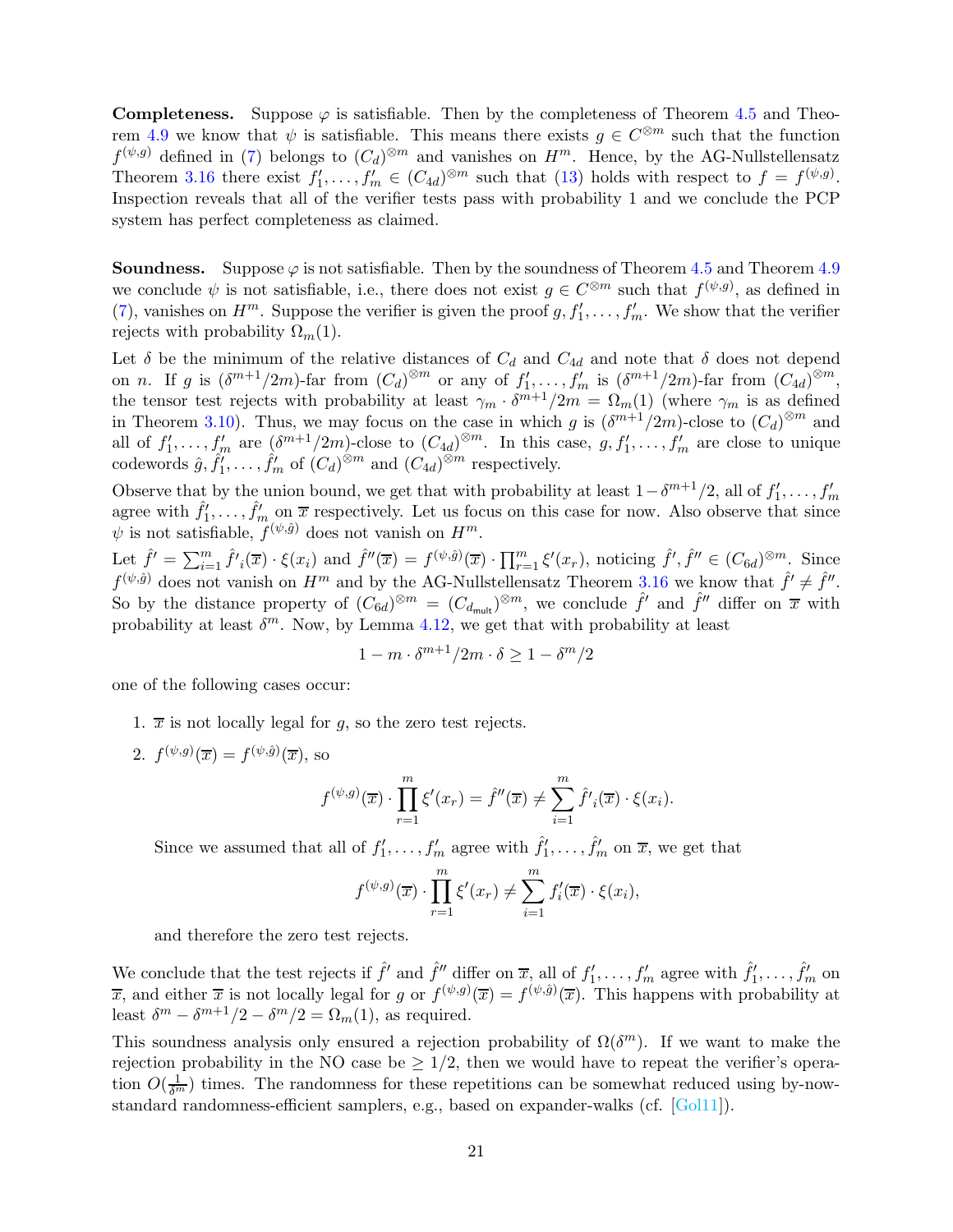Randomness complexity. Each invocation of the local tester of Theorem [3.10](#page-12-1) requires  $\log_2(|D|^m) + O(\log m)$  random bits, and choosing  $\bar{x}$  requires  $\log_2(|D|^m)$  random bits. Since the verifier recycles the randomness, all the operation requires a total of  $\log_2(|D|^m) + O(\log m) =$  $\log_2 n + O_m(1)$  random bits.

For the case of rejection probability  $\geq 1/2$ , the randomness complexity is  $\log_2 n + O(\log m + \frac{1}{\delta^m}) =$  $\log_2 n + 2^{O(\frac{1}{\varepsilon})}.$ 

Query complexity. Each invocation of the local tester of Theorem [3.10](#page-12-1) requires  $|D|^2$  queries, for a total of  $(m+1) \cdot |D|^2$  queries. The zero test uses  $1+m \cdot t = O(m \cdot |D|^2)$  queries to g to compute  $f^{(\psi,g)}(\overline{x})$ , another m queries to  $f'_1, \ldots, f'_m$ , and another  $m \cdot |D|$  queries to verify that  $\overline{x}$  is locally legal for g. All in all, the verifier uses  $O(m \cdot |D|^2)$  queries. Now, recall that  $|D| = O(k)$  and that  $k = O(n^{1/m})$ , and therefore the query complexity of the verifier is  $O(m \cdot n^{2/m})$ . By setting m to be sufficiently large constant, we can ensure that the query complexity is smaller than  $O(\text{poly}(\frac{1}{\varepsilon}) \cdot n^{\varepsilon})$ .

For the case of rejection probability  $\geq 1/2$ , the query complexity is  $O\left(\frac{1}{\delta^m} \cdot n^{\varepsilon}\right) = 2^{O(\frac{1}{\varepsilon})} \cdot n^{\varepsilon}$ .

**Verifier complexity.** The verifier clearly runs in time  $O_{\varepsilon}(1) \cdot \text{poly}(n)$ .

Decision complexity. The decision predicate of the verifier consists of:

- 1.  $poly(|D|)$  arithmetic operations on the field elements it queries.
- 2. Verifying membership in the code C, which can also be done using  $poly(|D|)$  arithmetic operations since C is linear.
- 3. Invoking the local tester of Theorem [3.10,](#page-12-1) which uses  $poly(|D|)$  operations.

Since  $q = O(1)$ , we conclude that the running time of V is polynomial in  $|D|$ . Since  $|D| = O(n)^{O(\varepsilon)}$ , we get that the decision complexity is at most  $n^{O(\varepsilon)}$  for sufficiently large n.

 $\blacksquare$ 

### <span id="page-21-0"></span>4.4 A proof of Main Theorem [2.3](#page-9-2) using the sum-check protocol

In this section, we give an alternative proof of our main theorem (Theorem [2.3\)](#page-9-2) using the sumcheck protocol. The PCP constructed this way is less efficient in terms of randomness, but has the advantage that it requires less sophisticated algebraic machinery. In particular, it requires only the multiplication property and transitivity property of the codes, and does not require the AG combinatorial Nullstellensatz (Theorem [3.16\)](#page-14-2).

Theorem 4.13 [\(2.3,](#page-9-2) restated with larger randomness complexity) For every  $\varepsilon > 0$  and every  $n \in \mathbb{N}$ , there exists a (non-uniform) PCP verifier  $V_n$  for instances of circuit-SAT of size n with query complexity  $O_{\varepsilon}(n^{\varepsilon})$ , proof length  $O_{\varepsilon}(n)$ , rejection probability  $\Omega_{\varepsilon}(1)$ , verifier complexity  $O_{\varepsilon}(1) \cdot n^{O(1)}$ , randomness complexity  $2 \log n + O_{\varepsilon}(1)$ , and decision complexity  $O_{\varepsilon}(n^{\varepsilon})$ .

The verifier works by applying the generalization of the sum-check protocol to general codes of [\[Mei10\]](#page-52-7). We describe this protocol below, both for the sake of completeness and in order to an-alyze the resulting proof length (which is not specified by [\[Mei10\]](#page-52-7)). Fix  $\varepsilon > 0$ , and let  $m = O(1/\varepsilon)$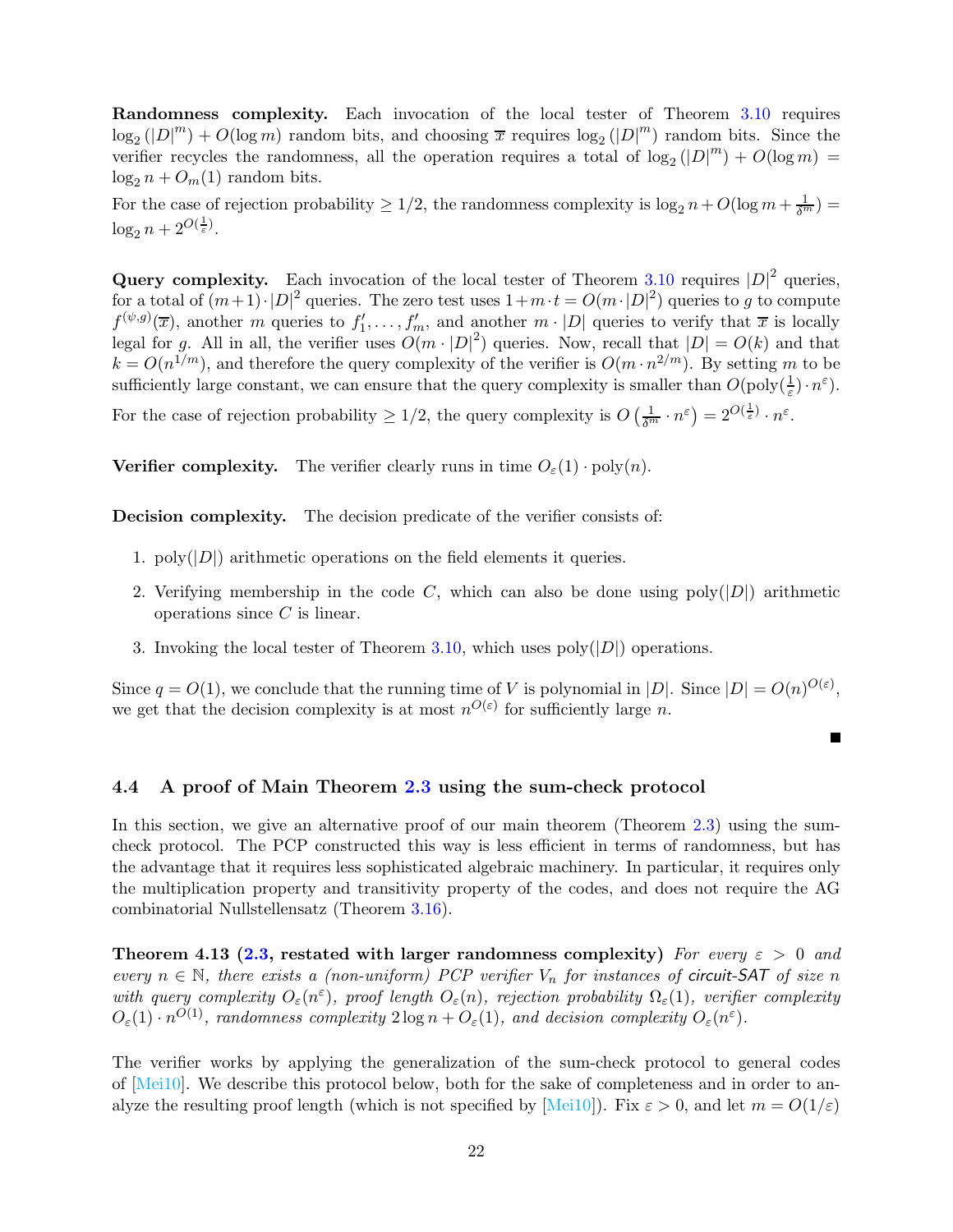be an integer to be chosen later. Fix an instance  $\varphi$  of circuit-SAT of size n. We describe the action of the PCP verifier  $V \stackrel{\text{def}}{=} V_n$  on the instance  $\varphi$ . The verifier V starts by applying the reduction of Theorem [4.5](#page-15-1) to  $\varphi$ , which results in an instance G of Hypercube-CSP of size  $O_m(n)$  over a subgraph of  $\mathcal{H}_{k,m}$  for  $k = O(n^{1/m})$ . Next, V applies to G the reduction of Theorem [4.9](#page-16-0) with  $d = |\Sigma| = 4$ (where  $\Sigma$  is the alphabet of G), with C being the good code of Theorem [3.13](#page-12-2) with message length  $2k$ , and with the other parameters chosen such that they satisfy the requirements below. We assume that the code  $C$  is hardwired to the verifier (this is where we use the non-uniformity of the verifier). The latter reduction results in an instance of aggregate-AGCSP

$$
\psi = (m, d, t, \mathbb{F}, \vec{C}, H, \pi_1, \dots, \pi_t, Q^{(\psi)})
$$

satisfying the following properties:

- $\psi$  is satisfiable if and only if  $\varphi$  is satisfiable.
- $|\mathbb{F}| = O_m(1)$ .
- $\vec{C} = (C_1, \ldots, C_d)$  is a multiplication code family.
- $C \stackrel{\text{def}}{=} C_1$  has block length equal to  $\ell \stackrel{\text{def}}{=} O_m(n^{1/m})$ .
- The assignments to  $\psi$  are of bit-length  $O(\ell^m \cdot \log |\mathbb{F}|) = O_m(n)$ .
- $t \leq \ell^2$ .
- For each  $j \in [d]$ , the code  $C_j$  has relative distance at least  $\delta_C \stackrel{\text{def}}{=} 1 \frac{1}{10m}$ .

Note that these parameters satisfy Equation [\(2\)](#page-13-2) (by choosing  $|\mathbb{F}| = q = \text{poly}(m)$ ,  $\delta = 1 - \frac{1}{10m}$ ,  $d_{\mathsf{mult}} = d = 4$ , and  $\rho = O(\frac{1}{d_{\mathsf{mult}}c_qm})$ ).

As usual, we view the codewords of each  $C_j$  as functions from D to F, and its messages as functions from  $H$  to  $\mathbb{F}$ .

The verifier V checks that  $\psi$  is satisfiable roughly as follows: V expects to be given in the proof string a satisfying assignment g to  $\psi$ , and needs to check that  $f^{(\psi,g)}$  vanishes on  $H^m$ . To this end, V considers an encoding G of  $f^{(\psi,g)}|_{H^m}$  via a tensor code  $(C')^m$ , and wishes to verify that  $G(\overline{x}) = 0$ for a random coordinate  $\bar{x}$ . In order to do the latter verification, the verifier V uses Claim [3.7](#page-11-0) to write  $G(\overline{x})$  in the following "sum-check form":

$$
G(\overline{x}) = \sum_{z_1 \in H} \alpha_{1,z_1} \cdot \ldots \cdot \sum_{z_m \in H} \alpha_{m,z_m} \cdot f^{(\psi,g)}(z_1, \ldots, z_m).
$$

Then, V uses the sum-check protocol to verify that the latter exponential sum evaluates to zero. This can be done by requiring the prover to provide all the partial sums of the form

$$
\sum_{z_{t+1}\in H} \alpha_{t+1,z_{t+1}} \cdot \ldots \cdot \sum_{z_m\in H} \alpha_{m,z_m} \cdot f^{(\psi,g)}(y_1,\ldots,y_{t-1},w,z_{t+1},\ldots,z_m).
$$

In the rest of this section, we give a more formal and rigorous description of how V verifies that  $\psi$ is satisfiable. We first describe how the proof strings of satisfiable instances  $\psi$  look like, and then describe the action of V on  $\psi$ .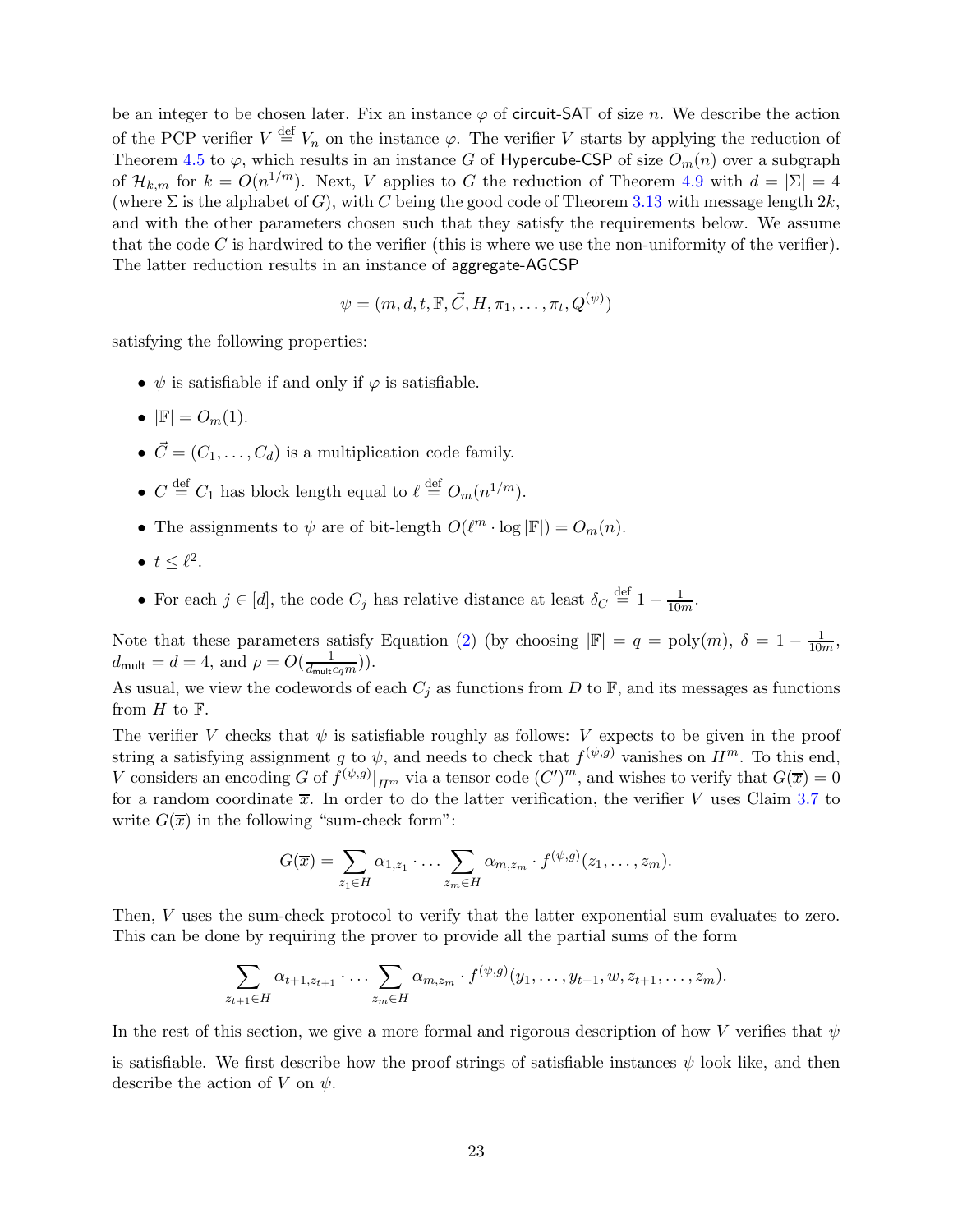**The proof strings of V.** Suppose that  $\psi$  is satisfiable. We describe the proof string that convinces V to accept  $\psi$  with probability 1. The proof string contains a satisfying assignment g to  $\psi$ . Recall that the function  $f^{(\psi,g)} : D^m \to \mathbb{F}$  is defined by

$$
f^{(\psi,g)} = Q^{(\psi)}(\overline{x}, g^{(\pi_1, \ldots, \pi_t)}(\overline{x})).
$$

Recall that g is a codeword of  $C^{\otimes m}$ , and therefore, by the property of the function  $Q^{(\psi)}$  (see Definition [4.7\)](#page-16-1), it holds that  $f^{(\psi,g)}$  is a codeword of  $(C_d)^{\otimes m}$ .

Let  $C' = \{f' : D' \to \mathbb{F}\}\$ be a linear systematic evaluation code of relative distance  $1 - \frac{1}{10m}$  and rate  $\Omega_m(1)$ , whose messages are functions  $h': H \to \mathbb{F}$ . Note that  $(C')^{\otimes m}$  has relative distance  $\geq \frac{9}{10}$ . Let  $G: (D')^m \to \mathbb{F}$  be the encoding of  $f^{(\psi,g)}|_{H^m}$  by  $C'$ , and recall that since g is satisfying,  $G$  is the all-zeros codeword (as  $f^{(\psi,g)}$  vanishes on  $H^m$ ).

Notation 4.14 For every  $\overline{x} \in (D')^m$  and  $t \in [m]$ , define by  $x_{< t}$  (respectively,  $x_{> t}$ ) the pre $fix(x_1, \ldots, x_{t-1})$  (respectively, the suffix  $(x_{t+1}, \ldots, x_m)$ ). In particular,  $x_{\leq 1}$  and  $x_{\geq m}$  are the empty vectors. We use the same notation for vectors  $\overline{v} \in D^m$ .

Recall that by Claim [3.7,](#page-11-0) for every  $\overline{x} \in (D')^m$  we can write

$$
G(\overline{x}) = \sum_{z_1 \in H} \alpha_{1,z_1} \cdot \ldots \cdot \sum_{z_m \in H} \alpha_{m,z_m} \cdot f^{(\psi,g)}(z_1, \ldots, z_m).
$$

Now, the proof string  $\pi$  contains, for each such  $\overline{x}$ , for every  $\overline{y} \in D^m$ , and for each  $t \in [m]$ , the function  $f_{yt}$ :  $D \to \mathbb{F}$  defined by

$$
f_{y_{<},x_{>}}(w) = \sum_{z_{t+1} \in H} \alpha_{t+1,z_{t+1}} \cdot \ldots \cdot \sum_{z_m \in H} \alpha_{m,z_m} \cdot f^{(\psi,g)}(y_1,\ldots,y_{t-1},w,z_{t+1},\ldots,z_m).
$$

Note that by Claim [3.9,](#page-11-2) the function  $f_{yt}$  is a codeword of  $C_d$ . Also note that the function  $f_{yt}$  is indeed determined by  $y_{lt}$ , and  $x_{lt}$  since the scalars  $\alpha_{j,z_j}$  are determined by  $x_j$  for each  $t + 1 \leq j \leq m$  by Claim [3.7.](#page-11-0) In particular, the function  $f_{y \lt t, x \gt t}$  is independent of  $x_1, \ldots, x_t$ and  $y_t, \ldots, y_m$ .

We show that  $\pi$  is of length  $O_m(\ell^m) = O_m(n)$ . To this end, note that since  $|\mathbb{F}| = O_m(1)$ , it does not matter whether we measure its length in field elements or in bits. Thus, it suffices to analyze length of g and the functions  $f_{yt}$ . It is easy to see that the assignment g is of length  $\ell^m$ . As for the functions  $f_{yt}$ , observe that the length of each function  $f_{yt}$  (represented by its truth table) is  $|D| = \ell$ . We show that there are at most  $O_m(\ell^{m-1})$  such functions, so all those functions contribute a total of  $O_m(\ell^m)$  field elements. To this end, note that for each  $t \in [m]$ , the total number of functions  $f_{yt}$  is  $|D|^{t-1} \cdot |D'|^{m-t} = O_m(\ell^{m-1})$ , since  $f_{yt}$  is determined by  $y_1, \ldots, y_{t-1}, x_{t+1}, \ldots, x_m$ . Thus, the total number of such functions for all  $t \in [m]$  is at most  $m \cdot O_m(\ell^{m-1}) = O_m(\ell^{m-1})$ . We conclude that the length of  $\pi$  is  $O_m(\ell^m) = O_m(n)$ , as required.

**The action of** V on  $\psi$ . We turn to describe the action of the verifier V on arbitrary instance  $\psi$ and proof string  $\pi$ . We partition  $\pi$  to truth tables of functions g and  $f_{y \lt t, x>t}$ , though now we have no guarantee on the relationships between those functions. Let  $\hat{g}$  be the codeword of  $C^{\otimes m}$  closest to g, breaking ties arbitrarily, and let us denote  $\hat{f} \stackrel{\text{def}}{=} f^{(\psi,\hat{g})}$ . The verifier starts by applying the local testing procedure of Theorem [3.10](#page-12-1) to g.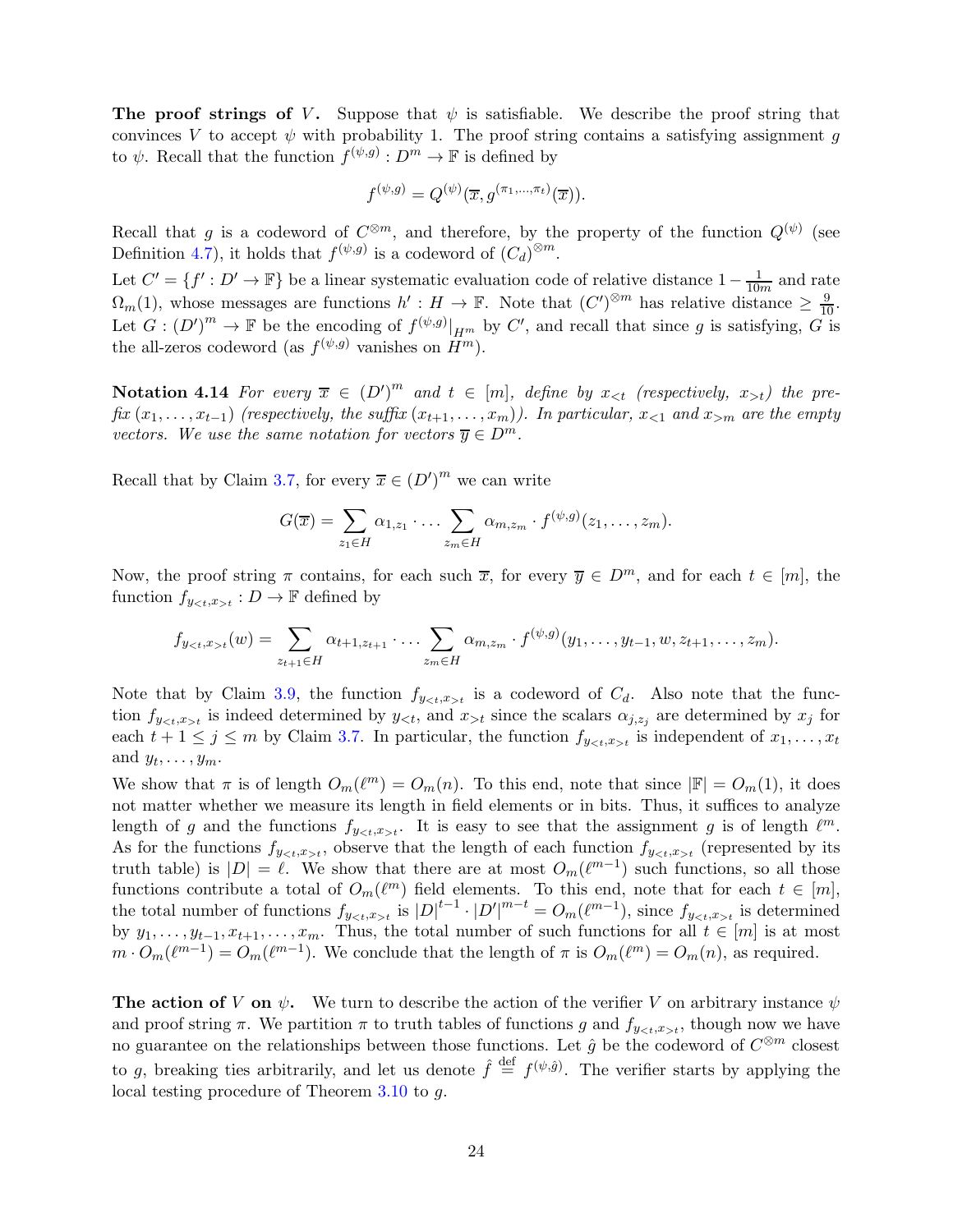Next, define a code C' as before, and let G be the encoding of  $\hat{f}|_{H^m}$  via  $(C')^{\otimes m}$ . The verifier V chooses a uniformly distributed point  $\overline{x} \in (D')^m$ . By Claim [3.7,](#page-11-0) there are scalars  $\alpha_{t,z}$  satisfying

<span id="page-24-3"></span>
$$
G(\overline{x}) = \sum_{z_1 \in H} \alpha_{1, z_1} \cdot \ldots \cdot \sum_{z_m \in H} \alpha_{m, z_m} \cdot \hat{f}(z_1, \ldots, z_m). \tag{10}
$$

<span id="page-24-0"></span>The verifier V computes the scalars  $\alpha_{t,z}$ . Now, V chooses a uniformly distributed  $\overline{y} \in D^m$ , and checks that the following conditions hold:

- <span id="page-24-1"></span>1.  $\overline{y}$  is locally legal for g. That is, for every direction  $t \in [m]$ , the axis-parallel line  $g|_{t,\overline{y}}$  is a codeword of C.
- <span id="page-24-2"></span>2. For every  $t \in [m]$ , the function  $f_{yt}$  is a codeword of  $C_d$ .
- <span id="page-24-4"></span>3.  $\sum_{z_1 \in H} \alpha_{1,z_1} f_{y_{\le 1},x_{>1}}(z_1) = 0.$
- <span id="page-24-5"></span>4. For every  $1 \le t \le m-1$ , it holds that  $f_{yt}(y_t) = \sum_{z_t \in H} \alpha_{t,z_t} \cdot f_{yt+1}(z_{t+1})$ .
- 5.  $f_{ym}(y_m) = f^{(\psi,g)}(\overline{y})$  (where the right hand side is computed by making  $1+t\cdot m$  accesses to  $g$ ).

The verifier accepts if all the above conditions hold, and rejects otherwise. We note that the verifier chooses the points  $\overline{x}, \overline{y}$  using the same randomness that was used to invoke the local testing procedure of Theorem [3.10,](#page-12-1) in order to save randomness.

This concludes the description of the verifier. We turn to analyze its completeness, soundness, query complexity, and decision complexity.

**Completeness.** Suppose that  $\psi$  is satisfiable. We choose the proof string  $\pi$  as explained above. In this case, we get that  $g = \hat{g}$ , and hence  $f^{(\psi,g)} = f^{(\psi,\hat{g})} = \hat{f}$ . Since g is a codeword of  $C^{\otimes m}$ , it follows by Fact  $3.5$  that all the axis-parallel lines of g are codewords of C, hence Condition [1](#page-24-0) holds. It holds that  $f^{(\psi,g)}$  is a codeword of  $(C_d)^{\otimes m}$  by the property of  $Q^{(\psi)}$  (see Definition [4.7\)](#page-16-1), and therefore, all the functions  $f_{yt}$  are codewords of  $C_d$ , so Condition [2](#page-24-1) above holds. Condition [3](#page-24-2) above holds since G is the all-zeros codeword (because  $f^{(\psi,g)}|_{H^m}$  is all-zeros), and since the sum on the left-hand side is equal to  $G(\overline{x})$  due to the definition of  $f_{x>1}$ , and to Equation [10.](#page-24-3) Condition [4](#page-24-4) above holds by the definition of the functions  $f_{y \lt t, x \gt t}$ . Finally, it is not hard to see that the function  $f_{y_m}(\cdot)$  is, by definition, equal to the function  $f^{(\psi,g)}(y_1,\ldots,y_{m-2},y_{m-1},\cdot)$ , so Condition [5](#page-24-5) holds as well. We conclude that for this choice of  $\pi$ , the verifier V accepts with probability 1.

**Soundness.** Suppose that  $\psi$  is unsatisfiable. We first note that if g is  $\delta_C^m/2m$ -far from the code  $C^{\otimes m}$ , the local tester of  $C^{\otimes m}$  rejects g with probability at least  $\gamma_m \cdot \delta_C^m/2m = \Omega_m(1)$  (where  $\gamma_m$  is defined as in Theorem [3.10\)](#page-12-1). We thus focus on the case where g is  $\delta_C^m/2m$ -close to  $C^{\otimes m}$ , and in particular, to the unique codeword  $\hat{g}$ . Since  $\psi$  is unsatisfiable, we get that  $\hat{f} \stackrel{\text{def}}{=} f^{(\psi,\hat{g})}$  can not vanish on  $H^m$ . This implies that G is a non-zero codeword of  $(C')^{\otimes m}$ , and in particular,  $G(\overline{x}) \neq 0$ with probability at least  $\delta_{(C')^{\otimes m}} = \left(1 - \frac{1}{100}\right)$  $\frac{1}{10m}\right)^m \geq \frac{9}{10}.$ 

Let us focus now on the case where  $G'(\overline{x}) \neq 0$ , and assume that V errs otherwise. For each  $t \in [m]$ and  $y_1, \ldots, y_{t-1} \in D$  define a function  $\hat{f}_{y \lt t, x>t} : D \to \mathbb{F}$  by

$$
\hat{f}_{y_{<},x_{>}}(y_t) \stackrel{\text{def}}{=} \sum_{z_{t+1} \in H} \alpha_{t+1,z_{t+1}} \cdot \ldots \cdot \sum_{z_m \in H} \alpha_{m,z_m} \cdot \hat{f}(y_1,\ldots,y_t,z_{t+1},\ldots,z_m).
$$

Now, let  $\overline{\eta}$  be the vector chosen by the verifier. One of the following three cases must occur: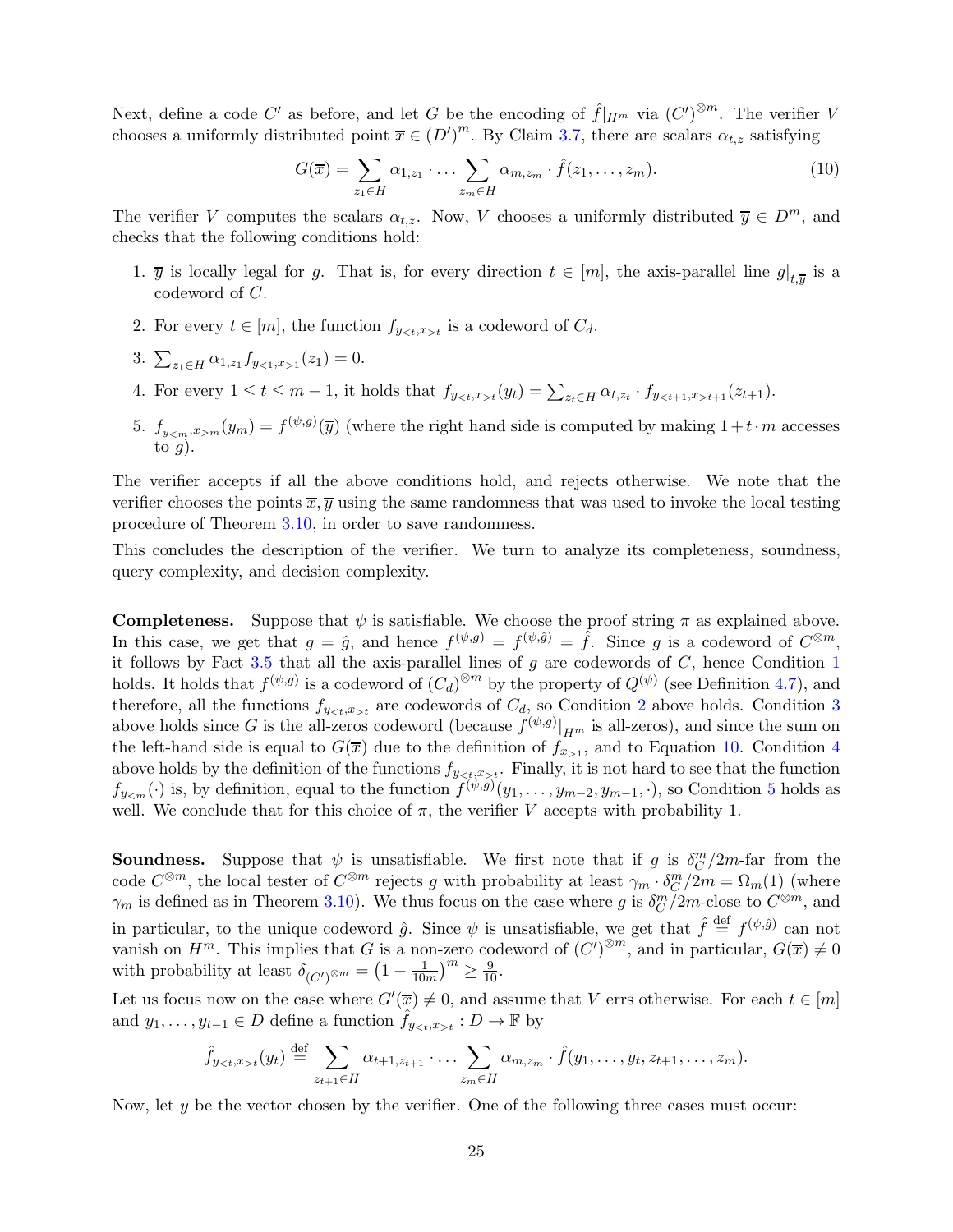1.  $f_{y<1,x>1} = \hat{f}_{y<1,x>1}$ : In this case, the verifier rejects immediately since

$$
\sum_{z_1 \in H} \alpha_{1,z_1} \hat{f}_{y_{t}}(z_1) = G(\overline{x}) \neq 0,
$$

which means that Condition [3](#page-24-2) is violated.

2.  $f_{y_{\leq m},x_{>m}} \neq \hat{f}_{y_{\leq m},x_{>m}}$ : In this case,  $f_{y_{\leq m},x_{>m}}$  and  $\hat{f}_{y_{\leq m},x_{>m}}$  are two distinct codewords of  $C_d$ , and therefore they disagree on at least  $1 - \frac{1}{10m}$  of their inputs. In particular, with probability at least  $1 - \frac{1}{10m}$  it holds that

$$
f_{ym}(y_m) \neq \hat{f}_{ym}(y_m) = \hat{f}(y_{< m}, y_m).
$$

Note that we used here the fact that  $y_m$  is a uniformly distributed element of D that is independent of  $f_{y_{m}}$  and  $\hat{f}_{y_{m}}.$ 

Now, suppose the latter equality holds. Then, in order for the verifier not to reject, the following two conditions must hold:

- $f^{(\psi,g)}(\overline{y}) \neq \hat{f}(\overline{y})$ , since otherwise it would hold that  $f_{y_m,x_m}(y_m) \neq f^{(\psi,g)}(\overline{y})$ , in which case the verifier would reject since Condition [5](#page-24-5) would be violated.
- $\overline{y}$  is locally legal for g, since otherwise the verifier would reject since Condition [1](#page-24-0) would be violated.

Finally, by Lemma [4.12,](#page-17-1) the probability that both conditions hold is at most  $m \cdot \delta_C^m/(2m \cdot \delta_C) \le$ 1  $\frac{1}{2}$  (recall that  $\hat{f} \stackrel{\text{def}}{=} f^{(\psi,\hat{g})}$ ). Thus, the probability that the verifier does not reject in this case is at most  $\frac{1}{10m} + \frac{1}{2} \leq \frac{2}{3}$  $\frac{2}{3}$ .

3. For some  $t \in [m-1]$  it holds that  $f_{yt} \neq \hat{f}_{yt}$  and  $f_{yt+1} = \hat{f}_{yt+1}$ : In this case,  $f_{yt}$  and  $\hat{f}_{yt}$  are two distinct codewords of  $C_d$ , and therefore they disagree on at least  $1 - \frac{1}{10m}$  of their inputs. In particular, with probability at least  $1 - \frac{1}{10m}$  it holds that

$$
f_{yt}(y_t) \neq \hat{f}_{yt}(y_t)
$$
  
= 
$$
\sum_{z_t \in H} \alpha_{t,z_t} \hat{f}_{yt+1}(z_{t+1})
$$
  
= 
$$
\sum_{z_t \in H} \alpha_{t,z_t} f_{yt+1}(z_{t+1}),
$$

in which case the verifier rejects. Here we again used the fact  $y_t$  is a uniformly distributed element of D that is independent of  $f_{yt}$  and  $\hat{f}_{yt}$ .

Taking union bound over all the above cases, we get that the verifier rejects with probability at least  $1-\frac{2}{3}-\frac{1}{10m}\cdot m\geq \frac{2}{10}$ . After subtracting from it the probability that  $G(\overline{x})=0$ , we conclude that the verifier rejects with probability  $\frac{1}{10} = \Omega_m(1)$ , as required.

Query complexity. The verifier  $V$  queries its oracle for three purposes:

- 1. Testing that g is close to  $C^{\otimes m}$  this uses  $\ell^2$  queries.
- 2. Checking that  $\overline{y}$  is locally legal for g this requires at most  $m \cdot \ell$  queries, since there are m lines, each containing  $\ell$  points.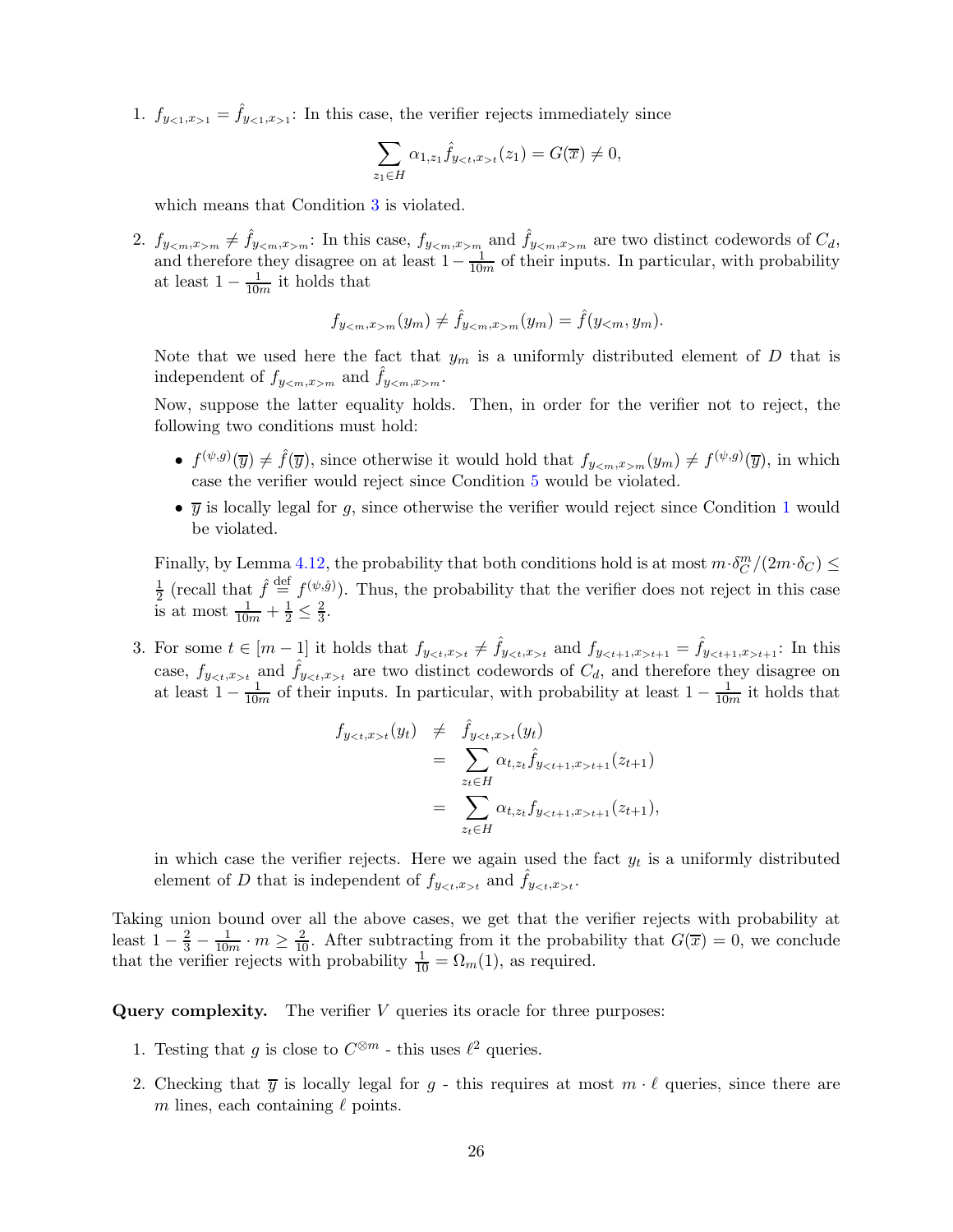- 3. Reading the truth tables of the functions  $f_{yt}$  this requires  $m \cdot \ell$  queries there are m such functions, and the truth table of each of them is of length  $\ell$  (since it supposed to be a codeword of  $C_d$ ).
- 4. Computing  $f^{(\psi,g)}(\overline{y})$  this requires  $1 + m \cdot t = O_m(\ell^2)$  queries to g.

We conclude that the total number of queries is  $O_m(\ell^2) = O_m(n^{\mathcal{O}(1/m)})$ . By choosing m to be sufficiently large, we get that latter bound is at most  $n^{\varepsilon}$  for sufficiently large n.

**Verifier complexity.** The verifier clearly runs in time  $O_{\varepsilon}(1) \cdot \text{poly}(n)$ .

Decision complexity. The decision predicate of the verifier consists of:

- 1. poly( $\ell$ ) arithmetic operations on the field elements of g and the functions  $f_{y \lt t, x \gt t}$ .
- 2. Verifying membership in the code C, which can also be done using  $poly(\ell)$  arithmetic operations since  $C$  is linear.
- 3. Invoking the local tester of Theorem [3.10,](#page-12-1) which uses  $poly(\ell)$  operations.

Since  $|\mathbb{F}| = O(1)$ , we conclude that the running time of V is polynomial in the number of its queries, which is  $O(n^{1/m})$ . Thus, by setting m to be sufficiently large, we get that the decision complexity is at most  $n^{\varepsilon}$  for sufficiently large n.

Randomness complexity. Invoking the local testing procedure of Theorem [3.10](#page-12-1) requires at most  $\log O_m(n) = \log n + O_m(1)$  random bits. Choosing the points  $\bar{x}$  and  $\bar{y}$  requires  $2 \log n +$  $O_m(1)$  random bits, since each of those points requires  $\log O_m(n)$ . Since the verifier recycles the randomness complexity used for the local testing, we get that the total number of random bits used by the verifier is  $2 \log n + O_m(1)$ .

## <span id="page-26-0"></span>5 Hypercube CSPs — Proof of Theorem [4.5](#page-15-1)

In this section we prove the first step in the reduction  $(1)$  — Theorem [4.5.](#page-15-1) In particular, we show that every instance of circuit-SAT can be reduced to an instance Hypercube-CSP with only a constant factor blowup in the length. Such a reduction is useful since arithmetization is more efficient when applied to instances of Hypercube-CSP.

The reduction goes in two steps. First, in Proposition [5.1,](#page-26-1) we reduce the circuit-SAT problem to graph-CSP (see Definition [4.2\)](#page-15-2). This reduction yields a constraint graph whose underlying graph resembles the topology of the original circuit-SAT instance. Then, in Lemma [5.2,](#page-27-0) we embed the latter constraint graph into the hypercube, thus reducing graph-CSP to Hypercube-CSP. This part follows similar reductions that were used in previous works in the PCP literature starting from [\[BFLS91,](#page-50-6) [PS94\]](#page-52-0), which were in turn based on routing techniques (see, e.g., [\[Lei92\]](#page-52-5)).

<span id="page-26-1"></span>Proposition 5.1 (Reduction from circuit-SAT to graph-CSP) There exists a polynomial time procedure that maps every circuit  $\varphi$  of size n to a constraint graph  $G_{\varphi}$  of size n over alphabet  $\Sigma = \{0,1\}^2$  such that  $G_{\varphi}$  is satisfiable if and only if  $\varphi$  is satisfiable.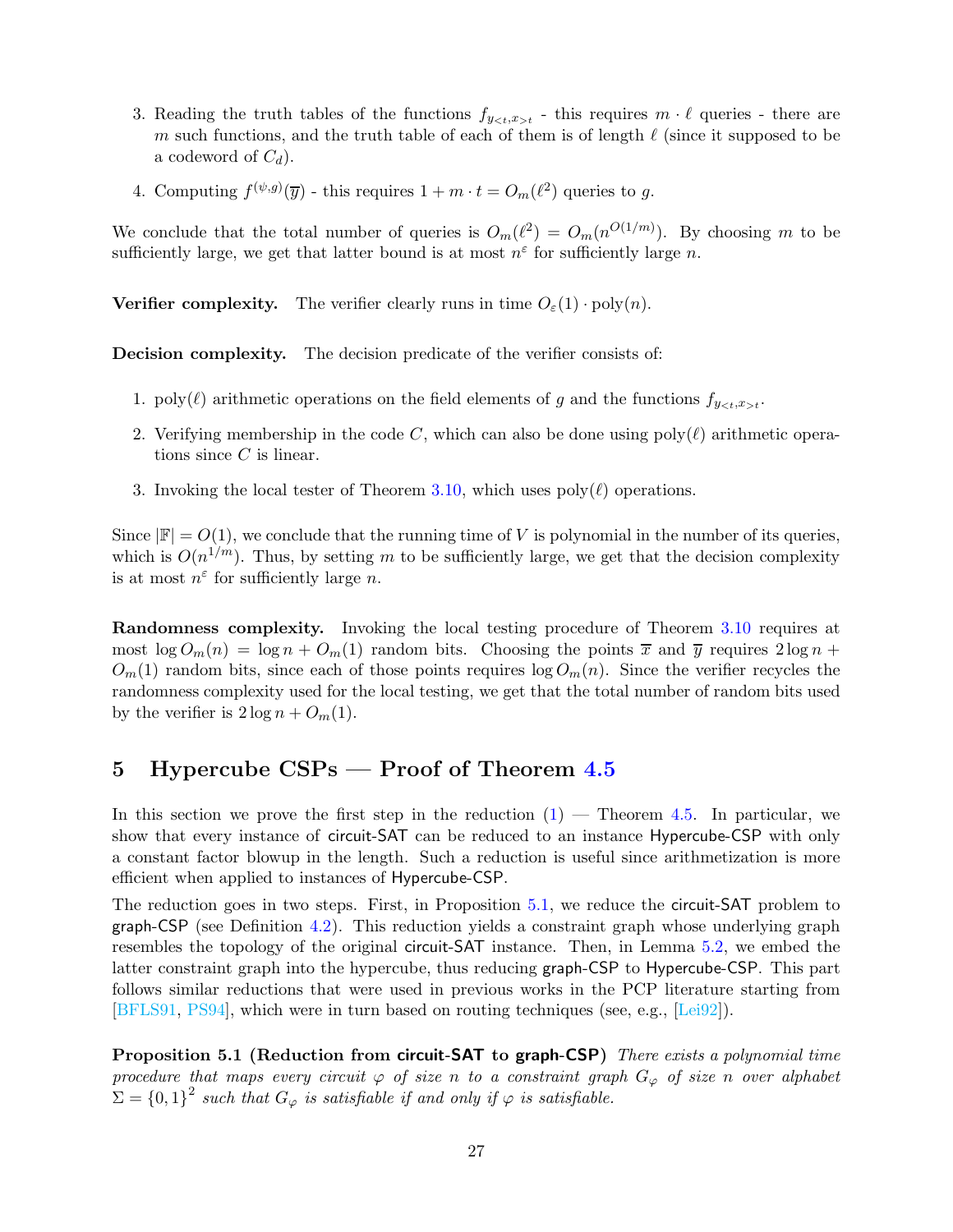**Proof:** Fix a circuit  $\varphi$ . We describe the construction of the corresponding constraint graph  $G_{\varphi}$ . For each gate g of  $\varphi$ , the graph  $G_{\varphi}$  has a corresponding vertex  $v_q$ , and for each wire  $(g_1, g_2)$  of  $\varphi$ the graph  $G_{\varphi}$  has a corresponding edge  $(v_{g_1}, v_{g_2})$ . The alphabet of  $G_{\varphi}$  is  $\Sigma = \{0, 1\}^2$ . Intuitively, an assignment  $\sigma: V \to \Sigma$  should label a vertex  $v_g$  with a symbol  $b_1b_2 \in \{0,1\}^2$  if the first input wire of the gate g carries the value  $b_1$ , and the second input wire carries the value  $b_2$  (if g has only one input wire, the extra bit in the symbol can be chosen arbitrarily). The constraint of an edge  $(v_{g_1}, v_{g_2})$  of G will verify that  $\sigma(v_{g_2})$  contains the output of  $g_1$  on the inputs contained in  $\sigma(v_{g_1})$ . More formally, for each edge  $e = (v_{g_1}, v_{g_2})$  of  $G_{\varphi}$ , we define the constraint  $c_e$  that corresponds to e as follows. Without loss of generality, assume that  $(g_1, g_2)$  is the first input wire of  $g_2$ . Then,  $c_e$ contains a pair of symbols  $(a_1a_2, b_1b_2) \in (\{0, 1\}^2)^2$  if and only if the following conditions hold:

- 1.  $b_1$  is the output of the gate  $g_1$  when fed with inputs  $a_1, a_2$ .
- 2. if  $g_2$  is the output gate, then it outputs 1 when fed with inputs  $b_1, b_2$ .

It is not hard to see that  $G_{\varphi}$  is satisfiable if and only if  $\varphi$  is satisfiable.

<span id="page-27-0"></span>We now turn to the second step of the reduction. Recall that we denote by  $\mathcal{H}_{k,m}$  the m-dimensional k-ary hypercube.

Lemma 5.2 There exists a polynomial time procedure when given as input

- A constraint graph  $G = (V, E)$  of size n and alphabet  $\Sigma$ ; and
- An integer  $m \in \mathbb{N}$ ,

outputs a constraint graph G' of size  $\leq 2m \cdot 4^{m+2}n$  and alphabet  $\Sigma$ , whose underlying graph is a  $4$ -regular subgraph of  $\mathcal{H}_{4\lceil (4n)^{1/m}\rceil,m}$ , such that  $G'$  is satisfiable if and only if  $G$  is satisfiable.

By combining Proposition [5.1](#page-26-1) and Lemma [5.2,](#page-27-0) Theorem [4.5](#page-15-1) follows immediately:

**Theorem 5.3 [\(4.5,](#page-15-1) restated)** There exists a polynomial time procedure that maps every circuit  $\varphi$ of size n and integer  $m \in \mathbb{N}$  to a constraint graph  $G_{\varphi,m}$  over an alphabet  $\Sigma$  of size 4 that is satisfiable if and only if  $\varphi$  is satisfiable, and whose size is at most  $2m4^{m+2} \cdot n$ . Furthermore, the graph  $G_{\varphi,m}$ is a 4-regular subgraph of the m-dimensional k-ary hypercube, where  $k \leq 4((4 \cdot n)^{1/m} + 1)$ .

<span id="page-27-1"></span>The proof of Lemma [5.2](#page-27-0) is based on the following proposition, whose proof is deferred to end of this section.

**Proposition 5.4** There exists a polynomial time procedure that takes as input a permutation  $\pi$  on  $[k]$ <sup>m</sup> and outputs a collection  $P$  of vertex-disjoint paths on  $\mathcal{H}_{2k,m}$  of length  $2m$  that connect every vertex  $v \in [k]^m$  to  $\pi(v)$  (note that the paths are on the 2k-ary hypercube and not on the k-ary hypercube). Here, we allow a vertex v to be both the first vertex of one path in  $\mathcal P$  and the last vertex of another path in  $P$ , but other than that we require the paths to be vertex disjoint.

Remark 5.5 Proposition [5.4](#page-27-1) is a generalization of known results for the Boolean hypercube (see, e.g.,  $[Lei92]$ , and the particular proof we use follows closely the proof of  $[DM11, Fact 4.5]$ .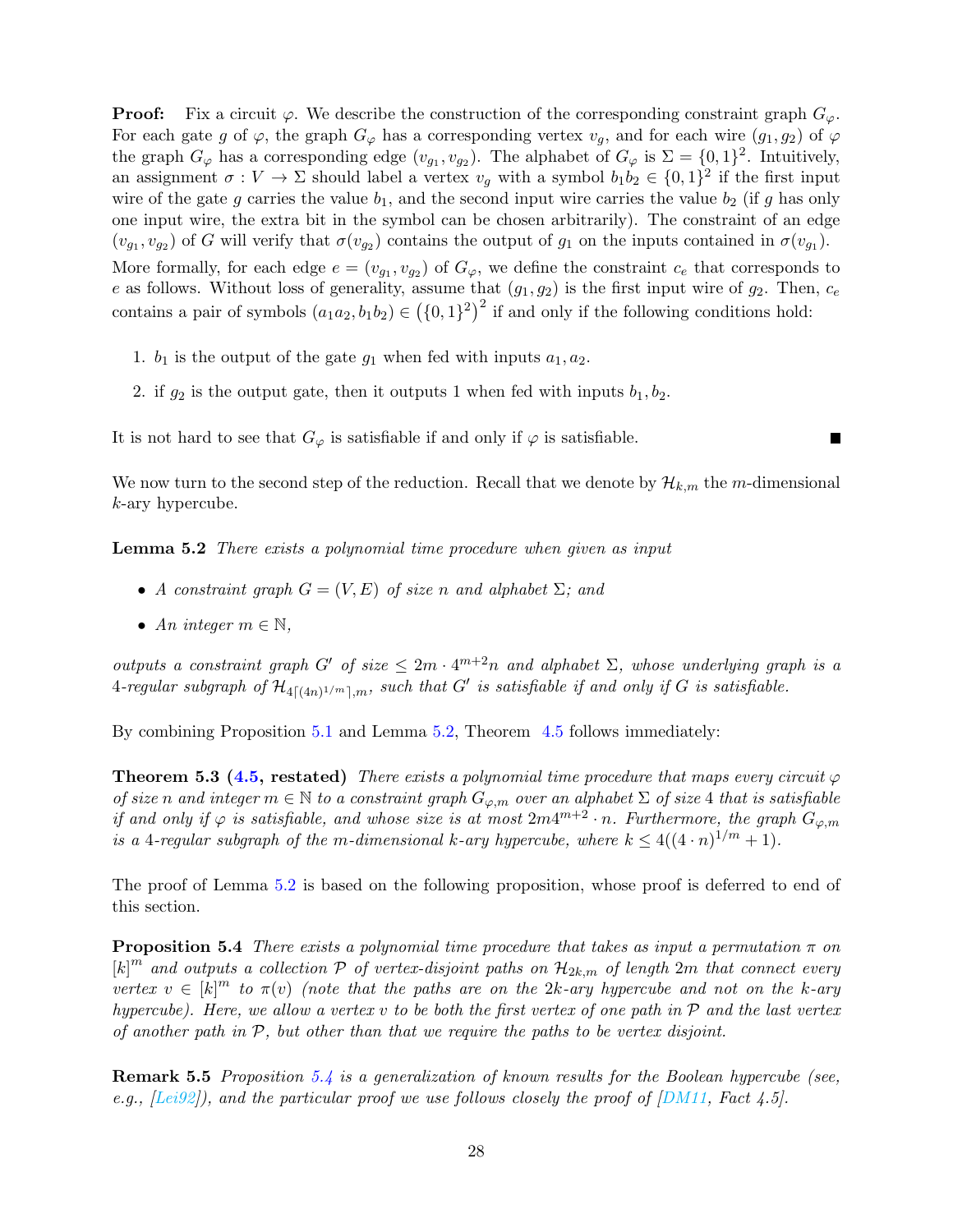We turn to prove Lemma [5.2.](#page-27-0)

**Proof of Lemma [5.2:](#page-27-0)** We describe the action of the procedure on inputs  $G = (V, E)$  and m. We first observe that without loss of generality, we may assume that the graph  $G$  is 4-regular, since one can use standard techniques to transform any constraint graph of size  $n$  into a 4-regular constraint graph of size  $4n$  in polynomial time<sup>[5](#page-28-0)</sup>. This is similar to the reduction of **3SAT** to the special case of **3SAT** in which every variable appears at most three times. Since G is 4-regular, we can partition its edges to four disjoint matchings  $M_1, \ldots, M_4$  in polynomial time (see, e.g., [\[Cam98,](#page-51-13) Proposition 18.1.2]).

Let  $k = \lfloor |V|^{1/m} \rfloor \leq (4n)^{1/m} + 1$ , and let us identify the vertices V of G with  $[k]^m$ . The procedure will construct the constraint graph G' by embedding G in the hypercube  $\mathcal{H} \stackrel{\text{def}}{=} \mathcal{H}_{4k,m}$ . More specifically, observe that the graph  $H$  contains four copies of the hypercube  $\mathcal{H}_{2k,m}$ : the first copy is the induced subgraph over the vertices in  $[2k]^m$ , the second over  $([k] \cup ([3k] - [2k]))^m$ , etc. Let us denote these induced subgraphs by  $\mathcal{H}_1, \ldots, \mathcal{H}_4$  respectively. The procedure will embed the edges of the matchings  $M_1, \ldots, M_4$  on vertex-disjoint paths in  $\mathcal{H}_1, \ldots, \mathcal{H}_4$  respectively by applying Proposition [5.4](#page-27-1) to each of those matchings, and those paths will form the edges of G'. Details follow.

The constraint graph  $G'$  will be a subgraph of the graph  $H$ . In what follows, we describe how the edges of G' are constructed. For each  $j \in [4]$ , the procedure acts as follows. The procedure views  $M_j$  as a permutation  $\pi$  on  $[k]^m$  (recall that we identify the vertices of G with  $[k]^m$ ). The procedure then applies Proposition [5.4](#page-27-1) to the permutation  $\pi$  and the graph  $\mathcal{H}_j$ , thus obtaining a collection  $P$  of vertex-disjoint paths in  $\mathcal{H}_j$  that connect every pair of vertices in  $[k]^m$  that are matched by  $\pi$ . In particular, for each edge  $e = (u.v) \in M_j$  there is a path  $p_e \in \mathcal{P}$  whose first vertex is u and whose last vertex is v. Now, for each edge  $e = (u.v) \in M_i$ , the procedure adds all the edges in  $p_e$  to  $G'$ , where all the edges in  $p_e$  except for the last one are associated with the equality constraint, and the last edge in  $p_e$  is associated with the same constraint  $c_e$  of the edge e in G.

It should be clear that  $G'$  is satisfiable if and only if G is satisfiable. Moreover, since  $G'$  contains at most 2m edges for each edge of G (as each path  $p_e$  is of length at most 2m), we get that G' is of size at most

$$
2m(4\lceil(4n)^{1/m}\rceil)^m \le 2m4^{m+2}n.
$$

It is also easy to see that the degree of  $G'$  is upper bounded by 4, and by adding dummy edges, we can make it 4-regular. Finally, it is not hard to see that the procedure runs in polynomial time, as required.

Finally, we prove Proposition [5.4.](#page-27-1)

**Proof of Proposition [5.4:](#page-27-1)** The procedure works by recursion on m. For  $m = 1$ , finding the required collection P is trivial - the procedure simply outputs the edges of the form  $(v, \pi(v))$ . Assume that  $m > 1$ . Consider the bipartite graph G whose two sides are copies of  $[k]^{n-1}$ , and in which two vertices  $(i_1, \ldots, i_{m-1}), (j_1, \ldots, j_{m-1}) \in [k]^{m-1}$  are connected by an edge if and only if there exist  $i_m, j_m \in [k]$  such that  $\pi(i_1, \ldots, i_m) = (j_1, \ldots, j_m)$ . Clearly, G is a k-regular graph, and therefore by [\[Cam98,](#page-51-13) Proposition 18.1.2] it is possible to partition the edges of G to matchings  $\pi_1, \ldots, \pi_k$  in polynomial time.

<span id="page-28-0"></span> ${}^{5}$ The factor-4 blowup comes from first reducing out-degree of the circuit by doubling the number of gates, and then making the graph 4-regular by doubling the number of gates again.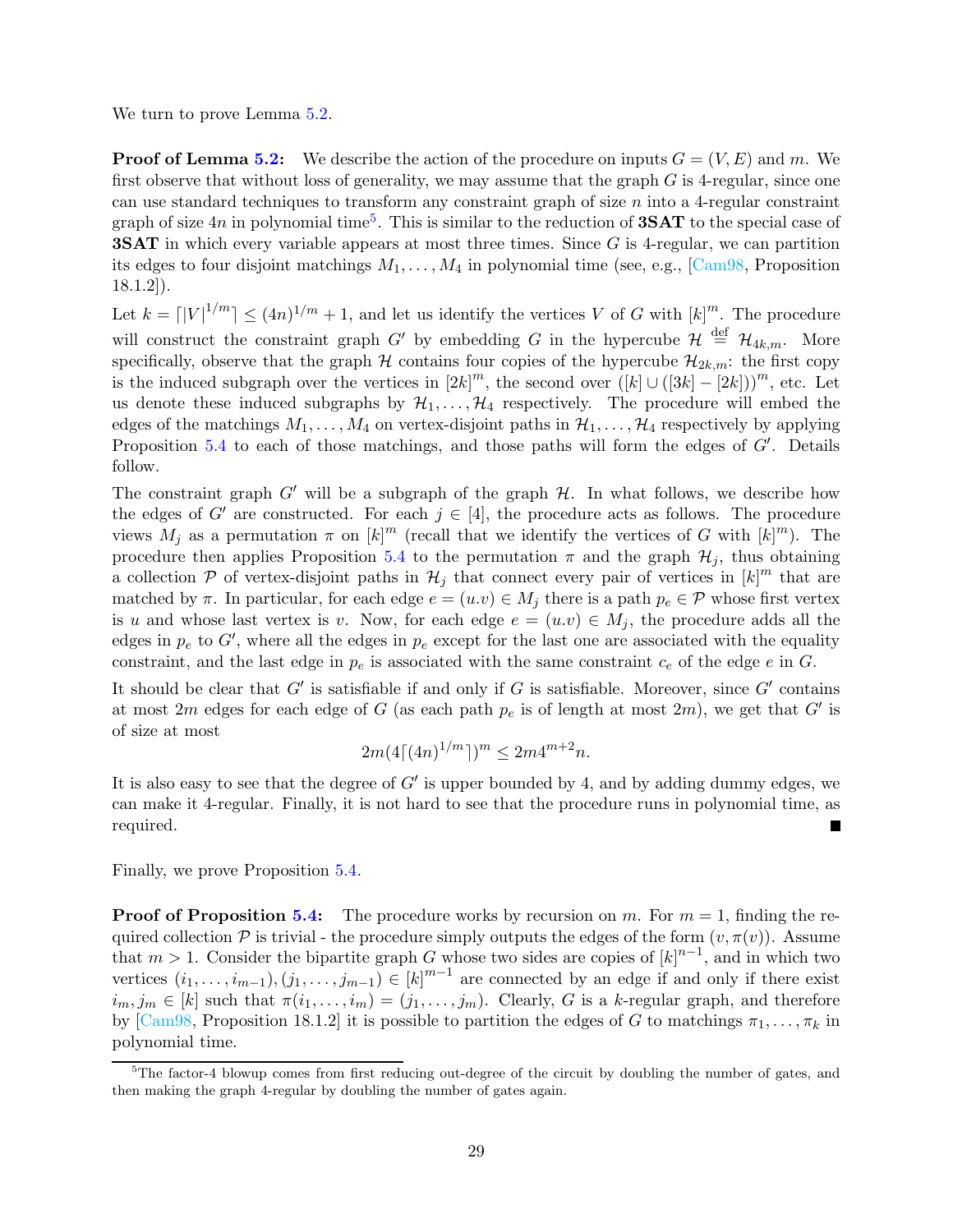Now, the procedure views the matchings  $\pi_1, \ldots, \pi_k$  as permutations on  $[k]^{m-1}$ , and invokes itself recursively to find corresponding collections of vertex-disjoint paths  $P_1, \ldots, P_k$  in  $\mathcal{H}_{2k,m-1}$ . Finally, in order to construct the output collection  $P$ , the procedure constructs a path for each vertex  $(i_1, \ldots, i_d) \in [k]^m$  as follows: Let  $(j_1, \ldots, j_m) = \pi(i_1, \ldots, i_m)$ . Recall that in the graph G there is an edge between the vertices  $(i_1, \ldots, i_{m-1})$  and  $(j_1, \ldots, j_{m-1})$ , and suppose that this edge belongs to the matching  $\pi_t$ . Let  $p = (v_1, \ldots, v_l)$  be the path in  $\mathcal{P}_t$  that connects  $(i_1, \ldots, i_{m-1})$  to  $(j_1, \ldots, j_{m-1})$ in  $\mathcal{H}_{2k,m-1}$  where  $v_1 = (i_1, \ldots, i_{m-1})$  and  $v_l = (j_1, \ldots, j_{m-1})$ . Now, we choose the path  $p'$  that connects  $(i_1, ..., i_m)$  to  $(j_1, ..., j_m)$  in  $\mathcal{H}_{2k,m}$  to be  $(v'_0, ..., v'_{l+1})$  where  $v'_0 = (i_1, ..., i_m)$ ,  $v'_{l+1} =$  $(j_1, \ldots, j_m)$ , and for each  $i \in [l]$ , the vertex  $v'_i \in [2k]^m$  is obtained from the vertex  $v_i \in [2k]^{m-1}$  by appending  $k+t$  to  $v_i$ . In other words, for each  $i \in [l]$ , we define  $v'_i$  by setting  $(v'_i)_j = (v_i)_j$  for every  $j \in [d-1]$  and  $(v'_i)_m = k + t$ .

We prove that the paths in  $P$  constructed this way are vertex disjoint and of length at most  $2m$  by induction on m. For  $d = m$  the proof is trivial. For  $m > 1$ , consider two paths  $p'_1$  and  $p'_2$ . We show that  $p'_1$  and  $p'_2$  are vertex-disjoint. Let  $p_1$  and  $p_2$  be the paths in  $\mathcal{H}_{2k-1,m}$  from which  $p'_1$  and  $p'_2$ were obtained. If  $p_1$  and  $p_2$  belong to two distinct collections  $\mathcal{P}_{t_1}$  and  $\mathcal{P}_{t_2}$ , then it is clear that  $p'_1$ and  $p'_2$  must be vertex-disjoint, since the last coordinate of all the vertices in  $p'_1$  (resp.  $p'_2$ ) except for the first and the last vertices will be equal to  $k + t_1$  (resp.  $k + t_2$ ), and  $k + t_1 \neq k + t_2$ . If  $p_1$ and  $p_2$  belong to the same collection  $\mathcal{P}_t$ , then they are vertex-disjoint by the induction assumption, and therefore  $p'_1$  and  $p'_2$  must be vertex-disjoint as well. Finally, observe that by the induction assumption, the paths  $p_1$  and  $p_2$  are of length at most  $2(m-1)$ , and since  $p'_1$  and  $p'_2$  only add two edges to  $p_1$  and  $p_2$ , we get that they are of length at most  $2m$ , as required.

We conclude by observing that the procedure runs in polynomial time. It is not hard to see that the running time of the procedure is described by the recursion formula  $T(k, m) = k \cdot T(k, m -$ 1) + poly $(k^m)$ , or in other words,  $T(k, m) \leq k \cdot T(k, m-1) + k^{c_0 \cdot m}$  for some constant  $c_0$ . We prove that there exists a constant  $c_1 \in \mathbb{N}$  such that  $T(k,m) \leq k^{c_1 \cdot m}$  by induction on m: For  $m = 1$  this is trivial, and for  $m > 1$ , it holds that

$$
T(k, m) = k \cdot T(k, m - 1) + k^{c_0 \cdot m} \le k \cdot k^{c_1 \cdot (m - 1)} + k^{c_0 \cdot m} \le k^{c_1 \cdot m},
$$

where the first inequality holds by the induction assumption and the second inequality holds for sufficiently large choice of  $c_1$ .

## <span id="page-29-0"></span>6 From Hypercube-CSP to aggregate-AGCSP

In this section we prove the second step in Reduction  $(1)$  — Theorem [4.9.](#page-16-0) First we reduce the Hypercube-CSP problem to a non-aggregated AG constraint satisfaction problem (AGCSP), one that is, indeed, a CSP according to the standard definition of the term. Then, in Section [6.2,](#page-32-0) we apply an aggregation step to reach the language aggregate-AGCSP that is the end-point of the reduction stated in Theorem [4.9.](#page-16-0)

### <span id="page-29-1"></span>6.1 A non-aggregated algebraic CSP

We turn to define our algebraic constraint satisfaction problem. We first recall some necessary notation, and then define the AGCSP problem.

Notation 6.1 [\(4.6,](#page-15-3) restated) Let  $C = \{f : D \to \mathbb{F}\}\$ , let  $\pi$  be an automorphism of C, and let  $g: D^m \to \mathbb{F}$  be a codeword of the tensor code  $C^{\otimes m}$  . Then, for each  $i \in [m]$ , we define the function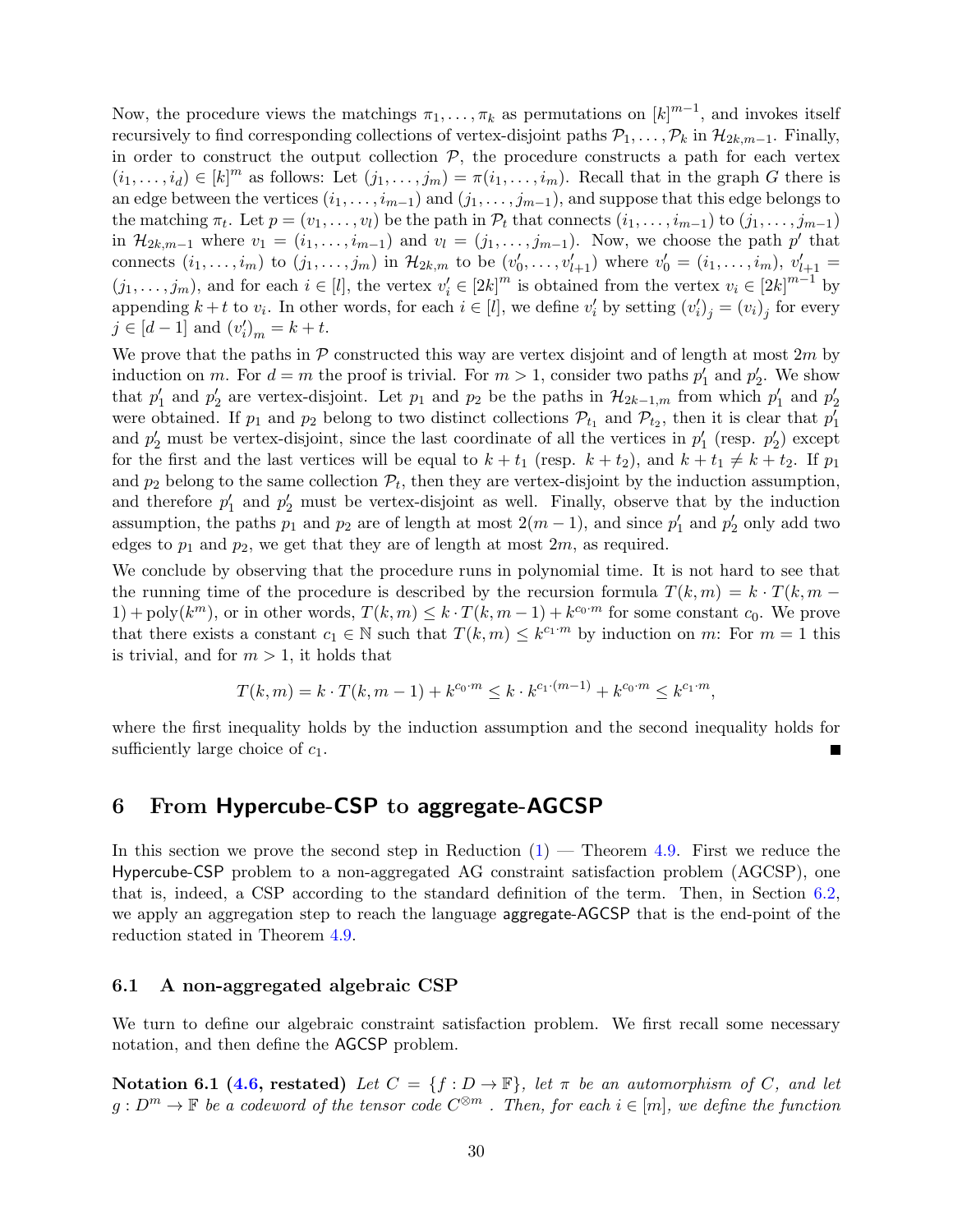$g^{\pi,i}: D^m \to \mathbb{F}$  by

$$
g^{\pi,i}(x_1,\ldots,x_m)=g(x_1,\ldots,x_{i-1},\pi(x_i),x_{i+1},\ldots,x_m).
$$

Moreover, if  $\pi_1, \ldots, \pi_t$  are automorphisms of C, then we define the function  $g^{(\pi_1, \ldots, \pi_t)} : D^m \to$  $\mathbb{F}^{1+t\cdot m}$  to be the function obtained by aggregating the  $1+t\cdot m$  functions  $g, g^{\pi_1,1},\ldots, g^{\pi_t,m}$ . Formally,

$$
g^{(\pi_1,\ldots,\pi_t)}(\overline{x})=\left(g(\overline{x}),g^{\pi_1,1}(\overline{x}),\ldots,g^{\pi_t,m}(\overline{x})\right).
$$

**Definition 6.2 (AGCSP)** An instance of the AGCSP problem is a tuple

$$
\psi = (m, d, t, \mathbb{F}, C, H, \pi_1, \dots, \pi_t, \{Q_{\overline{v}} \mid \overline{v} \in H^m\})
$$

where

- $m, d, t$  are integers
- C is a systematic linear code that encodes messages  $h : H \to \mathbb{F}$  to codewords  $f : D \to \mathbb{F}$ .
- $\pi_1, \ldots, \pi_t$  are automorphisms of C.
- For each  $\overline{v} \in H^m$ , the function  $Q_{\overline{v}}$  is a polynomial of degree  $\lt d$  over  $1+t\cdot m$  variables. The polynomials  $Q_{\overline{v}}$  will serve as the constraints.

An assignment is a function  $g: D^m \to \mathbb{F}$ . We say g satisfies the instance if and only if

- g is a codeword of  $C^{\otimes m}$ , and
- for every  $\overline{v} \in H^m$  it holds that

$$
Q_{\overline{v}}\left(g^{(\pi_1,\ldots,\pi_t)}(\overline{v})\right) = 0.
$$

The problem of  $AGCSP$  is the problem of deciding whether an instance is satisfiable, i.e., if it has a satisfying assignment.

<span id="page-30-0"></span>We now show how to reduce the hypercube CSP from Definition [4.4](#page-15-4) (cf. Section [5\)](#page-26-0) to our algebraic CSP.

**Theorem 6.3** There exists a polynomial time procedure with the following input-output behavior:

- *Input:*
	- A number m ∈ N.
	- $An alphabet \Sigma.$
	- A constraint graph G over  $\Sigma$  whose underlying graph is a 4-regular subgraph of  $\mathcal{H}_{k,m}$ .
	- $A$  finite field  $\mathbb{F}$ .
	- A basis for the transitive evaluation code  $C = \{f : D \to \mathbb{F}\}\$  of message length at least 2k.
	- For each  $\alpha, \beta \in D$ , a permutation  $\pi$  of D that (1) maps  $\alpha$  to  $\beta$ , and (2) is an automorphism of C.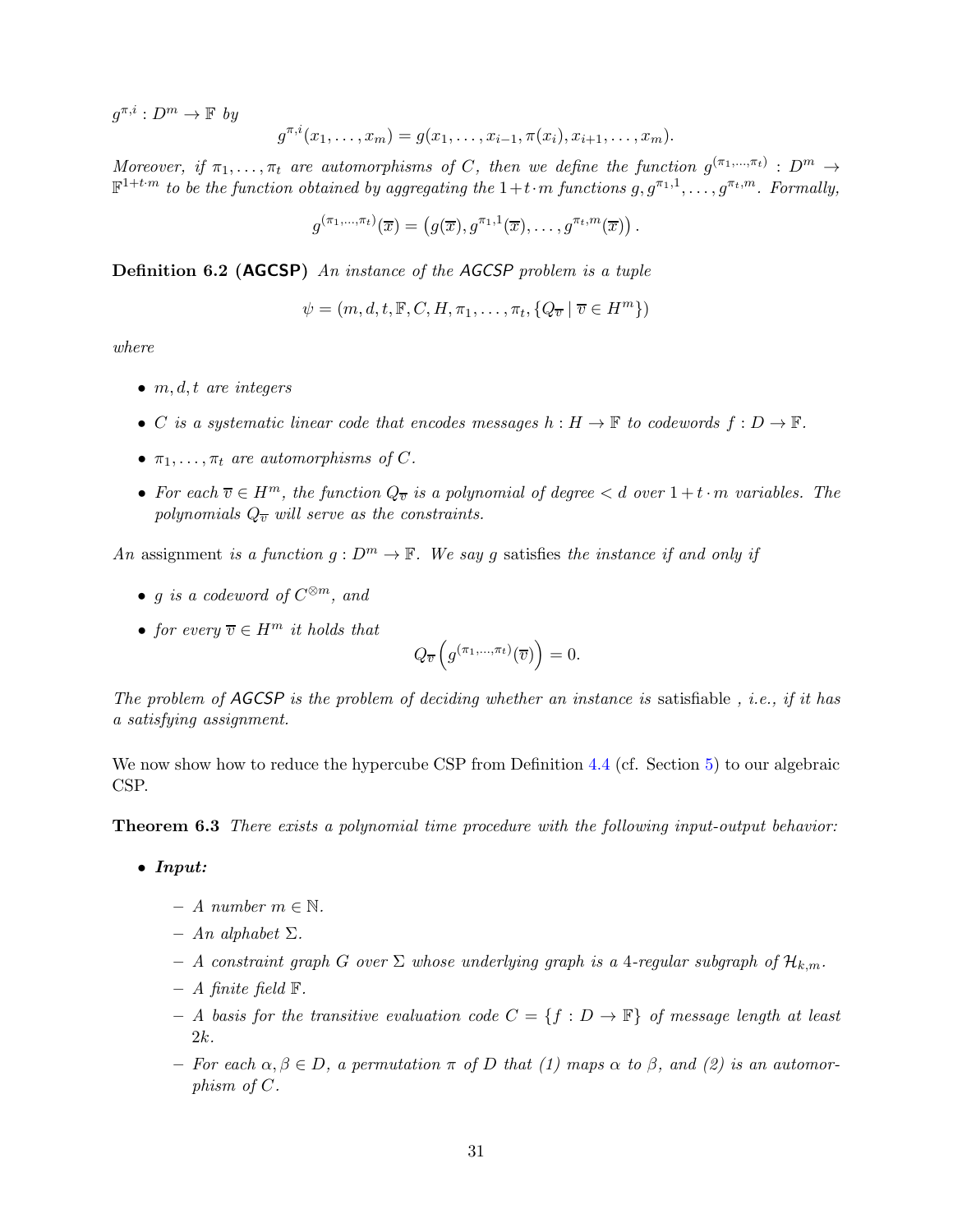#### • *Output:* An instance of AGCSP

$$
\psi = (m, d \stackrel{\text{def}}{=} |\Sigma|, t, \mathbb{F}, C, H, \pi_1, \dots, \pi_t, \{Q_{\overline{v}} \mid \overline{v} \in H^m\})
$$

with  $|H| \leq 2k$ , that is satisfiable if and only if G is satisfiable.

**Proof:** Since C is linear, we may assume without loss of generality that it is systematic. Let  $H \subseteq D$  be such that the messages of C can be viewed as functions  $h : H \to \mathbb{F}$ , and such that the encoding  $f: D \to \mathbb{F}$  of a message h satisfies  $f|_H = h$ . Note that  $|H| \geq 2k$ . Let  $\pi_1, \ldots, \pi_t$  be a sequence of automorphisms of  $C_i$  such that for every  $\alpha, \beta \in H$  there exists some automorphism  $\pi_i$ such that  $\pi_i(\alpha) = \beta$  - those automorphisms are just a subset of the automorphisms given in the input.

We define the instance  $\psi$  of AGCSP that is the output of the procedure. We set

$$
\psi = (m, d, t, \mathbb{F}, C, H, \pi_1, \dots, \pi_t, \{Q_{\overline{v}} \mid \overline{v} \in H^m\})
$$

where  $d \stackrel{\text{def}}{=} |\Sigma|, t = O(k^2)$ , and where the polynomials  $\{Q_{\overline{v}} \mid \overline{v} \in H^m\}$  are defined as follows. Let  $H_0 \subseteq H$  be an arbitrary subset of size k, and let us identify  $H_0^m$  with the vertices of G (i.e., the vertices of  $\mathcal{H}_{k,m}$ ). Let us identify  $\Sigma$  with some subset of  $\mathbb{F}$ . We will have two kinds of polynomials  $Q_{\overline{v}}$ :

- 1. Those  $Q_{\overline{v}}$ 's for which  $\overline{v} \in (H H_0) \times H_0^{m-1}$ . Those polynomials will check that the assignment g assigns to  $H_0^m$  values that are in  $\Sigma$ .
- 2. Those  $Q_{\overline{v}}$ 's for which  $\overline{v} \in H_0^m$ . Those polynomials will check that the assignment g, when restricted to  $H_0^m$ , is a satisfying assignment for G.

All the rest of the polynomials  $Q_{\overline{v}}$  will be equal to the zero polynomial.

We start by defining the polynomials  $Q_{\overline{v}}$  of the second kind, i.e., for  $\overline{v} \in H_0^m$ . For each vertex  $\overline{v}$ of G, the polynomial  $Q_{\overline{v}}$  verifies that the assignment g satisfies the constraints of  $\overline{v}$  in G, and is constructed by arithmetizing those constraints. Fix  $\overline{v} = (v_1, \ldots, v_m) \in H_0^m$ , and let  $\overline{u}_1$ ,  $\overline{u}_2$ , and  $\overline{u}_3$ be its neighbors in G. Observe that we can express  $\overline{u}_1$ ,  $\overline{u}_2$ , and  $\overline{u}_3$  as

$$
\overline{u}_1 = (v_1, \dots, v_{j_1-1}, \pi_{l_1}(v_{j_1}), v_{j_1+1}, \dots, v_m)
$$
  
\n
$$
\overline{u}_2 = (v_1, \dots, v_{j_2-1}, \pi_{l_2}(v_{j_2}), v_{j_2+1}, \dots, v_m)
$$
  
\n
$$
\overline{u}_3 = (v_1, \dots, v_{j_3-1}, \pi_{l_3}(v_{j_3}), v_{j_3+1}, \dots, v_m)
$$

for some  $l_1, l_2, l_3 \in [t]$  and  $j_1, j_2, j_3 \in [m]$ . Now, we denote variables of the polynomial  $Q_{\overline{v}}$  by z and  $\{y_{l,j}\}_{l=1,j=1}^{t,m}$ , and define  $Q_{\overline{v}}$  to be the unique polynomial that satisfies the following two requirements:

- 1.  $Q_{\overline{v}}$  involves only the variables z,  $y_{l_1,j_1}$ ,  $y_{l_2,j_2}$ , and  $y_{l_3,j_3}$ , and has degree at most  $|\Sigma|-1 < d$ in each of them.
- 2. For every assignment  $\sigma$  to G, the polynomial  $Q_{\overline{v}}$  evaluates to 0 when  $z, y_{l_1,j_1}, y_{l_2,j_2}, y_{l_3,j_3}$  are assigned  $\sigma(\overline{v}), \sigma(\overline{u}_1), \sigma(\overline{u}_2), \sigma(\overline{u}_3)$  respectively if and only if  $\sigma$  satisfies the constraints  $(\overline{v}, \overline{u}_1)$ ,  $(\overline{v}, \overline{u}_2)$ , and  $(\overline{v}, \overline{u}_3)$ .

Note that such a polynomial  $Q_{\overline{v}}$  indeed exists, since it can be constructed using interpolation. This concludes the definition of polynomial  $Q_{\overline{v}}$  for  $\overline{v} \in H_0^m$ .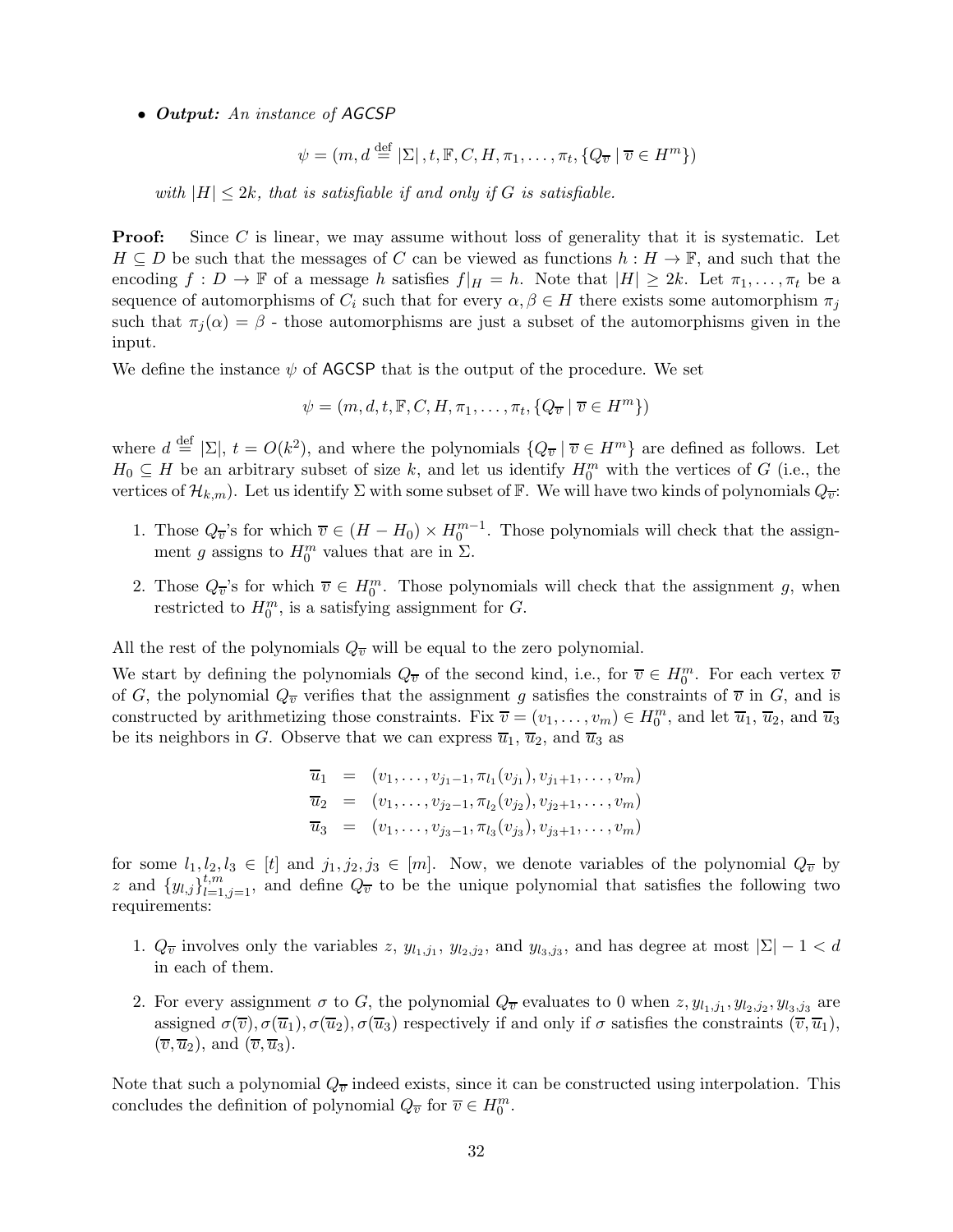We turn to define the polynomial  $Q_{\overline{v}}$  of the first kind, i.e., for  $\overline{v} \in (H - H_0) \times H_0^{m-1}$ . Let  $\eta$  :  $(H - H_0) \to H_0$  be a surjection onto  $H_0$ . Fix  $\overline{v} = (H - H_0) \times H_0^{m-1}$ , and let

$$
\overline{u}=(\eta(v_1),v_2,\ldots,v_m)\in H_0^m.
$$

The polynomial  $Q_{\overline{v}}$  verifies that the assignment g assigns to  $\overline{u}$  a value in  $\Sigma$ , and is constructed as follows. Let  $\pi_{l_0}$  be an automorphism of  $C_i$  that maps  $v_1$  to  $\eta(v_1)$ . Again, we denote variables of the polynomial  $Q_{\overline{v}}$  by z and  $\{y_{l,j}\}_{l=1,j=1}^{t,m}$ . Now, we define  $Q_{\overline{v}}$  to be the unique polynomial that involves only the variable  $y_{l_0,1}$ , and whose roots are exactly the values in  $\Sigma$ . Note that such a polynomial  $Q_{\overline{v}}$  indeed exists, since it can be constructed using interpolation

**Completeness.** Suppose that G has a satisfying assignment  $\sigma : H_0^m \to \Sigma$ . Let  $g : D^m \to \Sigma$  be a codeword of  $C^{\otimes m}$  such that  $g|_{H_0^m} = \sigma$ : such a codeword exists since C is systematic, and therefore  $C^{\otimes m}$  is systematic with messages being functions from  $H^m$  to  $\mathbb{F}$ . We claim that g is satisfying assignment of  $\psi$ . To this end, let us consider the two kinds of polynomials  $Q_{\overline{v}}$  separately:

- Let  $\overline{v} \in H_0^m$ , and let  $\overline{u}_1, \overline{u}_2, \overline{u}_3, l_1, l_2, l_3, j_1, j_2, j_3$  be defined as before. We need to show that  $Q_{\overline{v}}(g^{(\pi_1,\ldots,\pi_t)}(\overline{v}))=0.$  Observe that in the expression  $Q_{\overline{v}}(g^{(\pi_1,\ldots,\pi_t)}(\overline{v}))$ , the variables  $z, y_{l_1,j_1}$ ,  $y_{l_2,j_2}, y_{l_3,j_3}$  are assigned  $g(\overline{v}), g^{\pi_{l_1,j_1}}(\overline{v}), g^{\pi_{l_2,j_2}}(\overline{v}), g^{\pi_{l_3,j_3}}(\overline{v})$  respectively, that  $g(\overline{v}) = \sigma(\overline{v}),$ and that for each  $s \in [3]$  it holds that  $g^{\pi_{l_s,j_s}}(\overline{v}) = g(\overline{u}_s) = \sigma(\overline{u}_s)$ . Now, since  $\sigma$  satisfies the constraints of  $\overline{v}$ , we get that  $Q_{\overline{v}}(g^{(\pi_1,\ldots,\pi_t)}(\overline{v}))=0$  by the definition of  $Q_{\overline{v}}$ .
- Let  $\overline{v} \in (H H_0) \times H_0^{m-1}$ , and let  $\overline{u} \in H_0^m$  be defined as before. We need to show that  $Q_{\overline{v}}(g^{(\pi_1,\ldots,\pi_t)}(\overline{v})) = 0$ . Observe that in the expression  $Q_{\overline{v}}(g^{(\pi_1,\ldots,\pi_t)}(\overline{v}))$ , the variable  $y_{l_0,1}$  is assigned  $g^{\pi_{l_0},l}(\overline{v}) = g(\overline{u}) = \sigma(\overline{u})$ . Since  $\sigma(\overline{u}) \in \Sigma$ , we get that  $Q_{\overline{v}}(g^{(\pi_1,\ldots,\pi_t)}(\overline{v})) = 0$  by the definition of  $Q_{\overline{v}}$ .

**Soundness.** Suppose that  $\psi$  has a satisfying assignment  $g: D^m \to \mathbb{F}$ . We show that  $\sigma \stackrel{\text{def}}{=} g|_{H_0^m}$ **boundaries:** External states of  $\theta$  and a state of  $\theta$  is a satisfying assignment of G. First, observe that the image of  $\sigma$  is indeed contained in Σ: Let  $\overline{u} \in H_0^m$ . We show that  $g(\overline{u}) \in \Sigma$ . Let  $\overline{v} \in (H - H_0) \times H_0^{m-1}$  be such that  $\overline{u} = (\eta(v_1), v_2, \dots, v_m)$ (such a  $\overline{v}$  must exist since  $\eta$  is a surjection), and let  $l_0$  be defined as before. Then, in the expression  $Q_{\overline{v}}(g^{(\pi_1,\ldots,\pi_t)}(\overline{v}))$ , the variable  $y_{l_0,1}$  is assigned  $g(\overline{u})$ . Since  $Q_{\overline{v}}(g^{(\pi_1,\ldots,\pi_t)}(\overline{v})) = 0$ , we get by the definition of  $Q_{\overline{v}}$  that  $g(\overline{u}) \in \Sigma$  (as  $Q_{\overline{v}}$  is of the first type).

Next, to show that  $\sigma$  is indeed a satisfying assignment for  $\psi$ , we show that for each  $\overline{v} \in H_0^m$ , the assignment  $\sigma$  satisfies the constraints of  $\overline{v}$  in G. Fix  $\overline{v}$  and let  $\overline{u}_1, \overline{u}_2, \overline{u}_3, l_1, l_2, l_3, j_1, j_2, j_3$  be defined as before. Then, in the expression  $Q_{\overline{v}}(g^{(\pi_1,\ldots,\pi_t)}(\overline{v}))$ , the variables  $z, y_{l_1,j_1}, y_{l_2,j_2}, y_{l_3,j_3}$  are assigned  $\sigma(\overline{v}), \sigma(\overline{u}_1), \sigma(\overline{u}_2), \text{ and } \sigma(\overline{u}_3)$ . Since  $Q_{\overline{v}}(g^{(\pi_1,\ldots,\pi_t)}(\overline{v})) = 0$ , we get by the definition of  $Q_{\overline{v}}$  that  $\sigma$  satisfies the constraints of  $\overline{v}$  (as  $Q_{\overline{v}}$  is of the second type). **The Second Service** 

### <span id="page-32-0"></span>6.2 Aggregating the constraint polynomials

The difference between AGCSP and aggregate-AGCSP is that (1) an instance of AGCSP contains a list of constraint polynomials, while an instance of aggregate-AGCSP contains a single constraint function  $Q^{(\psi)}$ , and (2) the code C in the AGCSP instance needs to be part of a multiplication code family  $\vec{C}$ . In this section we show how to reduce AGCSP to aggregate-AGCSP, thus proving Theorem [4.9.](#page-16-0)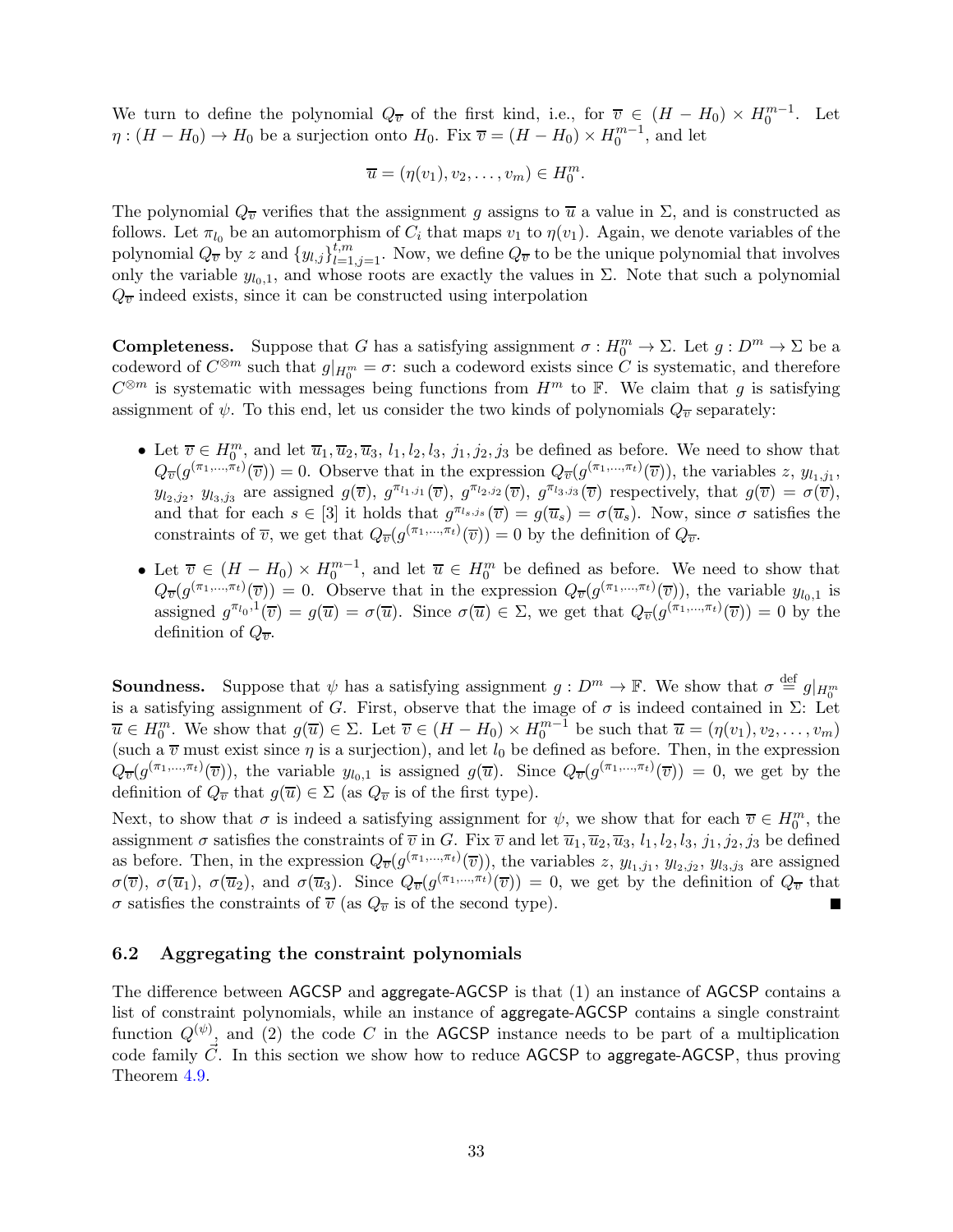Definition 6.4 [\(4.7,](#page-16-1) aggregate-AGCSP, restated) An instance of the aggregate-AGCSP problem is a tuple

$$
\psi = (m, d, t, \mathbb{F}, \vec{C}, H, \pi_1, \dots, \pi_t, Q^{(\psi)})
$$

where

- $\bullet$  m, d, t are integers
- $\vec{C} = (C_1, \ldots, C_d)$  is a multiplication code family.
- $C \stackrel{\text{def}}{=} C_1$  is a systematic linear evaluation code that encodes messages  $h : H \to \mathbb{F}$  to codewords  $f: D \to \mathbb{F}$ .
- $\pi_1, \ldots, \pi_t$  are automorphisms of  $C_j$  for every  $j \in [d]$ .
- $Q^{(\psi)}: D^m \times \mathbb{F}^{1+t \cdot m} \to \mathbb{F}$  is a function that is represented by a Boolean circuit and satisfies the following property
	- $-$  For every codeword  $g \in C^{\otimes m}$ , it holds that  $Q^{(\psi)}(\overline{x}, g^{(\pi_1, ..., \pi_t)}(\overline{x}))$  is a codeword of  $(C_d)^{\otimes m}$ .

An assignment to  $\psi$  is a function  $g: D^m \to \mathbb{F}$ . Denote by  $f^{(\psi,g)}$  the function

$$
f^{(\psi,g)}: D^m \to \mathbb{F}, \quad f^{(\psi,g)}(\overline{x}) \stackrel{\text{def}}{=} Q^{(\psi)}(\overline{x}, g^{(\pi_1, \dots, \pi_t)}(\overline{x})) \tag{11}
$$

We say g satisfies the instance if and only if g is a codeword of  $C^{\otimes m}$  for which  $f^{(\psi,g)}$  vanishes on  $H^m$ , *i.e.*,  $f^{(\psi,g)}(\overline{x}) = 0$  for all  $\overline{x} \in H^m$ .

The problem of aggregate-AGCSP is the problem of deciding whether an instance is satisfiable, i.e., if it has a satisfying assignment.

Theorem 6.5 [\(4.9,](#page-16-0) restated) There exists a polynomial-time procedure with the following inputoutput behavior:

• *Input:*

- A number  $m \in \mathbb{N}$ .
- $An alphabet \Sigma.$
- A constraint graph G over  $\Sigma$  whose underlying graph is a 4-regular subgraph of  $\mathcal{H}_{k,m}$ .
- $A$  finite field  $\mathbb{F}$ .
- Bases for all the codes in a multiplication code family  $\vec{C} = (C_1, \ldots, C_{d_{\text{mult}}})$  of transitive evaluation codes  $C_j = \{f : D \to \mathbb{F}\}\$ , where  $C \stackrel{\text{def}}{=} C_1$  has message length at least  $2 \cdot k$ , and  $d_{\mathsf{mult}} \geq |\Sigma|.$
- For each  $\alpha, \beta \in D$ , a permutation  $\pi$  of D that (1) maps  $\alpha$  to  $\beta$ , and (2) is an automorphism of  $C_j$  for each  $j \in [d]$ .
- *Output:* An instance of aggregate-AGCSP

 $\psi = (m, d \stackrel{\text{def}}{=} |\Sigma|, t, \mathbb{F}, \vec{C}, H, \pi_1, \dots, \pi_t, Q^{(\psi)})$ 

with  $|H| \leq 2k$ , that is satisfiable if and only if G is satisfiable.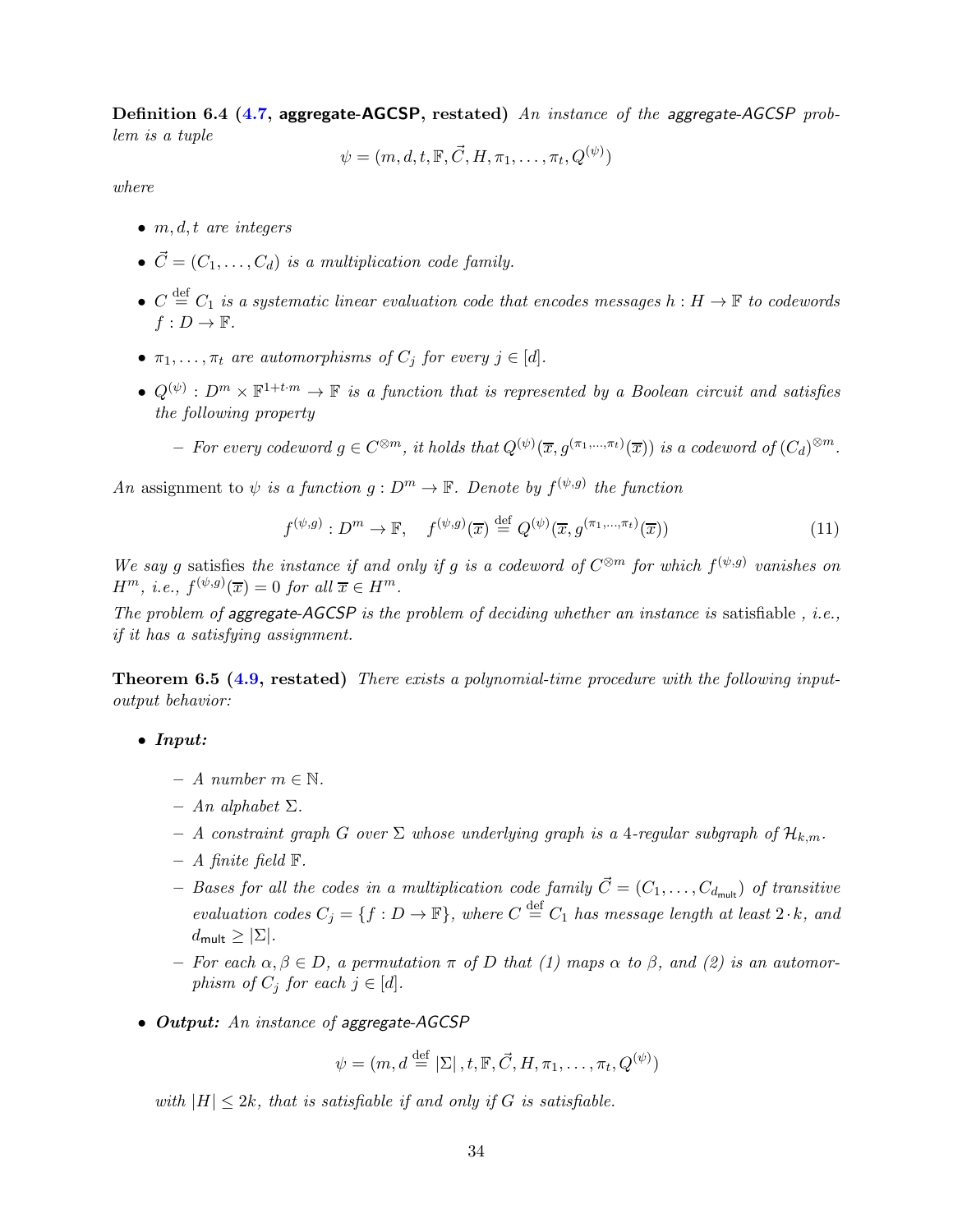In order to prove Theorem [4.9](#page-16-0) we will make use of the following two propositions, which follow easily from the characterization of tensor codes (Fact [3.5\)](#page-11-1).

**Proposition 6.6** If  $(C_1,\ldots,C_d)$  is a multiplication code family, then the code  $((C_1)^{\otimes m})^d$  (which is the d-fold multiplication of the code  $(C_1)^{\otimes m}$ , see Definition [3.11](#page-12-3) ) is contained in  $(C_d)^{\otimes m}$ .

<span id="page-34-1"></span>**Proposition 6.7** For every codeword  $g \in C^{\otimes m}$ , an automorphism  $\pi$  of C and  $i \in [m]$ , it holds that the function  $g^{\pi,i}$  is a codeword of  $C^{\otimes m}$ . Recall that  $g^{\pi,i}: D^m \to \mathbb{F}$  is defined by

<span id="page-34-0"></span>
$$
g^{\pi,i}(x_1,\ldots,x_m) \stackrel{\text{def}}{=} g(x_1,\ldots,x_{i-1},\pi(x_i),x_{i+1},\ldots,x_m).
$$

**Proof of Theorem [4.9:](#page-16-0)** The procedure of Theorem [4.9](#page-16-0) works as follows. First, it invokes the procedure of Theorem [6.3,](#page-30-0) giving it the code  $C = C_1$  as input. This results in an instance

$$
\psi_0 = (m, d \stackrel{\text{def}}{=} |\Sigma|, t, \mathbb{F}, C, H, \pi_1, \dots, \pi_t, \{Q_{\overline{v}} \mid \overline{v} \in H^m\})
$$

of AGCSP. Then, the procedure constructs its output  $\psi$  from  $\psi_0$  by replacing the polynomials  $Q_{\overline{v}}$ with a corresponding function  $Q^{(\psi)}$  (and also includes the entire multiplication code family  $\vec{C}$  in  $\psi$ ). Roughly, we construct  $Q^{(\psi)}$  by summing all the terms of the form  $1_{\overline{v}} \cdot Q_{\overline{v}}$ , where  $1_{\overline{v}}$  is the indicator function of  $\overline{v}$ . Details follow.

We will need some notation. For every  $\overline{v} \in H^m$ , let  $1_{\overline{v}} : H^m \to \mathbb{F}$  be the indicator function of  $\overline{v}$ , i.e., the function that takes the value 1 on  $\overline{v}$  and 0 everywhere else. In addition, let  $1_{H^m}: H^m \to \mathbb{F}$  be the all-ones function, i.e., the function that takes the value 1 everywhere in  $H^m$ . We let  $\tilde{1}_{\overline{v}} : D^m \to \mathbb{F}$ be any codeword of  $C^{\otimes m}$  such that  $\tilde{1}_{\overline{v}}|_{H^m} = 1_{\overline{v}}$  (i.e., its restriction to  $H^m$  equals  $1_{\overline{v}}$ ), and we let  $\tilde{1}_{H^m}: D^m \to \mathbb{F}$  be any codeword of  $C^{\otimes m}$  such that  $\tilde{1}_{H^m}|_{H^m} = 1_{H^m}$  (i.e., its restriction to  $H^m$ equals  $1_{H<sup>m</sup>}$ . Note that such codewords exist because C is a systematic code whose set of message coordinates contains H.

We first modify the polynomials  $Q_{\overline{v}}$  such that they are homogeneous, i.e., such that all their monomials are of degree exactly  $d-1$ . Fix  $\overline{v} \in H^m$ , and consider the polynomial  $Q_{\overline{v}} : \mathbb{F}^{1+t \cdot m} \to$ **F.** Let us denote the variables of this polynomial by z and  $\{y_{l,j}\}_{l,j=1}^{t,m}$  as before. To make  $Q_{\overline{v}}$ homogeneous, we add a new variable s, and multiply each monomial of  $Q_{\overline{v}}$  by the appropriate power of s to increase its degree to  $d-1$ . Let us denote by  $Q'_{\overline{v}}(z,(y_{l,j})_{l,j=1}^{t,m},s)$  the resulting polynomial.

Next, consider the function  $P_{\overline{v}}: D^m \times \mathbb{F}^{1+t \cdot m} \to \mathbb{F}$ , which is constructed by plugging  $\tilde{1}_{H^m}(\overline{x})$  to the variable s:

$$
P_{\overline{v}}(\overline{x},z,(y_{l,j})_{l,j=1}^{t,m})=Q'_{\overline{v}}\left(z,(y_{l,j})_{l,j=1}^{t,m},\tilde{1}_{H^m}(\overline{x})\right).
$$

Observe that for every  $\overline{v} \in H^m$ , it holds that  $P_{\overline{v}}(\overline{v}, z, (y_{l,j})_{l,j=1}^{t,m}) = Q_{\overline{v}}(z, (y_{l,j})_{l,j=1}^{t,m})$ , since  $\tilde{1}_{H^m}(\overline{v}) =$ 1 for every such  $\overline{v}$ .

Finally, we define the function  $Q^{(\psi)} : D^m \times \mathbb{F}^{1+t \cdot m} \to \mathbb{F}$  by

$$
Q^{(\psi)}(\overline{x},z,(y_{l,j})_{l=1,j=1}^{l,t}) \stackrel{\text{def}}{=} \sum_{\overline{u} \in H^m} \tilde{1}_{\overline{u}}(\overline{x}) \cdot P_{\overline{u}}(\overline{x},z,(y_{l,j})_{l,j=1}^{t,m}).
$$

We now establish the soundness of the reduction. Fix an codeword  $g: D^m \to \mathbb{F}$  of  $C^{\otimes m}$  and let  $\overline{v} \in H^m$ . We show that  $f^{(\psi,g)}(\overline{v}) = Q_{\overline{v}}(g^{(\pi_1,\ldots,\pi_t)}(\overline{v}))$ . Note that this in particular implies that g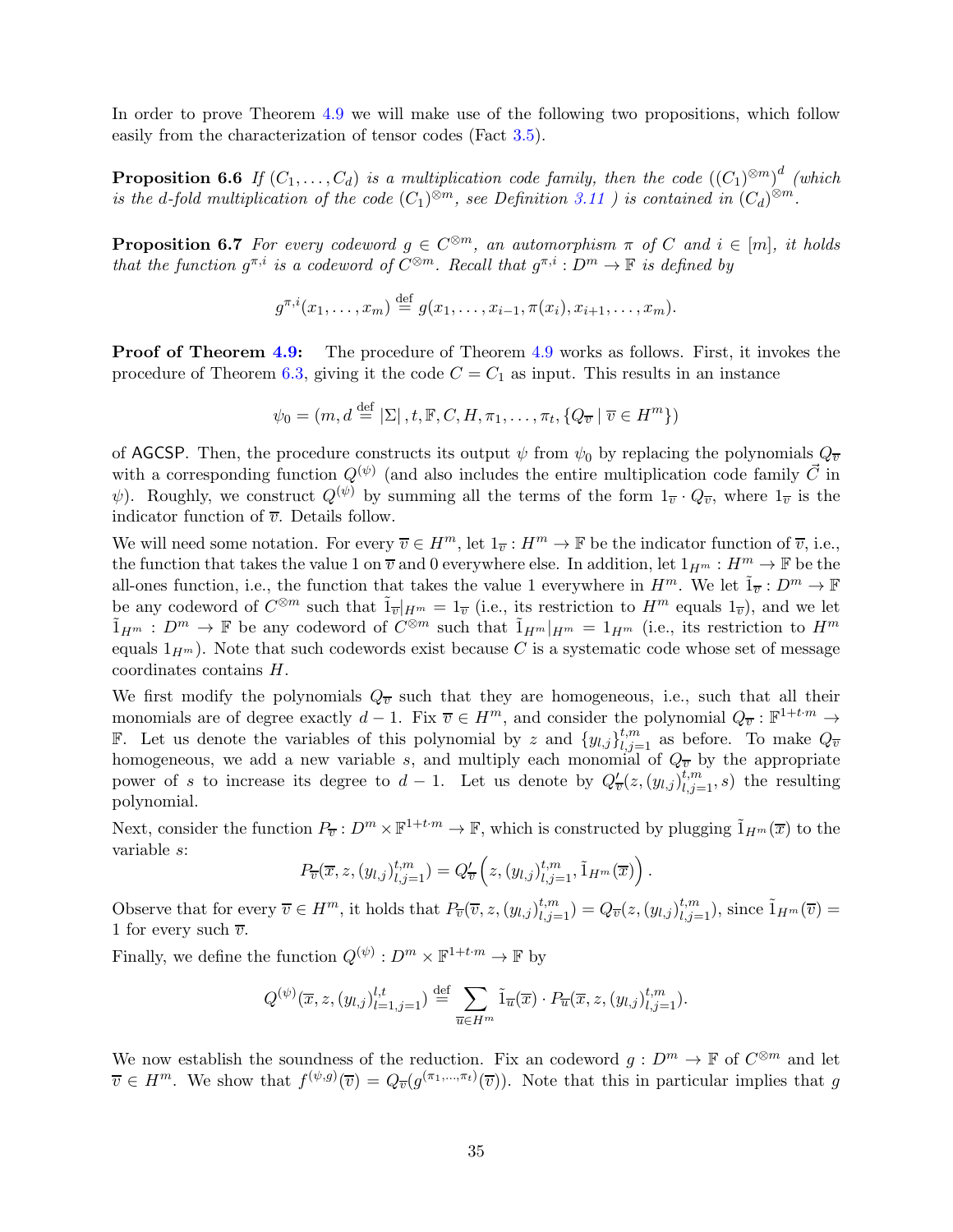satisfies  $\psi$  if and only if it satisfies  $\psi_0$ . It holds that

$$
f^{(\psi,g)}(\overline{v}) = \sum_{\overline{u} \in H^m} \tilde{1}_{\overline{u}}(\overline{v}) \cdot P_{\overline{u}}(\overline{v}, g^{(\pi_1, \dots, \pi_t)}(\overline{v}))
$$
  
(Since  $\tilde{1}_{\overline{u}}(\overline{v}) = 0$  for all  $\overline{u} \in H^m - {\overline{v}})$  =  $P_{\overline{v}}(\overline{v}, g^{(\pi_1, \dots, \pi_t)}(\overline{v}))$   
(Since  $P_{\overline{v}} = Q_{\overline{v}}$  on all  $\overline{x} \in H^m$ ) =  $Q_{\overline{v}}(g^{(\pi_1, \dots, \pi_t)}(\overline{v}))$ ,

as required.

We turn to show that  $Q^{(\psi)}$  satisfy the requirements of Definition [4.7.](#page-16-1) Fix an assignment  $g: D^m \to$ F. We show that the function  $f^{(\psi,g)}$  is a codeword of  $(C_d)^{\otimes m}$ . To this end, first note that by Proposition [6.6,](#page-34-0) it suffices to prove that  $f^{(\psi,g)}$  is a codeword of  $(C^{\otimes m})^d$ . Furthermore, it suffices to prove that each  $P_{\overline{v}}(\overline{x}, g^{(\pi_1,\ldots,\pi_t)}(\overline{x}))$  is a codeword of  $(C^{\otimes m})^{d-1}$ , since this would imply that each

$$
\tilde{1}_{\overline{u}}(\overline{x}) \cdot P_u(\overline{x}, g^{(\pi_1, \ldots, \pi_t)}(\overline{x}))
$$

is a codeword of  $(C^{\otimes m})^d$  (being the coordinate-wise multiplication of codewords of  $C^{\otimes m}$  and  $(C^{\otimes m})^{d-1}$ , respectively). This, in turn, would imply that  $f^{(\psi,g)}$  is a codeword of  $(C_d)^{\otimes m}$  (being the sum of codewords of  $(C^{\otimes m})^d$ ).

We thus focus on proving that each  $P_{\overline{v}}(\overline{x}, g^{(\pi_1,\ldots,\pi_t)}(\overline{x}))$  is a codeword of  $(C^{\otimes m})^{d-1}$ . It suffices to observe that  $P_{\overline{v}}(\overline{x}, g^{(\pi_1,\ldots,\pi_t)}(\overline{x}))$  is a sum of coordinate-wise multiplications of  $(d-1)$  codewords of  $C^{\otimes m}$ . To see this, observe that  $P_{\overline{v}}(\overline{x}, g^{(\pi_1,\ldots,\pi_t)}(\overline{x}))$  is obtained from  $Q'_{\overline{v}}$  by substituting the variables z,  $y_{l,j}$  and s with  $g(\overline{x})$ ,  $g^{\pi,j}(\overline{x})$ , and  $\tilde{1}_{H^m}(\overline{x})$ . Each of the latter functions are codewords of  $C^{\otimes m}$  (the functions  $g^{\pi,j}(\overline{x})$  are codewords of  $C^{\otimes m}$  due to Proposition [6.7\)](#page-34-1). Now, each monomial of  $Q_v'$  contributes to  $P_v$  a coordinate-wise multiplication of exactly  $d-1$  of those functions, so each such monomial contributes a codeword of  $(C^{\otimes m})^{d-1}$ . Finally,  $P_{\overline{v}}$  is the sum of all those monomials, and therefore  $P_{\overline{v}}(\overline{x}, g^{(\pi_1,\ldots,\pi_t)}(\overline{x}))$  is a codeword of  $(C^{\otimes m})^{d-1}$ , as required.

It remains to show that  $Q^{(\psi)}$  can be computed in polynomial time given the polynomials  $Q_{\overline{v}}$ , and this will imply that  $Q^{(\psi)}$  can be represented by a small circuit. This follows from the fact that the codewords  $\tilde{1}_{\overline{v}}$  and  $\tilde{1}_{H_m}$  can be computed in time poly $(D^m)$  by using the generator matrix of  $C^{\otimes m}$ , which we can compute from the generator matrix of  $C$  (the rest of the analysis of the running time is obvious).

 $\blacksquare$ 

### <span id="page-35-0"></span>7 Combinatorial Nullstellensatz over algebraic curves

This section formally states and proves the Combinatorial Nullstellensatz over algebraic curves (AG Combinatorial Nullstellensatz). In our proof of the PCP theorem a special case of it (Theorem [3.16\)](#page-14-2) is used to solve the "zero-testing" problem over tensors of AG codes.

#### <span id="page-35-1"></span>7.1 Terms and notation

We start with a brief reminder of the important terms and notation from the theory of AG codes. We must stress that this section is only a reminder and will not serve as an introduction to AG codes for readers who aren't already familiar with them. We refer readers to [\[Sti93\]](#page-52-16) for a full introduction to this area.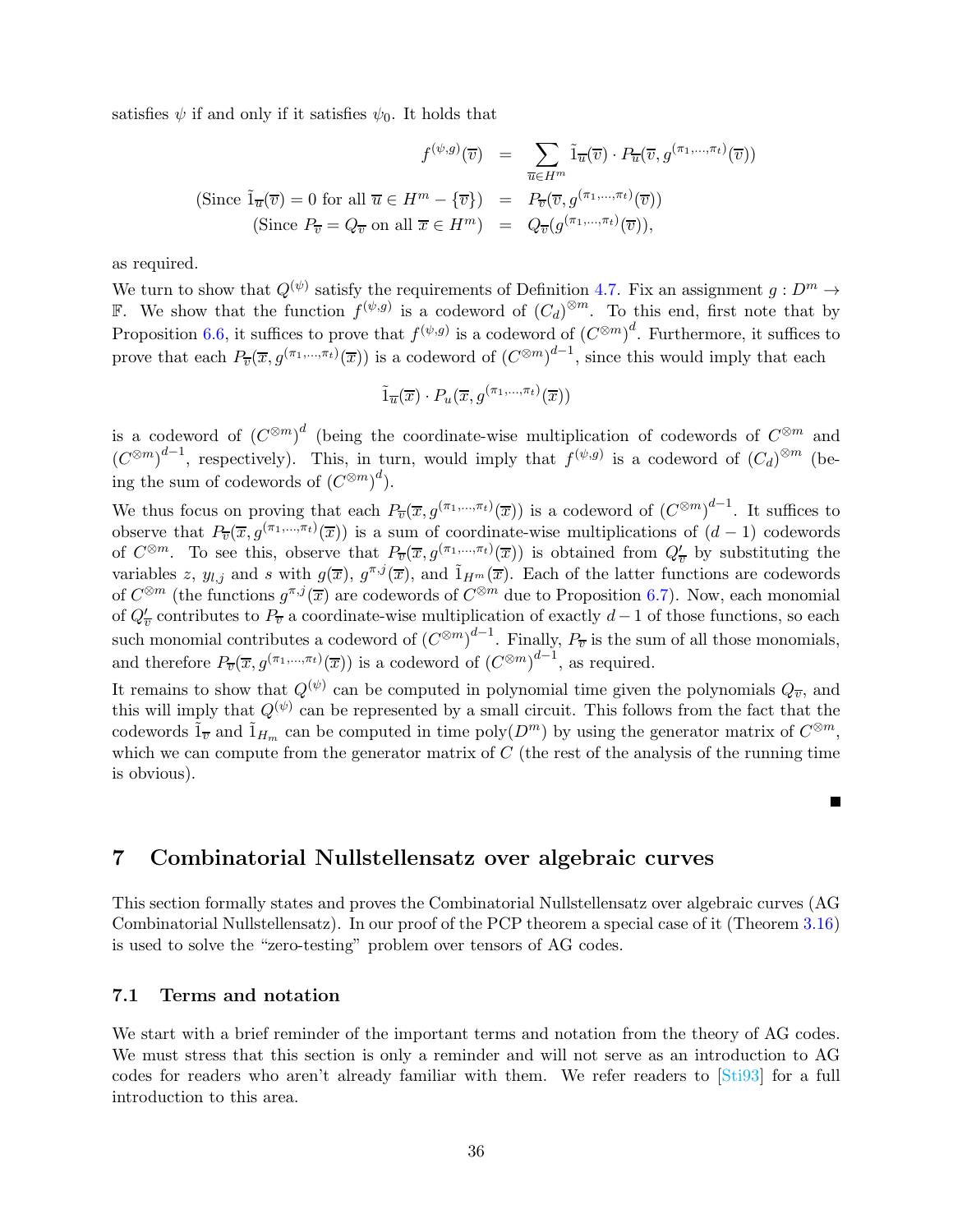$F/K$  is the function field F over the base field K. There is an associated projective, irreducible, non-singular algebraic curve C.

 $K(x)$  is the **rational function field** of K in the variable x. Its associated algebraic curve is the projective line  $\mathbb{P}K$ .

 $\mathbf{P}_F$  is the set of places of  $F/K$ . Each place corresponds to a set of K-equivalent points on the algebraic curve  $\mathcal C$ . If K is algebraically closed, this set is of size 1, and we will use the terms point and place interchangeably.

 $\mathcal{O}_P$  is the **local ring** of the **place** P.

 $F_P$  is the **residue field** of P.

 $v_P$  is the **discrete valuation** associated with the place  $P$ .

 $f(P) \in F_P$  is the **evaluation** of the function f at the place P.

A function f is **regular** at a place P if  $v_P(f) \geq 0$  (equivalently, if  $f \in \mathcal{O}_P$ ).

 $t_P$  is a local parameter of P (i.e.  $v_P(t_P) = 1$ )

For a **divisor** G,  $v_P(G)$  denotes the coefficient of P in G.

Princ  $(z)$  is the **principal divisor** of z.

Poles  $(z)$  is the pole divisor of z.

Zeros $(z)$  is the zero divisor of z

Support(G) is the set of places P for which  $v_P(G) \neq 0$ .

 $\mathcal{L}(G)$  is the **Riemann-Roch space** of the divisor G.

 $\ell(G)$  is the dimension of the Riemann-Roch space associated with G.

 $g(\mathcal{C})$  is the **genus** of the curve  $\mathcal{C}$ .

 $Aut(F/K)$  is the group of automorphisms of the function field.

 $P'|P$  means that  $P' \in \mathbf{P}_{F'}$  lies over  $P \in \mathbf{P}_F$  in the function field extension  $F'/F$ 

The Riemann-Roch Theorem states that for any divisor G:

- $\bullet$  dim( $\mathcal{L}(G)$ ) > deg(G) + 1 q.
- If  $deg(G) \geq 2g 2$ , then  $dim(\mathcal{L}(G)) = deg(G) + 1 g$ .

**Lemma 7.1 (Basic facts about divisors)** Let  $G, G'$  be divisors over a curve  $C$ . We denote  $G \geq G'$  if for each place P we have  $v_P(G) \geq v_P(G')$ . We denote by  $G > G'$  if  $G \geq G'$  and there is at least one place P on which  $v_P(G) > v_P(G')$ . Then

- 1. If  $G \geq G'$  then  $\mathcal{L}(G) \supseteq \mathcal{L}(G')$ .
- 2. If f is a function and  $Princ(f) \geq -G$  then  $f \in \mathcal{L}(G)$ .

### <span id="page-36-0"></span>7.2 Formal statements of Nullstellensätze

We start with an AG code defined by a projective nonsingular curve C over  $\mathbb{F}_q$ , a set D of  $\mathbb{F}_q$ -rational points and a positive divisor G whose support does not intersect D. The AG code  $C = C_{\mathcal{L}}(C, D, G)$ consists of evaluations of functions in the Riemann-Roch space  $\mathcal{L}(G)$  at the set of points D. The m-dimensional tensor code of C is naturally viewed as a set of "multivariate" algebraic functions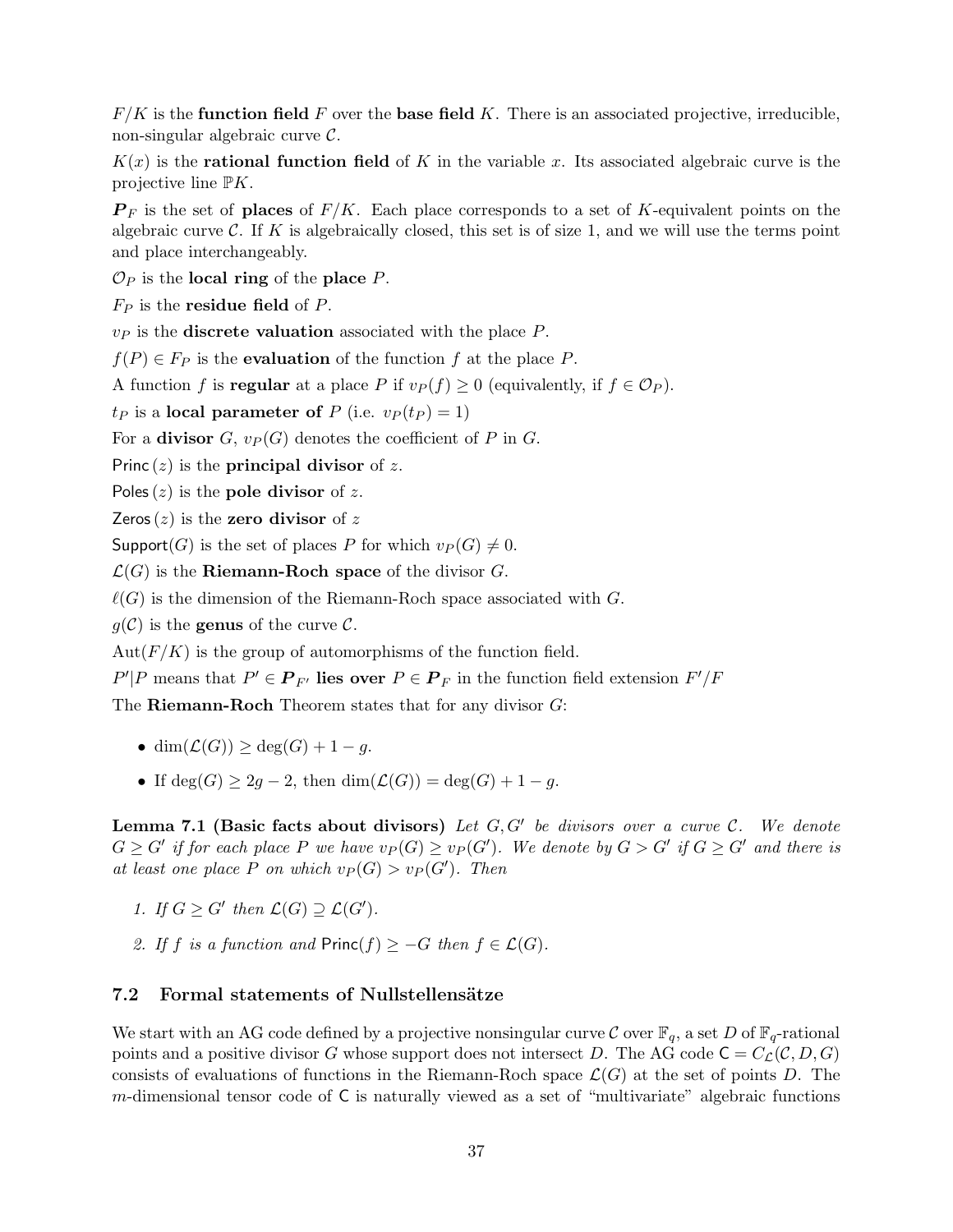defined on the m-dimensional variety  $\mathcal{C}^m$ , and evaluated at the set of points  $D^m$ . Let us first describe this interpretation concretely.

We will use the formal variables  $X_1, \ldots, X_m$  to represent the m coordinates of a point of  $\mathcal{C}^m$ . Thus for a function  $f \in \mathcal{L}(G)$ , the function  $f(X_i)$  represents a rational function on  $\mathcal{C}^m$  which "ignores" all coordinates except the *i*th. For divisors  $G_1, \ldots, G_m$  on C, define the space  $\mathcal{L}(G_1, \ldots, G_m)$  of multivariate algebraic functions on  $\mathcal{C}^m$  as follows:

$$
\mathcal{L}(G_1,\ldots,G_m)\stackrel{\text{def}}{=} \text{span}\left\{\prod_{i=1}^m f_i(X_i) \mid f_i \in \mathcal{L}(G_i)\right\}.
$$

Note that  $\mathcal{L}(G_1,\ldots,G_m)$  is isomorphic to the tensor product  $\mathcal{L}(G_1)\otimes \ldots \otimes \mathcal{L}(G_m)$  (and thus the dimension of  $\mathcal{L}(G_1,\ldots,G_m)$  equals  $\prod_{i=1}^m \dim(\mathcal{L}(G_i))$ .

**Lemma 7.2 (Tensored AG codes)** Let  $C_i = C_{\mathcal{L}}(C_i, D_i, G_i)$ ,  $i = 1, ..., m$  be m AG codes over  $\mathbb{F}_q$ . The codewords of the tensor product code  $\bigotimes_{i=1}^m \mathsf{C}_i$  are the evaluations of functions in  $\mathcal{L}(G_1,\ldots,G_m)$  over  $\prod_i D_i$ :

$$
\bigotimes_{i=1}^m \mathsf{C}_i = \left\{ \langle f(x_1,\ldots,x_m) \rangle_{(x_1,\ldots,x_m) \in \prod_{i=1}^m D_i} \mid f \in \mathcal{L}(G_1,\ldots,G_m) \right\}.
$$

**Proof:** By induction on m. The base case  $m = 1$  follows immediately from the definition of a tensor code. For  $m > 1$  fix  $x_m \in D_m$ . Notice that if  $f \in \mathcal{L}(G_1, \ldots, G_m)$  then  $f(X_1, \ldots, X_{m-1}, x_m) \in$  $\mathcal{L}(G_1, \ldots, G_{m-1})$ , hence by induction

$$
\langle f(x_1,\ldots,x_m)\rangle_{x_i\in D_i \text{ for } i=1,\ldots,m-1} \in \bigotimes_{i=1}^{m-1} \mathsf{C}_i.
$$

Similarly, fixing  $x_1, \ldots, x_{m-1}$  we see  $f(x_1, \ldots, x_{m-1}, X_m) \in \mathcal{L}(G_m)$  implying that each row parallel to the mth axis belongs to  $C_m$  and this completes the proof. П

For a divisor G we use  $\mathcal{L}^m(G)$  to denote the space  $\mathcal{L}(G,G,\ldots,G)$ . To perform zero testing of tensored AG codes we will be interested in an algebraic characterization of functions  $f(X_1, \ldots, X_m) \in \mathcal{L}^m(G)$  that vanish on all the points of  $H^m$ , for some given subset  $H \subseteq D$ . As explained in the introduction, the problem we deal with is a generalization of Alon's Combinatorial Nullstellensatz (Theorem [3.15\)](#page-13-3). When generalizing it to arbitrary AG codes over curves of strictly positive genus a certain problem emerges, one that does not appear in the case of genus-zero codes. There we may assume that for any  $H \subset \mathbb{F}_q$  there exists a function  $\xi_H(X)$  whose degree equals |H| and which vanishes precisely on H with multiplicity 1. On a general curve the existence of such a  $\xi_H$  holds only for rather special sets H which we call *splitting sets*. For splitting sets we obtain the following analog of Theorem [3.15,](#page-13-3) which will be proved in section [7.4.](#page-40-0)

<span id="page-37-0"></span>Theorem 7.3 (AG Combinatorial Nullstellensatz for splitting sets) Let  $\mathcal C$  be an algebraic curve over a field K, G be a divisor on it, and  $H \subseteq \mathcal{C}$  be a set of K-rational points, disjoint from Support(G), satisfying  $\deg G \ge |H| + 2g(C) - 1$ . Suppose H is such that there exists  $\xi(X) =$  $\xi_H(X) \in \mathcal{L}(G)$  satisfying (1)  $\xi(x) = 0$  for each  $x \in H$ , and (2) deg Zeros  $(\xi(X)) = |H|$ . (Thus  $H =$  Support (Zeros( $\xi$ )), and  $\xi$  has only zeros of multiplicity 1.) Let  $f(X_1, \ldots, X_m) \in \mathcal{L}^m(G)$ . Then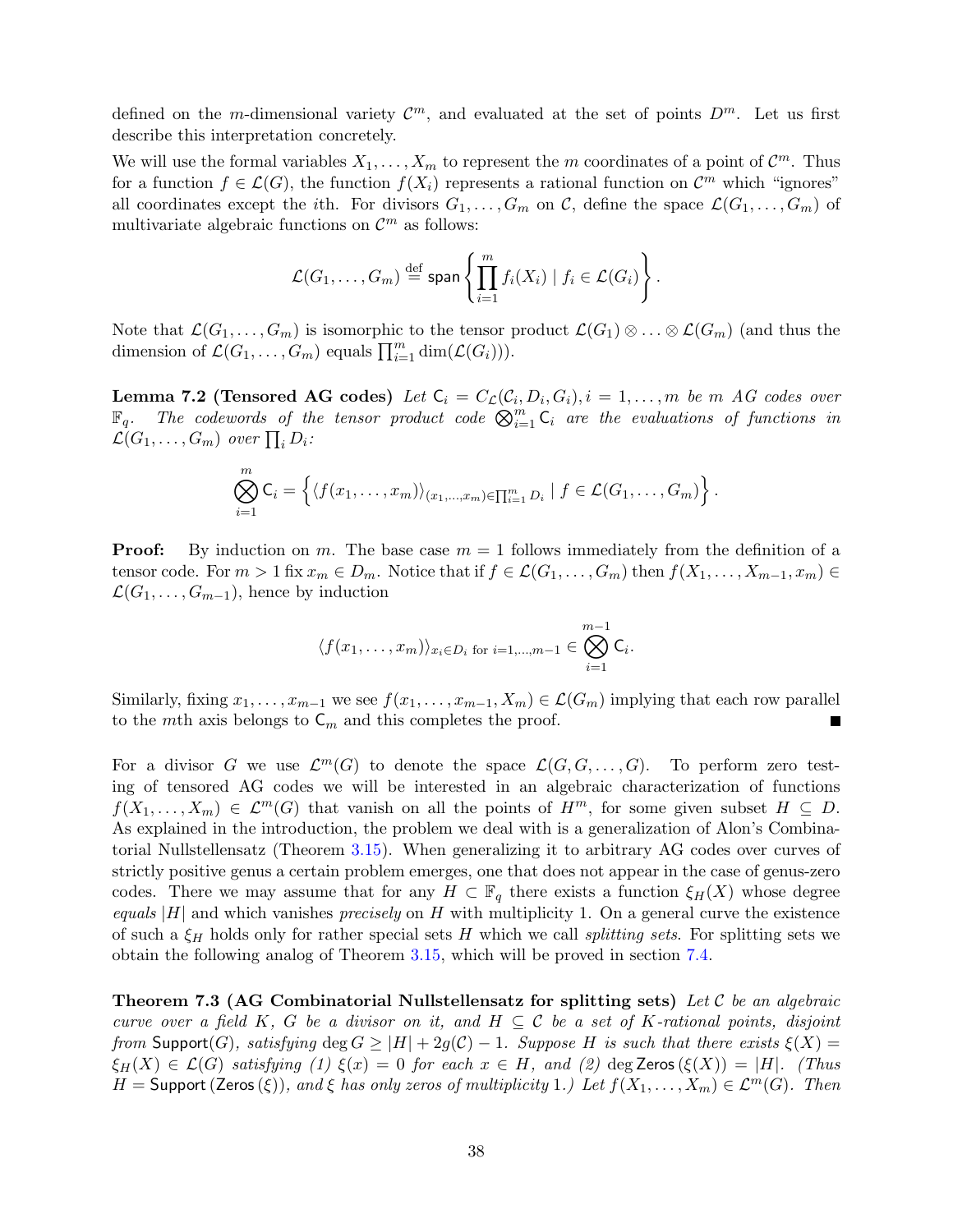<span id="page-38-3"></span>f vanishes at each point of  $H^m$  if and only if for each  $i \in [m]$  there exists  $f'_i(X_1, \ldots, X_m) \in \mathcal{L}^m(G)$ such that

$$
f(X_1, \dots, X_m) = \sum_{i=1}^m f'_i(X_1, \dots, X_m) \xi(X_i).
$$
 (12)

When H does not have this special property, this form of Combinatorial Nullstellensatz cannot hold. Instead, we prove a generalization of the Combinatorial Nullstellensatz that gives an algebraic characterization of vanishing functions. It holds for any set H over any curve  $\mathcal C$  but requires two auxiliary functions  $\xi_H$  and  $\xi'_H$ .

<span id="page-38-1"></span>Theorem 7.4 (AG Combinatorial Nullstellensatz for arbitrary sets) Let C be an algebraic curve over a perfect field K, G be a K-divisor on it, and  $H \subseteq \mathcal{C}$  be a set of K-rational points, disjoint from Support(G), satisfying deg  $G \geq |H| + 2g(C) - 1$ . Then there exists  $\xi(X) = \xi_H(X) \in \mathcal{L}(2G)$ ,  $\xi'(X) = \xi'_H(X) \in \mathcal{L}(3G)$  satisfying the following. Suppose  $f(X_1,\ldots,X_m) \in \mathcal{L}^m(G)$ . Then f vanishes on  $H^m$  if and only if there exist  $f'_1, \ldots, f'_m \in \mathcal{L}^m(4G)$  such that

<span id="page-38-2"></span>
$$
f(X_1, \dots, X_m) \cdot \prod_{i=1}^m \xi'(X_i) = \sum_{i=1}^m f'_i(X_1, \dots, X_m) \cdot \xi(X_i). \tag{13}
$$

**Remark 7.5** The codes described in the appendix do contain splitting sets. As  $x_0 - a$ , when Trace(a)  $\neq 0$ , has exactly  $\frac{n}{l(l-1)}$  zeros (where n is the length of the code over  $\mathbb{F}_{l^2}$ ), all of multiplicity 1 and on rational points, and those are its only zeros. Bigger sets can be gotten by looking at the zeros of products of such functions.

This means that Lemma [7.3](#page-37-0) is sufficient for our purposes. However, Theorem [7.4](#page-38-1) allows for substituting any transitive AG code and using any set H in the PCP construction, and furthermore we believe the extended theorem and its proof (notably, theorem  $(7.10)$  $(7.10)$ ) to be of independent interest.

### <span id="page-38-0"></span>7.3 Instantiating parameters

We now show how to instantiate parameters into Theorem [A.14](#page-53-2) (and Lemma [A.17\)](#page-55-0) to get Theorem [3.13,](#page-12-2) and then how to use Theorem [7.3](#page-37-0) to get Theorem [3.16.](#page-14-2)

**Proof of Theorem [3.13:](#page-12-2)** Let  $\varepsilon > 0$  be a constant (independent of k) such that:

$$
c_q \cdot d_{\mathsf{mult}} \cdot \rho + \delta < 1 - \varepsilon - \frac{d_{\mathsf{mult}}}{\sqrt{q}-1}.
$$

Theorem [A.14](#page-53-2) and Lemma [A.17](#page-55-0) give us, for any  $n'$ , an AG curve C with a special set of  $\mathbb{F}_q$ -rational points D whose cardinality  $\in [n', c_q \cdot n']$ . Choose:

$$
n' = \frac{d_{\text{mult}} \cdot k}{1 - \varepsilon - \delta - \frac{d_{\text{mult}}}{\sqrt{q} - 1}},
$$

and consider the AG curve given as above. From Theorem [A.14](#page-53-2) and Lemma [A.17,](#page-55-0) we have the following properties.

1. There is a group  $\Gamma$  of automorphisms of C which acts transitively on D.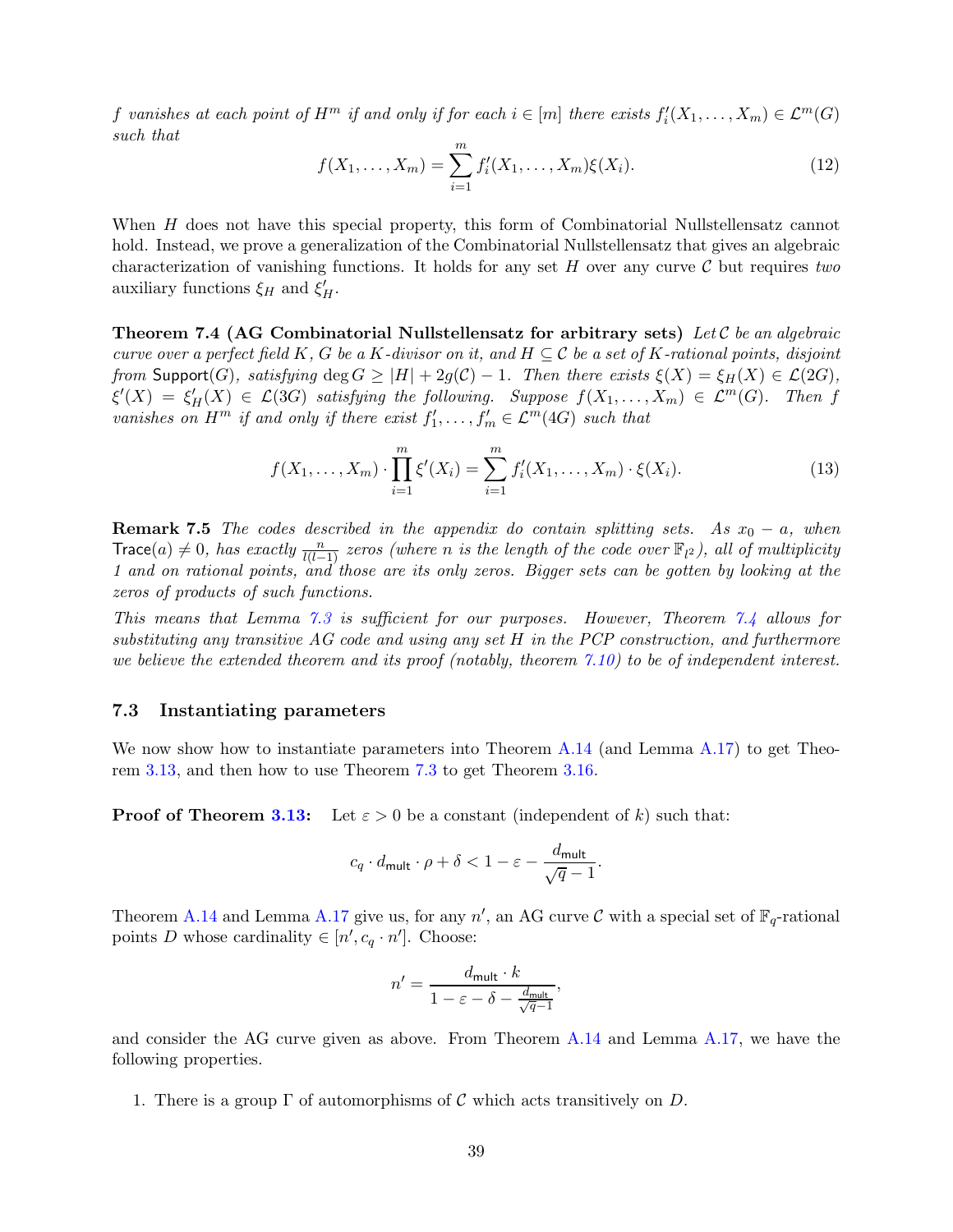- 2.  $n \stackrel{\text{def}}{=} |D| \leq n' \cdot c_q < k \cdot \frac{1}{\rho}$  $\frac{1}{\rho}$ .
- 3. C has genus at most  $\frac{n}{\sqrt{q}-1}$ .
- 4. There is a divisor  $G^*$  on C, invariant under the action of  $\Gamma$ , with:
	- (a)

$$
\frac{\deg(G^*)}{n} \in \left[\frac{1-\varepsilon-\delta}{d_\mathsf{mult}},\frac{1-\delta}{d_\mathsf{mult}}\right],
$$

(this follows by taking  $G^*$  to be a suitable multiple of the divisor  $A_i$  from Equation [\(32\)](#page-56-1), for  $k$  sufficiently large)

- (b) The support of  $G^*$  is disjoint from D.
- (c) If we let C be the AG code  $C_{\mathcal{L}}(\mathcal{C}, D, G^*)$ , then C is an AG code of length n, invariant under the action of Γ.
- 5. For  $j \in [d_{\mathsf{mult}}]$ , we define  $C_j$  to be the AG code  $C_{\mathcal{L}}(\mathcal{C}, D, jG^*)$ . Then  $\vec{C} = (C_1, \ldots, C_{d_{\mathsf{mult}}})$  is a multiplication code family. Furthermore, each  $C_j$  is invariant under the action of Γ.
- 6. For  $j \in [d_{\mathsf{mult}}], C_j$  has distance at least

$$
1 - \frac{\deg(jG^*)}{n} \ge \delta.
$$

7. By the Riemann-Roch theorem,

$$
\dim(C) \ge \deg(G^*) - \frac{n}{\sqrt{q} - 1}
$$
\n
$$
\ge \left(\frac{1 - \varepsilon - \delta}{d_{\text{mult}}} - \frac{1}{\sqrt{q} - 1}\right) \cdot n
$$
\n
$$
\ge \left(\frac{1 - \varepsilon - \delta}{d_{\text{mult}}} - \frac{1}{\sqrt{q} - 1}\right) \cdot \frac{d_{\text{mult}} \cdot k}{1 - \varepsilon - \delta - \frac{d_{\text{mult}}}{\sqrt{q} - 1}}
$$
\n
$$
\ge k.
$$

a ka

This concludes the proof of Theorem [3.13.](#page-12-2)

Now we show that these codes also satisfy the conclusion of Theorem [3.16.](#page-14-2)

**Proof of Theorem [3.16:](#page-14-2)** We keep the notation of the proof of Theorem [3.13.](#page-12-2) We take the code given by Theorem [3.13](#page-12-2) with the parameter  $\varepsilon = \frac{1}{2}$ . We simply have to check that the hypotheses of Theorem [7.4](#page-38-1) are satisfied.

Put  $G = dG^*$ . We have  $C = C_{\mathcal{L}}(\mathcal{C}, D, G^*)$ , and  $C_d = C_{\mathcal{L}}(\mathcal{C}, D, G)$ . The hypothesis of Theorem [3.16](#page-14-2) has a set  $H \subseteq D$  with

$$
|H| \le \left(\frac{1}{6}\left(\frac{1}{2} - \delta\right) - \frac{2}{\sqrt{q} - 1}\right) \cdot n.
$$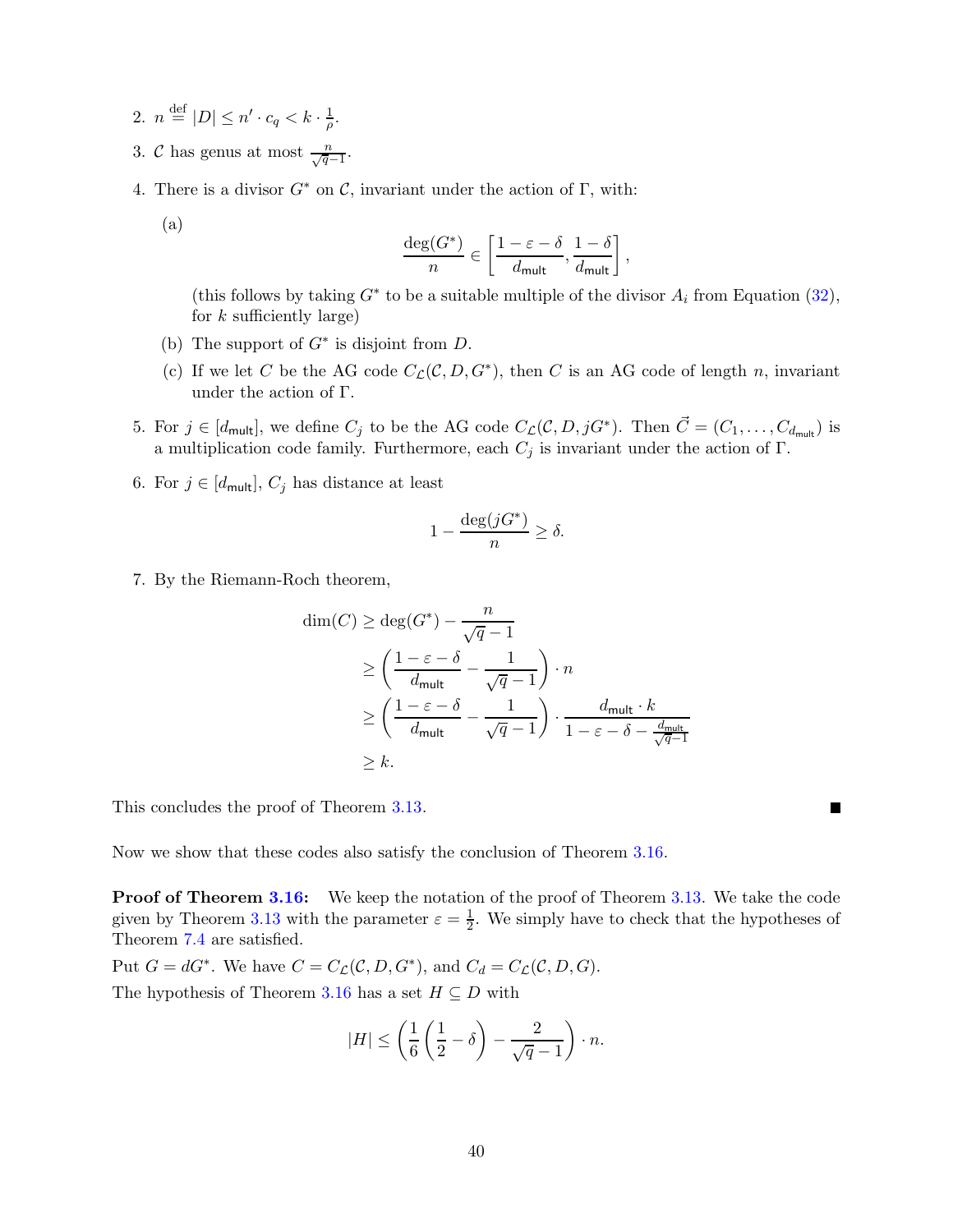This implies that

$$
|H| \le \frac{d}{d_{\text{mult}}} \left(\frac{1}{2} - \delta\right) n - \frac{2n}{\sqrt{q} - 1}
$$
  
= 
$$
\frac{d}{d_{\text{mult}}} \left(1 - \varepsilon - \delta\right) n - \frac{2n}{\sqrt{q} - 1}
$$
  

$$
\le \deg(G) - 2g(\mathcal{C}).
$$

Thus we may apply Theorem [3.16.](#page-14-2) This gives us functions  $\xi_H \in \mathcal{L}(2G)$  and  $\xi'_H \in \mathcal{L}(3G)$ , which we may view as elements of  $C_{2d}$  and  $C_{3d}$  respectively.

Now take an element  $f(X_1, ..., X_m) \in (C_d)^{\otimes m}$ , which we view as an element of  $\mathcal{L}^m(G)$ . By Theorem [7.4,](#page-38-1) f vanishes on  $H^m$  if and only if there exists  $f'_1, \ldots, f'_m \in \mathcal{L}^m(4G)$  (which we view as elements of  $(C_{4d})^{\otimes m}$  such that:

$$
f(X_1, ..., X_m) \cdot \prod_{i=1}^m \xi'(X_i) = \sum_{i=1}^m f'_i(X_1, ..., X_m) \cdot \xi(X_i).
$$

п

<span id="page-40-0"></span>This implies the desired result.

### 7.4 Proof of the AG Combinatorial Nullstellensatz for splitting sets

<span id="page-40-1"></span>We begin with a lemma on interpolation. It is a special case of the upcoming Lemma [7.11,](#page-44-2) and we omit the proof.

**Lemma 7.6 (Interpolation)** Let C be a curve over K and let G be a K-divisor on C. For every set of K-rational points  $H \subseteq \mathcal{C}$  disjoint from Support(G) and function  $a : H \to K$ , if  $deg(G) \geq |H| + 2g - 1$ , there exists  $f(X) \in \mathcal{L}(G)$  with  $f(x) = a(x)$  for each  $x \in H$ .

We now prove the AG Combinatorial Nullstellensatz for splitting sets.

Proof of Theorem [7.3:](#page-37-0) We start with the easier part of the implication: Suppose  $f(X_1, \ldots, X_m) = \sum^m$  $i=1$  $f'_{i}(X_1,\ldots,X_m)\xi(X_i)$ . If  $(x_1,\ldots,x_m)\in H^m$ , then we have that  $\xi(x_i)=0$ for each  $i \in [m]$ , and so each term in  $f(x_1, \ldots, x_m)$  vanishes on  $(x_1, \ldots, x_m) \in H^m$  and so f too vanishes on  $H^m$ .

The other direction of the implication is proved by induction on  $m$ .

For the base case of  $m = 1$  suppose  $f(x_1) = 0$  for each  $x_1 \in H$ . We take  $f'_1(X_1) = \frac{f(X_1)}{\xi(X_1)}$ , clearly [\(12\)](#page-38-3) holds so we only have to prove that  $f'_1 \in \mathcal{L}(G)$ . In other words, we have to show

$$
\mathsf{Princ}(f') + G \geq 0.
$$

By definition

$$
\text{Princ}(f') = \text{Princ}\left(\frac{f(X_1)}{\xi(X_1)}\right) = \text{Princ}\left(f(X_1)\right) - \text{Princ}\left(\xi(X_1)\right) \ge \text{Princ}(f) - \text{Zeros}(\xi).
$$

By assumption the support of  $\mathsf{Zeros}(\xi)$  is H and furthermore  $v_{x_1}(\xi) = 1$  for every place  $x_1 \in H$ . By assumption f vanishes on H so  $v_{x_1}(f) \ge v_{x_1}(\xi)$  for every  $x_1 \in H = \text{Supp}(\text{Zeros}(\xi))$ . So  $\frac{f(X_1)}{\xi(X_1)}$ has no poles on the zeros of  $\xi(X_1)$  and this implies

$$
Princ(f) - Zeros(\xi) \geq Poles(f).
$$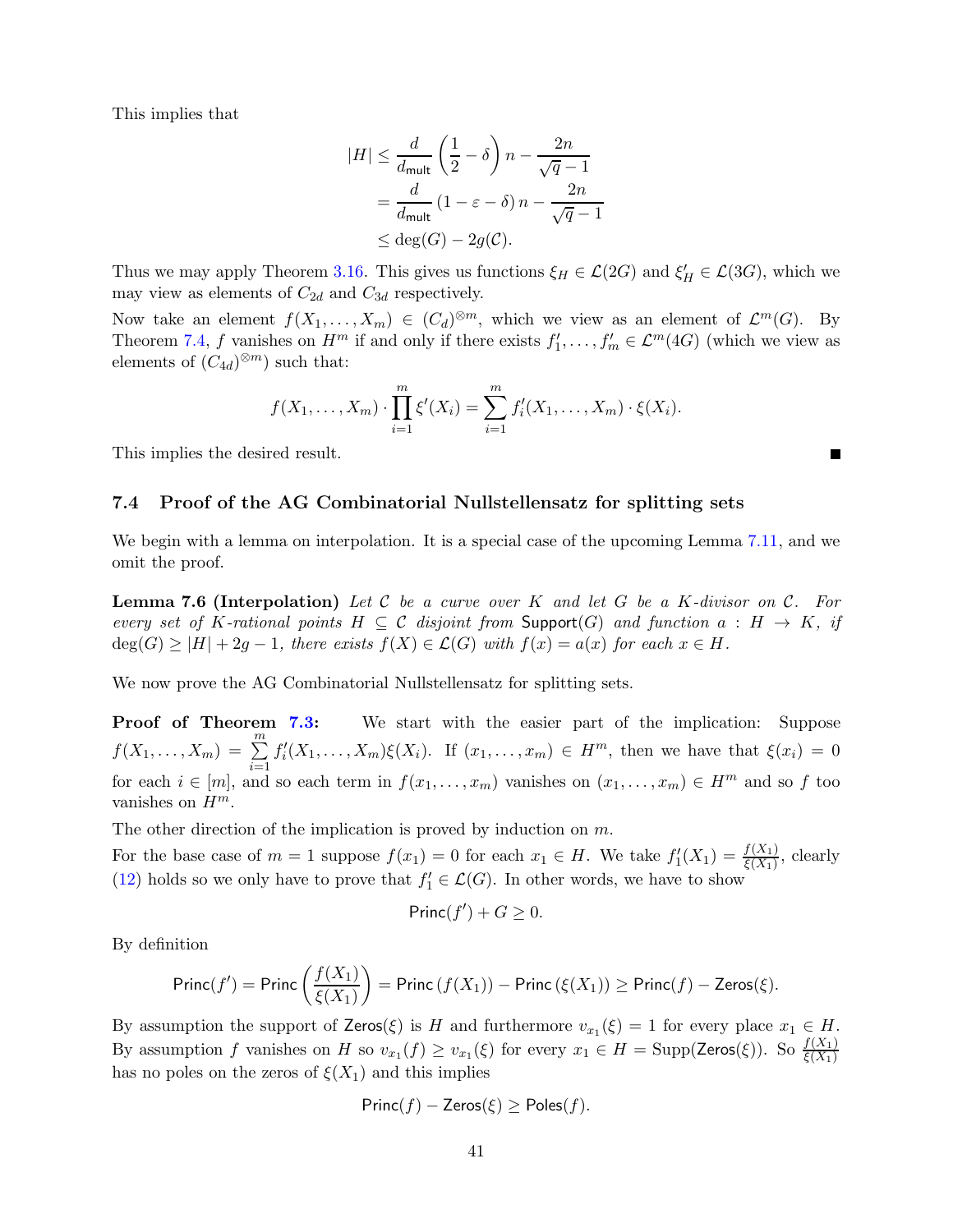By assumption  $\textsf{Poles}(f) + G \geq 0$  so we conclude  $\textsf{Princ}(f') + G \geq 0$  as required.

For the inductive case of  $m > 1$  suppose  $f(x_1, \ldots, x_m) = 0$  for each  $(x_1, \ldots, x_m) \in H^m$ . For every  $x \in H$ , we have that  $f(X_1, \ldots X_{m-1}, x)$  vanishes on  $H^{m-1}$ . So by induction,

$$
f_x \stackrel{\text{def}}{=} f(X_1, \dots, X_{m-1}, x) = \sum_{i=1}^{m-1} f'_{x,i}(X_1, \dots, X_{m-1}) \xi(X_i),
$$

with  $f'_{x,i}(X_1,\ldots,X_{m-1}) \in \mathcal{L}^{m-1}(G)$ .

Recalling deg  $G \geq |H| + 2g(\mathcal{C}) - 1$ , Lemma [7.6](#page-40-1) implies the existence of a function  $\delta_x(X_m) \in \mathcal{L}(G)$ satisfying

$$
\delta_x(y) = \begin{cases} 1 & y = x \\ 0 & y \in H \setminus \{x\} \end{cases}
$$

Define

<span id="page-41-0"></span>
$$
h(X_1,...,X_m) = f(X_1,...,X_m) - \sum_{x \in H} \delta_x(X_m) f_x(X_1,...,X_{m-1}).
$$

Note that

<span id="page-41-1"></span>
$$
\forall x \in H, \quad h(X_1, \dots, X_{m-1}, x) \equiv 0. \tag{14}
$$

Since  $f \in \mathcal{L}^m(G)$  and  $\delta_x(X_m)f_x(X_1,\ldots,X_{m-1}) \in \mathcal{L}^m(G)$ , we have  $h(X_1,\ldots,X_m) \in \mathcal{L}^m(G)$ . Let  $\beta_1(X_1,\ldots,X_{m-1}),\ldots,\beta_\ell(X_1,\ldots,X_{m-1})$  be a basis for  $\mathcal{L}^{m-1}(G)$ . Then we can write

$$
h(X_1, ..., X_m) \equiv \sum_{i=1}^{\ell} \beta_i(X_1, ..., X_{m-1}) \cdot a_i(X_m), \qquad (15)
$$

for some  $a_i(X_m) \in \mathcal{L}(G)$ .

Evaluating  $X_m$  at  $x \in H$  we get from [\(14\)](#page-41-0) that  $a_i(x) = 0$  for each  $i \in [\ell], x \in H$ . By the  $m = 1$ case, we have that

<span id="page-41-2"></span>
$$
a_i(X_m) \equiv b_i(X_m) \cdot \xi(X_m), \text{ for some } b_i(X_m) \in \mathcal{L}(G)
$$
 (16)

П

Define

$$
f'_m(X_1,\ldots,X_m)\equiv \sum_{i=1}^{\ell} \beta_i(X_1,\ldots,X_{m-1})\cdot b_i(X_m),
$$

and notice that [\(15\)](#page-41-1) and [\(16\)](#page-41-2) imply  $h(X_1, \ldots, X_m) \equiv f'_m(X_1, \ldots, X_m) \cdot \xi(X_m)$ . Thus

$$
f(X_1,\ldots,X_m)\equiv \sum_{x\in H}f_x(X_1,\ldots,X_{m-1})\delta_x(X_m)+h(X_1,\ldots,X_m)
$$

which can be rewritten as

$$
f(X_1,...,X_m) \equiv \sum_{i=1}^{m-1} \left( \sum_{x \in H} f'_{x,i}(X_1,...,X_{m-1}) \delta_x(X_m) \right) \cdot \xi(X_i) + f'_m(X_1,...,X_m) \cdot \xi(X_m),
$$

thereby completing the proof.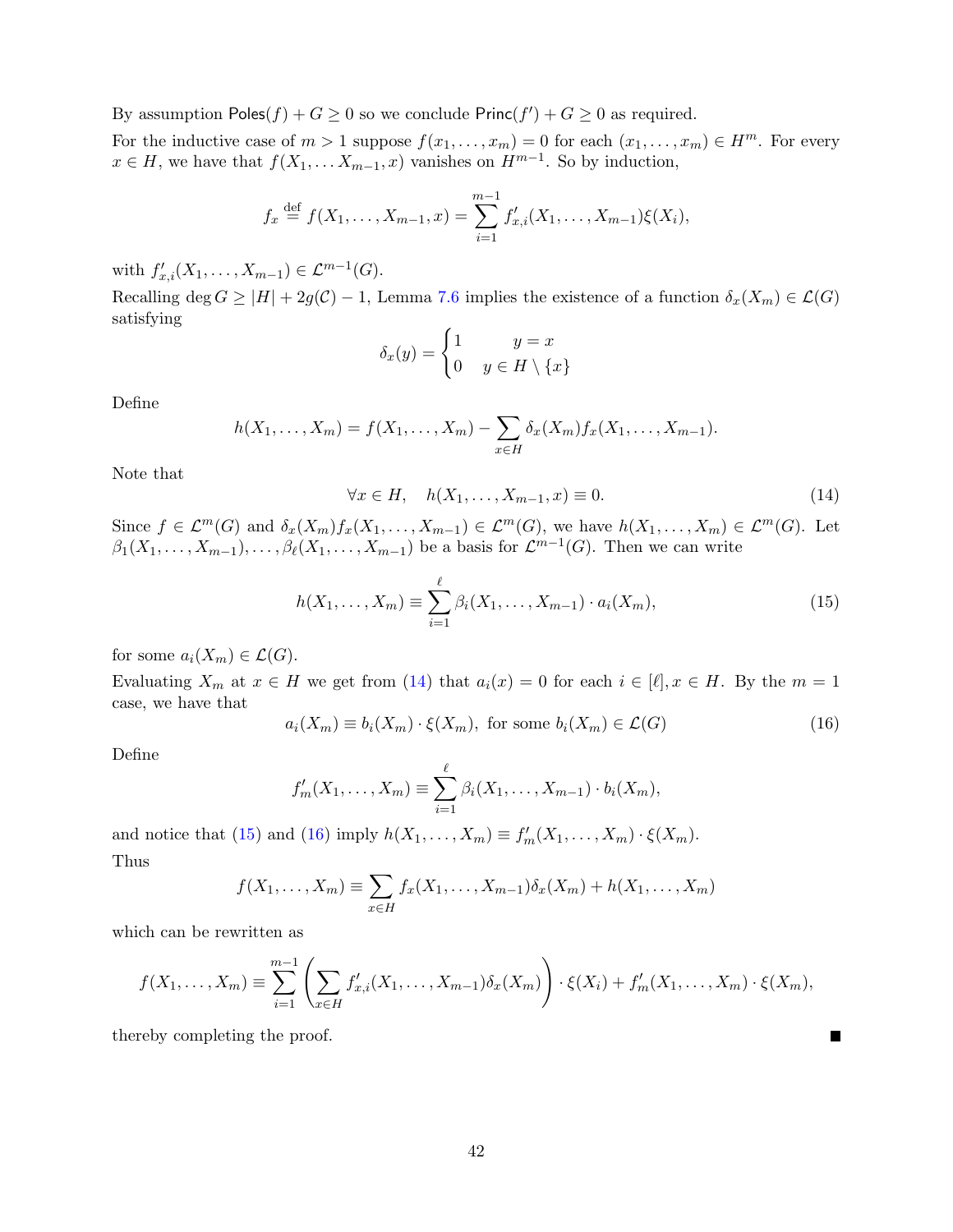### <span id="page-42-0"></span>7.5 Local Derivatives and multiplicities

Our strategy for proving the AG Combinatorial Nullstellensatz for general sets is as follows. Recall that we want to show the existence of functions  $\xi, \xi' \in \mathcal{L}(G)$  such that if  $f(X_1, \ldots, X_m)$  vanishes on all the points of  $H^m$ , then there exist  $f'_1(X_1,\ldots,X_m)$ ,  $f'_2(X_1,\ldots,X_m)$ ,  $\ldots,f'_m(X_1,\ldots,X_m)$  such that

$$
f(X_1, ..., X_m) \cdot \prod_{j=1}^m \xi'(X_i) = \sum_{i=1}^m f'_i(X_1, ..., X_m) \cdot \xi(X_i).
$$

Even though the given H may not be a splitting set, we can still find a low degree function  $\xi$  (of degree not much more than  $|H|$ ) that vanishes on H. For the moment let us assume that all the zeros of  $\xi$  are of multiplicity 1. Let J be the zeros of  $\xi$  not in H. Then we take  $\xi'$  to be a function that vanishes at all the points of J but not at any of the points of H. Notice  $f(X_1, \ldots, X_m)$  vanishes on  $H^m$  iff the function  $f(X_1, \ldots, X_m) \cdot \prod_{i=1}^m \xi'(X_i)$  vanishes on  $(H \cup J)^m$ . Assuming  $H \cup J$  is a splitting set (it is the set of zeros of  $\xi$ ), we may apply the AG Combinatorial Nullstellensatz for splitting sets (Theorem [7.3\)](#page-37-0) and complete the proof.

In general, however,  $\xi$  may vanish at some points with multiplicity  $> 1$ . Because of this possibility, we will need to show a version of the AG Combinatorial Nullstellensatz for splitting sets with multiplicities. This will require us to use several properties of derivatives, multiplicities and power-series representations of algebraic functions on curves and products of curves. We briefly review these notions next. In the next subsection we will use these to prove the AG Combinatorial Nullstellensatz for splitting sets with multiplicities. Finally we use this to prove the AG Combinatorial Nullstellensatz for general sets.

For the rest of this section we assume that we are working with an algebraic curve  $\mathcal C$  over an algebraically closed base field  $K$ . Our strategy will be to first prove the AG Combinatorial Nullstellensatz for splitting sets with multiplicities and the AG Combinatorial Nullstellensatz for general sets over algebraically closed fields. Finally we will use a linear algebra argument to deduce the AG Combinatorial Nullstellensatz for general sets over all fields (and in particular, over finite fields, which we need for the proof of the main PCP Theorem [2.3\)](#page-9-2).

Let x be a point on C and let  $t_x$  be a local parameter for x. Every rational function f on C which is regular at x can be written as  $f = \sum_{i=0}^{\infty} a_i t_x^i$ , with each  $a_i \in K$ , where the meaning of this equality is that for every  $k \geq 0$ , we have  $v_x(f - \sum_{i=0}^k a_i t_x^i) > k$  (equivalently, this equality holds in  $\hat{\mathcal{O}}_x$ , the *completion* of the local ring  $\mathcal{O}_x$ .

Having fixed a local parameter, we now define local derivatives with respect to that local parameter. Suppose f is regular at x. Let  $f = \sum_{i=0}^{\infty} a_i t_x^i$  be the power series representation of f at x. Then we define the *i*<sup>th</sup> local Hasse derivative of f at x w.r.t.  $t_x$ , denoted  $f^{(i)}(x)$ , to equal  $a_i$  (see also [\[GV87\]](#page-51-14)). Note that  $f^{(0)}(x)$  is simply  $f(x)$ , and is independent of the choice of the local parameter. On the other hand, for  $i \geq 1$ ,  $f^{(i)}(x)$  depends on the choice of the local parameter. We say that f vanishes at x with multiplicity  $\ge e$  if  $f^{(i)}(x) = 0$  for each  $i < e$ . This is equivalent to  $v_x(f) \ge e$ , and thus the property of vanishing at x with multiplicity  $\geq e$  is independent of the choice of local parameter.

<span id="page-42-1"></span>**Remark 7.7** Notice that  $f^{(i)}$  is not a rational function! Suitably defined, it is an "i-fold differential form", and it cannot be assigned a value at a point x without a choice of a local parameter  $t<sub>x</sub>$ . In our arguments we will never treat  $f^{(i)}$  as an element of the function field, i.e., as a "global" function on C, we will only look at  $f^{(i)}(x)$  at a specific place x where we have already fixed a choice of local parameter  $t_x$ .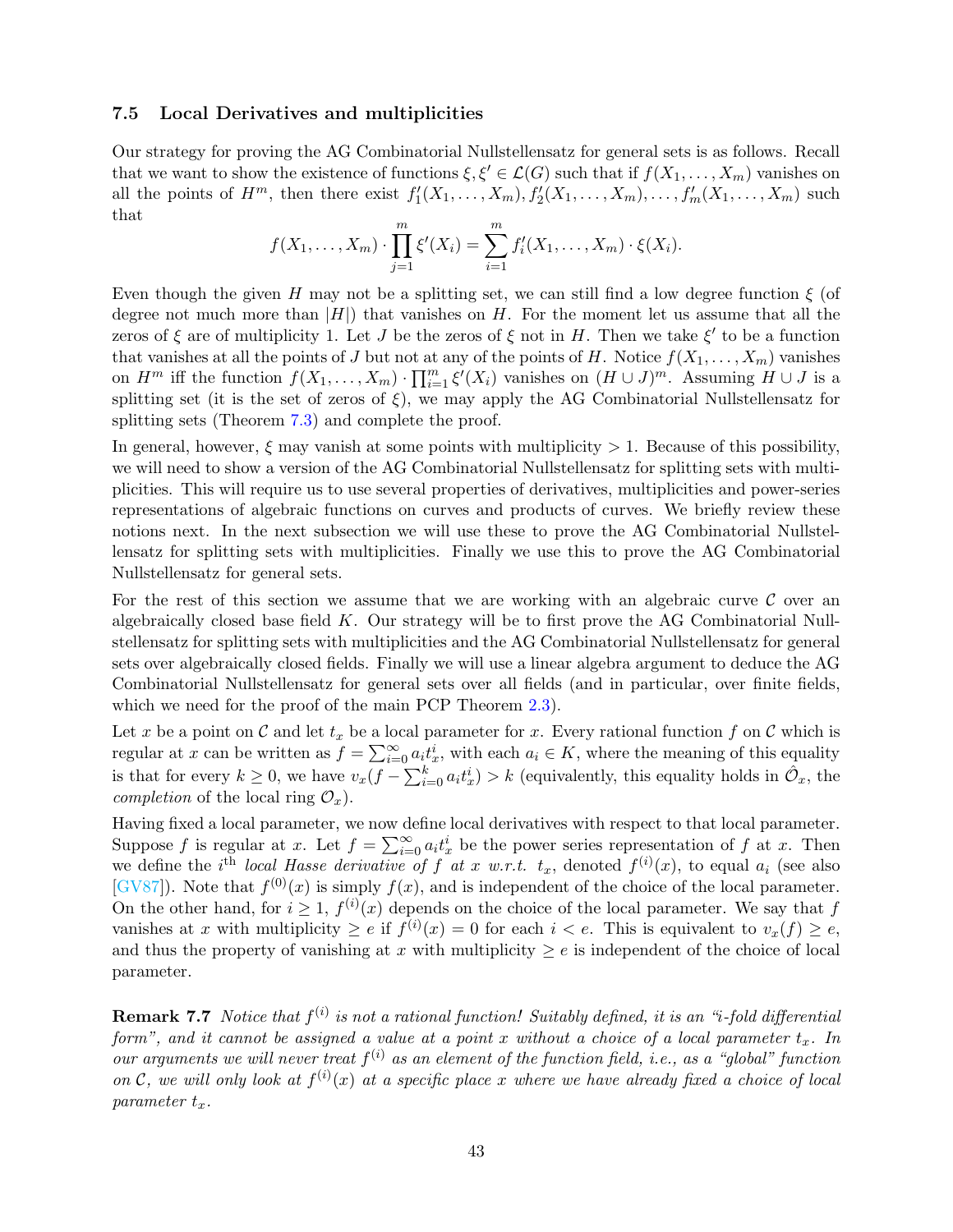Now we deal with multivariate functions.  $\mathcal{C}^m$  is the m-fold product variety of the curve  $\mathcal{C}$ . Let  $(x_1, \ldots, x_m)$  be a point on  $\mathcal{C}^m$ . Every rational function f on  $\mathcal{C}^m$  which is regular at  $(x_1, \ldots, x_m)$ can be written as:

$$
f(X_1,...,X_m) = \sum_{\mathbf{i} \in \mathbb{Z}^m, \mathbf{i} \geq 0} a_{\mathbf{i}} \prod_{j=1}^m t_{x_j}^{i_j}(X_j),
$$

with  $a_i \in K$  (again this equality is in the completion  $\hat{\mathcal{O}}_{(x_1,...,x_m)}$  of the local ring  $\mathcal{O}_{(x_1,...,x_m)}$ ). The completion is isomorphic to the formal power series field in m variables  $K[[Y_1, \ldots, Y_m]]$ . Then we define the  $\mathbf{i} \in \mathbb{Z}^m$  local derivative of f at the point  $(x_1, \ldots, x_m)$  with respect to  $(t_{x_1}, \ldots, t_{x_m})$  by:

$$
f^{(i_1,\ldots,i_m)}(x_1,\ldots,x_m)=a_{(i_1,\ldots,i_m)}.
$$

We say  $f(X_1, \ldots, X_m)$  vanishes at  $(x_1, \ldots, x_m)$  with individual multiplicity  $\geq (e_1, \ldots, e_m)$  if for every nonzero  $a_i$  in the above representation, there exists some j for which  $i_j \geq e_j$ . Note that (1) if some  $e_j = 0$ , the condition that  $f(X_1, \ldots, X_m)$  vanishes at some point with individual multiplicity  $\geq (e_1, \ldots, e_m)$  is vacuous, and (2) this definition does not allow us to speak about the individual multiplicity with which f vanishes at  $(x_1, \ldots, x_m)$ , but only about the relation "individual multiplicity  $\geq (e_1, \ldots, e_m)$ ". We next show that the statement "individual multiplicity"  $\geq (e_1, \ldots, e_m)$ " is independent of choice of local parameters.

Theorem 7.8 (Consistency of individual multiplicity) For  $f \in \mathcal{L}^m(G)$  and  $(e_1, \ldots, e_m)$ , the property of f vanishing at  $(x_1, \ldots, x_m)$  with individual multiplicity  $\geq (e_1, \ldots, e_m)$  is independent of the choice of local parameters chosen at  $x_1, \ldots, x_m$ .

**Proof:** Represent f as a power series in the local parameters  $t_1, t_2, \ldots, t_m$  at  $x_1, \ldots, x_m$ . We want to shift from this representation to a power series in  $t'_{1}, t'_{2}, \ldots, t'_{m}$ . To do this we utilize the fact that  $t_i = t'_i \cdot u_i$  for some  $u_i$  with  $v_{x_i}(u_i) = 0$ , and get a power series in  $t'_1, t'_2, \ldots, t'_m$  where the coefficient to  $\mathbf{t_i}'$  is  $a_i \mathbf{u}^i$ . We then represent the  $u_i' s$  as power series in  $t'_1, t'_2, \ldots, t'_m$  (note that they have a non-zero free coefficient) and get that any minimal term with a non-zero coefficient still has a non-zero coefficient and added terms can only be greater (in at least one of the powers) than already existing terms with non-zero coefficients. Thus individual multiplicity does not depend on the choice of local parameters.

Recall from Remark [7.7](#page-42-1) that derivatives of a rational function are not rational functions. An important exception is when we take the derivative of a function with respect to a subset of variables  $X_1, \ldots, X_{m'}$  at the point  $(x_1, \ldots, x_{m'})$ ; In this case, the resulting object is a rational function in the remaining variables  $(X_{m'+1},...,X_m)$ . Suppose  $x_1,...,x_{m'} \in \mathcal{C}$ . Write:

$$
f(X_1,\ldots,X_m) = \sum_{\mathbf{i}\in\mathbb{Z}^{m'},\mathbf{i}\geq 0} a_{\mathbf{i}}(X_{m'+1},\ldots,X_m) \prod_{j=1}^{m'} t_{x_j}^{i_j}(X_j).
$$

Then we define:

$$
f^{(i_1,\ldots,i_{m'},0,\ldots,0)}(x_1,\ldots,x_{m'},X_{m'+1},\ldots,X_m)=a_{(i_1,\ldots,i_{m'})}(X_{m'+1},\ldots,X_m).
$$

(This slight overload of notation should not cause confusion in our future use of it.)

Taking derivatives in one set of variables, followed by derivatives in another set of variables, is equivalent to taking derivatives in both sets of variables in one shot.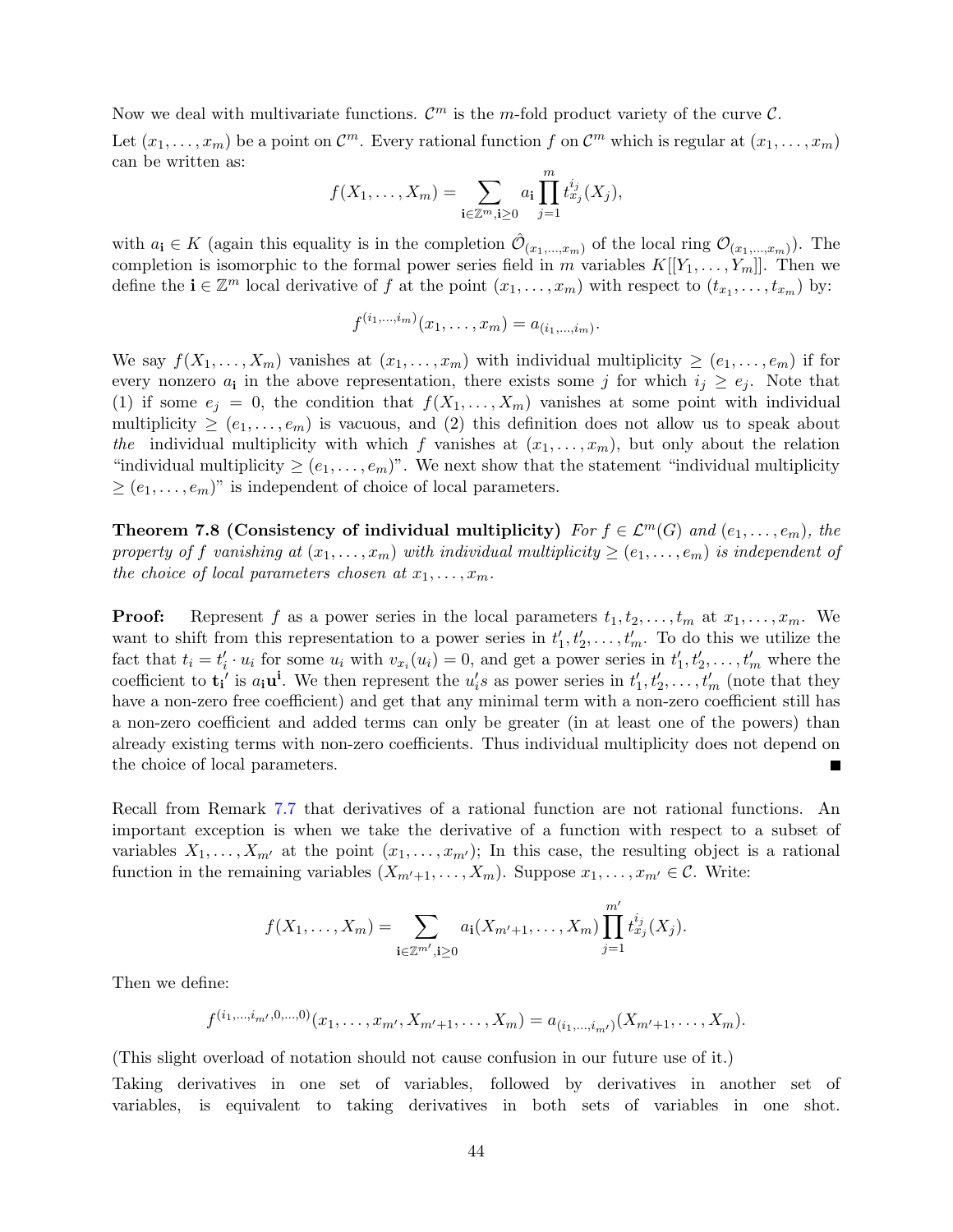Concretely, let  $m = m_1 + m_2 + m_3$ , and rename the variables  $X_1, \ldots, X_m$  as  $A_1,\ldots,A_{m_1},B_1,\ldots,B_{m_2},C_1,\ldots C_{m_3}.$  Suppose  $f(A_1,\ldots,A_{m_1},B_1,\ldots,B_{m_2},C_1,\ldots C_{m_3})$  is a regular function at  $(a_1, ..., a_{m_1}, b_1, ..., b_{m_2}, c_1, ..., c_{m_3}) \in \mathcal{C}^m$ . Let

$$
g(B_1, \ldots, B_{m_2}, C_1, \ldots, C_{m_3}) = f^{(i_1, \ldots, i_{m_1}, 0, \ldots, 0)}(a_1, \ldots, a_{m_1}, B_1, \ldots, B_{m_2}, C_1, \ldots, C_{m_3}),
$$
  

$$
h(C_1, \ldots, C_{m_3}) = g^{(j_1, \ldots, j_{m_2}, 0, \ldots, 0)}(b_1, \ldots, b_{m_2}, C_1, \ldots, C_{m_3}).
$$

Then:

<span id="page-44-3"></span>
$$
h(C_1,\ldots,C_{m_3})=f^{(i_1,\ldots,i_{m_1},j_1,\ldots,j_{m_2},0,\ldots,0)}(a_1,\ldots,a_{m_1},b_1,\ldots,b_{m_2},C_1,\ldots,C_{m_3}).
$$

The following consequence of this discussion will be used later on.

**Proposition 7.9** If f vanishes at  $(x_1, \ldots, x_m)$  with individual multiplicity at least  $(e_1, \ldots, e_m)$ , then for every  $j \leq e_m$ ,  $f^{(0,0,\dots,j)}(X_1,\dots,X_{m-1},x_m)$  vanishes at  $(x_1,\dots,x_{m-1})$  with individual multiplicity at least  $(e_1, \ldots, e_{m-1})$ .

### <span id="page-44-0"></span>7.6 AG Combinatorial Nullstellensatz for splitting sets with multiplicity

We now state the AG Combinatorial Nullstellensatz for splitting sets with multiplicity. It extends the statement of the AG Combinatorial Nullstellensatz for splitting sets (without multiplicity) to the case where the function  $\xi$  may have zeros of multiplicity  $> 1$ . The equivalent result for polynomials was shown in [\[KR12\]](#page-51-15).

<span id="page-44-1"></span>Theorem 7.10 (AG combinatorial Nullstellensatz for splitting sets with multiplicity) Let C be an algebraic curve over a field K, G be a divisor on it, and D be a divisor whose support is disjoint from the support of G, with  $\deg(G) \geq \deg(D) + 2g - 1$ . Suppose there exists  $\xi(X) \in \mathcal{L}(G)$ such that  $D = \text{Zeros}(\xi(X))$ . Let  $f(X_1, \ldots, X_m) \in \mathcal{L}^m(G)$ .

Then  $f(X_1, \ldots, X_m)$  vanishes at  $(x_1, \ldots, x_m)$  with individual multiplicity at least  $(v_{x_1}(D), v_{x_2}(D), \ldots, v_{x_m}(D))$  for each  $(x_1, \ldots, x_m) \in \mathsf{Support}(D)^m$  iff:

$$
\exists f'_1(X_1,\ldots,X_m),\ldots,f'_m(X_1,\ldots,X_m) \in \mathcal{L}^m(G) \text{ such that:}
$$

$$
f(X_1,\ldots,X_m) = \sum_{i=1}^m f'_i(X_1,\ldots,X_m) \cdot \xi(X_i).
$$

<span id="page-44-2"></span>As in the case of Theorem [7.3,](#page-37-0) we will need a lemma on interpolation, this time with multiplicity.

Lemma 7.11 (Interpolation with multiplicity) Let G, D be divisors such that deg  $G \geq$  $\deg D + 2g(\mathcal{C}) - 1$ ,  $D \geq 0$  and  $\text{Support}(D) \cap \text{Support}(G) = \emptyset$ . Suppose we are given, for each  $x \in$  Support(D) and each  $j < v_x(D)$  an element  $c_{x,j} \in K$ . Then there exists  $f(X) \in \mathcal{L}(G)$  such that for each  $x \in \text{Support}(D)$  and each  $j < v_x(D)$ , we have  $f^{(j)}(x) = c_{x,j}$ .

**Proof:** Consider the mapping  $\varphi : \mathcal{L}(G) \to \Pi$  $x \in$ Support $(D)$  $K^{v_x(D)}$  defined by

$$
\varphi(f) = \left(\left(f_x^{(i)}\right)_{i=0}^{v_x(D)-1}\right)_{x \in \text{Support}(D)}
$$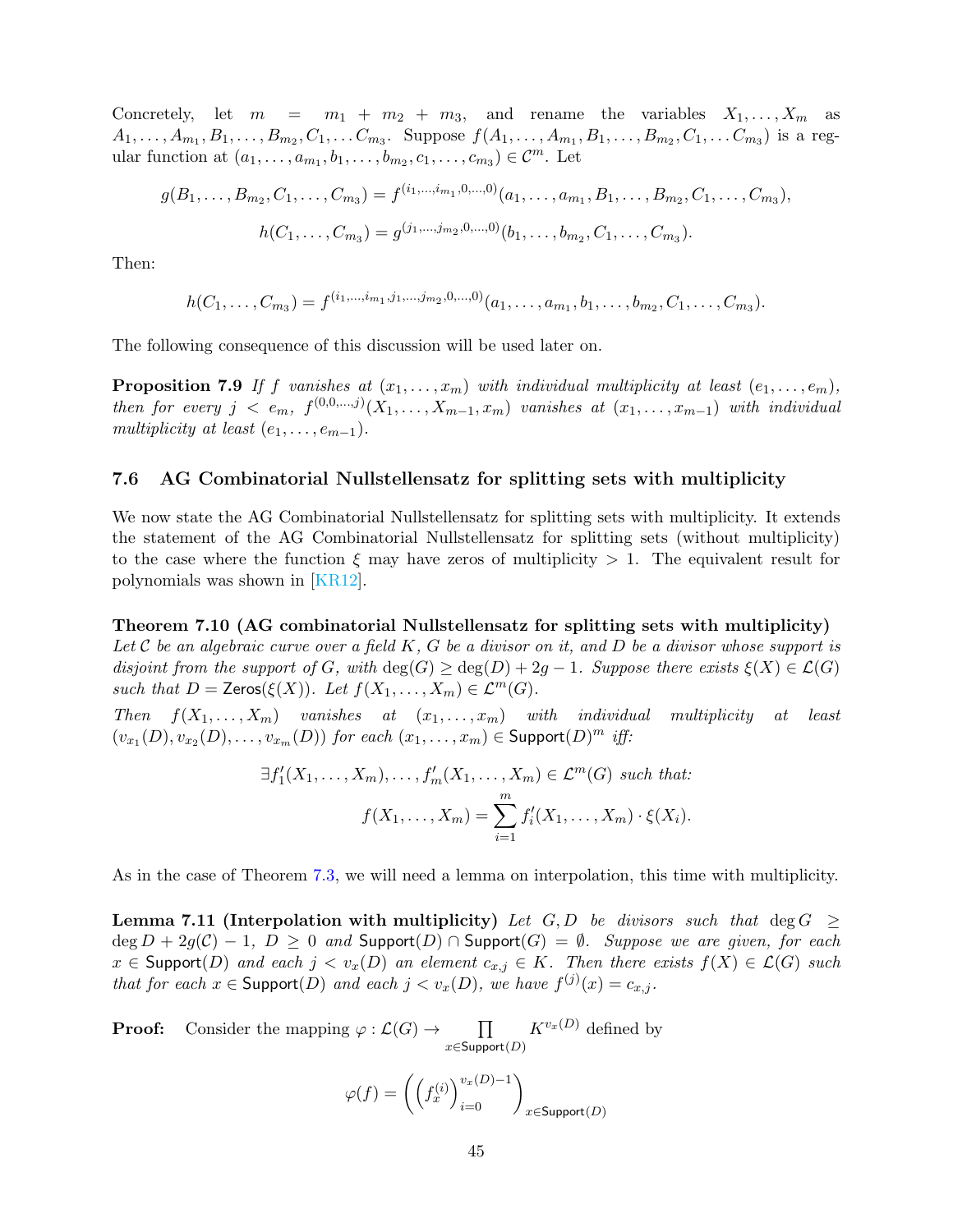i.e., the mapping that takes f to its first  $v_x(D)$  derivatives at each  $x \in \text{Support}(D)$ .

The dimension of  $\mathcal{L}(G)$  equals  $\deg(G) + 1 - g$ , by the Riemann-Roch theorem.

The mapping  $\varphi$  is linear and has kernel  $\mathcal{L}(G-D)$ , so by the Riemann-Roch theorem, the dimension of the kernel is deg( $(G - D) + 1 - g$ . So the dimension of the image of  $\varphi$  is exactly deg D, which equals the dimension (as a vector space over K) of the space  $\qquad \qquad \Box$  $x \in$ Support $(D)$  $F_x^{v_x(D)}$ .

Thus  $\varphi$  is surjective, and the result follows.

We now prove Theorem [7.10.](#page-44-1) The proof closely follows the proof in the case of splitting sets without multiplicity (Theorem [7.4\)](#page-38-1).

 $\blacksquare$ 

**Proof of Theorem [7.10:](#page-44-1)** First suppose there exist  $f'_1(X_1,\ldots,X_m),\ldots,f'_m(X_1,\ldots,X_m) \in$  $\mathcal{L}^m(G)$  such that:

$$
f(X_1,...,X_m) = \sum_{i=1}^m f'_i(X_1,...,X_m) \cdot \xi(X_i).
$$

Notice that the right hand side vanishes at each  $(x_1, \ldots, x_m) \in \text{Support}(D)^m$  with individual multiplicity at least  $(v_{x_1}(\xi(X_1)), \ldots, v_{x_m}(\xi(X_m))) = (v_{x_1}(D), \ldots, v_{x_m}(D))$ . Thus so does the left hand side, as desired.

For  $m = 1$ : Suppose  $f(X_1)$  vanishes at each  $x_1$  with multiplicity at least  $v_{x_1}(D) = v_{x_1}(\xi(X_1))$ . We have Princ  $\left(\frac{f(X_1)}{f(X_1)}\right)$  $\xi(X_1)$  $=$  Princ  $(f(X_1))$  – Princ  $(\xi(X_1))$ . So  $\frac{f(X_1)}{\xi(X_1)}$   $\in$   $\mathcal{L}(G + \text{Princ}(\xi))$  =  $\mathcal{L}(G + \mathsf{Zeros}(\xi) - \mathsf{Poles}(\xi)).$  But our hypothesis implies that  $f(X_1)$  vanishes whenever  $\xi(X_1)$  vanishes (and with at least as high multiplicity), and so  $\frac{f(X_1)}{\xi(X_1)}$  has no poles on the zeros of  $\xi(X_1)$ . So  $f(X_1)$  $\frac{f(X_1)}{\xi(X_1)} \in \mathcal{L}(G-\text{Poles}(\xi)) \subseteq \mathcal{L}(G)$ . Thus we may take  $f'_1(X_1) = \frac{f(X_1)}{\xi(X_1)}$ .

For general m suppose  $f(X_1, \ldots, X_m) \in \mathcal{L}^m(G)$  vanishes at each  $(x_1, \ldots, x_m) \in \mathcal{C}^m$  with individual multiplicity at least  $(v_{x_1}(D), v_{x_2}(D), \ldots, v_{x_m}(D)).$ 

For every  $x \in \mathcal{C}$  and every  $j \langle v_x(D) \rangle$ , we deduce from Proposition [7.9](#page-44-3) that  $f^{(0,0,\ldots,0,j)}(X_1,\ldots,X_{m-1},x)$  vanishes at each  $(x_1,\ldots,x_{m-1}) \in \mathcal{C}^{m-1}$  with individual multiplicity at least  $(v_{x_1}(D), \ldots, v_{x_{m-1}}(D))$ . So by induction,

$$
f_{x,j} \stackrel{\text{def}}{=} f^{(0,0,\dots,0,j)}(X_1,\dots,X_{m-1},x) = \sum_{i=1}^{m-1} f'_{x,j,i}(X_1,\dots,X_{m-1})\xi(X_i),\tag{17}
$$

with  $f'_{x,j,i}(X_1,...,X_{m-1}) \in \mathcal{L}^{m-1}(G)$ .

For each  $x \in \textsf{Support}(D)$  and each  $j < v_x(D)$ , let  $\delta_{x,j}(X_m) \in \mathcal{L}(G)$  be such that for each  $y \in \mathcal{L}(G)$ Support $(D)$  and each  $j' < v_y(D)$ :

<span id="page-45-1"></span><span id="page-45-0"></span>
$$
\delta_{x,j}^{(j')}(y) = \begin{cases} 1 & y = x \text{ and } j' = j \\ 0 & \text{otherwise} \end{cases}
$$

Such a  $\delta_{x,j}$  exists by Lemma [7.11,](#page-44-2) since deg  $G \ge \deg D + 2g(\mathcal{C}) - 1$ . Define

$$
h(X_1, ..., X_m) = f(X_1, ..., X_m) - \sum_{x \in \text{Support}(D)} \sum_{j < v_x(D)} \delta_{x,j}(X_m) f_{x,j}(X_1, ..., X_{m-1}).\tag{18}
$$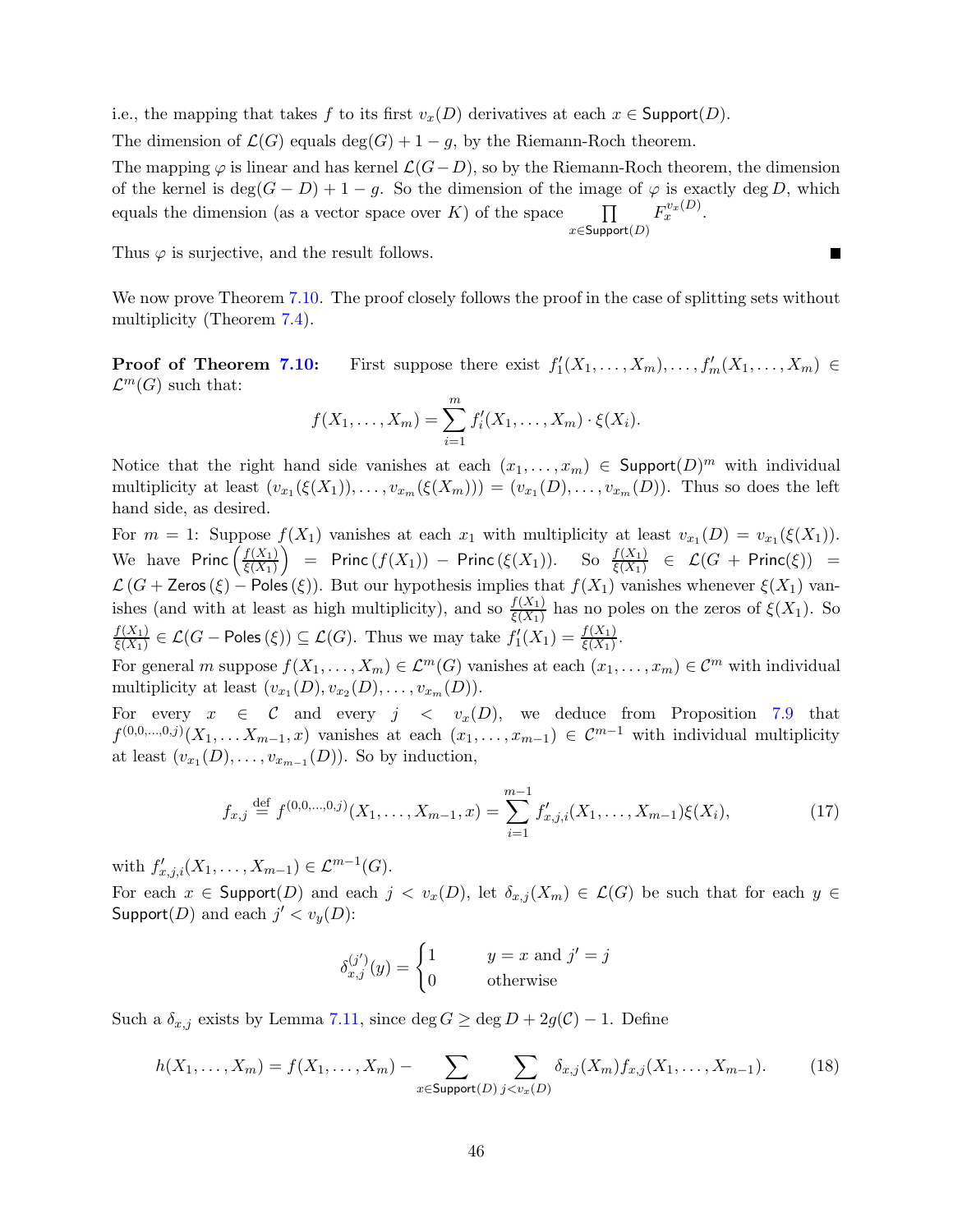Note that  $\forall x \in \text{Support}(D), j < v_x(D)$ , we have  $h^{(0,0,\dots,0,j)}(X_1,\dots,X_{m-1},x) = 0$  (formally, as an element of  $\mathcal{L}^{m-1}(G)$ ). Since  $f \in \mathcal{L}^m(G)$  and  $\delta_{x,j}(X_m) f_{x,j}(X_1,\ldots,X_{m-1}) \in \mathcal{L}^m(G)$ , we have  $h(X_1,\ldots,X_m) \in \mathcal{L}^m(G)$ , Let  $\beta_1(X_1,\ldots,X_{m-1}),\ldots,\beta_\ell(X_1,\ldots,X_{m-1})$  be a basis for  $\mathcal{L}^{m-1}(G)$ . Then we can write

<span id="page-46-1"></span>
$$
h(X_1, \dots, X_m) = \sum_{i=1}^{\ell} \beta_i(X_1, \dots, X_{m-1}) \cdot a_i(X_m)
$$
 (19)

for some  $a_i(X_m) \in \mathcal{L}(G)$ .

Then for each  $x \in$  Support $(D)$ ,  $j < v_x(D)$ , we have:

$$
0 = h^{(0,0,\ldots,0,j)}(X_1,\ldots,X_{m-1},x) = \sum_{i=1}^{\ell} \beta_i(X_1,\ldots,X_{m-1}) \cdot a_i^{(j)}(x).
$$

Therefore for each  $i, x, j$  we have  $a_i^{(j)}$  $i^{(j)}(x) = 0$ . Thus for each  $i \in [\ell]$ , we have that  $a_i(X)$  vanishes at each x with multiplicity at least  $v_D(x)$ . By the  $m = 1$  case, we have that  $a_i(X_m) = b_i(X_m) \cdot \xi(X_m)$ for some  $b_i(X_m) \in \mathcal{L}(G)$ .

<span id="page-46-2"></span>Define

$$
f'_m(X_1, \dots, X_m) = \sum_{i=1}^{\ell} \beta_i(X_1, \dots, X_{m-1}) \cdot b_i(X_m), \tag{20}
$$

<span id="page-46-3"></span>П

and notice that  $h(X_1, \ldots, X_m) = f'_m(X_1, \ldots, X_m) \cdot \xi(X_m)$ . Thus from  $(17)$  and  $(18)$  we get

$$
f(X_1,\ldots,X_m)=\sum_{x\in \text{Support}(D)}\sum_{j
$$

and using  $(19)$  and  $(20)$  we conclude

$$
f(X_1,\ldots,X_m)=\sum_{i=1}^{m-1}\left(\sum_{x\in \text{Support}(D)}\sum_{j
$$

as desired.

**Remark 7.12** A virtually identical proof would work for the case where we have m different  $\xi$ 's with m different zero divisors, one for each variable. Additionally, a more accurate accounting of degree bounds through the proof would give a tighter bound on the coefficients  $f_i$ , specifically:  $f_i\xi(X_i) \in \mathcal{L}^m(G).$ 

### <span id="page-46-0"></span>7.7 Proof of the AG Combinatorial Nullstellensatz for general sets

In this section we'll prove the AG Combinatorial Nullstellensatz for general sets, Theorem [7.4.](#page-38-1) We start by proving an additional interpolation lemma.

**Lemma 7.13 (Interpolation with a nonzeroness condition)** Let G be a nonnegative divisor and H a set of points satisfying  $H \cap$  Support(G) =  $\emptyset$  and  $\deg G \geq |H| + 2g(C) - 1$ . Then there exists  $\xi \in \mathcal{L}(2G)$  such that  $\xi|_H = 0$  and  $\text{Support}(Zeros(\xi)) \cap \text{Support}(G) = \emptyset$ .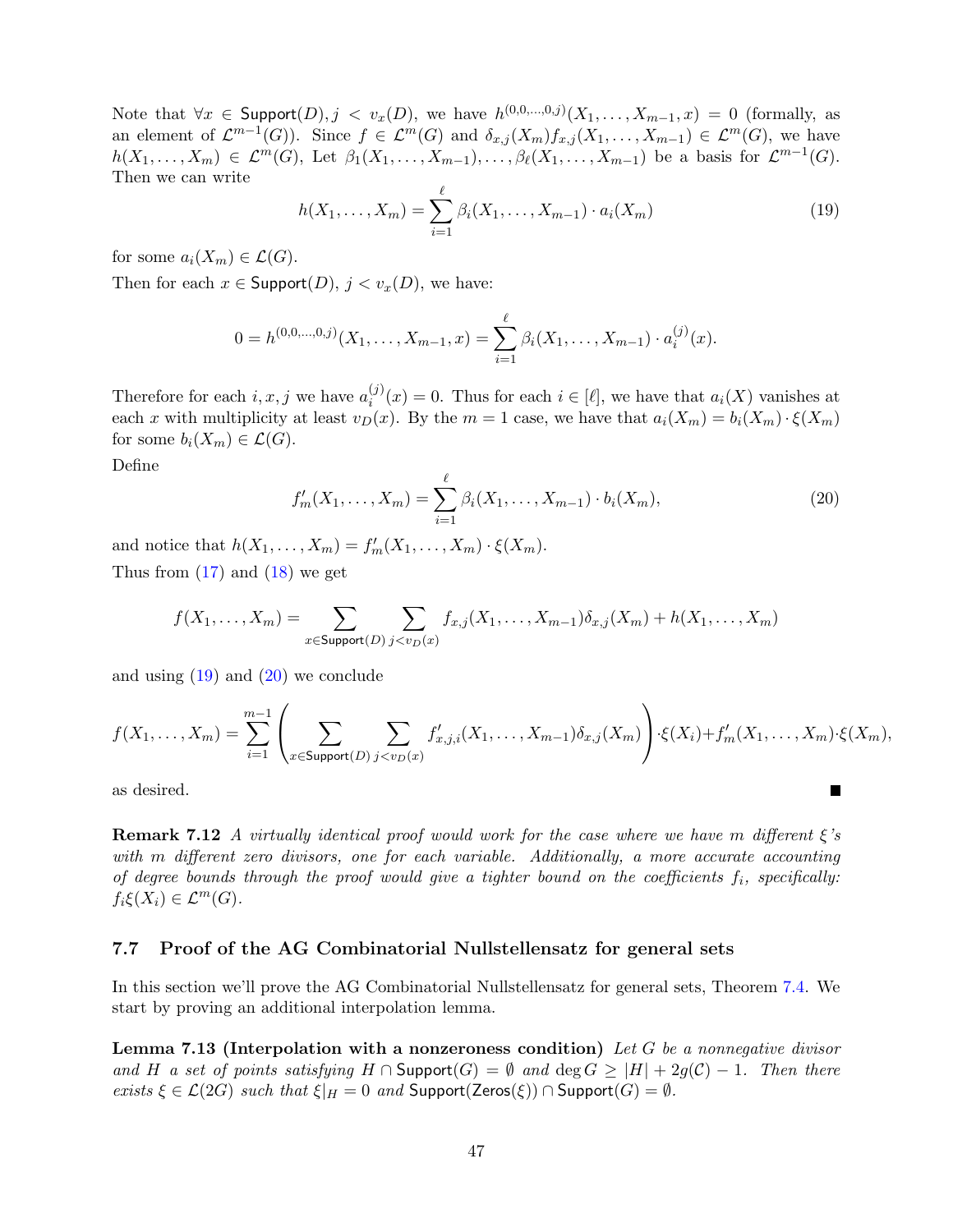**Proof:** Suppose  $G = \sum_{i=1}^{k} n_i P_i$ . For each  $i \in [k]$ , define  $G_i = G + P_i$ . By the Riemann-Roch theorem, we have:

$$
\dim(\mathcal{L}(G - H)) = \deg(G) - |H| + 1 - g,
$$

and for each  $i \in [k]$ , we have:

$$
\dim(\mathcal{L}(G_i - H)) = \deg(G_i) - |H| + 1 - g.
$$

Thus for each i, we have  $\dim(\mathcal{L}(G_i-H)) > \dim(\mathcal{L}(G-H))$ . Let  $\xi_i \in \mathcal{L}(G_i-H) \setminus \mathcal{L}(G-H)$ . Note that each  $\xi_i$  vanishes on H, and that for each i,  $\xi_i$  must have a pole at  $P_i$  of order  $n_i + 1$ . Now consider  $\xi = \sum_{i=1}^{k} \xi_i$ . First notice that  $\xi$  vanishes on H (since each  $\xi_i$  does). Next notice that

 $\xi$  has a pole of order exactly  $n_i + 1$  at each  $P_i$  (because  $\xi_i$  has such a pole, and all the  $\xi_i$  with  $j \neq i$ have poles of order  $\leq n_i$  at  $P_i$ ). Finally notice that  $\xi \in \mathcal{L}(G + \sum_{i=1}^k P_i) \subseteq \mathcal{L}(2G)$ .

**Proof of Theorem [7.4:](#page-38-1)** We begin by proving the theorem over an algebraically closed field K. Let  $\xi \in \mathcal{L}(2G)$  be given by Lemma [7.13](#page-46-3) such that  $\xi(x) = 0$  for each  $x \in H$  and Support(Zeros( $\xi$ )) ∩  $\mathsf{Support}(G) = \emptyset$ . Let  $D = \mathsf{Zeros}(\xi)$ . Let  $\xi' \in \mathcal{L}(3G)$  be given by Lemma [7.11](#page-44-2) be such that

$$
v_x(\xi') = \begin{cases} v_x(D) - 1 & x \in H \\ v_x(D) & x \in \text{Support}(D) \setminus H \end{cases}
$$

Such a  $\xi'$  exists because  $\deg(3G) \ge \deg(2G) + 2g - 1 \ge \deg(D) + 2g - 1$ .

For each  $x \in H$ , the local expansion of  $\xi'(X)$  begins with  $at_x(X)^{v_x(D)-1}$ , for some nonzero  $a \in K$ . For each  $x \in \text{Support}(D) \setminus H$ , the local expansion of  $\xi'(X)$  begins with  $at_x(X)^{v_x(D)}$ , for some (possibly zero)  $a \in K$ .

Define  $\xi'_m(X_1,\ldots,X_m)=\prod_{j=1}^m\xi'(X_i)$ . Notice that  $\xi'_m(X_1,\ldots,X_m)\in\mathcal{L}^m(3G)$ . First suppose that  $f(X_1, \ldots, X_m) \in \mathcal{L}^m(G)$  is such that  $f(x_1, \ldots, x_m) = 0$  for each  $(x_1, \ldots, x_m) \in$  $H^m$ . Observe that  $f(X_1, \ldots, X_m) \cdot \xi'_m(X_1, \ldots, X_m) \in \mathcal{L}^m(4G)$ .

We now show that for all  $(x_1, \ldots, x_m) \in \textsf{Support}(D)^m$ ,  $f(X_1, \ldots, X_m) \cdot \xi'_m(X_1, \ldots, X_m)$  vanishes at  $(x_1, \ldots, x_m)$  with individual multiplicity at least  $(v_{x_1}(D), \ldots, v_{x_m}(D))$ .

- 1. For  $(x_1, \ldots, x_m) \in \text{Support}(D)^m \setminus H^m$ , we have that  $\xi'_m(X_1, \ldots, X_m)$  vanishes at  $(x_1, \ldots, x_m)$  with individual multiplicity at least  $(v_{x_1}(D), \ldots, v_{x_m}(D))$ . Thus  $f(X_1, \ldots, X_m)$ .  $\xi'_m(X_1,\ldots,X_m)$  also has this property.
- 2. For  $(x_1, \ldots, x_m) \in H^m$ , the local expansion of  $\xi'_m(X_1, \ldots, X_m)$  at  $(x_1, \ldots, x_m)$  is of the form

<span id="page-47-0"></span>
$$
\xi'_m(X_1,\ldots,X_m) = a \prod_{j=1}^m t_{x_j}(X_j)^{v_{x_j}(D)-1} + \ldots,
$$
\n(21)

where  $a \neq 0$ , and all the remaining terms vanish with individual multiplicity  $\geq$  $(v_{x_1}(D), \ldots, v_{x_m}(D)).$ 

Since f vanishes at  $(x_1, \ldots, x_m)$ , the local expansion of  $f(X_1, \ldots, X_m)$  at  $(x_1, \ldots, x_m)$  has a 0 constant term. Combined with Equation [\(21\)](#page-47-0), we get that  $f(X_1, \ldots, X_m) \cdot \xi'_m(X_1, \ldots, X_m)$ vanishes at  $(x_1, \ldots, x_m)$  with individual multiplicity at least  $(v_{x_1}(D), \ldots, v_{x_m}(D))$ .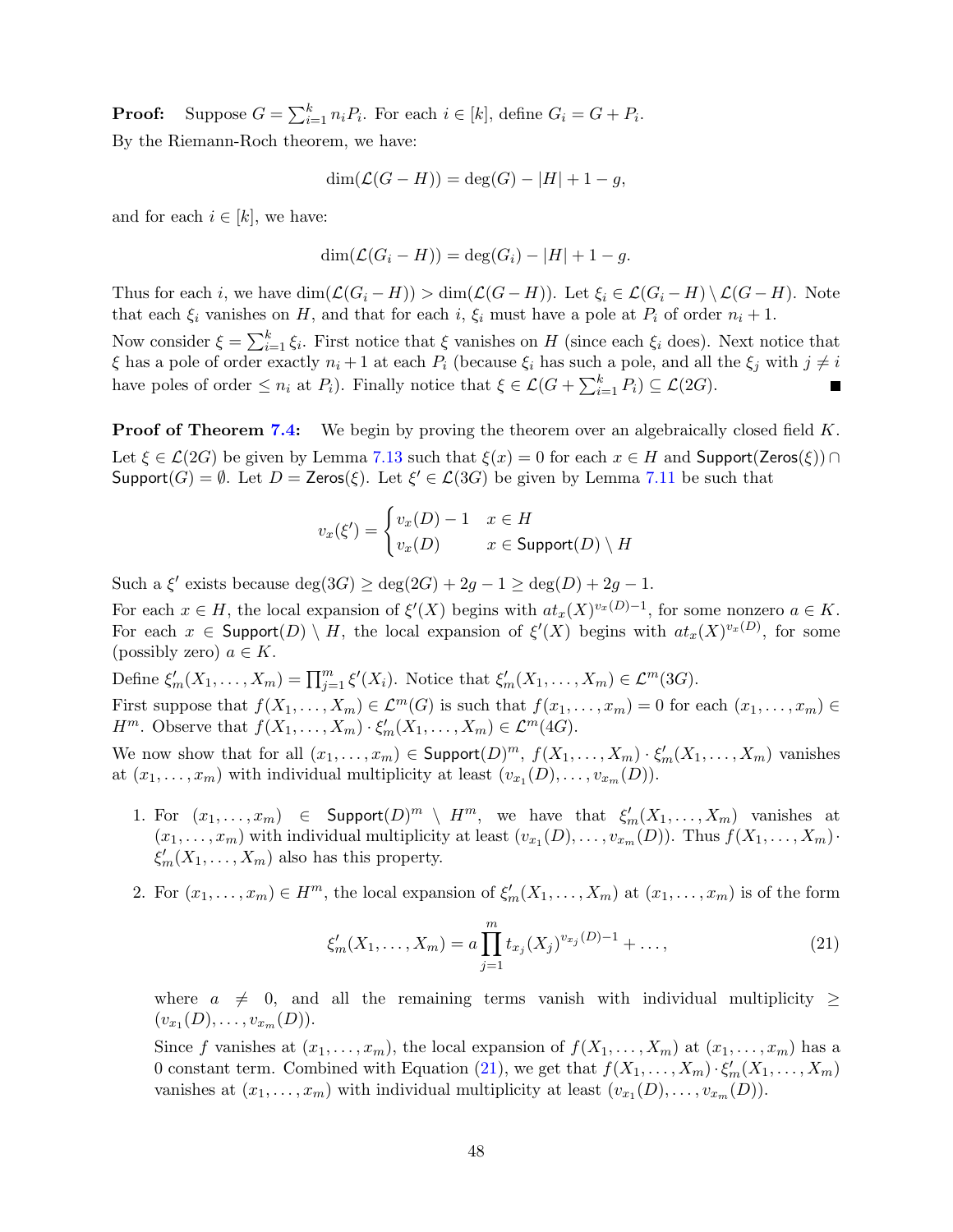Thus by the Multiplicity Nullstellensatz (Theorem [7.10\)](#page-44-1), we conclude that there exist  $f'_{1}(X_{1},...,X_{m}),...,f'_{m}(X_{1},...,X_{m}) \in \mathcal{L}^{m}(4G)$  such that:

$$
f(X_1,...,X_m) \cdot \xi'(X_1,...,X_m) = \sum_{j=1}^m f'_j(X_1,...,X_m) \cdot \xi(X_j),
$$

as desired.

We now show the other direction. Suppose there exist  $f'_1(X_1,\ldots,X_m),\ldots,f'_m(X_1,\ldots,X_m) \in$  $\mathcal{L}^m(4G)$  such that:

$$
f(X_1, ..., X_m) \cdot \xi'(X_1, ..., X_m) = \sum_{j=1}^m f'_j(X_1, ..., X_m) \cdot \xi(X_j).
$$

Observe that the right hand side vanishes at each  $(x_1, \ldots, x_m) \in \text{Support}(D)^m$  with individual multiplicity  $\geq (v_{x_1}(D), \ldots, v_{x_m}(D))$ . Thus the left hand side should too.

Fix  $(x_1, \ldots, x_m) \in H^m$ . If  $f(x_1, \ldots, x_m)$  equals some nonzero  $a'$ , then by Equation [\(21\)](#page-47-0) the local expansion of  $f(X_1, \ldots, X_m) \cdot \xi'_m(X_1, \ldots, X_m)$  at  $(x_1, \ldots, x_m)$  is of the form:

$$
f(X_1, ..., X_m) \cdot \xi'_m(X_1, ..., X_m) = a' \cdot a \prod_{j=1}^m t_{x_j}(X_j)^{v_{x_j}(D)-1} + ...,
$$

and thus  $f(X_1, \ldots, X_m) \cdot \xi'_m(X_1, \ldots, X_m)$  would not vanish at  $(x_1, \ldots, x_m)$  with individual multiplicity  $\geq (v_{x_1}(D), \ldots, v_{x_m}(D))$ . Thus  $f(x_1, \ldots, x_m)$  must equal 0 for each  $(x_1, \ldots, x_m) \in H^m$ .

This completes the proof over an algebraically closed field K.

We now show how to deduce theorems [7.4](#page-38-1) and [7.10](#page-44-1) over an arbitrary perfect field  $K_0$ .

Indeed, given a curve  $\mathcal{C}_0$  defined over  $K_0$ , a  $K_0$ -rational divisor  $G_0$  on  $\mathcal{C}_0$ , an  $f_0 \in \mathcal{L}^m(G_0)$ , and a set of  $K_0$ -rational places  $H_0 \subseteq \mathcal{C}_0$  we lift all this to the algebraic closure K (formally, we are extending the field of constants of  $C_0$  from  $K_0$  to K, see [\[Sti93,](#page-52-16) Section 3.6]). We get an algebraic curve C defined over K, a K-rational divisor G with  $\deg(G) = \deg(G_0)$  (the high-degree points in  $G_0$  split into many degree 1 points in G), an  $f \in \mathcal{L}^m(G)$ , and a set of rational points  $H \subseteq \mathcal{C}$  (with  $|H| = |H_0|$ ). A crucial fact is that any  $K_0$ -basis of  $\mathcal{L}(G_0)$  is also a K-basis of  $\mathcal{L}(G)$  (see [\[Sti93,](#page-52-16) Proposition 3.6.3]), and thus any  $K_0$ -basis of  $\mathcal{L}^m(G_0)$  is also a K-basis of  $\mathcal{L}^m(G)$ .

The functions f and  $f_0$  are intimately related. By basic properties of the lifting, we have that f vanishes on  $H^m$  if and only if  $f_0$  vanishes on  $H_0^m$ . Furthermore, if we express  $f_0$  as a linear combination of a certain basis of  $\mathcal{L}^m(G_0)$ , then viewing that basis of  $\mathcal{L}^m(G_0)$  as a basis of  $\mathcal{L}^m(G)$ , we have that  $f$  is the *same* linear combination of that basis.

In the proof of theorem  $7.4$  over algebraically closed field  $K$ , observe that one can choose the functions  $\xi, \xi'$  to be rational over  $K_0$ . This is because the proof of existence of  $\xi$  and  $\xi'$  only used the Riemann-Roch theorem, and the genus of  $C$  and  $C_0$  are equal (again, by [\[Sti93,](#page-52-16) Proposition 3.6.3]). Let  $\ell_1, \ldots, \ell_L$  be a basis for  $\mathcal{L}^m(4G_0)$ . Let  $(A_{ij} \mid i \in [m], j \in [L])$  be formal variables. Write  $f'_{0,i}(X_1,\ldots,X_m)=\sum_{j\in[L]}A_{ij}\ell_j$ . Consider the equation:

<span id="page-48-0"></span>
$$
f_0(X_1, \dots, X_m) \cdot \prod_{i=1}^m \xi'(X_i) = \sum_{i=1}^m \xi(X_i) \cdot f'_{0,i}(X_1, \dots, X_m). \tag{22}
$$

Both sides of the equation are in  $\mathcal{L}^m(6G_0)$  (here we use the  $K_0$ -rationality of  $\xi$  and  $\xi'$ ). Thus we can represent both sides in terms of a basis for  $\mathcal{L}^m(6G_0)$ , with the coefficients of the basis for the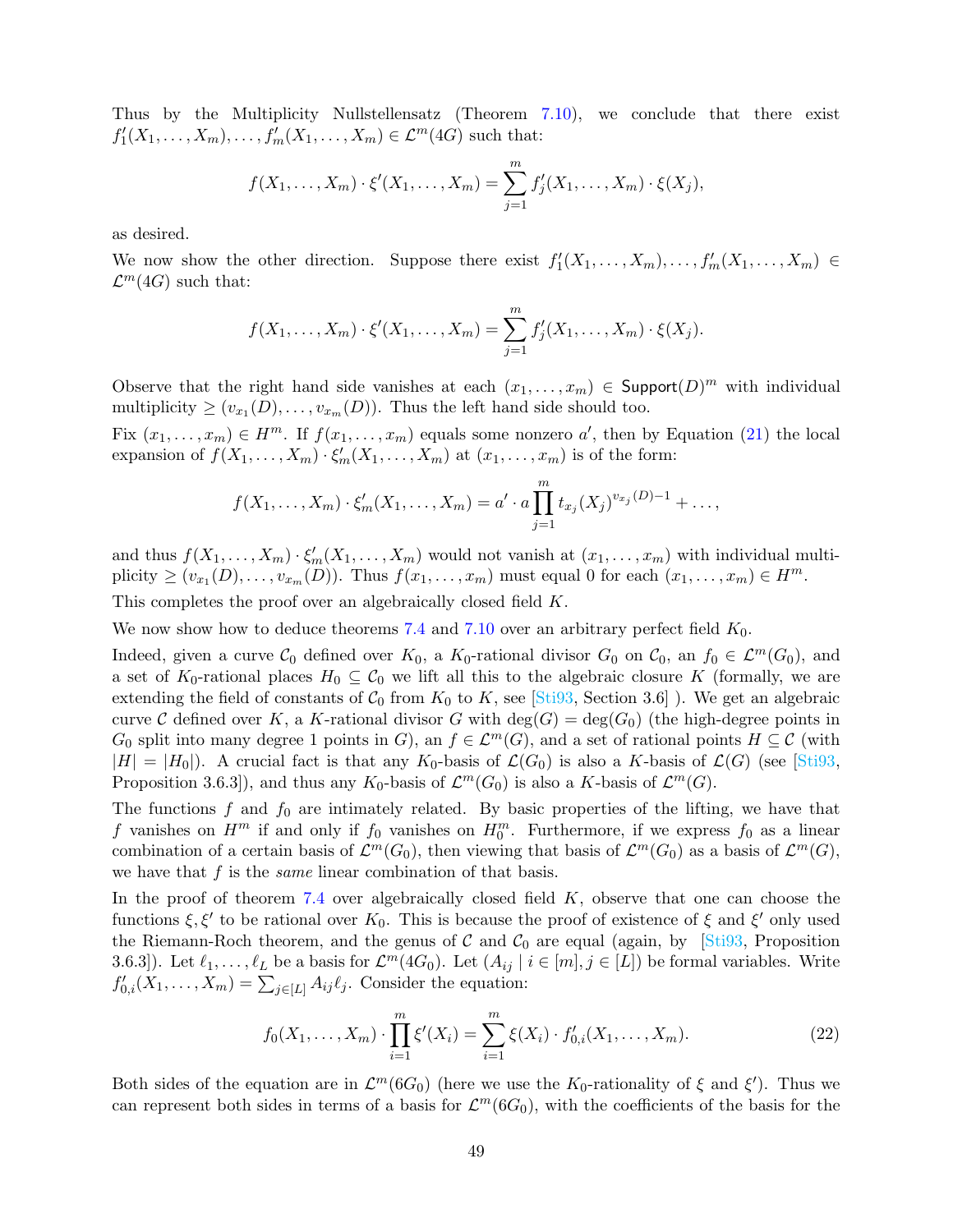RHS of the equation being  $K_0$ -linear combinations of the  $A_{ij}$ , and the coefficients of the basis for the LHS of the equation being elements of  $K_0$ .

Thus there exist  $f'_{0,1},\ldots,f'_{0,m} \in \mathcal{L}^m(4G_0)$  satisfying Equation [\(22\)](#page-48-0) if and only if a certain system of linear equations over  $K_0$  in the variables  $A_{ij}$  has a solution in  $K_0$ .

Now view  $\ell_1, \ldots, \ell_L$  as a basis for  $\mathcal{L}^m(4G)$ . Write  $f_i'(X_1, \ldots, X_m) = \sum_{j \in [L]} A_{ij} \ell_j$ . Consider the equation:

<span id="page-49-0"></span>
$$
f(X_1, \dots, X_m) \cdot \prod_{i=1}^m \xi'(X_i) = \sum_{i=1}^m \xi(X_i) \cdot f'_i(X_1, \dots, X_m).
$$
 (23)

As before, we have that there exist  $f'_1, \ldots, f'_m \in \mathcal{L}^m(4G)$  satisfying Equation [\(23\)](#page-49-0) if and only if the same system of linear equations over  $K_0$  in the variables  $A_{ij}$  has a solution in K. But clearly such a system has a solution in K if and only if it has a solution in  $K_0$ .

Thus Equations [\(22\)](#page-48-0) and [\(23\)](#page-49-0) either both have solutions or both do not have solutions. We now complete the proof of the general AG Combinatorial Nullstellensatz. By the AG Combinatorial Nullstellensatz over algebraically closed fields, Equation  $(23)$  has a solution if and only if f vanishes on  $H^m$ , and this happens if and only if  $f_0$  vanishes on  $H_0^m$ . Thus Equation [\(22\)](#page-48-0) has a solution if and only if  $f_0$  vanishes on  $H_0^m$ , as desired.  $\blacksquare$ 

## Acknowledgements

This work was partially done at the Oberwolfach Workshop on Complexity Theory, 2012. We are grateful to the organizers for the chance to attend the workshop, and to the center for the wonderful hospitality.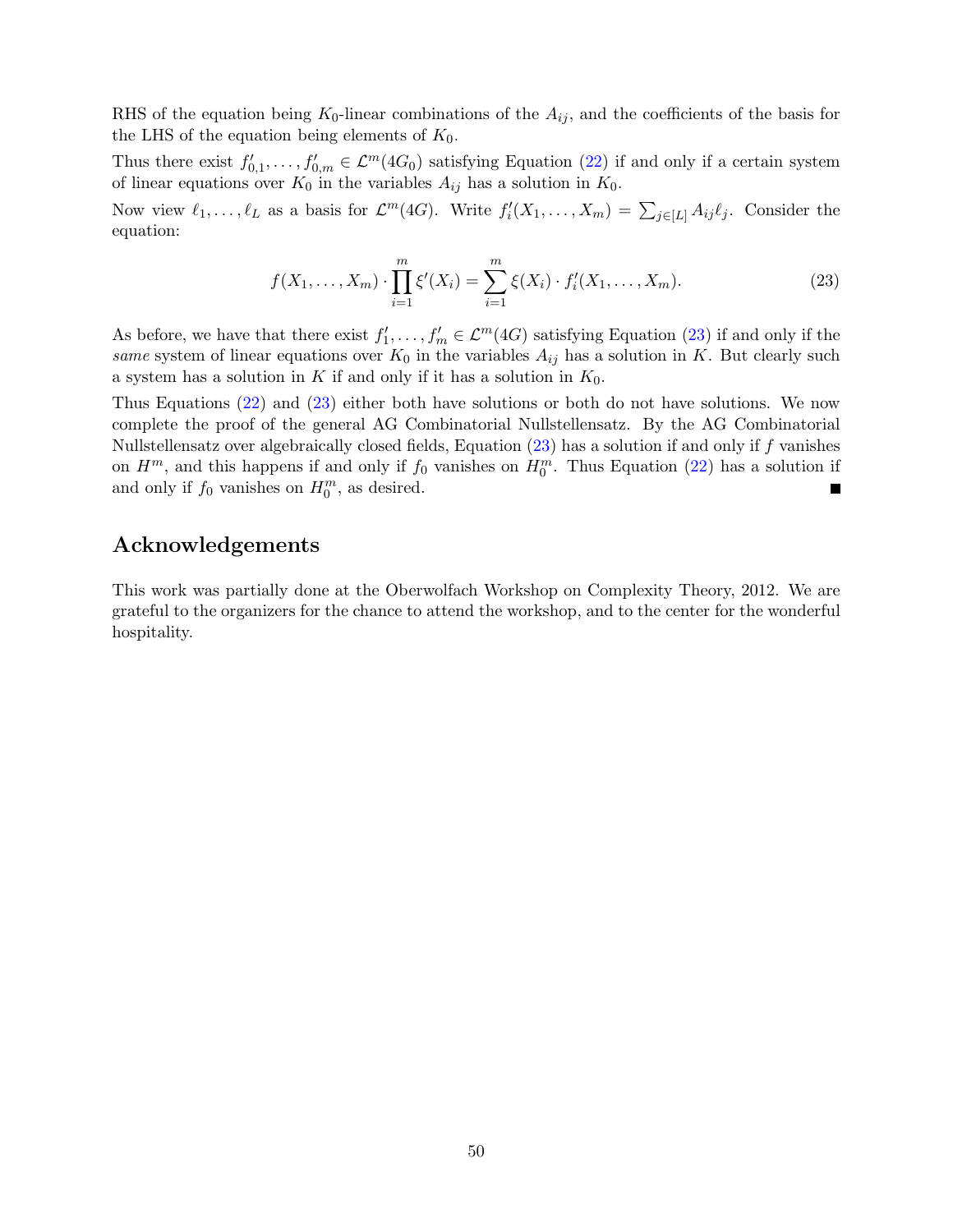## References

- <span id="page-50-1"></span>[ALM+98] Sanjeev Arora, Carsten Lund, Rajeev Motwani, Madhu Sudan, and Mario Szegedy, Proof verification and intractability of approximation problems, Journal of ACM 45 (1998), no. 3, 501–555, Preliminary version in FOCS 1992.
- <span id="page-50-10"></span>[Alo99] Noga Alon, Combinatorial nullstellensatz, Combinatorics Probability and Computing 8 (1999), no. 1, 7–30.
- <span id="page-50-2"></span>[Aro02] Sanjeev Arora, How NP got a new definition: a survey of probabilistically checkable proofs, ICM '02: Proceedings of the 2002 International Congress of Mathematicians, vol. 3, 2002, pp. 637–648.
- <span id="page-50-0"></span>[AS98] Sanjeev Arora and Shmuel Safra, Probabilistic checkable proofs: A new characterization of NP, Journal of ACM volume 45 (1998), no. 1, 70–122, Preliminary version in FOCS 1992.
- <span id="page-50-8"></span>[BCGT13a] Eli Ben-Sasson, Alessandro Chiesa, Daniel Genkin, and Eran Tromer, Fast reductions from RAMs to delegatable succinct constraint satisfaction problems, Proceedings of the 4th Innovations in Theoretical Computer Science Conference, ITCS '13, 2013.
- <span id="page-50-9"></span>[BCGT13b]  $\ldots$ , On the concrete efficiency of probabilistically-checkable proofs, Proceedings of the 45th ACM Symposium on the Theory of Computing, STOC '13, 2013.
- <span id="page-50-6"></span>[BFLS91] László Babai, Lance Fortnow, Leonid A. Levin, and Mario Szegedy, Checking computations in polylogarithmic time, STOC, 1991, pp. 21–31.
- <span id="page-50-7"></span>[BGH+05] Eli Ben-Sasson, Oded Goldreich, Prahladh Harsha, Madhu Sudan, and Salil Vadhan, Short PCPs verifiable in polylogarithmic time, CCC '05: Proceedings of the 20th Annual IEEE Conference on Computational Complexity (Washington, DC, USA), IEEE Computer Society, 2005, pp. 120–134.
- <span id="page-50-4"></span>[BGH+06] Eli Ben-Sasson, Oded Goldreich, Prahladh Harsha, Madhu Sudan, and Salil Vadhan, Robust PCPs of proximity, shorter PCPs and applications to coding, SIAM Journal of Computing 36 (2006), no. 4, 120–134.
- <span id="page-50-13"></span>[BGK+13] Eli Ben-Sasson, Ariel Gabizon, Yohay Kaplan, Swastik Kopparty, and Shubhangi Saraf, A new family of locally correctable codes based on degree-lifted algebraic geometry codes, STOC, 2013.
- <span id="page-50-11"></span>[BS06] Eli Ben-Sasson and Madhu Sudan, Robust locally testable codes and products of codes, Random Struct. Algorithms 28 (2006), no. 4, 387–402.
- <span id="page-50-5"></span>[BS08] , Short PCPs with polylog query complexity, SIAM J. Comput. 38 (2008), no. 2, 551–607, Preliminary version in STOC 2005.
- <span id="page-50-12"></span>[BSV09] Eli Ben-Sasson and Michael Viderman, Tensor products of weakly smooth codes are robust, Theory of Computing  $5$  (2009), no. 1, 239–255.
- <span id="page-50-3"></span>[BSVW03] Eli Ben-Sasson, Madhu Sudan, Salil Vadhan, and Avi Wigderson, Randomnessefficient low degree tests and short pcps via epsilon-biased sets, Proceedings of the 35th Annual ACM Symposium on Theory of Computing, STOC '03, 2003, pp. 612–621.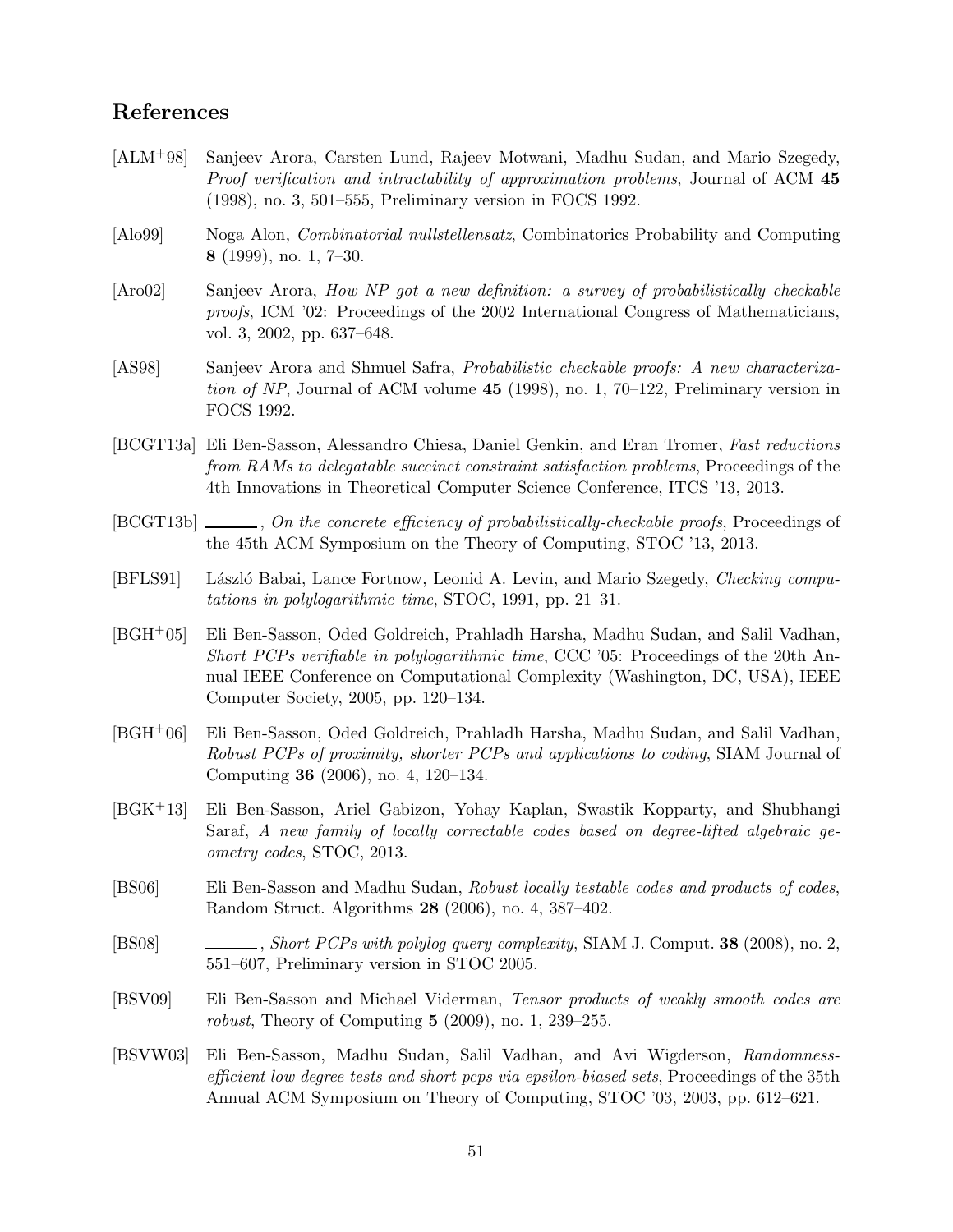<span id="page-51-15"></span><span id="page-51-14"></span><span id="page-51-13"></span><span id="page-51-12"></span><span id="page-51-11"></span><span id="page-51-10"></span><span id="page-51-9"></span><span id="page-51-8"></span><span id="page-51-7"></span><span id="page-51-6"></span><span id="page-51-5"></span><span id="page-51-4"></span><span id="page-51-3"></span><span id="page-51-2"></span><span id="page-51-1"></span><span id="page-51-0"></span>

| [BV09]                      | Eli Ben-Sasson and Michael Viderman, Composition of semi-ltcs by two-wise tensor<br>products, APPROX-RANDOM (Irit Dinur, Klaus Jansen, Joseph Naor, and José D. P.<br>Rolim, eds.), Lecture Notes in Computer Science, vol. 5687, Springer, 2009, pp. 378–<br>391. |
|-----------------------------|--------------------------------------------------------------------------------------------------------------------------------------------------------------------------------------------------------------------------------------------------------------------|
| [Cam 98]                    | Peter J. Cameron, <i>Combinatorics: Topics, techniques, algorithms</i> , Cambridge Univer-<br>sity Press, Cambridge CB2 2RU, MA, USA, 1998.                                                                                                                        |
| [CR05]                      | Don Coppersmith and Atri Rudra, On the robust testability of tensor products of codes,<br>Electronic Colloquium on Computational Complexity (ECCC) (2005), no. 104.                                                                                                |
| $\left[\text{Din}07\right]$ | Irit Dinur, The PCP theorem by gap amplification, Journal of ACM $54$ (2007), no. 3,<br>241-250, Preliminary version in STOC 2006.                                                                                                                                 |
| [DM11]                      | Irit Dinur and Or Meir, <i>Derandomized parallel repetition via structured PCPs</i> , Com-<br>putational Complexity $20$ (2011), no. 2, 207-327.                                                                                                                   |
| [DR06]                      | Irit Dinur and Omer Reingold, Assignment testers: Towards combinatorial proof of<br>the PCP theorem, SIAM Journal of Computing 36 (2006), no. 4, 155–164.                                                                                                          |
| [DSW06]                     | Irit Dinur, Madhu Sudan, and Avi Wigderson, Robust local testability of tensor prod-<br>ucts of ldpc codes, APPROX-RANDOM, 2006, pp. 304-315.                                                                                                                      |
| [GM12]                      | Oded Goldreich and Or Meir, The tensor product of two good codes is not necessarily<br>locally testable, Inf. Proces. Lett. $112$ (2012), no. 8-9, 351-355.                                                                                                        |
| [GO05]                      | O'Donnell,<br>PCP<br>Guruswami<br>Ryan<br><i>The</i><br>theo-<br>Venkatesan<br>and<br><i>approximation,</i><br>hardness<br>2005,<br>Available<br>of<br>online<br>and<br>rem<br>at<br>http://www.cs.washington.edu/education/courses/533/05au/.                     |
| [Gol11]                     | Oded Goldreich, A sample of samplers: A computational perspective on sampling,<br>Studies in Complexity and Cryptography. Miscellanea on the Interplay between Ran-<br>domness and Computation, Springer, 2011, pp. 302–332.                                       |
| [GS96]                      | Arnaldo Garcia and Henning Stichtenoth, On the Asymptotic Behaviour of Some Tow-<br>ers of Function Fields over Finite Fields, Journal of Number Theory 61 (1996), 248–<br>273.                                                                                    |
| [GS06]                      | Oded Goldreich and Madhu Sudan, Locally testable codes and pcps of almost-linear<br>length, J. ACM 53 (2006), no. 4, 558-655.                                                                                                                                      |
| [GV87]                      | Arnaldo Garcia and JF Voloch, <i>Wronskians and linear independence in fields of prime</i><br><i>characteristic</i> , manuscripta mathematica $59$ (1987), no. 4, 457-469.                                                                                         |
| [HS00]                      | Prahladh Harsha and Madhu Sudan, Small PCPs with low query complexity, Compu-<br>tational Complexity $9$ (2000), no. 3–4, 157–201, Preliminary version in STACS '91.                                                                                               |
| [KR12]                      | Géza Kós and Lajos Rónyai, Alon's nullstellensatz for multisets, Combinatorica 32<br>$(2012)$ , no. 5, 589–605.                                                                                                                                                    |
| [KS08]                      | Tali Kaufman and Madhu Sudan, Algebraic property testing: the role of invariance,<br>STOC (Cynthia Dwork, ed.), ACM, 2008, pp. 403-412.                                                                                                                            |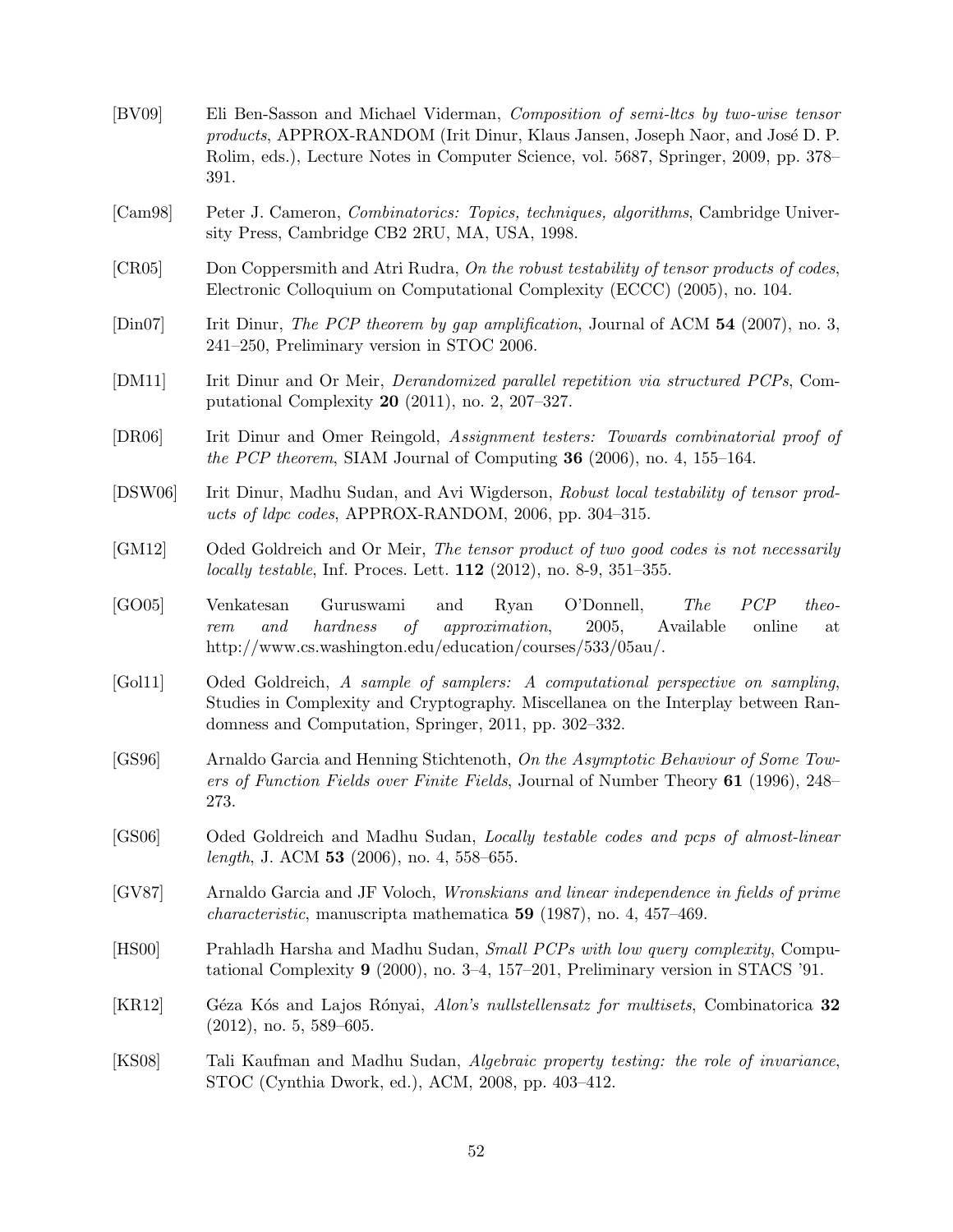- <span id="page-52-2"></span>[KSY11] Swastik Kopparty, Shubhangi Saraf, and Sergey Yekhanin, High-rate codes with sublinear-time decoding, STOC, 2011, pp. 167–176.
- <span id="page-52-5"></span>[Lei92] F. Thomson Leighton, Introduction to parallel algorithms and architectures: array, trees, hypercubes, Morgan Kaufmann Publishers Inc., San Francisco, CA, USA, 1992.
- <span id="page-52-6"></span>[LFKN92] Carsten Lund, Lance Fortnow, Howard J. Karloff, and Noam Nisan, Algebraic methods for interactive proof systems, J. ACM 39 (1992), no. 4, 859–868.
- <span id="page-52-7"></span>[Mei10] Or Meir, IP = PSPACE using error correcting codes, Electronic Colloquium on Computational Complexity (ECCC) (2010), no. 137, To appear in SIAM Journal on Computing.
- <span id="page-52-9"></span>[Mei12a] , Combinatorial PCPs with short proofs, IEEE Conference on Computational Complexity, 2012, pp. 345–355.
- <span id="page-52-11"></span>[Mei12b] , On the rectangle method in proofs of robustness of tensor products, Inf. Process. Lett. 112 (2012), no. 6, 257–260.
- <span id="page-52-1"></span>[Mie09] Thilo Mie, Short PCPPs verifiable in polylogarithmic time with o(1) queries, Annals of Mathematics and Artificial Intelligence 56 (2009), 313–338.
- <span id="page-52-14"></span>[MS88] Florence Jessie MacWilliams and Neil James Alexander Sloane, The theory of error correcting codes, Elsevier/North-Holland, Amsterdam, 1988.
- <span id="page-52-4"></span>[PF79] Nicholas Pippenger and Michael J. Fischer, Relations among complexity measures, J. ACM 26 (1979), no. 2, 361–381.
- <span id="page-52-0"></span>[PS94] Alexander Polishchuk and Daniel A. Spielman, Nearly-linear size holographic proofs, STOC, 1994, pp. 194–203.
- <span id="page-52-16"></span>[Sti93] Henning Stichtenoth, Algebraic function fields and codes, Universitext, Springer, 1993.
- <span id="page-52-13"></span> $[Sti06]$  , Transitive and self-dual codes attaining the Tsfasman-Vlǎdut-Zink bound, IEEE Transactions on Information Theory 52 (2006), no. 5, 2218–2224.
- <span id="page-52-15"></span>[Sud01] Madhu Sudan, Algorithmic introduction to coding theory (lecture notes), 2001.
- <span id="page-52-12"></span>[Sud10] Madhu Sudan, Invariance in property testing, Property Testing (Oded Goldreich, ed.), Lecture Notes in Computer Science, vol. 6390, Springer, 2010, pp. 211–227.
- <span id="page-52-8"></span>[TVZ82] M.A. Tsfasman, S.G. Vladut, and T. Zink, Modular curves, shimura curves, and goppa codes, better than varshamov-gilbert bound, math. Nachr.  $109$  (1982), 21–28.
- <span id="page-52-10"></span>[Val05] Paul Valiant, The tensor product of two codes is not necessarily robustly testable, APPROX-RANDOM, 2005, pp. 472–481.
- <span id="page-52-3"></span>[Vid12] Michael Viderman, A combination of testability and decodability by tensor products, APPROX-RANDOM, 2012, pp. 651–662.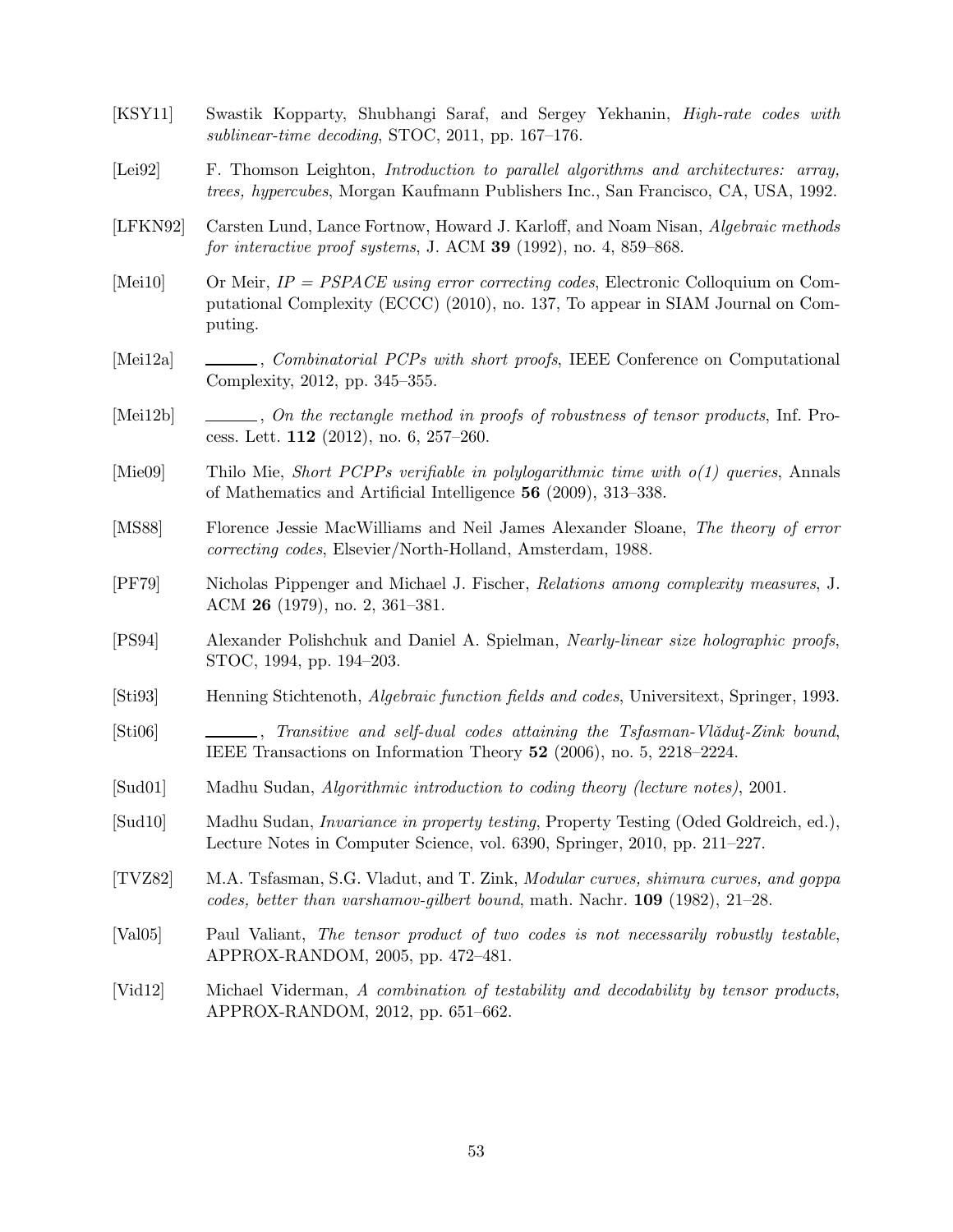### Appendix: Dense families of transitive codes

## Henning Stichtenoth

<span id="page-53-0"></span>We use standard notation of coding theory such as in [\[4\]](#page--1-0). By a code C we mean a linear code over the finite field  $\mathbb{F}_q$ . The parameters (length, dimension, minimum distance) of C are denoted by  $n = n(C)$ ,  $k = k(C)$  and  $d = d(C)$ , respectively. The relative parameters of C (rate and relative minimum distance) are  $R = R(C) = k(C)/n(C)$  and  $\delta = \delta(C) = d(C)/n(C)$ .

The symmetric group  $S_n$  acts on the space  $\mathbb{F}_q^n$  via  $\pi(c_1,\ldots,c_n) = (c_{\pi(1)},\ldots,c_{\pi(n)})$ , for  $\pi \in S_n$ , and the automorphism group of the code  $C \subseteq \mathbb{F}_q^n$  is defined as  $\mathrm{Aut}(C) = \{ \pi \in \mathcal{S}_n \mid \pi(C) = C \}.$  The code C is called *transitive* if its automorphism group is a transitive subgroup of  $S_n$ , i.e., for any two indices  $i, j \in \{1, ..., n\}$  there exists  $\pi \in \text{Aut}(C)$  such that  $\pi(i) = j$ .

A family of codes  $(C_i)_{i=1}^{\infty}$  with increasing lengths  $n(C_i) \to \infty$  is called *asymptotically good* if

$$
\liminf_{i \to \infty} R(C_i) > 0 \text{ and } \liminf_{i \to \infty} \delta(C_i) > 0. \tag{24}
$$

<span id="page-53-2"></span>The family  $(C_i)_{i=1}^{\infty}$  is dense if there is a real constant  $A > 0$  such that  $n(C_{i+1}) \leq A \cdot n(C_i)$  holds for all  $i \geq 1$ . The aim of this note is to prove the following result.

**Theorem A.14** Assume that  $q = \ell^2 > 4$  is a square. Then there exist asymptotically good dense families of transitive codes over  $\mathbb{F}_q$ .

Theorem [A.14](#page-53-2) is a refinement of  $[8,$  Theorem 1.5 where the existence of asymptotically good families of transitive codes was shown (without the property of being dense). Our proof follows the same lines as the proof in [\[8\]](#page--1-1). The main ingredient is an appropriate tower of function fields over  $\mathbb{F}_q$  (see Lemma [A.17](#page-55-0) below) and the construction of algebraic geometry codes from function fields.

For the theory of algebraic function fields, algebraic curves and algebraic geometry codes we refer to [\[7,](#page--1-2) [9\]](#page--1-3). In particular we need the following notions: for a function field  $F/\mathbb{F}_q$ ,  $g(F)$  denotes its genus and  $N(F)$  denotes its number of rational places. A *tower of function fields* over  $\mathbb{F}_q$  is a sequence  $\mathcal{F} = (F_0 \subsetneq F_1 \subsetneq F_2 \subsetneq \cdots)$  of function fields  $F_i/\mathbb{F}_q$  with the following properties: (i)  $\mathbb{F}_q$  is the full constant field of  $F_i$ , for all  $i \geq 0$ ; (ii) all extensions  $F_{i+1}/F_i$  are separable; (iii) the genus  $g(F_i)$ tends to  $\infty$ , for  $i \to \infty$ . It is well-known that the *limit* of a tower,  $\lambda(\mathcal{F}) := \lim_{i \to \infty} N(F_i)/g(F_i)$ exists and is bounded by the Drinfeld-Vladut<sub>y</sub> bound  $\lambda(\mathcal{F}) \leq \sqrt{q} - 1$ .

In order to prove Theorem [A.14](#page-53-2) we start with a specific tower over  $\mathbb{F}_q$  (with  $q = \ell^2$ ) as follows. Let  $G_0 := \mathbb{F}_q(x_0)$  be the rational function field. For  $i \geq 1$  we define recursively the fields  $G_i := G_{i-1}(x_i)$ where  $x_i$  satisfies the equation

<span id="page-53-1"></span>
$$
x_i^{\ell} - x_i = x_{i-1}^{\ell} / (1 - x_{i-1}^{\ell - 1}).
$$
\n(25)

Consider the subfields

$$
\mathbb{F}_q(u) \subseteq \mathbb{F}_q(t) \subseteq \mathbb{F}_q(x_0) \quad \text{where} \quad t := x_0^\ell - x_0 \quad \text{and} \quad u := t^{\ell - 1} + 1. \tag{26}
$$

Let  $H_i$  be the Galois closure of  $G_i$  over  $\mathbb{F}_q(u)$ . The sequence

$$
\mathcal{H} = (\mathbb{F}_q(u) \subseteq \mathbb{F}_q(t) \subseteq H_0 \subseteq H_1 \subseteq H_2 \subseteq \dots)
$$
\n(27)

<span id="page-53-3"></span>is then a tower over  $\mathbb{F}_q$ ; some of its properties are listed in Lemma [A.15](#page-53-3) below. We denote by p the characteristic of  $\mathbb{F}_q$ ; i.e.,  $q = p^{2\mu}$  for some integer  $\mu \geq 1$ .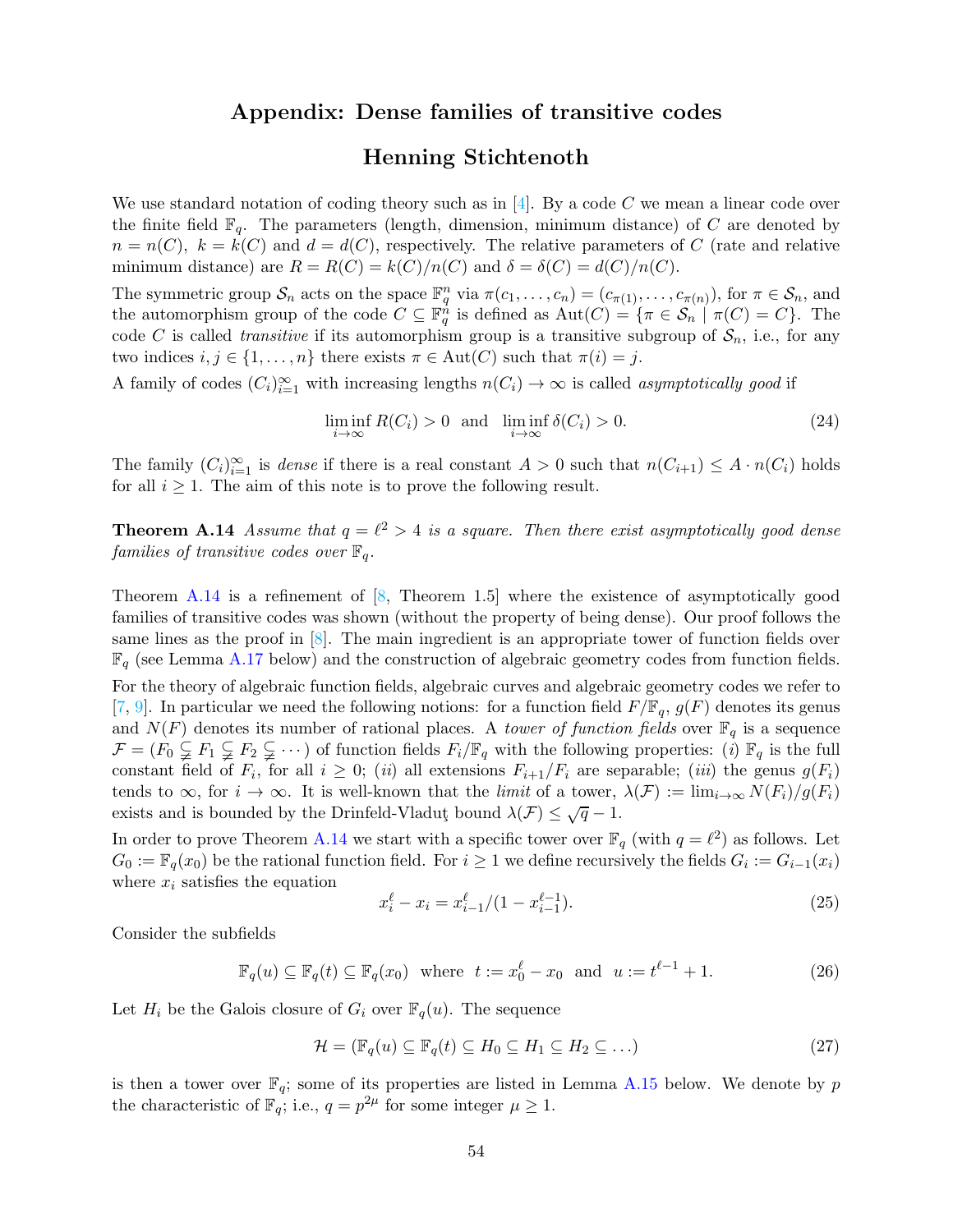**Lemma A.15** (i) All extensions  $H_i/\mathbb{F}_q(u)$  are Galois.

(ii) The extension  $\mathbb{F}_q(t)/\mathbb{F}_q(u)$  is Galois of degree  $[\mathbb{F}_q(t) : \mathbb{F}_q(u)] = \ell - 1$ .

(iii) The extension  $H_i/\mathbb{F}_q(t)$  is a Galois p-extension of degree  $[H_i : \mathbb{F}_q(t)] \geq \ell^{i+1}$ .

(iv) The place  $(u = 0)$  of  $\mathbb{F}_q(u)$  splits completely in  $H_i$ ; hence there are exactly  $[H_i : \mathbb{F}_q(u)]$  distinct places of  $H_i$  which are zeros of u. All of these places are rational.

(v) The place  $(u = \infty)$  of  $\mathbb{F}_q(u)$  has exactly one extension in  $\mathbb{F}_q(t)$ , namely the place  $(t = \infty)$ , with ramification index  $\ell - 1$ . The ramification index  $e_{\infty}^{(i)}$  of  $(t = \infty)$  in  $H_i/\mathbb{F}_q(t)$  is  $\geq \ell^{i+1}$ , its different exponent in  $H_i/\mathbb{F}_q(t)$  is  $d_{\infty}^{(i)} = 2(e_{\infty}^{(i)} - 1)$ .

(vi) The place  $(u = 1)$  of  $\mathbb{F}_q(u)$  has exactly one extension in  $\mathbb{F}_q(t)$ , namely the place  $(t = 0)$ , with ramification index  $\ell - 1$ . The ramification index  $e_0^{(i)}$  $\int_0^{(i)}$  of  $(t = 0)$  in  $H_i/\mathbb{F}_q(t)$  is  $\geq \ell^i$ , its different exponent in  $H_i/\mathbb{F}_q(t)$  is  $d_0^{(i)} = 2(e_0^{(i)} - 1)$ .

(vii) All places of  $\mathbb{F}_q(u)$  except  $(u = \infty)$  and  $(u = 1)$  are unramified in  $H_i$ .

Proof: See [\[7,](#page--1-2) Section 7.4]

<span id="page-54-0"></span>The next step in the proof of Theorem [A.14](#page-53-2) is to refine the tower  $H$  in order to get a *dense* tower. We need a lemma from Galois theory:

×

**Lemma A.16** Consider finite separable field extensions  $H \subseteq L \subseteq M \subseteq N \subseteq \tilde{N} \subseteq S$  and assume that  $(a)-(c)$  hold:

(a)  $[L : H] = n$  and  $[N : M] = m$ . (b) The extensions  $M/H$ ,  $S/H$  and  $N/L$  are Galois.

(c)  $\ddot{N}/H$  is the Galois closure of  $N/H$ .

Then  $[\tilde{N}:M] \leq m^n$ .

**Proof:** Let  $\Gamma$  be the Galois group of  $S/H$  and fix  $\lambda_1, \ldots, \lambda_n \in \Gamma$  whose restrictions  $\lambda_j |_{L}$  are pairwise distinct. For any  $\sigma \in \Gamma$  there is a unique  $j \in \{1, \ldots, n\}$  such that  $\sigma|_L = \lambda_j|_L$ . It follows that  $\lambda_j^{-1} \circ \sigma$  is an automorphism of  $S/L$ , and hence  $(\lambda_j^{-1} \circ \sigma)(N) = N$  (since  $N/L$  is Galois). Therefore  $\sigma(N) = \lambda_i(N) =: N_i$ . The Galois closure  $\tilde{N}$  of  $N/H$  is the composite field of the fields  $\sigma(N)$ , over all  $\sigma \in \Gamma$ , so

$$
\tilde{N} = \prod_{j=1}^{n} N_j.
$$

As  $M/H$  is Galois,  $M \subseteq N_j$  and  $[N_j : M] = [N : M] = m$ . This implies that  $[\tilde{N} : M] \leq m^n$ .

Let  $H_i \subseteq H_{i+1}$  be two consecutive fields in the tower  $\mathcal{H} = (\mathbb{F}_q(u) \subseteq \mathbb{F}_q(t) \subseteq H_0 \subseteq H_1 \subseteq H_2 \subseteq \ldots).$ We can break the extension  $H_{i+1}/H_i$  into steps of degree  $\leq p^{\ell-1}$  as follows. Set  $H_{i,0} := H_i$ . The extension  $H_{i+1}/\mathbb{F}_q(t)$  is a Galois p-extension, we denote its Galois group by  $\Delta$ . The Galois group  $\Delta_0$  of  $H_{i+1}/H_i$  is a normal subgroup of  $\Delta$ , as  $H_i/\mathbb{F}_q(t)$  is Galois. By a well-known result from group theory, there exists a subgroup  $\Delta_1 \subseteq \Delta_0$  of index  $(\Delta_0 : \Delta_1) = p$  which is normal in  $\Delta$ , see [\[2,](#page--1-4) Kap. III, Satz 7.2 d)]. Denote by T the fixed field of  $\Delta_1$ . Now we apply Lemma [A.16](#page-54-0) (setting  $H := \mathbb{F}_q(u), \ L := \mathbb{F}_q(t), \ M := H_i, \ N := T \text{ and } S := H_{i+1}$ , and we obtain a field  $\tilde{N} = H_{i,1}$  such that  $H_{i,0} \subseteq H_{i,1} \subseteq H_{i+1}$ ,  $[H_{i,1} : H_{i,0}] \leq p^{\ell-1}$ , and the extension  $H_{i,1}/\mathbb{F}_q(u)$  is Galois. Repeating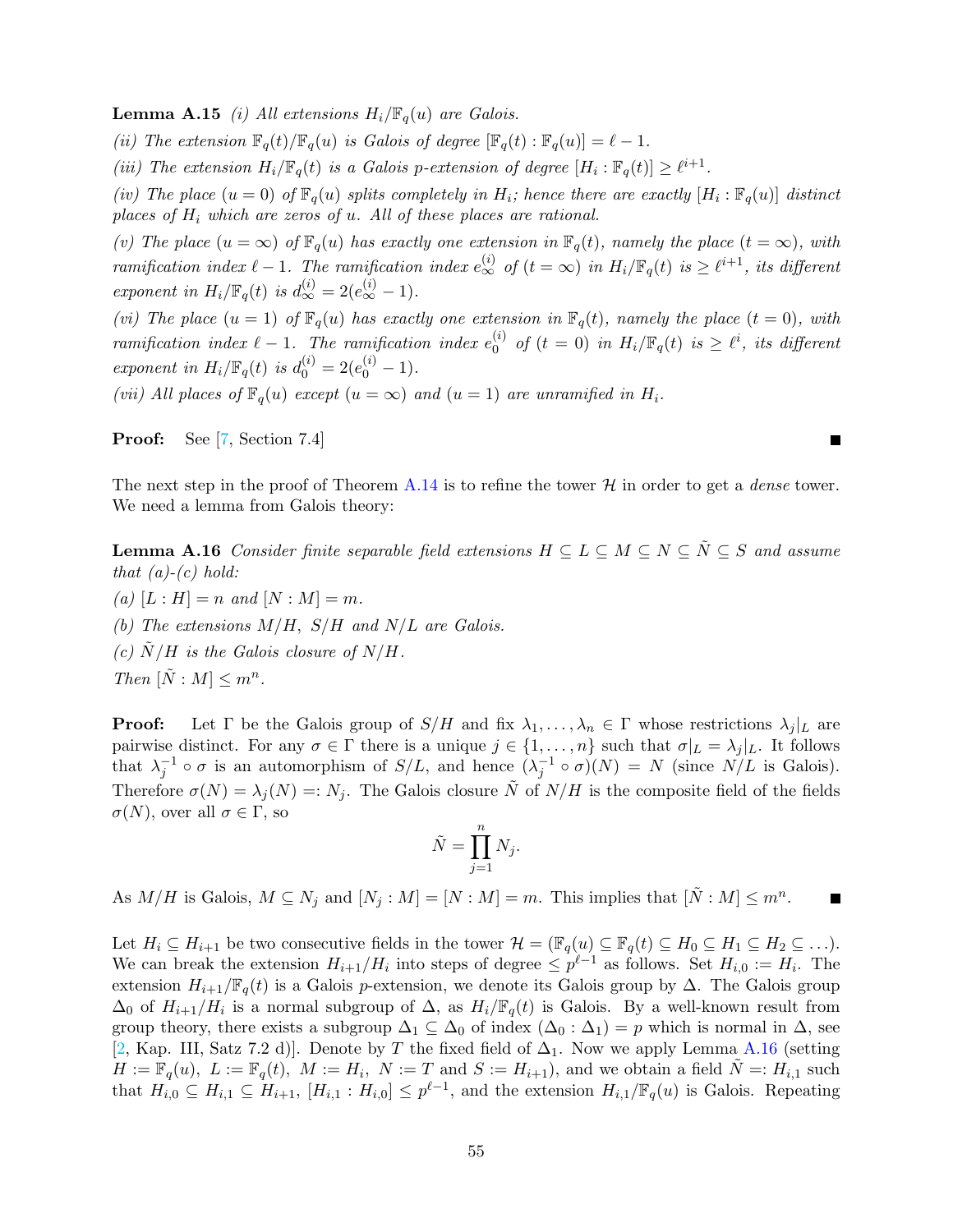this process, we construct intermediate fields  $H_i = H_{i,0} \subseteq H_{i,1} \subseteq \cdots \subseteq H_{i,s_i} = H_{i+1}$  where all fields  $H_{i,j}$  are Galois over  $\mathbb{F}_q(u)$  and each step  $H_{i,j+1}/H_{i,j}$  is of degree  $\leq p^{\ell-1}$ .

The extensions  $H_{i,j}/\mathbb{F}_q(t)$  are Galois p-extensions, and the two places  $(t = 0)$  and  $(t = \infty)$  of  $\mathbb{F}_q(t)$ are the only ramified places in  $H_{i,j}$ ; call their ramification indices  $\varepsilon_0^{(i,j)}$  $\mathcal{L}^{(i,j)}_{0}$  and  $\varepsilon^{(i,j)}_{\infty}$ , resp. By Lemma [A.15,](#page-53-3) the corresponding different exponents are  $2(\varepsilon_0^{(i,j)}-1)$  and  $2(\varepsilon_{\infty}^{(i,j)}-1)$ . The Hurwitz genus formula, applied to the extension  $H_{i,j}/\mathbb{F}_q(t)$ , gives then

$$
g(H_{i,j}) = 1 + [H_{i,j} : \mathbb{F}_q(t)] \big( 1 - \frac{1}{\varepsilon_0^{(i,j)}} - \frac{1}{\varepsilon_\infty^{(i,j)}} \big) \leq [H_{i,j} : \mathbb{F}_q(t)].
$$

<span id="page-55-0"></span>In order to avoid double indices  $i, j$  we rename the fields in the 'refined' tower. In the next lemma we put together the properties of this tower that will be used in the proof of Theorem [A.14.](#page-53-2)

**Lemma A.17** There exists a tower  $\mathcal{T} = (\mathbb{F}_q(u) \subseteq \mathbb{F}_q(t) \subseteq T_0 \subseteq T_1 \subseteq T_2 \subseteq ...)$  over  $\mathbb{F}_q$  (with  $q = \ell^2$ ) having the following properties:

(i) All extensions  $T_i/\mathbb{F}_q(u)$  are Galois; the extension  $\mathbb{F}_q(t)/\mathbb{F}_q(u)$  is Galois of degree  $\ell-1$ , and the extensions  $T_i/\mathbb{F}_q(t)$  are Galois p-extensions.

(ii) The ramification indices  $e^{(i)}$  of the place  $(u = \infty)$  in the extensions  $T_i/\mathbb{F}_q(u)$  tend to  $\infty$  as  $i \rightarrow \infty$ .

(iii)  $g(T_i) \leq [T_i : \mathbb{F}_q(t)],$  for all  $i \geq 0$ .

(iv) The element u has exactly  $(\ell-1)[T_i:\mathbb{F}_q(t)]$  zeros in  $T_i$ ; all of them are rational places of  $T_i$ . (v) For all  $i \geq 0$  we have  $[T_{i+1} : T_i] \leq p^{\ell-1}$ ; i.e., the tower  $\mathcal T$  is 'dense'.

**Proof:** Items (i),(iii),(v) follow from the discussion above. Item (ii) follows from Lemma [A.15\(](#page-53-3)v). Item (iv) follows from Lemma [A.15\(](#page-53-3)iv).

*Proof of Theorem [A.14](#page-53-2)*. Let  $\delta$  be a real number with  $0 < \delta < 1 - (\ell - 1)^{-1}$ . Define R by the equation

$$
R + \delta = 1 - \frac{1}{(\ell - 1)},
$$
\n(28)

<span id="page-55-1"></span>then both  $\delta$  and  $R$  are > 0. We will construct a dense sequence of transitive codes  $(C_i)_{i=0}^{\infty}$  over  $\mathbb{F}_q$ such that

$$
\liminf_{i \to \infty} R(C_i) \ge R \text{ and } \liminf_{i \to \infty} \delta(C_i) \ge \delta. \tag{29}
$$

In what follows, we assume the reader to be familiar with the definition and basic properties of algebraic geometry (AG) codes (see [\[7,](#page--1-2) Chapter 2] or [\[9\]](#page--1-3)). Consider the tower  $\mathcal T$  as in Lemma [A.17.](#page-55-0) For  $i \geq 0$  let  $n_i := [T_i : \mathbb{F}_q(u)]$  and define the divisor

$$
D_i := \sum_{j=1}^{n_i} P_j^{(i)} \tag{30}
$$

where the places  $P_i^{(i)}$  $j^{(i)}$  are all zeros of the element  $u-1$  in  $T_i$ . Let  $e^{(i)}$  be the ramification index of the place  $(u = \infty)$  in the extension  $T_i/\mathbb{F}_q(u)$  and set

$$
A_i := \sum Q, \text{ where } Q \text{ runs over all poles of } u \text{ in } T_i. \tag{31}
$$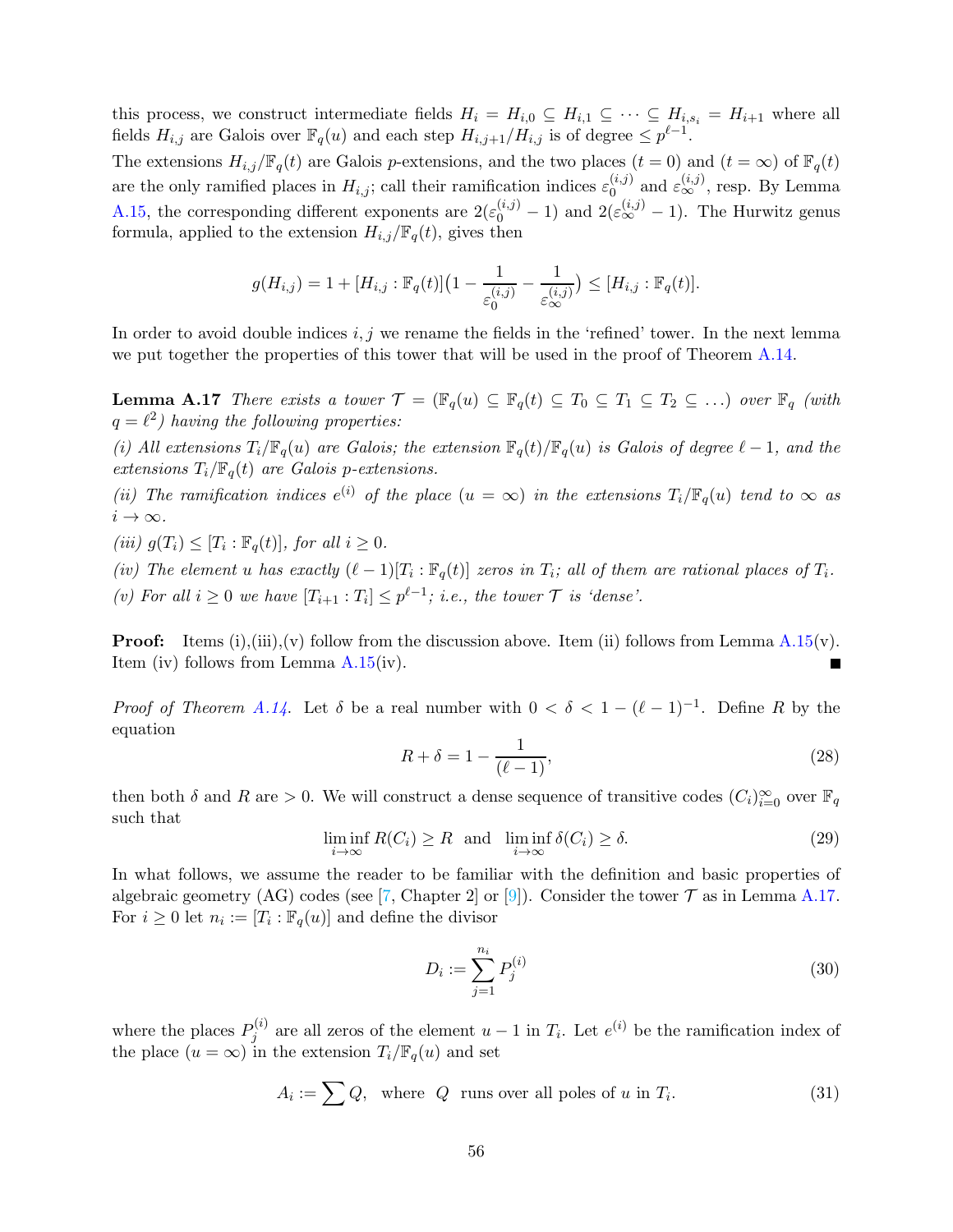Then  $n_i = e^{(i)} \cdot \deg A_i$ , and it follows from Lemma [A.17\(](#page-55-0)ii) that  $\deg(A_i)/n_i \to 0$  as  $i \to \infty$ . Define the integers  $r_i$  by

<span id="page-56-1"></span>
$$
1 - \delta - \frac{\deg A_i}{n_i} < r_i \cdot \frac{\deg A_i}{n_i} \le 1 - \delta. \tag{32}
$$

Define  $C_i$  as the AG code corresponding to the divisors  $D_i$  an  $r_i A_i$ ; i.e.,

$$
C_i := C_{\mathcal{L}}(D_i, r_i A_i). \tag{33}
$$

The Galois group  $\Gamma_i$  of the field extension  $T_i/\mathbb{F}_q(u)$  acts transitively on the places  $P_1^{(i)}$  $P_1^{(i)},\ldots,P_{n_i}^{(i)}$ (since these are all places of  $T_i$  lying above the place  $(u = 1)$ ), and  $\Gamma_i$  fixes the divisor  $A_i$ . Therefore the codes  $C_i$  are transitive codes, see [\[7,](#page--1-2) Section 8.2]. By Lemma [A.17\(](#page-55-0)v) we have

$$
\frac{n(C_{i+1})}{n(C_i)} = \frac{[T_{i+1} : \mathbb{F}_q(u)]}{[T_i : \mathbb{F}_q]} \le p^{\ell-1},\tag{34}
$$

hence the family  $(C_i)_{i=0}^{\infty}$  is dense. It remains to verify the conditions [\(29\)](#page-55-1). Given  $\varepsilon > 0$ , for all sufficiently large i holds by  $(32)$ 

$$
1 - \delta - \varepsilon < \frac{\deg r_i A_i}{n_i} \le 1 - \delta. \tag{35}
$$

The standard estimates for the parameters of an AG code (see [\[7,](#page--1-2) Section 2.2]) yield the inequalities

$$
k(C_i) \ge r_i \deg A_i + 1 - g(T_i) \quad \text{and} \quad d(C_i) \ge n_i - r_i \deg A_i. \tag{36}
$$

We divide by  $n_i$  and obtain (using Lemma [A.17\(](#page-55-0)iv),(v) and [\(32\)](#page-56-1)) for the relative parameters of  $C_i$ the estimates

$$
R(C_i) \ge \frac{r_i \deg A_i}{n_i} - \frac{g(T_i)}{n_i} > 1 - \delta - \varepsilon - \frac{1}{\ell - 1} = R - \varepsilon \tag{37}
$$

and

$$
\delta(C_i) \ge 1 - \frac{r_i \deg A_i}{n_i} \ge 1 - (1 - \delta) = \delta. \tag{38}
$$

This finishes the proof of Theorem [A.14.](#page-53-2)

Remark A.18 In Theorem [A.14](#page-53-2) we have constructed dense families of transitive codes with asymptotic parameters on or above the Tsfasman-Vlădut-Zink bound  $R + \delta = 1 - (\sqrt{q} - 1)^{-1}$ , for every  $\delta \in (0, 1 - (\sqrt{q} - 1)^{-1}).$ 

<span id="page-56-0"></span>**Remark A.19** For an explicit description of the codes  $C_i = C_{\mathcal{L}}(D_i, r_i A_i)$  one needs an explicit construction of a basis of the Riemann-Roch spaces  $\mathcal{L}(r_iA_i)$ . In [\[3,](#page--1-5) [5,](#page--1-6) [6\]](#page--1-7) polynomial-time algorithms are given for some specific towers. We believe that it is possible to provide such a polynomial time algorithm also for the tower  $\mathcal{T}$ , and hence to obtain an explicit construction of the codes  $C_i$  in polynomial time.

## References

[1] Garcia, A. and Stichtenoth, H.: On the asymptotic behavior of some towers of function fields over finite fields, J. Number Theory 61, (1996), 248-273.